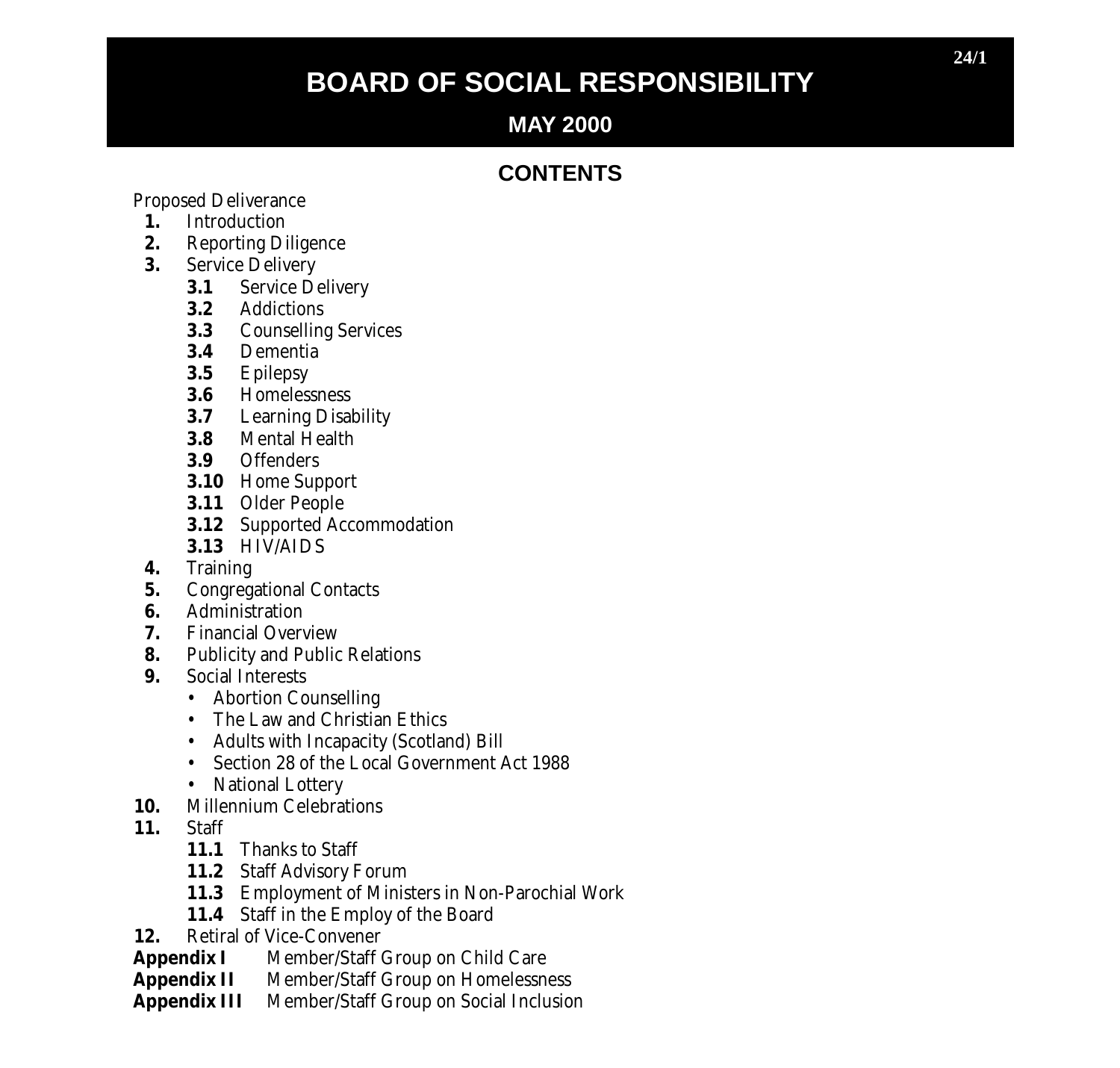# **PROPOSED DELIVERANCE**

### **The General Assembly:**

- 1. Receive the Report of the Board and note with appreciation the work of the Convener, Vice-Conveners and members of the Board.
- 2. Give thanks to God for the commitment and skill of staff and for their determination to aim for excellence in the delivery of service to those in need.
- 3. Note with satisfaction the major contribution the Board makes as an employer of 2262 staff.
- 4. Commend the Board for its efforts in keeping the Church advised of social care issues through the development of Congregational Contacts and the circulation of the Prayer Letter and Circle of Care in both its forms.
- 5. Welcome the manner in which the Board has pursued the implementation of the Strategic Development Plan and the development of an appropriate quality assurance system.
- 6. (i) Commend the Board for the implementation of the concept of Staff/Member Groups.
	- (ii) Note the extract of their Reports on Child Care, Homelessness, and Social Inclusion.
	- (iii) Encourage the Board to pursue the implications and recommendations of those Reports as appropriate to the work of the Board, and
	- (iv) Urge all Presbyteries to discuss and take forward the concept of "Social Inclusion" in all its thinking, preaching and actions and to consider groups of people in their local community, who are suffering from exclusion, with a view to assisting the removal of such exclusion.
- 7. (i) Note with serious concern the continuing under-funding of residential care of older people.
	- (ii) Note the Board's efforts to secure the implementation of all the recommendations made by Sir Stewart Sutherland in the Royal Commission for Long Term Care – "With Respect to Old Age".
	- (iii) Instruct the Principal Clerk to write to the Prime Minister urging the early implementation of the financial recommendations of the Royal Commission, and
	- (iv) Recognise that the Board's continuing involvement in residential care for older people will require to be subject to a fundamental review in the coming year.
- 8. Note with satisfaction the continuing efforts of the Board to promote the Ministry of Healing within the Church and that a report will be provided to the General Assembly in 2001 on the responses received from Presbyteries and Congregations.
- 9. (i) Give thanks to God for the wonderful way in which He has met the needs of people through services provided by the Board.
	- (ii) Note the many comments made by service users who have benefited from the services thus provided.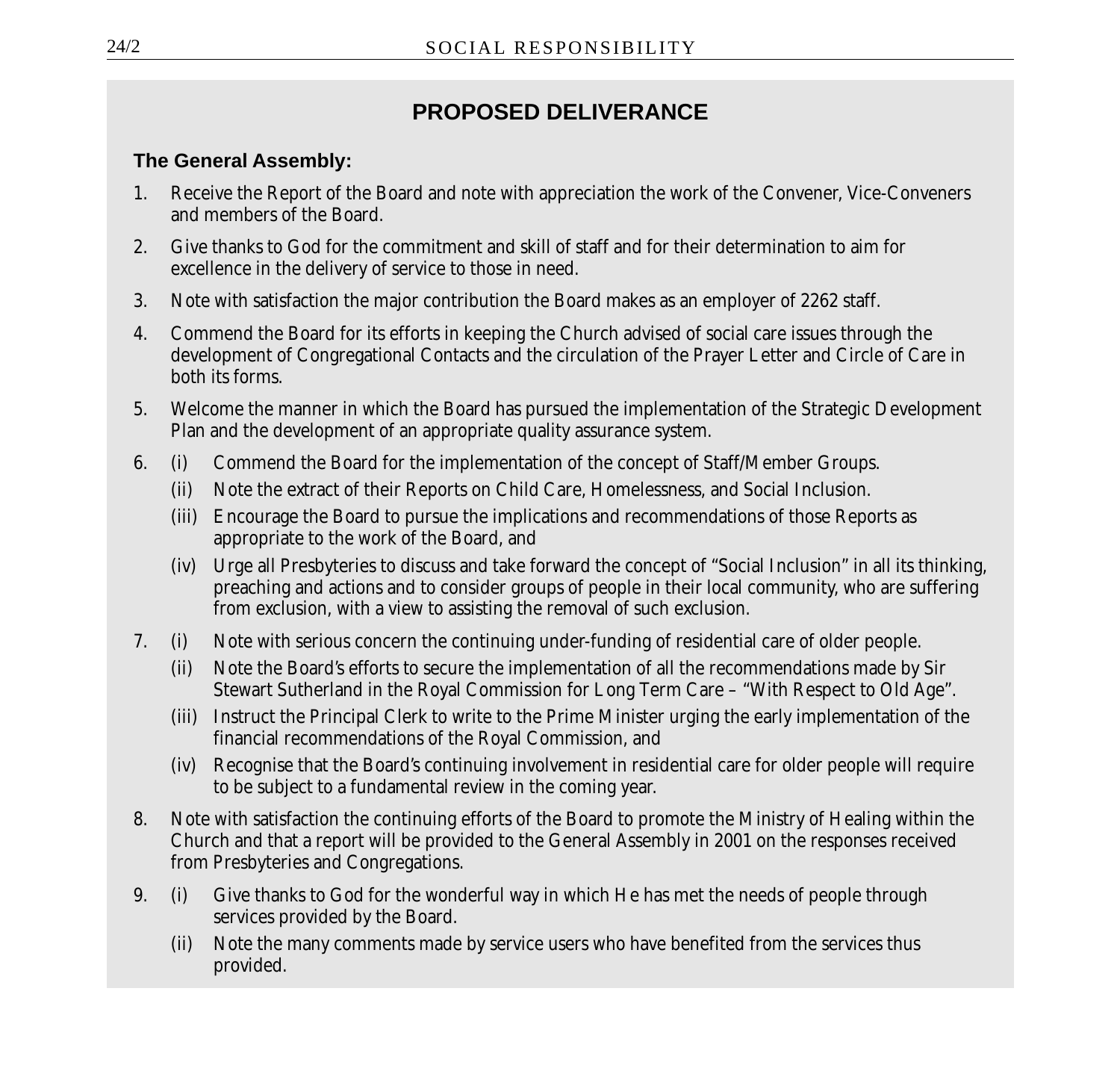- (iii) Commend the Board for the manner in which services have been developed in times of severe financial restraint.
- (iv) Thank The Guild for their continuing support of the Board's work, particularly through the Dignified Future scheme.
- (v) Thank individuals and congregations who have given generously to assist the work of the Board, and
- (vi) Congratulate the Board's counselling services on the accreditation from the United Kingdom Registrar of Counsellors and Psychotherapists.
- 10. Note with satisfaction the services which have celebrated particular events throughout the year.
- 11. Give thanks to God for the service provided in St Andrews Home for older people in Dunbar and note with regret the need for its closure.
- 12. Encourage the Board to maintain its commitment to training and staff development.
- 13. Commend the Board for the manner in which it recognises the value of, and need for, efficient and skilled administrative staff.
- 14. Note with gratitude that while the financial situation of the Board continues to cause concern there is evidence of a determination to address difficult issues and to take the necessary decisions.
- 15. Commend the Board for its contribution of Christian comment to the Press and media.
- 16. Note with gratitude the series of public lectures on "The Law and Christian Ethics" organised in cooperation with the Centre for Theology and Public Issues of New College, Edinburgh.
- 17. (i) Commend the Board for its support for The Adults with Incapacity (Scotland) Bill as it seeks to improve the legal position of incapable adults, and
	- (ii) Note the serious concerns over provisions in Section 5.
- 18. Note the stance taken by the Board in reference to Section 2A of the Local Government Act, 1986.
- 19. (i) Congratulate the Board on the way in which the Millennium Year has been used to celebrate the work of the Board and use the opportunity to draw attention to its work.
	- (ii) Record grateful thanks to Mrs Heather Moir for the design and production of the Millennium Banner, and
	- (iii) Note with satisfaction the production of a new daily devotions manual.
- 20. Note the development of the Staff Advisory Forum and the contribution its deliberations can make to policy and practice development, and thank staff for their willingness to contribute.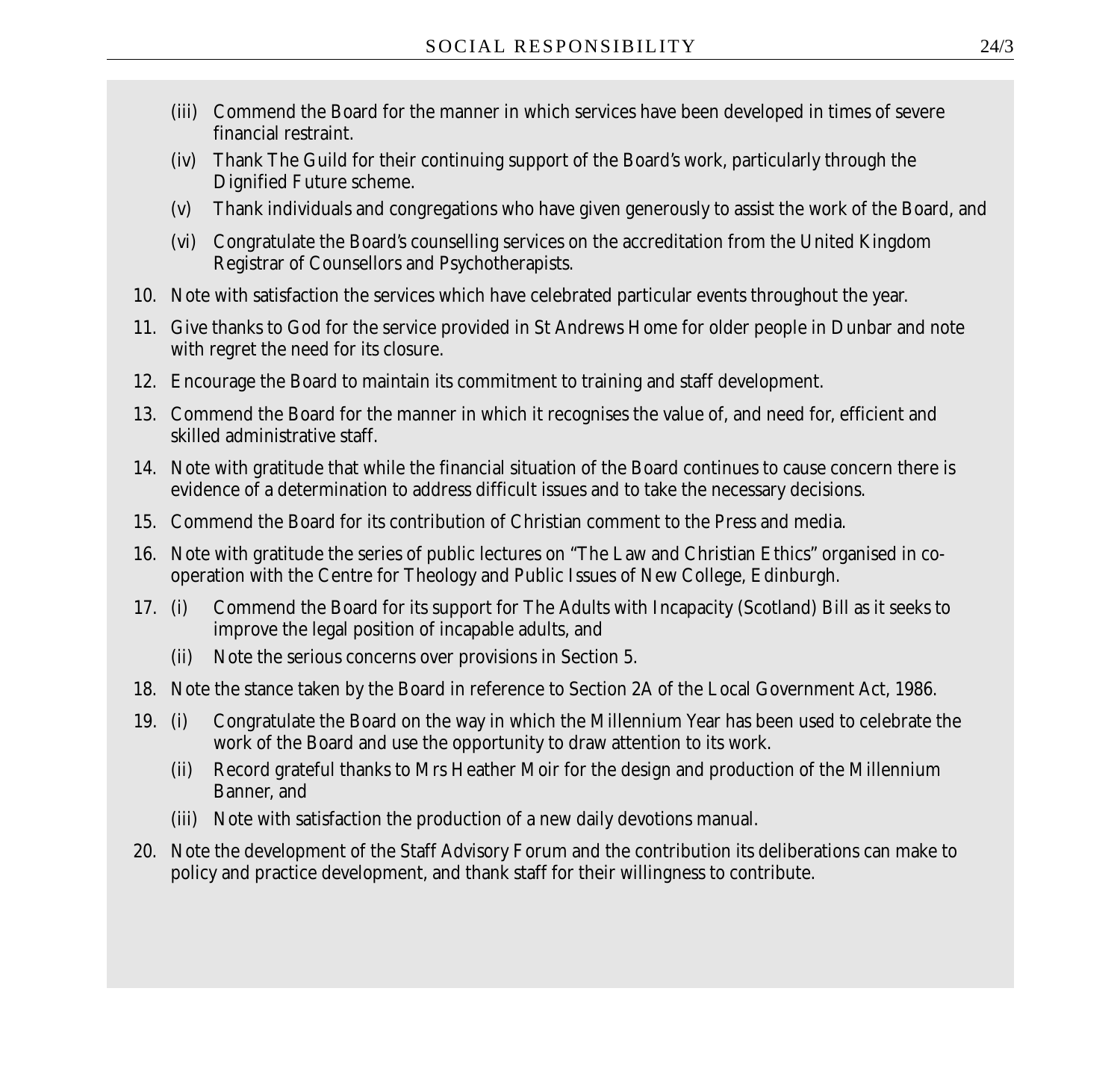#### **1. Introduction**

*AIMING FOR EXCELLENCE* is the "tag line" under which the new Scottish Parliament through the Scottish Executive identifies its proposed reforms to modernise social work services in Scotland. It reflects a vision and a set of objectives which the Executive wish to see as part of the developing new Scotland. The Board of Social Responsibility seeks to work in the midst of and alongside social work services throughout Scotland and is committed to seeking the development of excellence in the services provided in Christ's name.

The Board is happy to report a very productive year in which Board members, staff, friends and supporters have all played a positive part. The Board employs over 2000 people, has 81 homes and projects, delivers services to 4,684 people, involves 834 people as volunteer friends and supporters, works with 1,093 Congregational contacts, issues 8,000 prayer letters, 48,000 the Circle of Care newspaper and 1,400 Circle of Care audio tapes. In the past year the calls for public comment on issues of moral concern have been extensive and has meant that the Convener and Vice-Conveners in particular have had many calls placed upon their time, their communication abilities, their faith, and perhaps worthy of noting, their patience.

#### **2. Reporting Diligence**

The Strategic Development Plan produced by the Board in 1998, details of which were given to last year's General Assembly, has been implemented as planned. Implementation has meant ensuring that time has been given to planning and to changing attitudes and approaches as well as to the delivery of services in the best way. The Board has been aware of the new demands placed on staff as the natural tensions between Divisions and Headquarters have evolved and been resolved. The General Assembly will recall that the Plan included six main Aims and 52 specific Objectives; it is satisfactory to report that all the Objectives have received attention, many of them having been achieved.

Attention of the Assembly last year was drawn specifically to the issue of *quality assurance* as recognised in Objective 1.9 "to develop a quality assurance system to be applied across the services run by the Board." Considerable work has been done to identify the kinds of quality assurance system that might be appropriate for the Board. It was concluded that many of them could be "bolted on" to current practice but that the system would not impact sufficiently on the quality of service being offered. Last summer contact was made with researchers and practitioners who were developing a new system with specific reference to social care practice. This scheme is presently being piloted and the Board is maintaining contact with progress with a view to possible participation in later stages of the pilot. The use of this new system involves the Board having its own set of standards against which it measures quality; steps are now in hand to ensure that there is an agreed set of standards uniformly applied across all of the Board's services. This is a major task but one which will serve the Board and its service users for many years.

The Member/Staff groups on Child Care, Homelessness and Social Inclusion have completed their work and have reported to the Board. The major purpose of creating such groups was to involve Board members and staff together to study an issue which would have an impact on the future development of the Board's work. The groups are not only educative, resulting in better informed members and staff, but provide a body of knowledge on which the Board can base future work. The reports on Child Care, Homelessness and Social Inclusion are produced in part for information as appendices; recommendations of a specific nature are being pursued within the Board structure.

The Board warmly welcomed the publication of the Royal Commission on Long Term Care, chaired by Sir Stewart Sutherland, in March 1999. The report entitled "With Respect to Old Age" is still to be fully implemented. The Board has been actively involved in urging the implementation of the recommendations of the Royal Commission through public statements, meeting with Iain Gray, Deputy Minister for Community Care, and in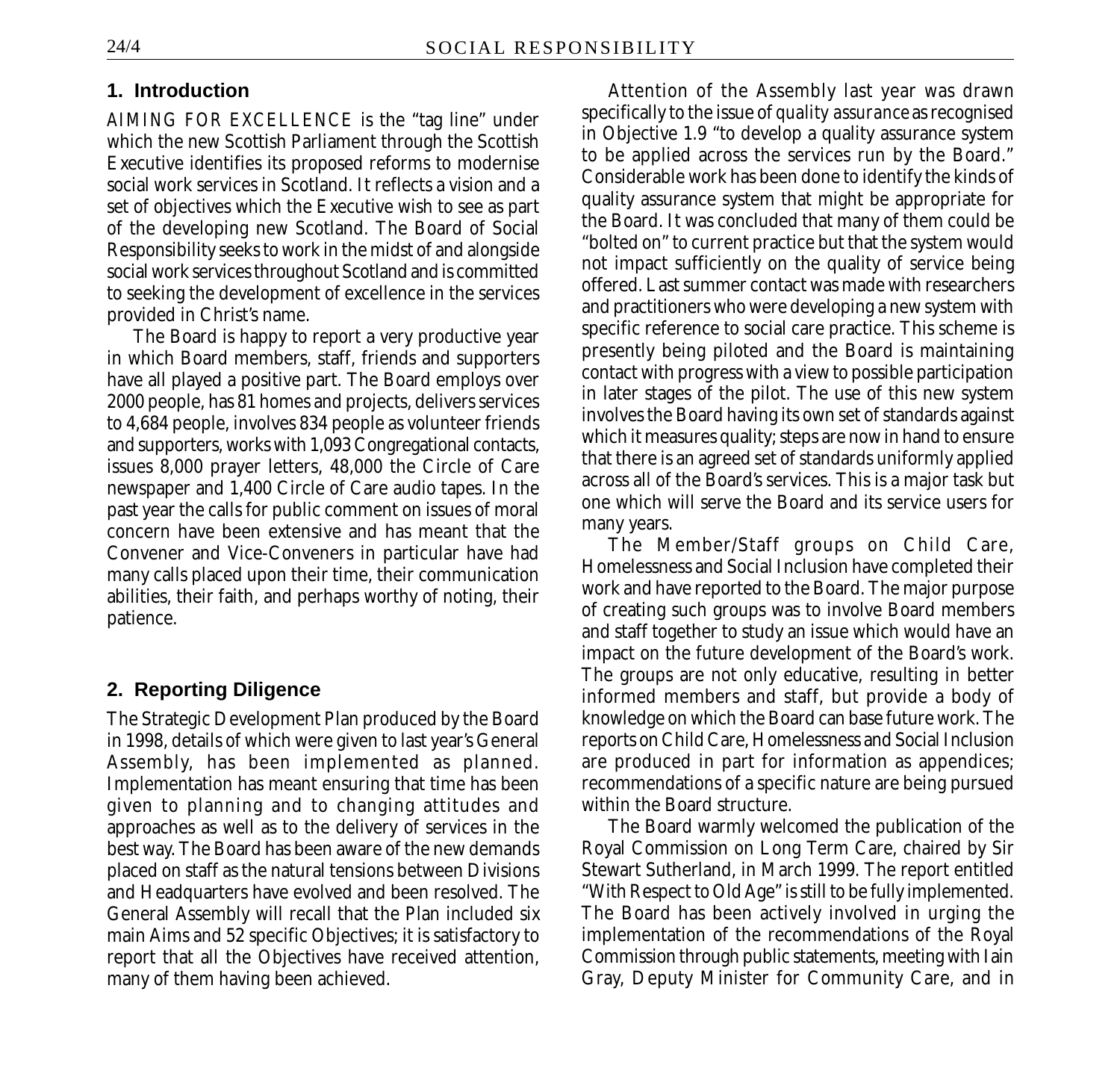correspondence to the Prime Minister. Government has indicated that they have noted the recommendations, are implementing many of the underlying implications through their programme of initiatives as laid before Parliament, and will address the financial issues in the spending review to be completed by the summer of this year.

The Scottish Parliament are maintaining a regular flow of consultation documents which the Board is required to note, submit comment, and implement when appropriate. There is a major consultation document within the Aiming for Excellence objectives on Regulating Care and the Social Services Workforce and similar documents on a wide variety of social care topics.

The Government introduced the New Deal scheme in 1997; it is a scheme designed to tackle youth and long term unemployment through the provision of training and employment opportunities. The scheme when introduced applied to young people aged 18–24 years who had been unemployed for at least six months and jobseekers over 25 years who had been unemployed for more than two years. The scheme is a partnership arrangement between government and employers. The Board has sought to join in this scheme by registering as a New Deal placement provider and by offering placements in each of the five Divisions. The uptake of placements has not been high but the Board is pleased to be involved.

The Board has constructive and regular contact with other Boards and Committees of the Church and, in particular, has a developing relationship with Ministry, Parish Education, National Mission and World Mission within the "Five Boards Group"; this regular meeting of secretaries and conveners of these Boards is facilitating the desire to develop more effective joint work.

The Board has also been active in its approach to ecumenical opportunities and in ensuring that gender issues are given proper attention. Our ecumenical approach can most easily be seen in our attendance at meetings such as Action of Churches Together in Scotland, and the Scottish Churches Housing Agency, and in the development of ecumenical work such as that at the new project for children at Buckie, where there is an inter-church committee, and in the well established interagency management group attached to the Tynepark Centre in Haddington. On an international front the Board are very active within Eurodiaconia and in the International Christian Federation for alcohol and drug addiction.

The financial climate in which the Board operates is one which must continue to cause concern but other aspects of its work should give satisfaction to the Church; the love of Christ is being shown in very practical ways to many of Scotland's people who need special caring, and it is being shown by Christian people who delight in offering service.

The Board continues to take an active role in sustaining and developing the Church's interest in the ministry of healing. Major reports were submitted and accepted by the General Assembly in 1996 and 1998. The Deliverance in 1998 includes as section 13:

- " (1) *Receive with satisfaction the Report on Health and Healing and commend it to Presbyteries and Kirk Sessions for study and action; and*
	- (2) invite comments from Presbyteries and Congregations in the light of their experience and of their implementation of the Report"

The Board is in the process of seeking views from Presbyteries about how the report has been used. The Board is in touch with a network of ministers and others who are involved in the ministry of healing; this enables enquiries to be directed to experienced local people when it is considered that this would be the best way to respond. A successful one day conference was held in Aberdeen in April 1999 under the title "Healing comes from God" and the 11th Annual Conference in Carberry was held in November – "Healing and Hurting". Conferences are a means of ensuring that the issue of the healing ministry is kept before God's people and enables experiences to be shared.

Chaplains to the Board's homes and centres continue to make a valuable contribution to staff and service users. Since the report on Chaplains to last year's General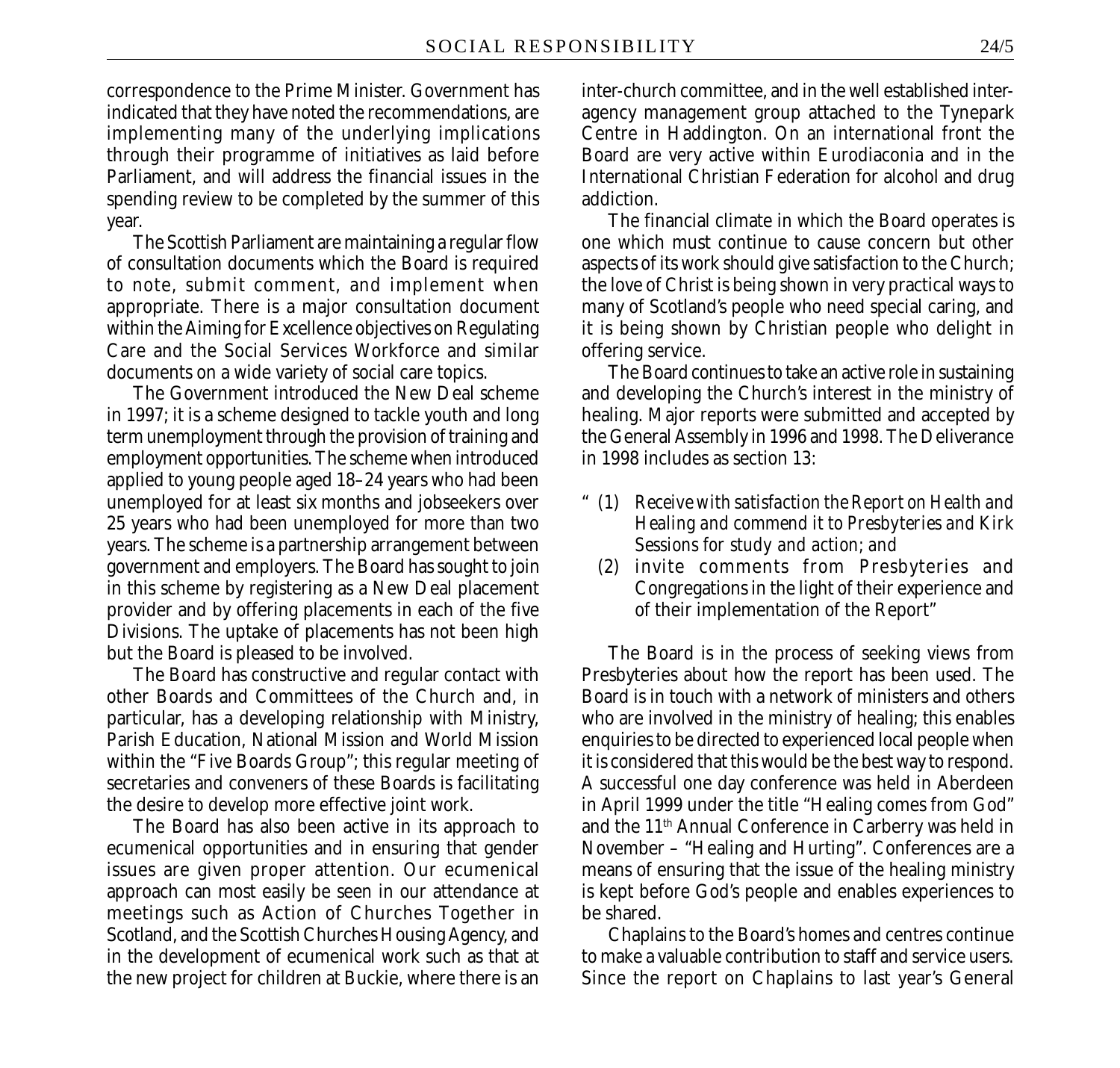Assembly the Board has been in discussion with the Board of Ministry to take forward opportunities for joint work in assisting ministers in this area of work.

#### **3. Service Delivery**

**3.1** *Service delivery* includes not only an account of some specific services from which service users benefit but also other aspects of the Board's work which ensure that the services provided are properly supported. As in recent years only an arbitrary selection of the available services are reported upon and whenever feasible the thoughts and comments of service users have been quoted.

Anyone with current knowledge of social services in this country or in the UK as a whole would have no difficulty in accepting that the last ten years have been a time of turmoil and change, a change which is still very much in progress. It is therefore important not only to report to the General Assembly on the actual services provided but to seek to inform the Church on the general trends and issues which confront the Board. As an example, while the Board acknowledges its major historical and current contribution in residential care settings it is also keen to ensure that it has recognition for the growing services which are non-residential. The Home Support service is a key service for future development which acknowledges the *Care in the Community* objective to maintain people in their own home rather than using residential services inappropriately; the Board is totally behind this shift in emphasis while still seeking to develop and deliver its residential services to the very highest quality.

In a similar manner, the move continues to use ordinary housing to provide appropriate care settings whenever possible. The Church should know that at the present time the Board has 99 housing units and leases from 25 different housing providers. Upgrading to residential units also seeks to produce individual selfcontained living units rather than "bedrooms" whenever possible. The Board increasingly seeks to work with other agencies on an ecumenical co-operative basis while retaining the commitment given in our founding document to deliver the services through Christian people. Partnerships are enriching and challenging experiences in which the Board can influence and be influenced.

The partnership which the Board is seeking with Congregations is developing but it is considered that there are further extensive opportunities to reflect the major resource of committed Church members who have talents which they are prepared to use to serve others. Board members and Congregational Contacts, Friends and Volunteers, make a major contribution on behalf of the Church and there are many others who would serve if it became clear to them where and how this could be done.

**3.2 Addictions.** Alcohol addiction continues to be a major focus of the Board's work with five residential rehabilitation services, two supported accommodation projects and one day service. Malta House in Edinburgh offers a service for fifteen adults on a six month rehabilitation programme. Occupancy varies according to the vagaries of local authority funding. The Board is grateful to all who support this work but in particular would wish to record thanks to the congregation of Davidson's Mains Parish Church for their continuing support of this service, for the gift of a computer, and for providing a rota of volunteers who visit Malta House in two's each Thursday evening. The project is fortunate that Standard Life has also gifted two computers and the Bank of Scotland another two. These computers are essential for helping residents firstly to be computer literate and secondly to become proficient in computer use.

#### "*My first two weeks at Malta House –*

*I had been off drink for two weeks before coming to Malta House. My main worry was how both staff and residents would welcome me. I thought I would spend my first two weeks in my bedroom because I am a very nervous person. But on arrival I couldn't have been made more welcome by both staff and residents which made it so easy to knit in with the other residents. The first two days was (sic) rather easy but the rest of the week was hard because they were, I thought, rough.*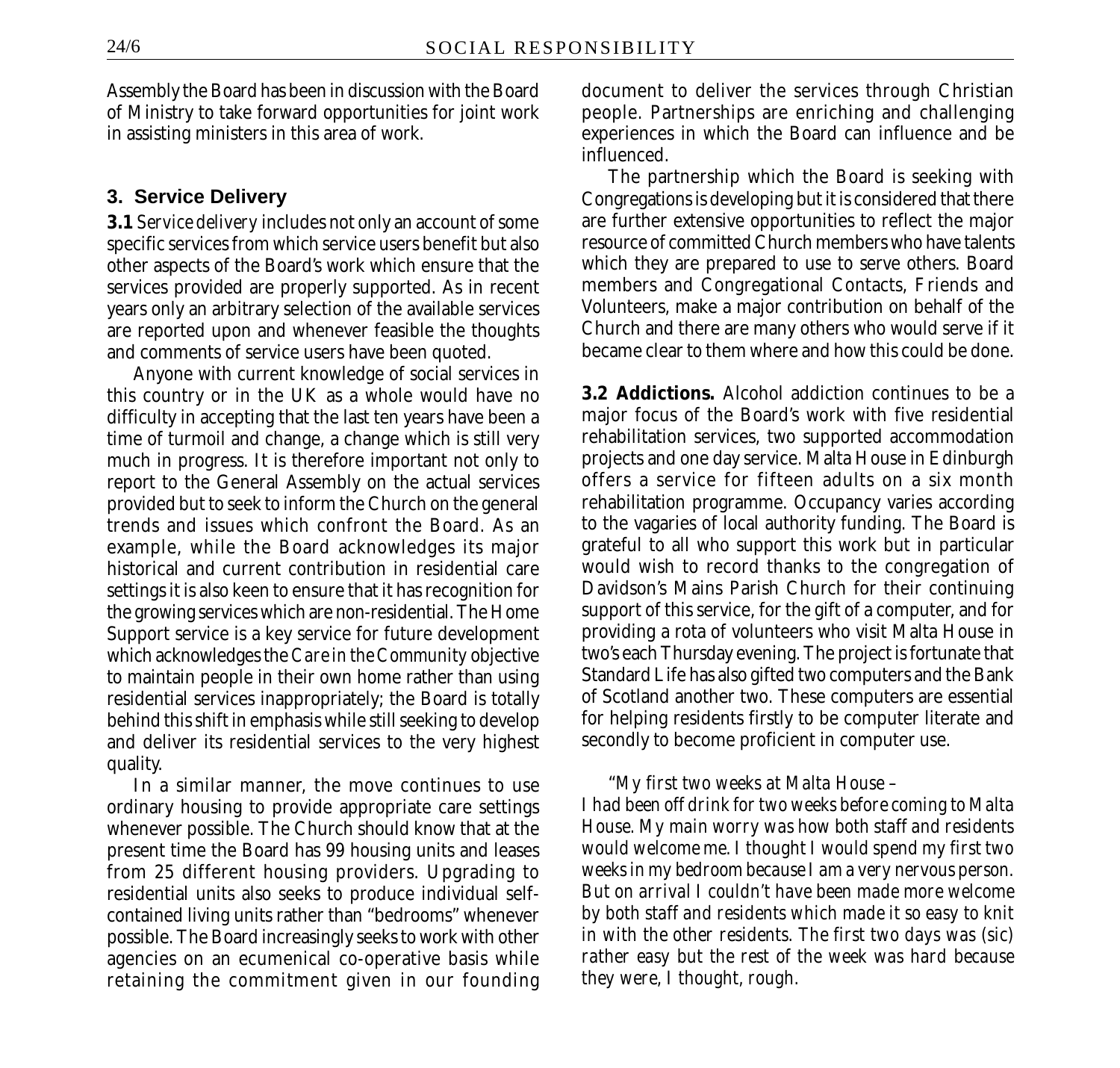*I lost a lot of confidence in the staff but once I had spoken to my social worker and a member of staff and things were explained to me, it sorted out. I had felt that they had been saying that I was in the wrong even when I wasn't – it sounded like it was being put over like that. I understood better after the chat – and going over it in my head.*

*It has made it so easy to understand things at the meetings. I now think before I act or say something and the staff have told me just to speak up and not be frightened by anything I say. If I have any problems I don't need to hesitate to speak to any of them if my keyworker is not around. This makes it easier to explain my feelings at any time.*

*My second week has just begun and again I was upset by things that were happening. Again, I went to the Manager and had a chat. It resolved my anger and sadness. So, I am beginning to understand the programme better every day. I take every opportunity to use the staff as I need to and have never been refused.*

*So I am beginning to knit together, every day, bit by bit"*

*"Since coming into Malta House I have had great encouragement from both the staff and past and present residents. I have also regained self-respect and learned to respect others.*

*I feel a lot fitter, healthier and most of all sober and looking forward to a normal life. I have just over a month left before I go."*

*"I've just completed the six-month programme in Malta House and have arrived home equipped for living, after years of misery, Alcohol abuse and generally not coping.*

*I have, through the love, compassion and guidance of the staff reached this stage. I have been filled with hope and have been spiritually refreshed, making the future, which before I looked on with fear, now beckon me with joy and grace.*

*Today I can trust people and most importantly, myself with this new Identity, nurtured and established through*

*the counselling and spiritual healing so lovingly given to me.*

*All this has not stopped even though I am now at home. An aftercare programme has been arranged to suit ME."*

*"As a person who has completed four months of a sixmonth programme at Malta House …*

*I am finding the experience helpful, encouraging and a caring one ... It also gives others and myself periods of time to rethink and repair what has been going wrong in the past. Also the spiritual dimension, which is the basis of the work undertaken at Malta House, is an area which has to be looked at seriously by the person with an addiction problem and is most essential to those who want to recover successfully from their problem."*

Ronachan in Argyll offers residential support to 19 adults seeking to change their substance abusive life-style; the unit has been undergoing some physical changes to improve internal and external facilities, with a resulting improved environment within which to promote greater peace to facilitate completion of the care programmes. In addition to the rehabilitation work in Ronachan, both staff and those residents who are able and wish to do so are involved in visits to schools, Churches and other community groups to talk about substance abuse and the benefit of prevention rather than cure.

*"I came to Ronachan in the summer of '99 for a six – month programme in rehabilitation. I am in my twenties and have been abusing drugs since the age of thirteen.*

*I began my drug use with cannabis and by the age of eighteen was a full blown heroin addict. I felt as though I had a ball and chain attached to my ankles, weighing me down and suppressing everything. 'The Devil's Dandruff' (heroin) had my life and was running the show. By the time I came to Ronachan I was a broken person physically, mentally and spiritually.*

*I am a mother with an infant son, but did not face up to that fact until I came through the doors. Being addicted to drugs while trying to be a mum is impossible. I love my son, but while using drugs the force behind it had driven*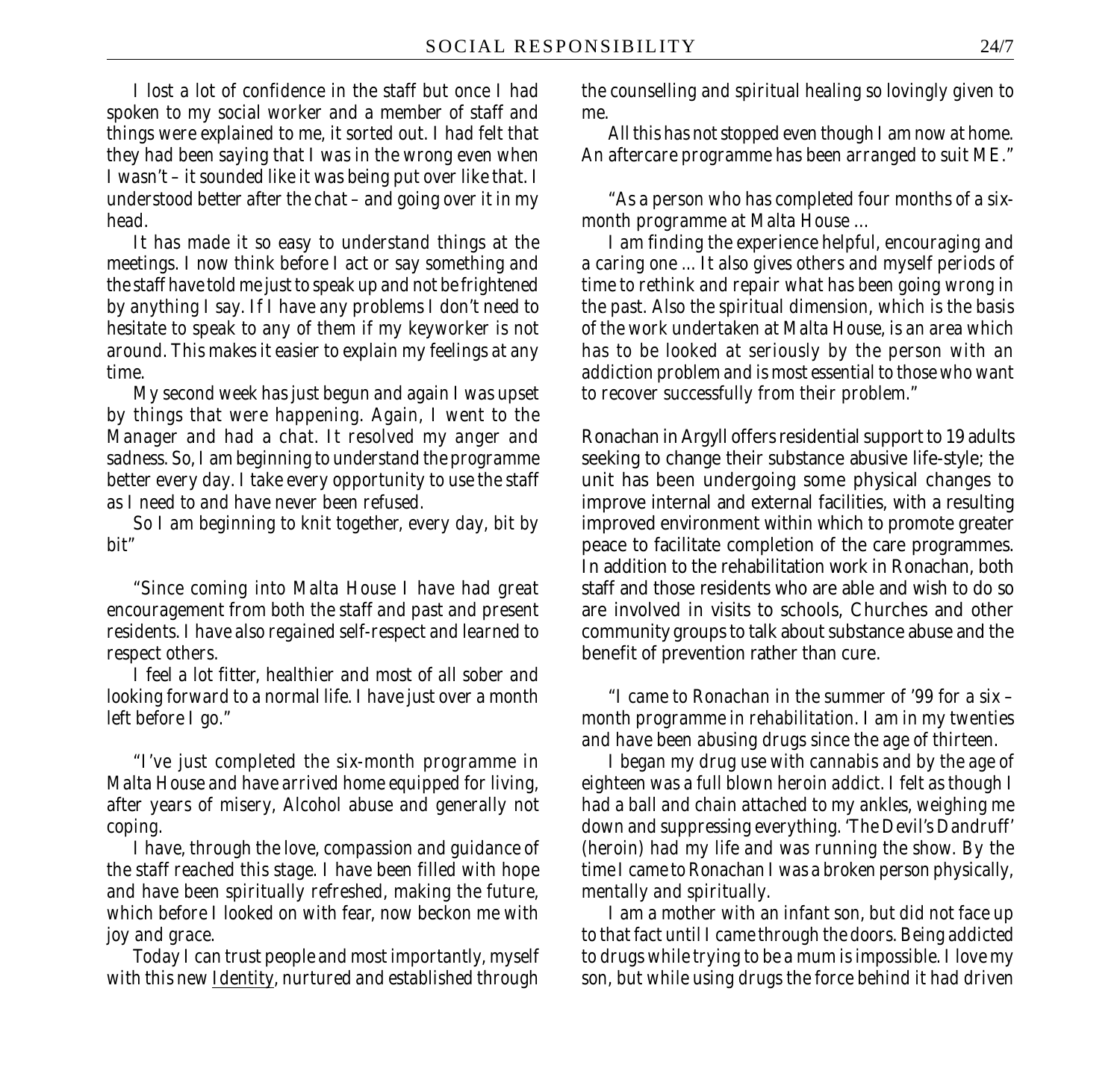*me to great lengths, from being a thief during the day to being a beggar at night. I was stripped of everything, my confidence, my self-esteem, I was scared, I no longer had my 'crutch' to lean on. I came to realise that I was empty, my coping mechanism for everyday life was gone. Heroin robbed me of everything. Heroin was left at the top of the drive in Ronachan the day I arrived. Coming to Ronachan meant facing the real person without the drugs!*

*The staff at Ronachan House have helped me learn other coping skills for life situations. This has been achieved through groups on topics like feelings & emotions, motivation, self-esteem and role play. Talking to my Keyworker, building up trust and being totally honest with one another. The groups have been good for building myself back up as a person, helping me to deal with my feelings and emotions.*

*The staff at Ronachan House are all Christians and while listening in Prologues, small seeds have been planted in me. I became more aware of God and my need for the Holy Spirit to fill the empty feeling I had. Ronachan House gives you the space to find out who you really are, without the drugs!*

*I have changed thanks to Ronachan House, I've been taken out of my drug infested environment and have learned that I can live a drug free life if I apply my programme and stick to it. I know what I want from life, to be a good mother, do God's will and more importantly apply my new coping skills.*

*I only have a couple of months of my programme left, and I will be forever grateful to Ronachan House and the staff for planting the seeds in my spiritual life, and for giving me the space to get to know the real me. Ronachan House has helped me to build myself back up physically, mentally and spiritually and taught me to believe in myself.*

*Psalm 116 is very real to me as* "the cords of death entangle me" *and God heard my cry for help and brought me to Ronachan where he delivered my soul from death. Another important Bible verse to me is II Corinthians Chapter 5 verse 7:* "Therefore, if anyone is in Christ, he is a new creation. The old has gone, the new has come."

Rainbow House in Glasgow works with up to 14 adults in a residential drug rehabilitation programme. The unit aims to provide a safe, secure, drug and alcohol free home environment, in which the service user will have opportunity to identify and explore what changes are required to personal life style and their surroundings to enable them to gain and maintain a drug free life style. Staff offer this through individual care plans, one-to-one keyworker/service user meetings, self awareness and self development programmes, and group work. There are four different types of group work opportunities each week: an Open Forum (to discuss topical issues of the day). Workshops (to provide a more structured approach to recovery where topics such as dealing with cravings, guilt, self esteem, stress and relationships, are discussed), Social Interaction (a more light-hearted setting involved in learning to co-operate and understand other people), and Community Education (which is about new opportunities on which a future life style might be built). As residents progress in their rehabilitation they develop an Independent Living Programme specifically geared to their individual needs in terms of future living plans.

In Inverness, Beechwood House continues to offer a valuable and well used residential rehabilitation opportunity for up to 15 men and women. In addition the adjacent Designated Place can receive up to eight people each night who are incapably drunk. The Board is pleased to note the close co-operation from Social Work, Health and Police Authorities in relation to the whole service and the Designated Place in particular. The Unit Manager has led the staff team through a review of practice and procedures, augmented by special training modules, which has facilitated improvements in practice.

Earlier in the year, Angus McKay (Deputy Minister for Justice) and Iain Gray (Deputy Minister for Community Care) visited Simpson House, the drug counselling service in Edinburgh. They and their party were impressed by the standard of work and Angus McKay commented:

"*Simpson House is a good example of partnership and joint working at the strategic service development, policy*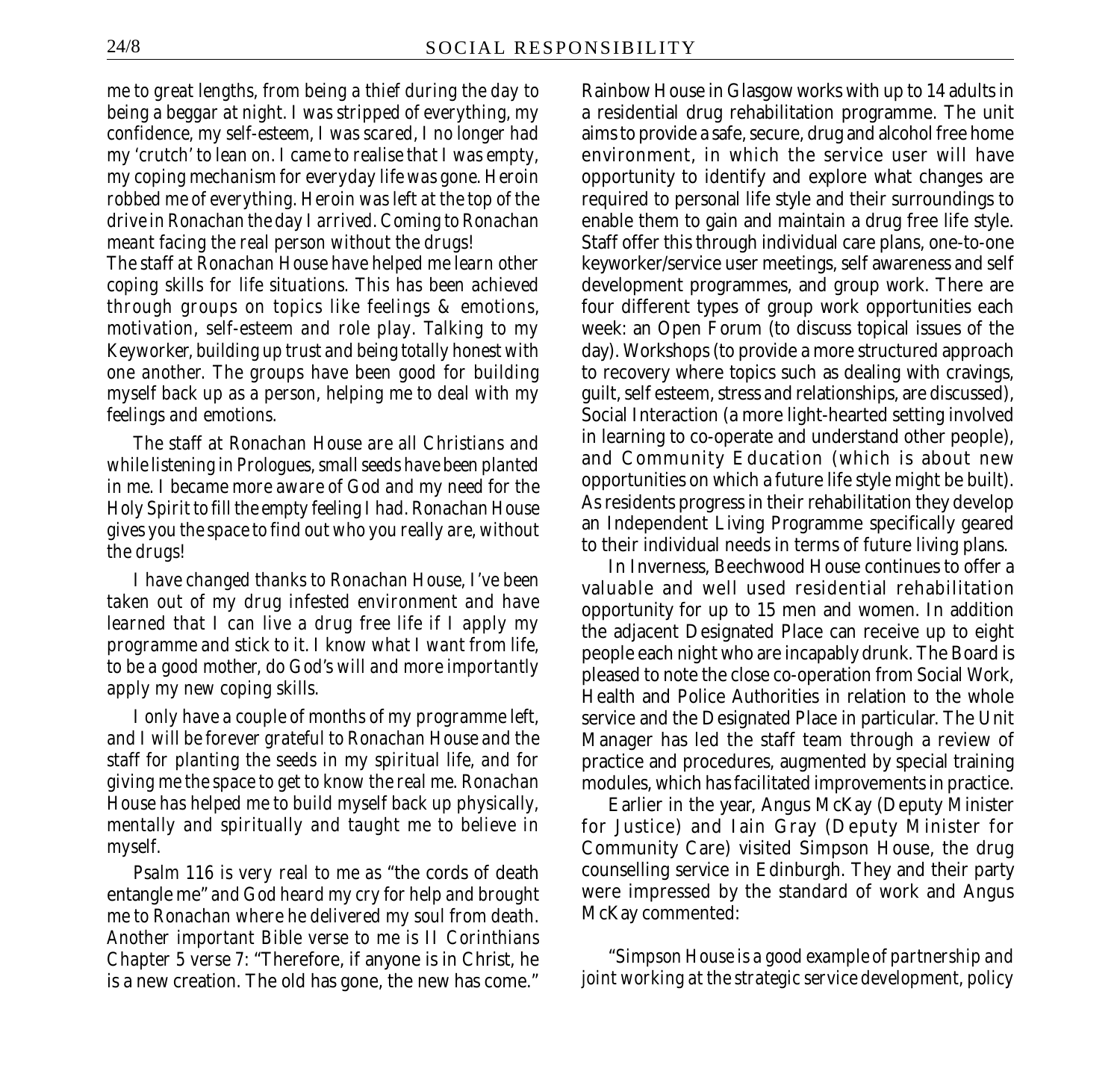*and practice levels and I wanted to see for myself the sort of work they do."*

**3.3 Counselling Services.** The Counselling Services continue to adapt to new challenges, with the National Counselling Service poised to take advantage of the distance learning experience of the Highland Theological College. This channel will enable the National Counselling Service to extend into Highland areas. Various Trusts assist in funding the Dundee, Dunfermline and Edinburgh bases to consolidate their work.

A successful application was made to the United Kingdom Register of Counsellors and Psychotherapists (UKRCP) to register the Board as an accredited counselling service. This accreditation is a further significant achievement which recognises and accepts the policies and practices of the counselling services.

The basement of the Tom Allan Centre in Glasgow has been adapted to provide comfortable individual counselling and group rooms, with easy access for disabled people. Number 21 in Edinburgh has developed a broader portfolio of counselling skills than hitherto to cater for a wider range of identified need. Art and music are two aspects of therapy counselling now used. During the Edinburgh Festival period a number of lunch time discussion groups were established to focus thoughts on the nature and value of counselling. The Board is grateful to the one hundred and sixty trained volunteers who contribute towards the delivery of the counselling services throughout Scotland.

The Post Natal Depression Project achieved some prominence during the year in radio interviews through being referred to in a Royal College of Nursing Report which commented:

"*I was shocked to find that one of the major projects on post natal depression in Scotland was being funded by a charity while 17 NHS trusts failed to show any real evidence of tackling what is a complex and very distressing problem."*

This comment was offered to draw attention to the

appalling lack of attention given to this work by the NHS; the writer was in fact very impressed by the service offered by the Board.

The Lifestyle Centre in Stornoway continues to provide support in the Centre to people who have drug, alcohol and other problems and also provides outreach to North Harris. This service has been financially supported by the Tudor Trust, Western Isles Health Board, Comhairle Nan Eilean Siar, Scottish Community Foundation and the Board.

**3.4 Dementia.** The Board continues to offer a high standard of residential care to older people with dementia at Adams House in Elderslie, Cameron House in Inverness, St Margaret's in Polmont and Williamwood in Glasgow. In addition, Belmont Castle in Meigle has a house registered as a dementia unit, as does Cumnor Hall in Ayr. With people remaining longer at home, those coming into residential care are more frail, more dependent and further into their dementia; this has an impact on house management and the degree of physical frailness underlines the need for all staff to be up-to-date with 'Moving and Handling' techniques. One Care Worker wrote:

*"I have now been employed by the Board for a year and nine months, during which time I have undertaken several courses. Everything I have learned from the initial in-house training was cemented by what was taught on Head Office courses. Each course has whetted my appetite to gain further knowledge and improve my standard of care.*

*The key factors common to all of the courses are empathising with the service users, avoiding institutionalisation and promoting individuality. All of the courses I have attended have given me the opportunity to gather resources in preparation for my commencement of SVQ."* [Scottish Vocational Qualification in Care]

One staff member who achieved Level III SVQ commented: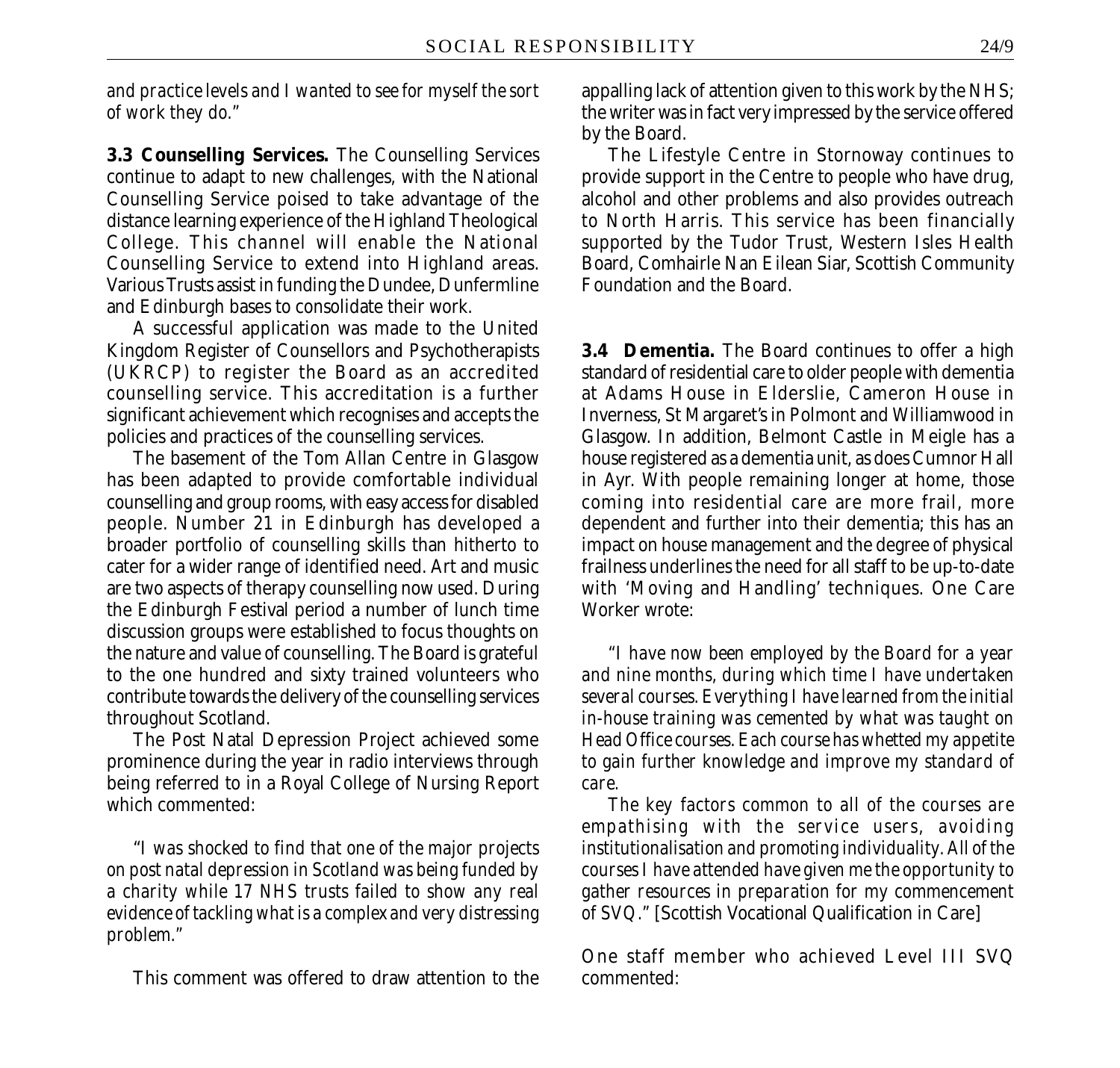*"When I first started my SVQ Level III, I found it very hard to understand. As the weeks went on, I began to understand what to look for. Doing my SVQ Level III award made me more aware and alert in situations that arise in my daily work routine. I would say that doing my SVQ had helped my work practice to improve and I am pleased that I have now received my award."*

These two comments reflect the benefit to service users when staff are stimulated through training and are given opportunities to improve their skills.

From Adams House in Elderslie comes a lovely illustration of the importance of residents with a dementia having a stimulating environment:

"*Mrs B had been trying to remember why she came to Adams House and was concerned about what happened to her old house. Her keyworker had taken Mrs B out for lunch one day and drove past her old house. Mrs B expressed her pleasure and remembered where she was. Her keyworker stopped the car. Mrs B started to describe the changes in the house and the surrounding streets. Seeing her animation, the keyworker offered to walk about the outside of the house with Mrs B. The present occupants of the house noticed both ladies and came out to speak with them and ended up inviting them in to see round their home. The keyworker felt they might be imposing, but the man of the house was pleased to show Mrs B what changes he had made and was most interested when she remembered what each room had looked like and even what furnishings had been there. The man stated that he had heard so much about her from a neighbour and went next door to fetch her. This ended up as a great reminiscing visit for all and Mrs B gained so much from being able to contribute to the conversation."*

**3.5 Epilepsy**. Westhaven in Rutherglen is registered to provide accommodation and support for eighteen adults with epilepsy with/without accompanied mild learning disability, brain injury, mental health issues, alcohol and drug damage. The service is based in the main house with thirteen residents and the remaining five supported in ordinary houses nearby to build up confidence before moving on to more independent living. The Friends of Westhaven are now fully established, with the group offering both befriending and fundraising.

#### *"Frank*

*A referral came one day from a gentleman who was residing in a supported flat that he was sharing with one other. After the meeting he was offered a place of assessment for twelve weeks. Within the first two weeks it was evident that he was capable of acquiring more life skills, and that he had the ability to retain such skills. Frank also was amazed to find that a great number of people were worse off than he was as far as having seizures.*

*Frank required a tremendous input to encourage his confidence within himself. Once the assessment was complete and the care plan was agreed, the long haul started. It was not easy for Frank to adjust to the more structured regime at Westhaven. But soon he settled down and began to make friends within the house.*

*Although there had been background information from the social work department there was a great deal of his past yet to surface. Over the next two years Frank made steady progress. There had been times when his lack of trust in people was very evident. It manifested itself in different ways. Sometimes he would be very argumentative and even strike out without thought although he did not mean to hurt. He was extremely moody when things did not go his way.*

*The seizure activity was high, with Frank having seizures mostly nocturnal. The post-seizure stage could last for a reasonably long time, thus leaving him tired. He was referred to the Western Infirmary and gradually the seizures were as controlled as possible.*

*`With constant input from staff and careful planning Frank soon moved to a bed-sit within Westhaven. I am happy to report that Frank is now living in one of the 'Link' houses (in the community) supported by Westhaven. His daily living skills are good, he cooks his own meals, looks after his personal hygiene and has just announced that he will be getting engaged in the new year.*

*Frank's next step will be to his own tenancy."*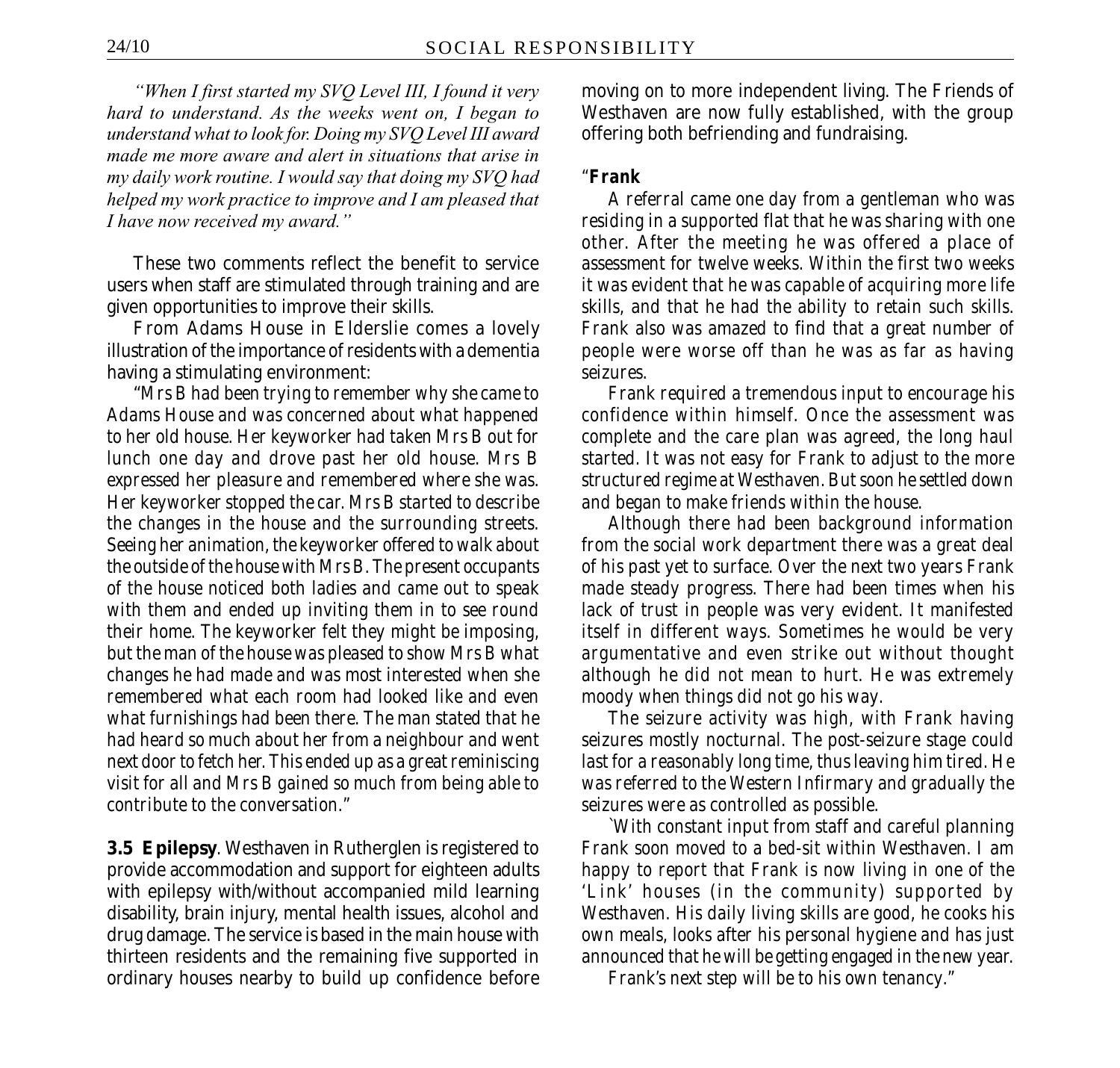#### "**Susan**

*The rehabilitation system that is operating within Westhaven is proving to be successful and is very much fulfilling to staff when the outcomes are proving to be a success. One lady who came to stay at Westhaven has moved back into the community to pick up on her usual way of life and is very pleased to have made it. Susan came to the unit after having contracted Encephalitis whilst on holiday with her daughter and her family in Spain.*

*She had been divorced for several years and had suffered a troublesome marriage. Over the few years leading up to the Spanish visit she had managed to put her life back on the rails and was looking forward to being with her new grandchild. She took ill and at first the illness puzzled the GP's – finally they diagnosed Encephalitis. By this time the virus had really got a hold and Susan was extremely ill.*

*It took Susan a good few months to recover. On recovery she found that the seizure activity she was experiencing was not lessening. She also found that her memory was not recovering as they had hoped. This left Susan with the problem that she could not live alone. She moved in with her son, but it did not work out. After social work involvement Susan moved into Westhaven.*

*At first Susan felt lonely and 'misplaced' as the majority of the client group at that particular time had learning disabilities as well as epilepsy. Soon she settled down and became very aware of how others suffered from being labelled 'epileptics'. With staff input a carefully devised care plan was put into operation. Within the year Susan's confidence was beginning to show changes and she had acquired a job at the local Chapel.*

*Susan's medication had been 'fine-tuned' by a specialist thus reducing seizure activity. She was being advised on drug management and supported in all aspects of daily living skills. A sheltered house was allocated and Susan is now living a good life – as she says."*

This resource offers support to people who have very specific challenges in attaining an ordinary lifestyle. The success of the service in helping people to rebuild their

lives and work towards greater independence illustrates the continuing need for such a specific resource.

**3.6 Homelessness.** Cale House in Inverness became a stand-alone service this year, having previously been linked to Beechwood, the addiction recovery service. The Board has cause to be thankful for those churches which regularly remember the needs of homeless people and in their generosity regularly contribute to the support provided at Kirkhaven, Cunningham House and Cale House. In particular, Wardie Parish Church showed initiative in raising £12,500 for storage and delivery of items of furnishings to residents from Cunningham House in Edinburgh as part of a starter pack. This is proving to be of significant help to those trying to re-establish themselves in ordinary housing. Some quotes from Kirkhaven in Glasgow underline the importance of the Church maintaining a secure base for homeless people working towards sustaining greater independence.

*"I enjoy staying at Kirkhaven as I have my own privacy and still have support."*

*"When I first came to Kirkhaven, I lacked confidence in everything I did. I built up a very good relationship with all the staff and now have loads of confidence and I have moved on to a more independent lifestyle. I found the staff members to be very supportive and approachable. My stay at the project has stood me in good stead for the future."*

The Member/Staff Report on Homelessness takes account of those kinds of comments. In September the Co-ordinating Forum accepted the principle of a named Board or Committee of the Church having a lead role to liaise with appropriate bodies within the Church on particular issues or organisations. The Board was pleased to accept responsibility for the lead role in liaising with the Scottish Churches Housing Association where, until now, the Church has been very ably represented by Mr George McArthur, who has also been Chairman since its inception in 1995. We give thanks to God for the work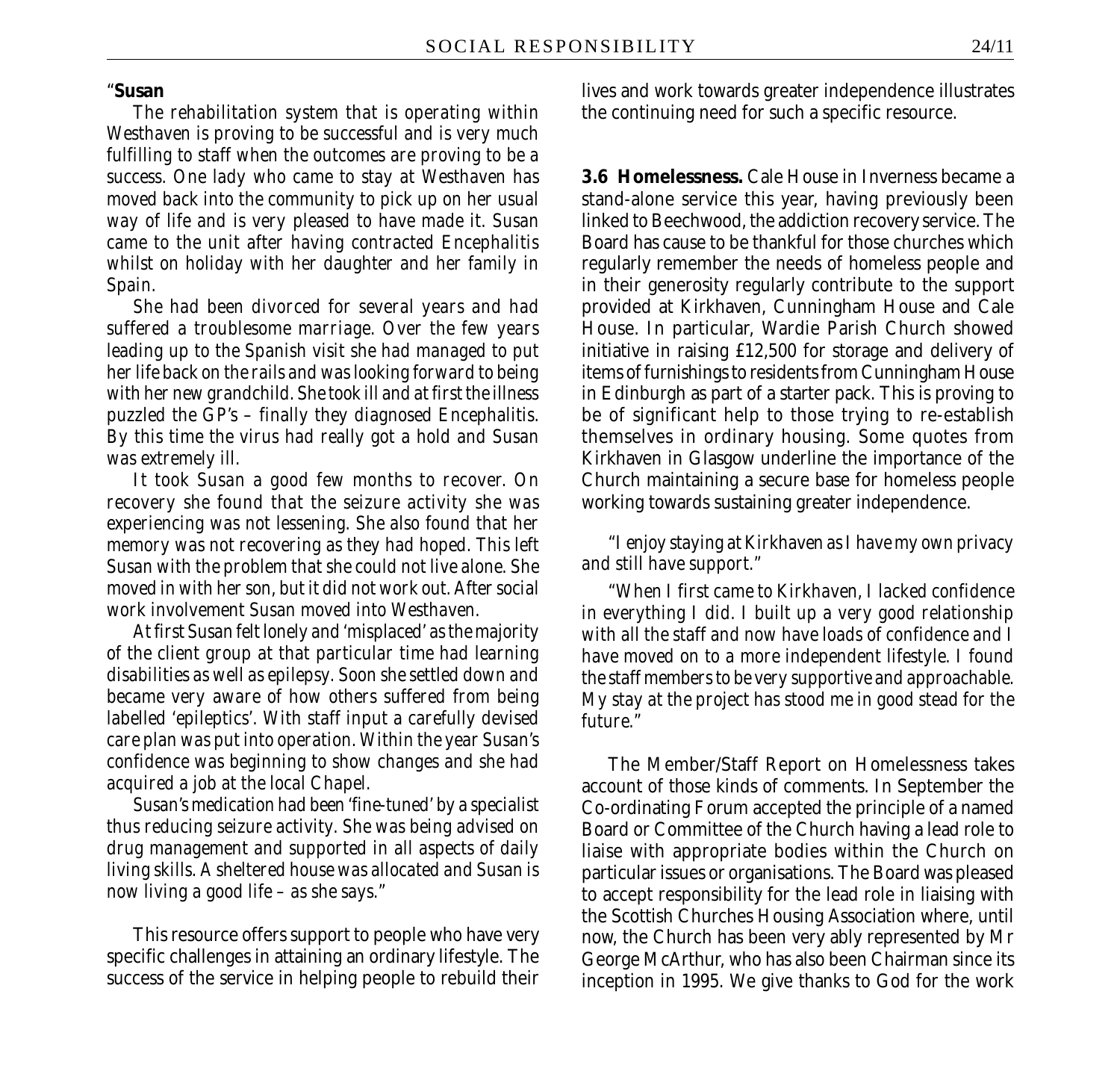done in this Agency and the Board look forward to working closely with the staff and members of it.

**3.7 Learning Disability.** Last year, the Board reported progress to the General Assembly on the relocation of men and women with learning disabilities who had lived at Humbie village under the auspices of the former Trustees of the Algrade Trust. All who lived there are suitably rehoused, with the Board being responsible through its Eskmills Project for twenty-one former Humbie residents.

Since the move to the new way of living, these twentyone people have developed skills and confidence to take more control over their own lives. They live in eight homes, four of which are provided by the Algrade Trust through its new Trustees. A recent Inspection Report commented:

*"The interaction observed during the inspection between the resident and staff members suggested a healthy relationship with mutual respect."*

The Board is thankful to God for his grace in providing the opportunity of service in reprovisioning the accommodation and care of former residents at Humbie Village.

The work at Cornerstone, a registered service which provides support for sixteen adults in four houses in North and South Lanarkshire, encapsulates elements of growth and achievement which enables people to attain and retain the highest quality of life which they can achieve. Two pen pictures illustrate this:

"*Jack loves telling people what Jesus has done for him. He also loves going to meetings of Causeway Prospects, a voluntary organisation which seeks to make the Gospel meaningful to people with learning disability. With the help of Pathway Productions, a video was made of a conversation between Jack and the Team Leader of the house he lives in. This video was shown at a special Causeway Prospects Celebration at Keswick, when Jack was part of the platform party and was interviewed by* *Causeway Prospects' Director, Tony Phelps-Jones."*

"*Francis loves snooker and pool even more than jigsaw puzzles. He has plenty of opportunity to practice on the pool table in the sun lounge of the house he shares with three other men in Wishaw. This year, all Francis' practising was rewarded when he was the outright winner of a Lanarkshire-wide trophy tournament. His triumphal photograph can be seen gracing the September page of the Social Responsibility 2000 calendar*."

The Mallard in Springburn, Glasgow, is one of the Board's residential and respite services for children who have a learning disability. The children and young people associated with The Mallard are valued individuals who, as well as receiving help and support, have much to give to others. This year, The Mallard made contact with a project in Harare working with homeless children. The Kids Street Project, Harare, Zimbabwe, is committed to bringing hope to the lives of disadvantaged children through education, counselling and family support. The children and staff of The Mallard are encouraged to correspond with the children of this project. This outreach is part of our millennium sharing.

Holidays and outings provide opportunities for exploration and growth. Following an Oasis holiday, a Care Worker wrote:

"*The young men appeared to grow in confidence during these few days away from their normal routines and home environment. It may have been a challenge for them – but they managed to do so much in this different situation and coped well."*

**3.8 Mental Health.** Befriending forms an integral part of the growth and healing process. At Gaberston in Alloa, dispersed housing with support for twenty-one adults with a mental illness, a variety of support is on offer. One service user commented:

"*Over the past six months I have found the home care*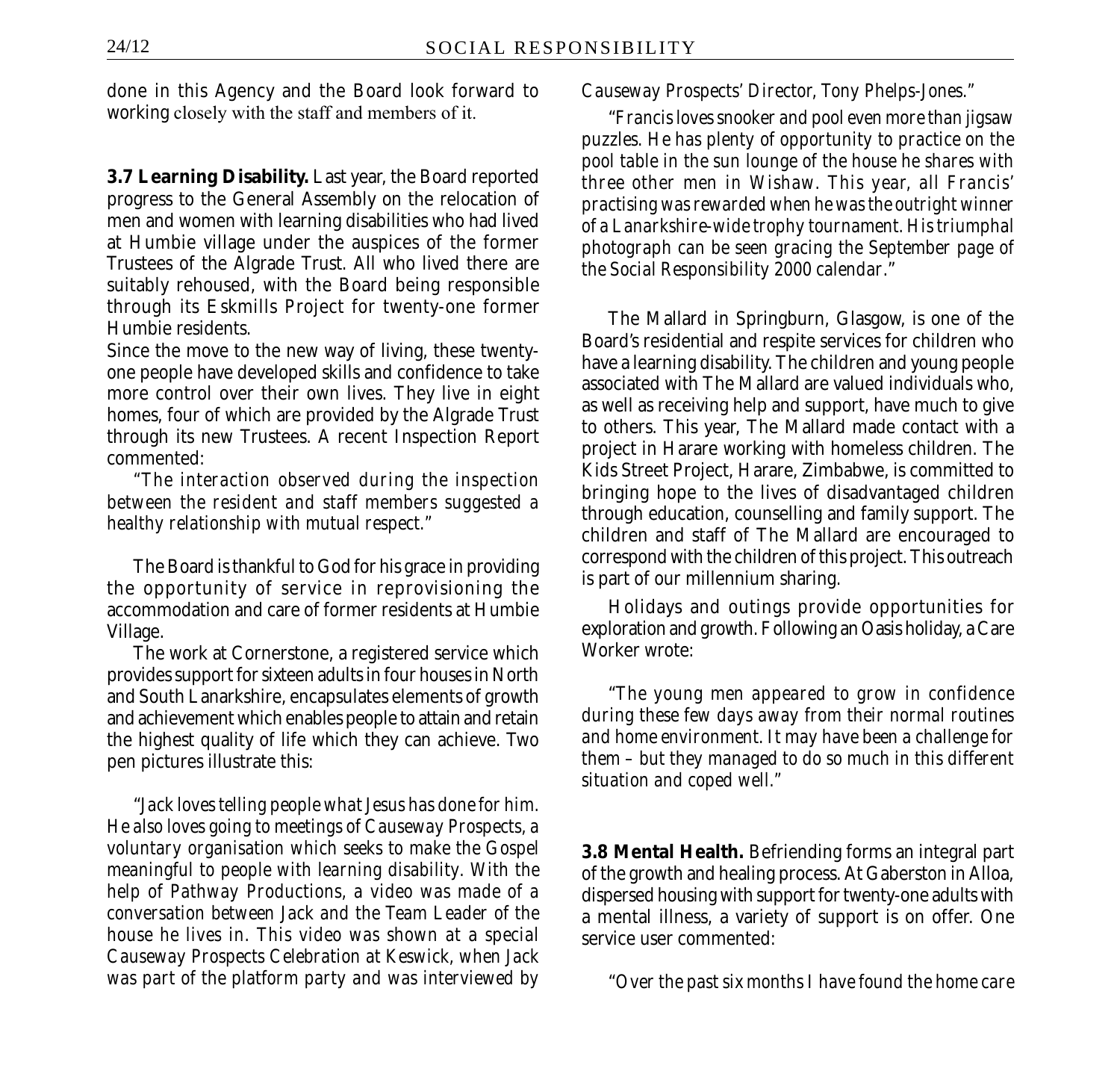*provided by Gaberston to be invaluable. Living with chronic illness and having just moved into my own flat for the first time, I do receive some practical care from Social Work. However, there are limits to the statutory services offered and my home carer from Gaberston has ably, confidently filled these gaps and given so much more."*

A befriender wrote:

"*I feel that I am a small part of her overall support and encourage growth in our relationship*."

#### Another said:

"*I feel that we are both more relaxed now than at the start and this helps him to be more at ease with any strangers we talk to. On our first visit he would not speak to anyone else."*

Several hundred volunteers work with the Board in various ways. This is a comment from a volunteer worker at the Gaberston Café Project which has been running for over three years. The café has the dual purpose of offering therapeutic work experience to support the mental health of residents from Gaberston and of providing a service to shoppers.

"*I have thoroughly enjoyed the camaraderie that exists between staff and residents and would recommend working at Gaberston to anyone who was seeking to do part-time voluntary work."*

Allarton Day Services, the Haven, in Glasgow which attracts forty-five people each week is managed from the main residential house nearby.

The Board is grateful to Balshagray Victoria Park Church for use of their premises. Rev David Court, Parish Minister at Balshagray Victoria Park Church and Convener of the Board's Operations Committee says:

*"The Haven is an indispensable service with support to many in the community who face difficulties related to their mental health. It is a real haven of encouragement in an often hostile world. We are happy that the building is used in this way and this is a project which has the full support of our congregation."*

Tynepark in Haddington and Morven Day Services in Kilmarnock are larger, full-time services which assist adults to manage their everyday lives more effectively. Morven Day Services alone has the services of forty-one volunteers in addition to the trained and experienced staff. So many people carry around hurts which occasionally find expression in verse; one attender expresses feelings in the following way:

|                                                                                                                                  | 1 IIC JUGINA                                                                                                                       |                                                                                                                                           |
|----------------------------------------------------------------------------------------------------------------------------------|------------------------------------------------------------------------------------------------------------------------------------|-------------------------------------------------------------------------------------------------------------------------------------------|
| Why do some folk think I'm mad when<br>all I have is depression?<br>Just let those folk come to see<br>I'll teach them a lesson. |                                                                                                                                    | So thanks to those who try to help<br>And understand our sorrow<br>The ignorant one who thinks I'm mad<br>Could be just like me tomorrow. |
| I'm neither daft nor mad<br>I'm sometimes sad, you see.<br>Ignorance is what they have<br>Still, rather them than me.            | There are other folk who understand<br>And try so hard to show them<br>Some don't want to understand<br>I find them rather boring. | For who knows what the future holds<br>for each of us, that's true.<br>For those folk who look down their nose<br>The sad one may be you. |

*The Stigma*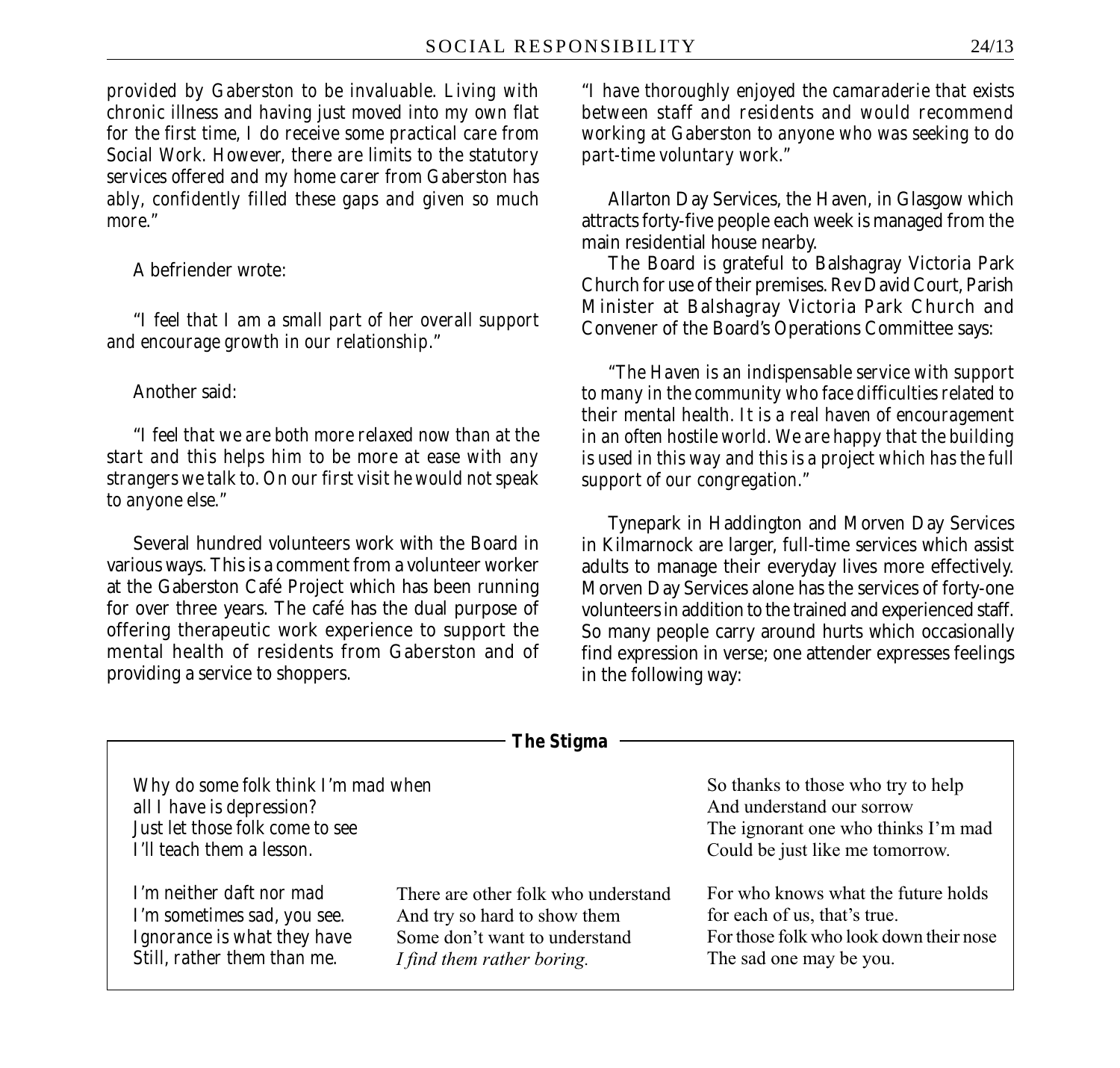Some people need a long time to build up confidence and for medication to be identified which is finely tuned to their needs. Peter was resident at Allarton for nine years and always wanted to go back to his own locality. He has now managed to do this, with a house from a housing association. He left with a support package jointly arranged by the social work and health agencies. After nine months, Peter has successfully maintained the tenancy of his flat.

During the year, the Board has taken the opportunity of several invitations to comment on aspects of the *Adults with an Incapacity Bill*, which updates the law on matters to do with people who are unable to deal fully enough with their own business. This subject was also considered by the Social Interests Committee of the Board.

**3.9 Offenders.** While some offenders are referred to the Board's residential schools and others pass through the homelessness services, the main provision is through the Dick Stewart Hostel in Glasgow.

*"A woman aged about 30 was admitted to Dick Stewart from Corntonvale Prison and on assessment she presented as quite chaotic in her previous illegal drug misuse. She said that she wanted a new life and to have custody of her two children who were in foster care. During her first few weeks there was evidence that she was still using illegal substances and this was addressed with her.*

*She seemed to take on board the need to reflect on her good intentions. In the next two weeks, she accessed a Methadone programme through her GP and was maintaining good progress. Unfortunately, she attended the District Court on a previously deferred case and received a 30 day custodial sentence, much to her disappointment and that of the Project staff.*

*On her release from Corntonvale, she was re-admitted to Dick Stewart. Her referral to SACRO was again progressed by staff and herself. Within five weeks she was still drug free and obtained new accommodation. A few months later, reports from her Social Worker indicate that she is still remaining drug and offence free."*

**3.10 Home Support.** This service continues to develop in many parts of the country, with increasing referrals coming direct from people paying their own way rather than from the Social Work Departments. A number of the Board's day care services, such as Kinloch in Fife, have associated Home Support. As Kinloch moves into its second year of operation it provides ten places a day with Home Support for all client groups also working out from that resource.

The St Andrew's Day Care Centre in Dunbar is underused by Social Work because of financial restrictions but still manages to provide over one hundred meals a week to people in the vicinity as well as a Home Support service. The day attendance programme is much appreciated by those who use it.

Threshold operates a Home Support Service fully financially supported by South Lanarkshire Social Work Department specifically for people with a learning disability and their carers. This resource is well used. At the time of writing, more than five thousand hours of Home Support are provided by the Board each month, with plans for further development. The Home Support Voucher Scheme has been well used by individuals and by Churches.

Threshold is a dedicated home support service in Lanarkshire. It focuses specifically on meeting the care needs of those with a learning disability and their families. The longest established home support work is based in Adams House, Elderslie, one of the Board's specialist homes for older people with dementia. However, the home support staff available from that resource are recruited and trained to respond to a wide range of needs. One of the difficulties in employing home support staff is the uncertain number of hours which they may have to work. This means that staff can be trained but some leave to go on to more secure employment. To counteract this, as home support hours increase the Board is able to recruit staff for minimum guaranteed hours which is more of an incentive to those staff who wish more secure employment. While Threshold has been able to do this for some time, Adams House is now at the stage of being able to offer such guaranteed hours of employment. The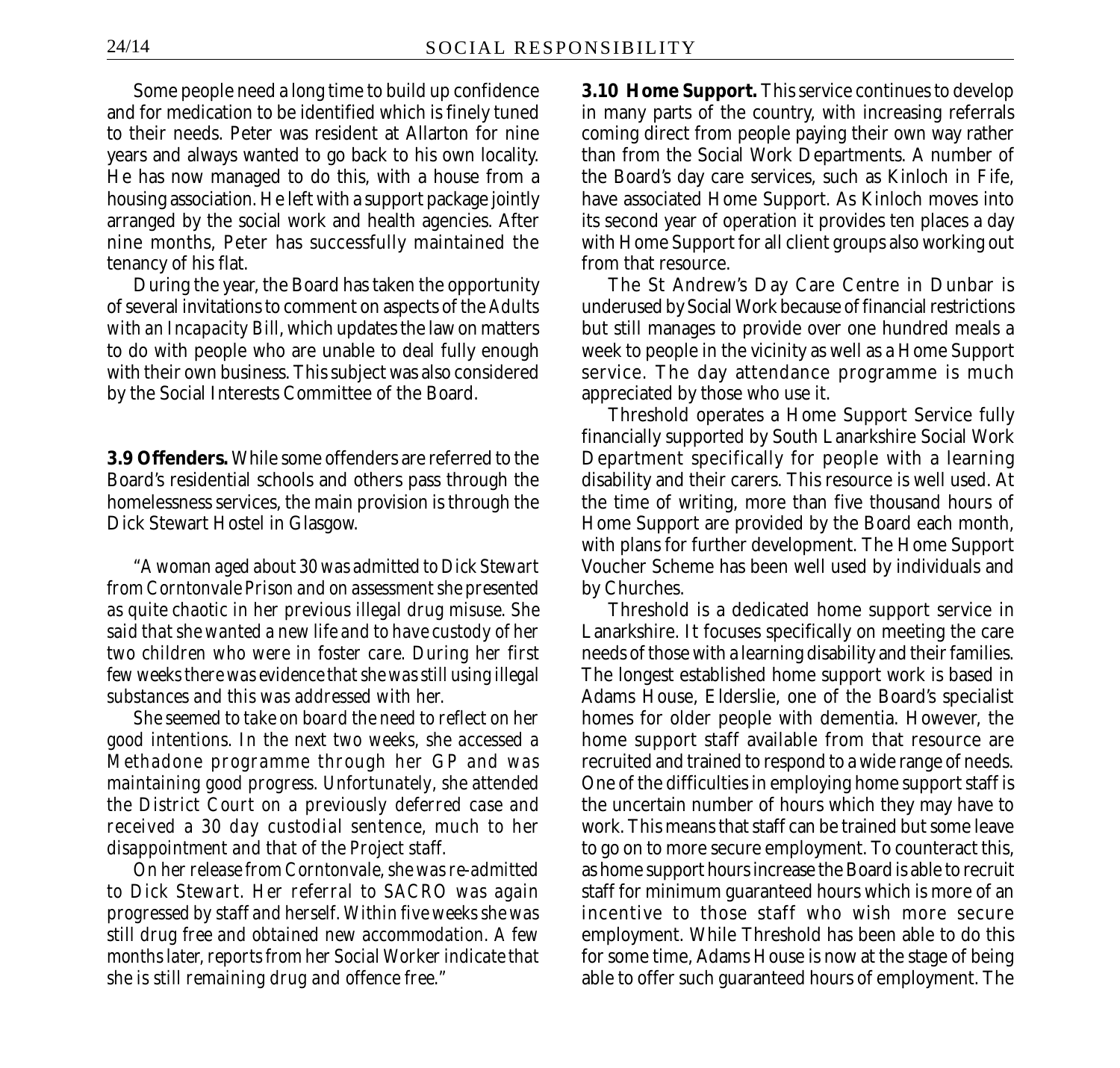Board is encouraged to see such development geared to the specific needs of each client.

The Home Support service is a major plank of the Board's future development programme. Home support can be offered in almost any kind of domestic situation; to help and support an individual to live at home, to provide respite to a carer, to provide a short sitting service, a regular sitting service, or a long-term but occasional support, a specific service (such as shopping) or a range of services. The service will develop in accordance with demand and the Board will be actively seeking to advertise and promote the range of support available.

**3.11 Older People.** A number of developments are in hand to secure the future care options of a number of homes for older people. Those living in Morlich in Edinburgh moved back to the premises in October, following a full refurbishment with the financial help of the Stein Trust. The Walter and Joan Gray Home in Scalloway was also reopened as a new build facility, with half the building cost borne by the Shetland Islands Trust. The Elms, in Edinburgh, has just been vacated to allow full refurbishment with ensuite bedrooms. Others have undergone partial improvement with the excellent assistance of the Guild's *Dignified Future* support. These include: Budhmor in Skye and Cumnor Hall in Ayr. Guild money was originally targeted for Bellfield in Banchory. The Board was grateful to receive a substantial legacy for work in the vicinity of Bellfield which will now be fully upgraded. The Guild money originally allocated there will be used to progress ensuite rooms in other homes.

In addition to the much appreciated support from the Guild, local Churches are often a source of assistance. The Board wishes to thank the people of Netherlee Parish for the gift of £9,000 to purchase and install a new call system at Williamwood. Assistance from the Augusta Lamont Bequest in the Cowal Peninsula has enabled further improvement to Invereck in Dunoon.

Some of the Board's homes for older people have been host, offering assistance to community groups. This includes volunteers running a shop or helping with other activities. It also means opportunity for Training for Freedom groups to assist in developing gardens, at The Elms for example, and New Deal opportunities in a number of services.

Unfortunately, despite the sterling efforts of staff working hard to stimulate referrals, occupancy levels in the homes for older people has dropped considerably in some places. This is not a reflection on the standard or quality of service, but relates directly to a reduction in referrals by local authorities. It is important that prospective service users are given their statutory right to choose a placement which suits them and that local authorities do not offer only local authority home placements, the advantage of which is that such placements are already included in their costs. The annual reports of each of the Board's homes provides a picture of good care, but this counts for little if local authorities are not prepared to pay for placements. Some make virtually no placements while others restrict placements which compounds reducing occupancy levels.

Despite all the challenges, Unit Managers continue to improve the care on offer. Physical improvements were noted in an Inspector's report on Achvarasdal, Reay:

"*There were no registration issues raised at the Inspection. The Officer would like to comment on the completed alterations of the upstairs bedrooms to make them into single ensuite rooms. They have been decorated to a high standard, are spacious and comfortable and the residents living in them are extremely pleased with the finished results."*

This year has been the 'United Nations Year of Older People'. To celebrate this, a number of homes took part in 'Tea on the Water', with some going boating, others having picnics on bridges or beside rivers. Staff put much effort and ingenuity into thinking up ideas and are to be commended for their efforts.

Continued effort by the Board and staff ensures that the Church offers Christian service in Jesus' name in different ways. This can be exemplified in the list of anniversaries and openings through the year.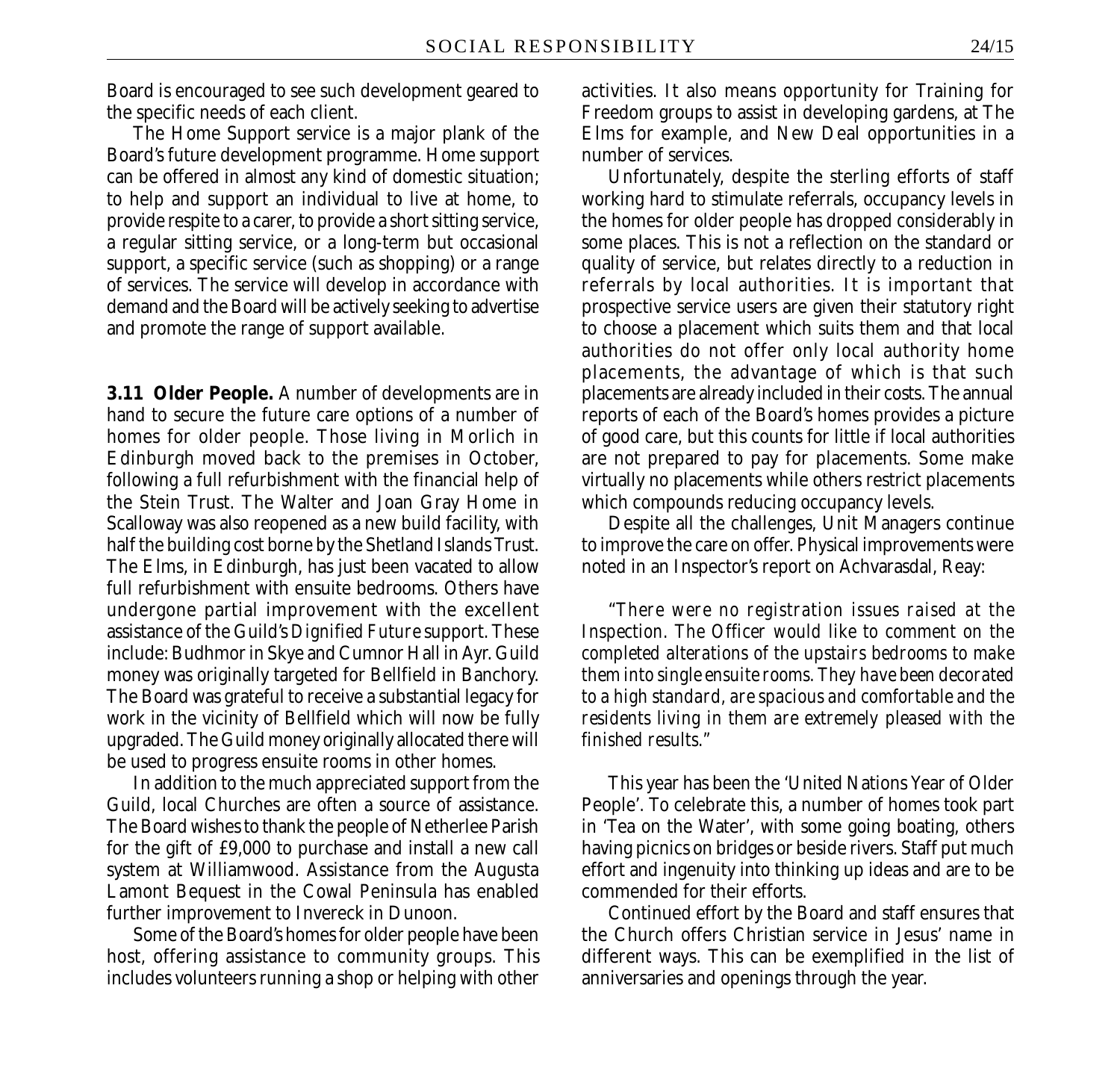- 1. Ashley Lodge, Aberdeen: Thursday, 13 May  $40<sup>th</sup>$ Anniversary
- 2. Whinnieknowe, Nairn: Tuesday, 18 May  $50<sup>th</sup>$ Anniversary
- 3. Kinloch Day and Resource Centre, Auchtermuchty: Monday, 7 June – Opening and Dedication
- 4. Walter and Joan Gray, Scalloway, Shetland: Thursday, 17 June – Opening and Dedication
- 5. South Beach House, Ardrossan: Friday, 18 June 40<sup>th</sup> Anniversary
- 6. Baxter House, Glasgow: Monday, 28 June  $50<sup>th</sup>$ Anniversary
- 7. Geilsland School, Beith: Thursday, 1 July Opening of and Dedication of Lomond Unit
- 8. Gaberston House, Alloa: Sunday, 3 October  $10<sup>th</sup>$ Anniversary
- 9. Eskmills, Musselburgh: Wednesday, 6 October Dedication incorporated into the October Board Thanksgiving Service

While these events were cause for rejoicing, it was with deep regret that the Board had to move to the final closure of St Andrew's Home in Dunbar, having spent in excess of £350,000 keeping the home open at the request of the local MP and the local authority, while an alternative was considered. Attempts had been made to replace it with very sheltered housing in the grounds of the St Andrew's Day Care Centre, but the local authority could not afford to pay for the care which would have been needed and so that development could not proceed.

The Board acknowledge the additional stress on staff who through this long period of uncertainty for their future employment continued to give of their best. Many residents and relatives commented on the caring environment maintained during this period. The Board is happy to record its thanks and to give thanks to God for such commitment and care.

**3.12 Supported Accommodation.** The Board has a number of supported accommodation projects. Some are specific to particular criteria (e.g. learning disabled), while others such as the Whiteinch Project, Glasgow, and Lewis Street, Stornoway, are open to people with a variety of difficulties. One resident wrote, on his move to Whiteinch:

*"Since coming to the Project almost a year ago, I still can't believe how far I've came (sic). I came from Victoria View – one of the Board's alcohol/drugs rehabilitation units –because I felt that I still needed support and guidance in my sobriety and I didn't want to go back to my old environment. I had to learn to live a better quality of life and the support that the staff have provided has been invaluable to me. I now go to an IT course three days a week. I never thought a year ago I could work with computers. I attended the groups at the project (HELP group and Alpha). I find the groups are of a great benefit to me.*

*I am moving to my own tenancy and I never thought a year ago that I would have my own home. I'm really looking forward to the move and it's thanks to all the staff and hard work from myself that all this has been possible. I will take with me all the advise (sic) I have learned during my stay."*

**HIV/AIDS**. Through the general operational work of its services, the Board continues to address the issues which arise due to HIV/AIDS. Through the addictions counselling services and women and children's work the Board offers support to all those infected or affected by HIV. It also seeks to raise to raise awareness of these issues throughout the Church.

The number of people infected and affected by HIV continues to rise, with around 190 new Scottish cases reported between July 1998 and September 1999. (The Scottish Centre for Infection and Environmental Health (SCIEH). Report extracted from the October 99 Report.) The majority of new infections in the rest of the UK are amongst the gay and bisexual community; in Scotland the increase in numbers, as well as being among the gay and bisexual community, includes a higher percentage of people being infected as a result of drug misuse and unprotected sex. The Board is concerned to note both the increase in numbers and the apparent failure of safe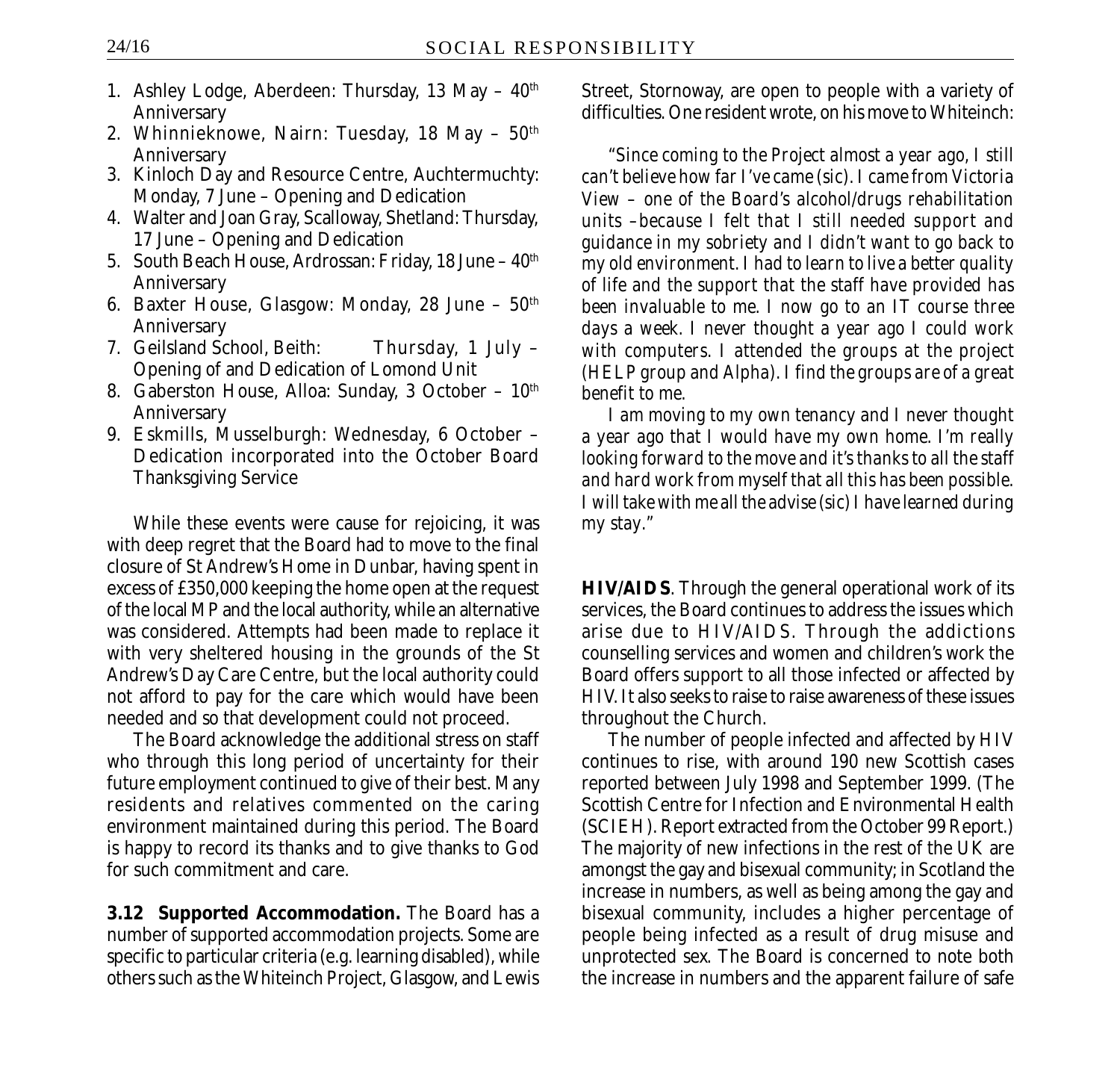sex advertising; opportunities will continue to be sought to pursue a policy of prevention through publicity and education and by word of mouth from staff in the Board's various projects.

World AIDS Day is always held on 1<sup>st</sup> December and the Board encourages and supports initiatives to mark the day through services of commemoration and thanks, annual conferences and advertising services and helplines. The theme for World AIDS Day 1999 was *Children and Young People – Listen, Learn Live*. Listen – to children and young people – hear their views about what they feel is important in their lives, talk with them about issues including sex, sexuality and HIV and AIDS. Learn – from one another about respect, participation, support and ways to prevent HIV infection. Live – in a world where the rights of children and young people are protected and where those living with HIV and AIDS are cared for and do not suffer from discrimination.

The HIV/AIDS information pack produced by the Board is still in demand and work has progressed to update this.

#### **4. Training**

The Scottish Executive in December issued their latest document in the Aiming for Excellence series to modernise social work services in Scotland; the title of this consultation document is *Regulating Care and the Social Services Workforce.* The document is wide-ranging in its contents but primarily deals with proposed legislation to regulate social care services and the social services workforce. The regulation of the workforce includes the registration of individual care workers and the future training requirements for social service workers.

The Board has always placed major importance on providing training opportunities for care staff. The result of this emphasis is a benefit to service users and it is hoped that this is reflected in comments from staff and service users in the operational comments. The following table reflects some aspects of how training staff have been engaged during the last year.

| Comparative statistics for the last two years: |         |         |
|------------------------------------------------|---------|---------|
|                                                | 1997/98 | 1998/99 |
| No. of staff trained                           | 1392    | $*1932$ |
| No. of days of training offered                | 168     | 174     |
| No. of person days training provided           | 2304    | 2547    |
| No. of person days training offered            | 3024    | 3132    |
| <b>Attendance Rate</b>                         | 76%     | 81%     |
| No. of different courses                       | 39      | 55      |
| No. of courses run                             | 98      | 132     |
| No. of courses cancelled                       |         | 8       |
| No. of people from other organisations         |         |         |
| attending                                      | 12      | 36      |

\* Higher number of staff trained in last year, results from increase in half-day courses.

Another major area of commitment is that of providing practice placements in which "students" can learn while experiencing the work; this covers students being placed from University and College Training Courses and staff who are undertaking assessment within the Vocational Training Scheme.

**Practice Teaching Unit**. This year the Board carried out an evaluation of Diploma in Social Work placements within the Board; staff in units/projects who regularly provide student placements were invited to complete a questionnaire. The response was good and highlighted the value of students in the workplace, and as students gained knowledge and experience so staff and clients also benefited from the student's overall contribution to the development of practice in areas such as care planning, assessment and keyworking.

Some examples of initiatives taken forward as a result of DipSW student placements include:

- Encouragement to staff and in particular keyworkers to challenge practice and act as advocates for clients.
- Setting up of a Home Support Project and producing Home support guidelines.
- Empowerment of residents.
- Setting up a Resident's Forum.
- Reminiscence Groups and other Activity Programmes.
- More "symbol" work in units care plans, timetables,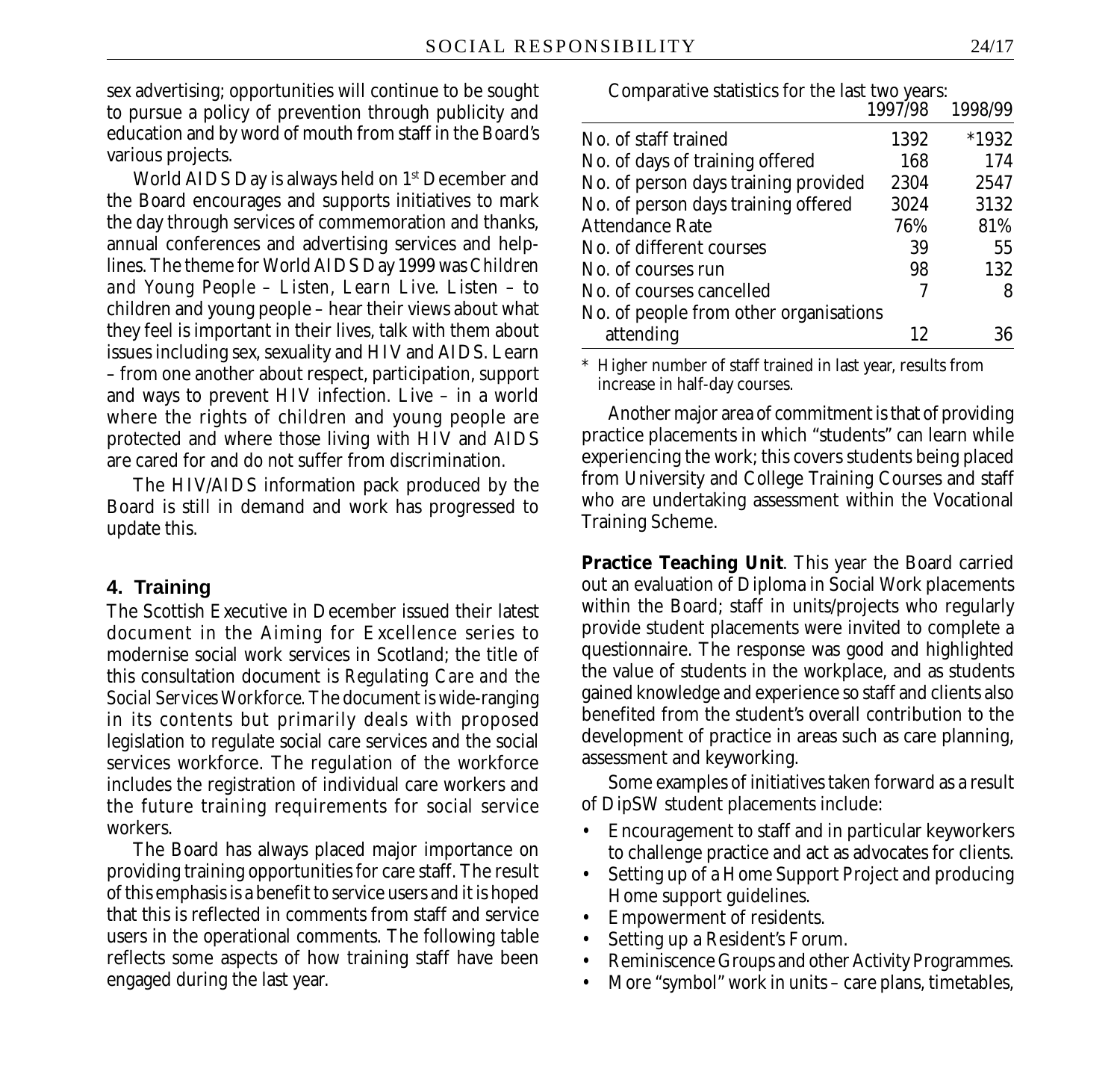review meetings now contain symbols that clients can interpret and understand.

The response to the questionnaire also highlighted services provided by practice teachers/practice assessors which benefit units/projects, i.e. services other than placement planning, student supervision and writing student reports, such as:

- In-unit training
- Consultation on practice development
- Workshops to support and inform practice teachers and link supervisors.

**Scottish Vocational Qualifications: Assessment Centre**. The External Verifier's reports from visits in March and September 1999 clearly show the centre has maintained a high standard. The systems of assessment and verification and quality assurance were all highlighted by the External Verifier as showing a thoroughness of scrutiny prior to certification of candidates. Last year the Board had increased the number of assessment panel meetings from two to four per year to enable the Centre to certificate completed awards between external verifier visits. The role of the assessment panel is to provide a final quality assurance check prior to candidates being recommended to the Scottish Qualifications Authority for their award.

# **5. Congregational Contacts**

The Board was served extremely well for many years through the delegate system of the Woman's Guild and latterly The Guild. The Board also had the support of the Women's Council which was composed of Presbyterial Council, Social Responsibility Conveners, representatives of Young Women's Groups, and women members of the Board. Their record of achievements can be identified easily by reading past reports of the General Assembly. The Guild delegate has now been replaced by a Congregational Contact of whom there are 1,100. Regular contact is maintained between the Board and the Congregational Contacts both through personal contact in meetings and roadshows, and also through direct mailings. The Board is benefiting greatly from the work done by the Contacts through their own congregations. Of course, the Board also benefits from our continuing relationship with The Guild whose support in projects eases our financial situation and gives great encouragement.

A Congregational contact reports:

"*Since I am not an elder, I feel anxious about talking to the Kirk Session on social responsibility matters but I have been greatly encouraged by the attention given to my comments when given the opportunity to report. I have been involved with social responsibility for a long number of years as a Guild delegate and convener and now feel that as a Congregational Contact I am making good inroads with the congregation. The Prayer Letter is of great assistance and keeps me informed."*

# **6. Administration**

Administration is crucial in ensuring that services to clients are delivered in a smooth and effective manner. Nowhere is this more clear than in the area of health and safety. In recognition of the continually growing body of legislation and the significance for the operation and protection of the Board's work, users and staff, a member of staff has been given full-time responsibility for all matters relative to Health and Safety. The Board now has a completely revised and improved documentation covering all health and safety issues, with consequent increased and accurate demands for training, and for in-depth Risk Assessments.

A change in personnel in both the IT and technical sections of the department has enabled a re-examination of job descriptions and a reorganisation in the allocation of tasks. These are routine departmental functions and yet if not given proper thought can result in inefficient use of time and resources.

The development of the five Divisions has meant an adjustment to staff responsibilities within the Finance Section in order to facilitate more effective liaison with operational staff in the Divisions. The increasing demands for financial material to support claims and tenders to local authorities and other agencies, highlighted the need to ensure maximum flexibility within the Board's computerised accounting systems. New additional software was introduced to meet the increasing scale and complexity of spreadsheets, and for the extraction of data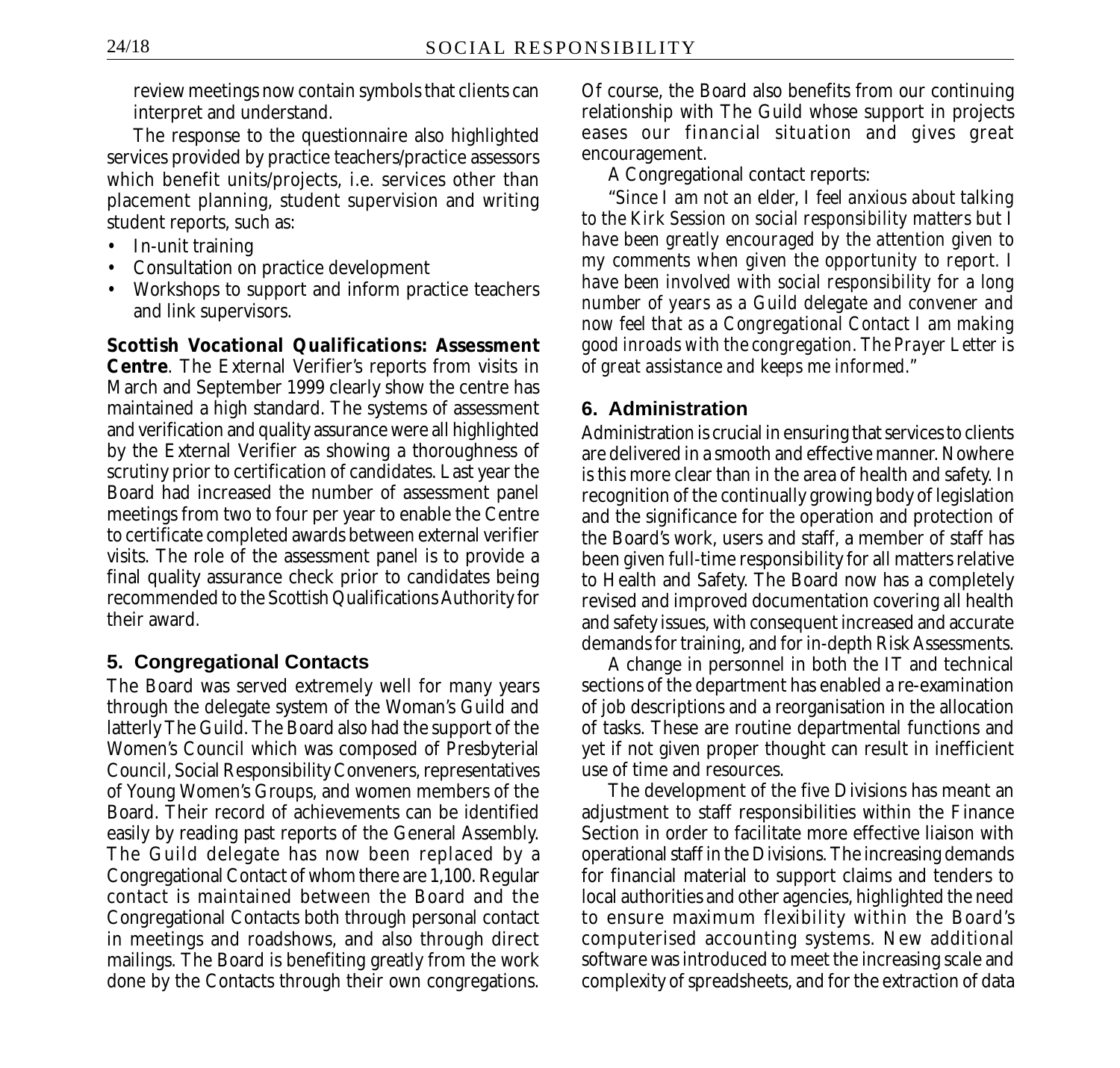from the accounting systems for use in the regular reporting of management information. The supply of accurate detailed information in a reader friendly format has enabled the improved management of the Board's funds and resources. These changes have required constant attention to staff skills and abilities.

The Board has a major responsibility to manage properties, both buildings and in some instances large tracts of land. This requires detailed and regular surveys, followed by costed plans and implementation programmes. The Board is conscious of the financial restrictions on it at present and is required to maintain a balance between ideal goals and realistic objectives. The introduction of targeted fund raising has greatly assisted in this task. It is also good to record that on occasions the

Board still receives unsolicited assistance; a case in point is the allocation of a grant of £361,000 from a Trust to carry out specific building work in Crosbie Tower, Troon, leading to a development of the range of services the Board can offer in that unit.

During the last year preparations have been made for the introduction of a structured energy conservation programme and for creating a system to deal with the vetting, certification and record keeping requirements of the Inland Revenue's new regulations affecting the engagements of contractors in the construction industry.

The Board are fortunate in attracting and retaining staff who pursue routine clerical and administrative tasks with skill and ability in what are demanding and changing times.

#### **7. Financial Overview**

### **STATEMENT OF FINANCIAL ACTIVITIES**

*FOR THE YEAR ENDED 31 MARCH 1999*

| <b>Funds</b><br>f'000 | <b>Funds</b><br>f'000 | Permanent<br><b>Funds</b><br>f'000 | <b>Total</b><br>1999 | <b>Total</b><br>1998<br>f'000                 |
|-----------------------|-----------------------|------------------------------------|----------------------|-----------------------------------------------|
|                       |                       |                                    |                      |                                               |
|                       |                       |                                    |                      |                                               |
| $\bf{0}$              | 30,818                | $\boldsymbol{0}$                   | 30,818               | 30,323                                        |
| 17                    | 1,010                 | 0                                  | 1,027                | 907                                           |
| 123                   | 1,623                 | 0                                  | 1,746                | 1,915                                         |
| $\mathbf{0}$          | 1,553                 | 0                                  | 1,553                | 22                                            |
| 295                   | 767                   | 0                                  | 1,062                | 1,057                                         |
| $\mathbf{0}$          | (638)                 | 0                                  | (638)                | (727)                                         |
| 435                   | 35,133                | $\bf{0}$                           |                      | 33,497                                        |
|                       |                       |                                    |                      |                                               |
|                       |                       |                                    |                      |                                               |
| $\bf{0}$              | 32,858                | $\boldsymbol{0}$                   | 32,858               | 31,723                                        |
| 0                     | 1,937                 | 0                                  | 1,937                | 1,477                                         |
| $\bf{0}$              | 154                   | 0                                  | 154                  | 183                                           |
| 0                     | 285                   | 0                                  | 285                  | 281                                           |
| $\bf{0}$              | 35,234                | $\bf{0}$                           |                      | 33,664                                        |
| 435                   | (101)                 | $\bf{0}$                           | 334                  | (167)                                         |
|                       |                       | <b>Unrestricted Restricted</b>     |                      | <b>Endowment</b><br>f'000<br>35,568<br>35,234 |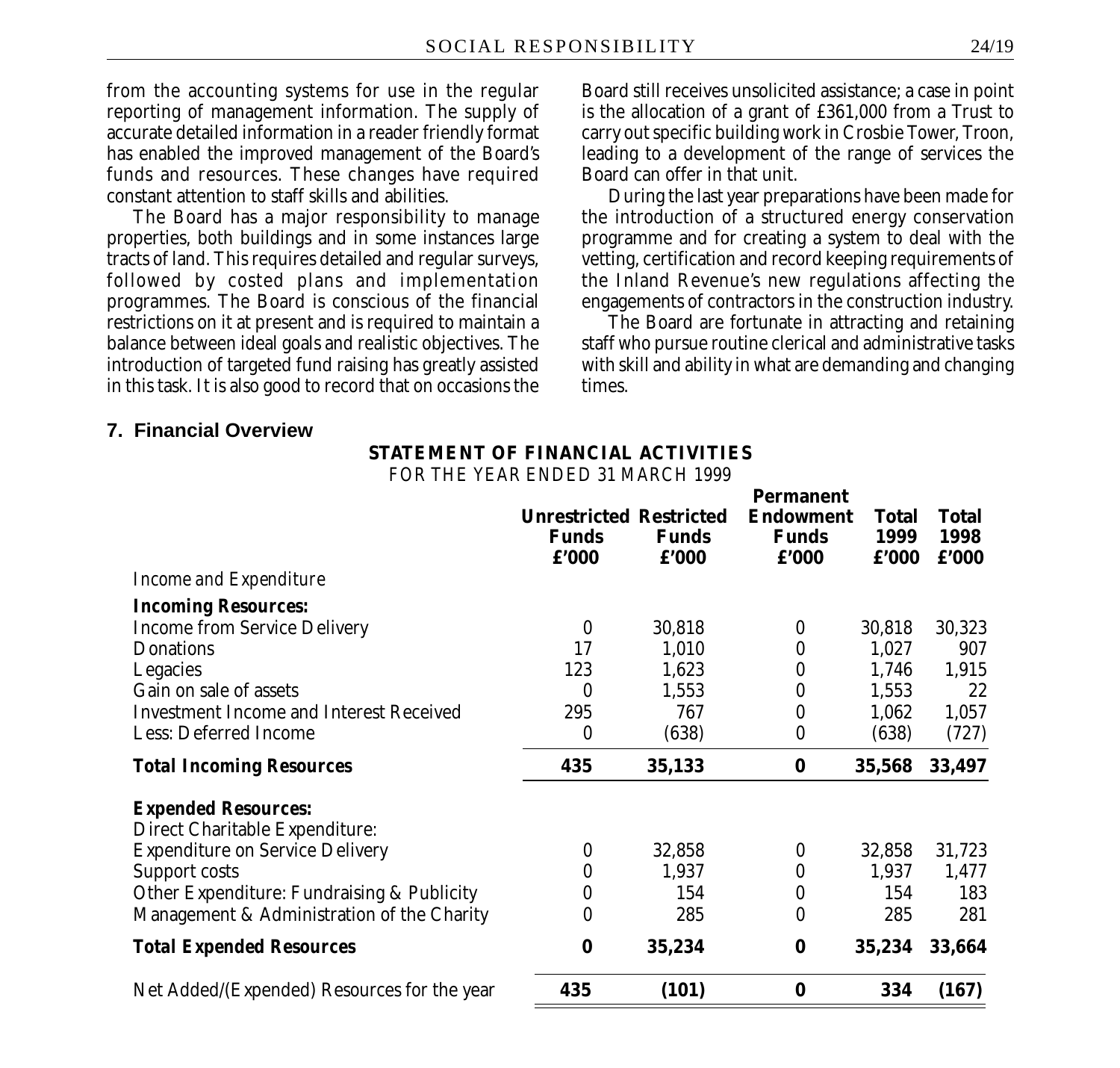In the financial year to 31 March 1999 Board total income resources exceeded total outgoing expenditure by £334,000. This result was a significant turn round from the position a year previously when expenditure exceeded income by £167,000. The principal reasons for the turn round is the gain on sale of assets, £1,553,000 against a previous year figure of £22. It is gratifying that donations and legacies received also continued at a high level £1,027,000 *(£907,000 1998)* and £1,746,000 *(£1,915,000 1998)* respectively. Despite this position as indicated in the Statement of Financial Activities (SOFA) underlying the excess of income over expenditure there is an operational deficit of £4,416,000 which highlights the financial climate within which the Board requires to operate.

The problem of an operational deficit is not a new one but one which the Board has been managing for a number of years. In February 1998 the Board established a budget within which staff were expected to manage the available resources. At 31 March the budgeted deficit was exceeded by £244,000. A significant reason for the increase in the deficit is due to a payment of £110,000 which required to be made to the Inland Revenue although the amount paid related to this and previous financial years. The additional amount the Board required to meet relates to extra security costs related to closed services while disposal of the property was being concluded. The budgeted deficit was therefore exceeded by 5.8%.

The Board provides services to a wide range of client groups in residential, day and other settings. These services are divided into sectors, such as elderly care, child care and adult care – with sub divisions to assist in understanding; reference is made to these sub divisions later.

**Older People.** Care of older people in residential care is the area where the major part of the Board's deficit is incurred. The main reason for this deficit is that neither central nor local government is paying the economic rate required by the Board. This experience is common to all non-statutory providers of care for older people. Central Government is responsible for paying for older people who were admitted to residential care prior to April 1993 when responsibility for future admissions was passed to local authorities. In April 1999 the Board had 128 residents being subsidised by central Government, 391 by local authorities and 189 who paid the full economic rate from their own resources. In addition 147 people were in specialist homes where the financial structure is different. The 519 residents receiving public finance support create a weekly deficit between £80 and £100 per resident per week.

It is vital that all available beds are occupied as weekly costs, particularly staffing, heating and lighting, continue whether the home is fully or only partially occupied. In April 1999 the Board had 822 available beds of which only 708 were occupied. In general the Board's occupancy levels have been higher than the national average but over 100 vacancies is not satisfactory and cannot continue without specific management action.

In the same month of April 1999 the specialist homes, mainly for people with dementia, fared much better with 147 beds from 154 available beds occupied. Local authorities negotiate a rate for these services and the financial outcome for 1998/99 was a deficit of £59,500 due to Councils failing to pay the correct rate. For this period the Board budgeted a deficit of £67,500.

The deficit for the sector caring for older people was £4,130,500 while the budgeted deficit was £3,672,500. Due to the previously mentioned under funding £2,438,000 (59%) of the deficit in this sector relates to supported residents.

The Board is pressing for a Government response to the Royal Commission on the Elderly with the hope that this financial problem will be resolved and that the future of the Board's residential work with older people can be reviewed in the light of Government decisions.

**Children and Adults.** The ways in which the care of children and adults, other than older people, are funded are very similar and can therefore be considered together and attention paid to the relevant sub-divisions. In these areas of care, funding is provided by way of a maintenance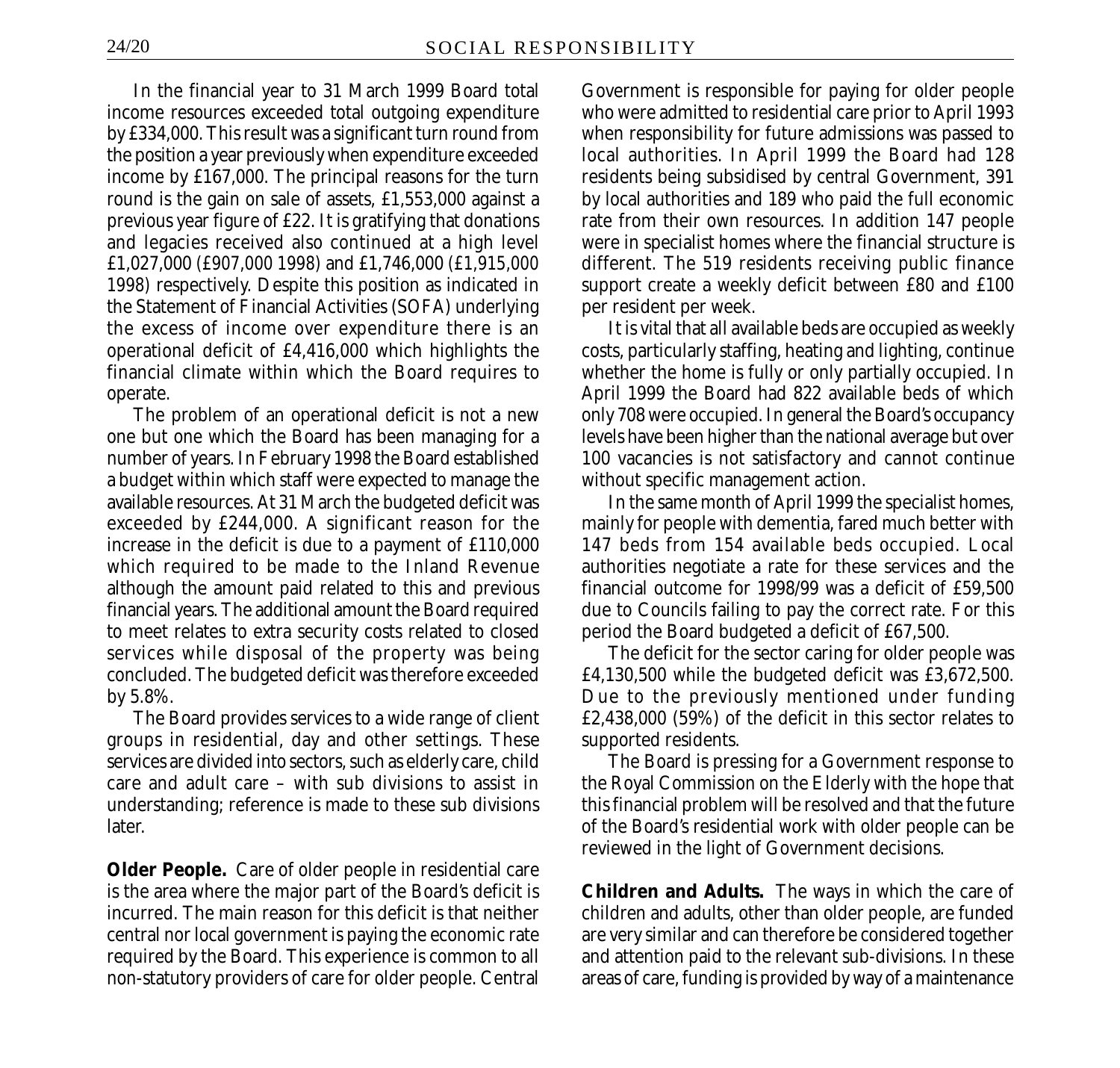rate or through grant funding.

The Board seeks for those services funded through a per capita maintenance rate to break even, where income equals expenditure (although in recent years it has been necessary to budget for a deficit). To achieve a break even situation occupancy levels require to match those budgeted and costs should not exceed those anticipated; it is seldom that such conditions prevail in each project but it is hoped that as a group a break-even point might be reached. In the financial year to 31 March 1999 those services funded through a per capita maintenance rate produced a deficit of £231,000 against a budgeted deficit of £270,000.

The Board operates a number of services which are funded through direct grant. The level of grant provided is not expected, for each project, to fully meet the cost of providing the service. For this group of services it was budgeted that a deficit of £422,600 would be achieved while, the actual out-turn, a deficit of £288,600 was achieved. The reason for this reduced level of deficit is due to a variety of factors such as high occupancy and strict cost control.

For many years the Board has considered a number of services provided as not generating income but more as the area where the Church makes a financial

contribution to the provision of social work services. As an example counselling services have long been provided by the Board at no cost to those receiving the service or possibly only receiving a contribution at the client's discretion. Recently as part of the Board's control of resources such services have required to give a higher emphasis to the need to secure funding towards project costs. Many projects have been able to obtain funding through contributions from services users, through applications to trusts and companies and from local churches committed to funding services in their area.

In those situations where the Board anticipates making a significant financial contribution towards the cost of providing services it was anticipated that a contribution of £456,700 would be made. During the year to 31 March 1999 expenditure of £851,700 was incurred while income of £396,000 was received. These resulted in a contribution by the Board of £455,700. The reason for this increased contribution is varied as a number of projects actually generated significant surpluses while a few projects increased their costs or suffered reduced levels of income.

**Conclusion**. In conclusion the deficit incurred by the Board can be reconciled against the budgeted deficit, as follows:

£

|                                      |                                                                                                                                                                             | (2,438,280)                                                                                         |
|--------------------------------------|-----------------------------------------------------------------------------------------------------------------------------------------------------------------------------|-----------------------------------------------------------------------------------------------------|
| Share of additional Tax and security |                                                                                                                                                                             | (194,000)                                                                                           |
|                                      |                                                                                                                                                                             | (50,000)                                                                                            |
|                                      |                                                                                                                                                                             | (2,682,280)                                                                                         |
|                                      |                                                                                                                                                                             |                                                                                                     |
|                                      | (925, 500)                                                                                                                                                                  |                                                                                                     |
|                                      |                                                                                                                                                                             | (2,423,720)                                                                                         |
|                                      | Out-turn                                                                                                                                                                    | (5, 106, 000)                                                                                       |
|                                      |                                                                                                                                                                             | 690,000                                                                                             |
|                                      |                                                                                                                                                                             | (4, 416, 000)                                                                                       |
|                                      | - Share of additional Tax and security<br>Care of Older People - Board contribution<br>Children & Adults - Board contribution<br>Church contribution $-$ Mission & Aid Fund | Care of Older People - National and local government under funding<br>(1,498,220)<br>Total out-turn |

The Church should be assured that all steps are taken to monitor and control the finances of the Board. Opportunities to improve the financial position of the Board are continually being considered.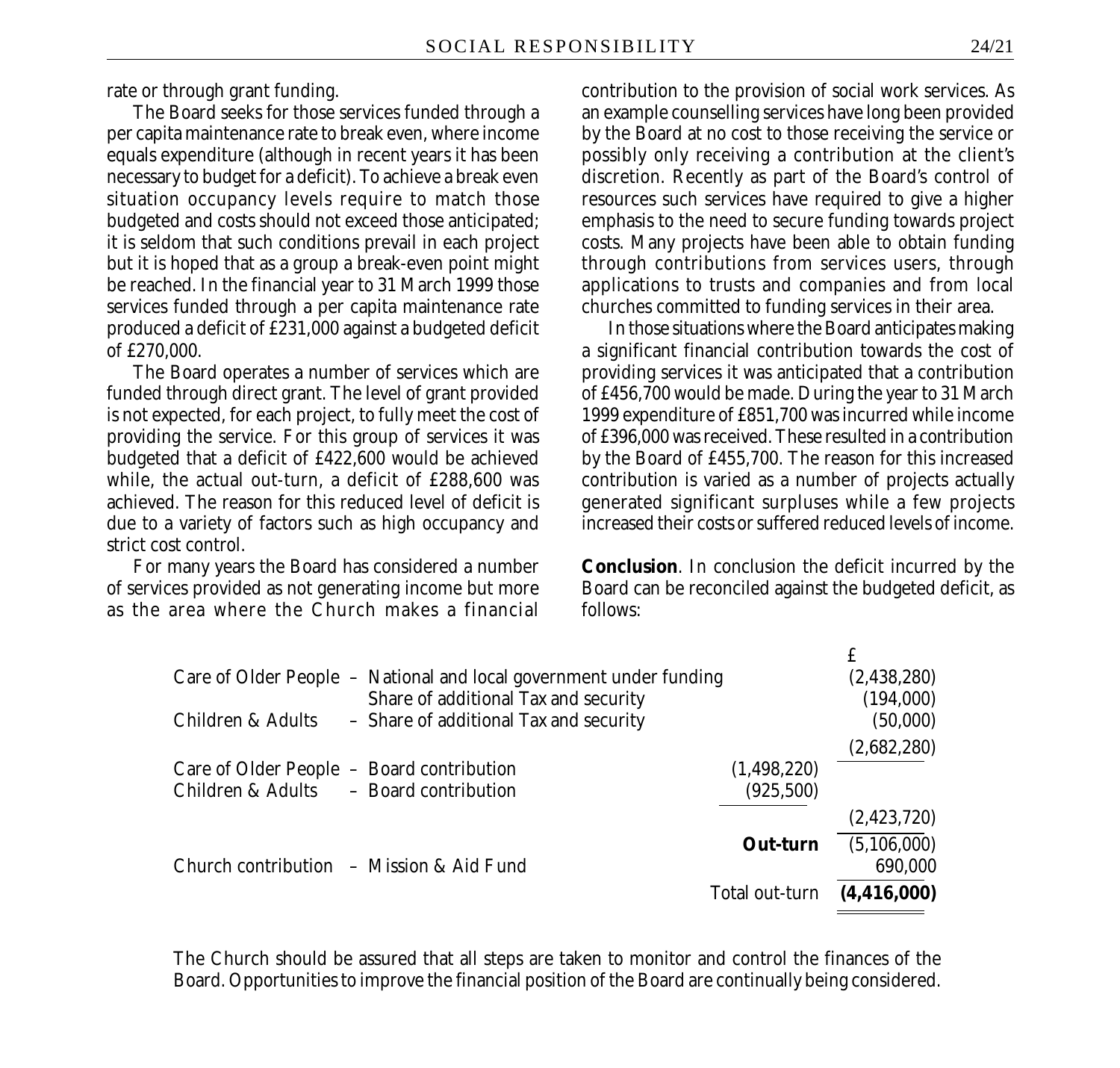### **8. Publicity and Public Relations**

Three words dominated the Board's publicity and public relations in 1999 – media, merchandise and Millennium. The media were almost insatiable in their quest for elucidation on social, moral and ethical issues. While this is time-consuming every time someone from the Board is quoted an opportunity is given to put across Christian values and opinion to the people who are reading the newspaper, or listening to the radio or watching television.

Here are some soundbites from 1999:

**January** saw the Board run a conference on Human Genetics with 150 delegates in conjunction with Aberdeen University. One of the main speakers, Baroness Warnock, told the press: "A day like today is enormously helpful from an educational point of view, bringing together as it does the academic, scientific and theological arguments. I myself learned a lot." Later in January a mediation service aimed at stopping divorcing couples dragging their arguments through court was launched. The Board's Public Relations Officer, Hugh Brown, said: "This is an excellent initiative which takes people away from the adversarial context of the formal court process. From experience of our own counselling services we recognise the value of dealing with issues in a quiet, supportive and professional manner."

**February** saw MPs vote to lower the age of consent for homosexuals from 18 to 16. Board Convener, Ann Allen, said: "It is political correctness at its most damaging. It puts adolescents under even more pressure. They will be confronted with choice at an age of great confusion and insecurity." There was opposition to Glasgow's first live sex club. Ann Allen in the *Evening Times*: "It is a symptom of a decadent society that they have to have this sort of entertainment on tap. The last thing the community needs is an outlet for erotic dancing and a glorified sex club." A Labour MP came under fire after she revealed to the *Evening News* that she wanted to be the first single mum in Scotland to have an IVF baby. "The Board's Convener hit out: 'this is a sign of consumerism at its worst where a child becomes the ultimate accessory. We should not be able to buy children or conception'."

Divorce again came under the spotlight in **March**

when Scottish Home Office Minister, Henry McLeish, unveiled plans to halve the minimum time for divorce to a year, a move which provoked this comment from Vice-Convener, Rev. Jim Cowie: "We wouldn't want people to have to continue in a relationship that was in some ways abusive. It seems to me we would be against divorce in general, but if things have broken down it is important that people get mediation and think about it." Meanwhile the Royal Commission released its recommendations on funding of long-term care of older people. The Board's Deputy Director, Joyce Buchanan, said in *The Herald* that she felt they pointed a way forward: "The recent scaremongering which suggests that old age means ill health and dependency on expensive long-term care has resulted in a climate of fear. Today's older generation feel they have already paid for their care through taxation and national insurance."

**April's** Press (including *The London Times*) carried extensive preview coverage of the Board's report on prostitution which called for a widespread debate. Ann Allen, speaking to the Press and Journal: "The law at the moment is not working. We would support the development of alternatives to fines and imprisonment which are not productive in changing the lives of prostitutes." Also in **April** the Board revealed the results of its study amongst ministers about abortion which showed that the majority had not been approached by a female parishioner on the issue. Ann Allen in *The Scotsman*: "A large number of women are having abortions and yet few are turning to the Church. Ministers, therefore, want to break down this sense of inaccessibility that people have in regard to them but many feel inadequately prepared to deal with the issue."

**May** saw the Board's funding deficit for residential care reported in the *Daily Record*. Deputy Director, Jim Maguire, said: "To maintain our high standards of care and practice we need to be properly funded." A new daily lottery game was denounced by the Director of Social Work, Ian Baillie, in the *Scottish Daily Mail*: The Government introduced a national lottery supposedly to help good causes. In their estimation it has been a huge success. Why then is it necessary to create another one which is guaranteed to entrap more people in an addiction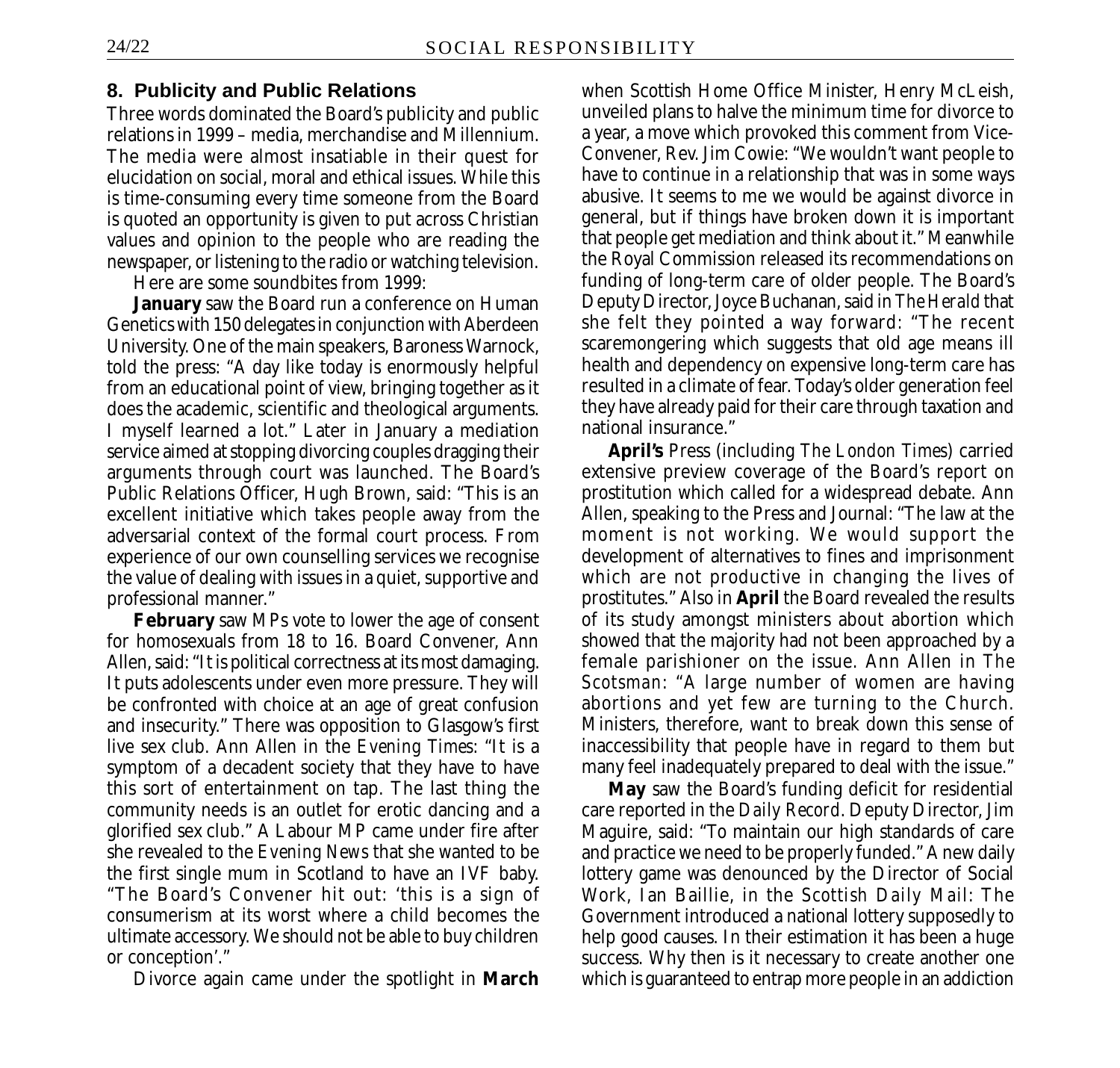to gambling?"

In **July** a lesbian couple who became parents for the second time thanks to a gay couple prompted this reaction from the Board's PR Officer, Hugh Brown: "Family life is critical as far as the Kirk is concerned and by family life we mean living with a mother and a father."

In **August** it was reported that couples were seeking to sort out potential trouble spots before their wedding by going for counselling. Quoted in *The Sun,* Ann Allen generally welcomed the scheme but highlighted a potential drawback. "Broadening the scope of counselling will put greater demands on services which will have to be met. The demand is already huge."

The Scottish Executive revealed plans in **October** to abolish Clause 28, which bans local authorities from promoting homosexuality. This was strongly opposed by Ann Allen in *The Scotsman*: "In the education of children the promotion of homosexuality would be as wrong as the promotion of heterosexual promiscuity." Edinburgh's sauna regulations were condemned as inadequate causing Ann Allen to make this claim: "There's no doubt that saunas extend the exploitation of women, and since the council has taken the responsibility for licensing these places they have to take ultimate responsibility for how they are run and who is working there."

Clause 28 was back in the headlines in **December** when a front page story in the *Sunday Herald* revealed that a number of leading Church figures had written an open letter calling on the law not to be scrapped. Ann Allen insisted: "There is huge concern about the promotion of homosexual practice." Since then the Convener has received in excess of 100 letters supporting the retention of Clause 28. Lastly, Health Minister, Susan Deacon, also came under fire from the Board's Convener for her plan to make contraceptives more easily available: "The proposals are a sticking plaster over a gaping wound. It would never be the Christian perspective to encourage sexual activity without long-term commitment."

Whilst column inches in the Scottish and national press is important, good local press coverage is equally welcome. In December 1999 the Board had 13 residents who were centenarians, 6 of whom celebrated their  $100<sup>th</sup>$ birthday in 1999. All 6 ladies were featured in their local newspapers, including the Board's oldest resident Miss Chrissie McLaren who was 103 on 27<sup>th</sup> September. Two of the residents appeared in a feature article in *The Herald* about people who will have lived in three different centuries on 1 January 2000. Other local stories included a former Deeford client who did a sponsored bungee jump, a Keith Lodge resident who completed a 14km walkathon (both these stories appeared in the Aberdeen *Evening Express*), and an alcohol conference in November run by the Lifestyle Centre which was reported in the Stornoway *Gazette.* During his presbytery visits this year's General Assembly Moderator, Rt Rev John Cairns, stopped off at some of the Board's homes including Well Hall in Hamilton, Ronachan near Tarbert and Aunchinlee in Campbeltown, resulting in stories in the local papers. There is a good working relationship between the new Head of Media Relations, Pat Holdgate, and the Board through its PR Officer and the Director of Social Work having regular contact on media issues.

#### **9. Social Interests**

The social interests aspect of the Board's work is dependent both on the proactive determination of the Board to consider particular issues, and on the press and media in raising issues. The section of this Report relating to Publicity and Public Relations is very much reflective of this latter aspect.

The work of the Social Interests Committee has been very varied, ranging from an examination of the Board's views on children being brought up within a gay-parent setting to the formulation of a liaison group with the Society, Religion and Technology Project. This latter group aims to consider subjects which have an interest from both the Board and the SRT Project and to seek to agree public statements which are acceptable to both. It will also assist in ensuring that both groups are informed on new developments in common fields of interest, particularly human genetics and embryology and cloning.

The Board provided the General Assembly with an update report on **abortion counselling** in May 1999. A follow-up to this report has led to the production of a leaflet/poster advertising phone help-lines which provide counselling and support advice for women who are having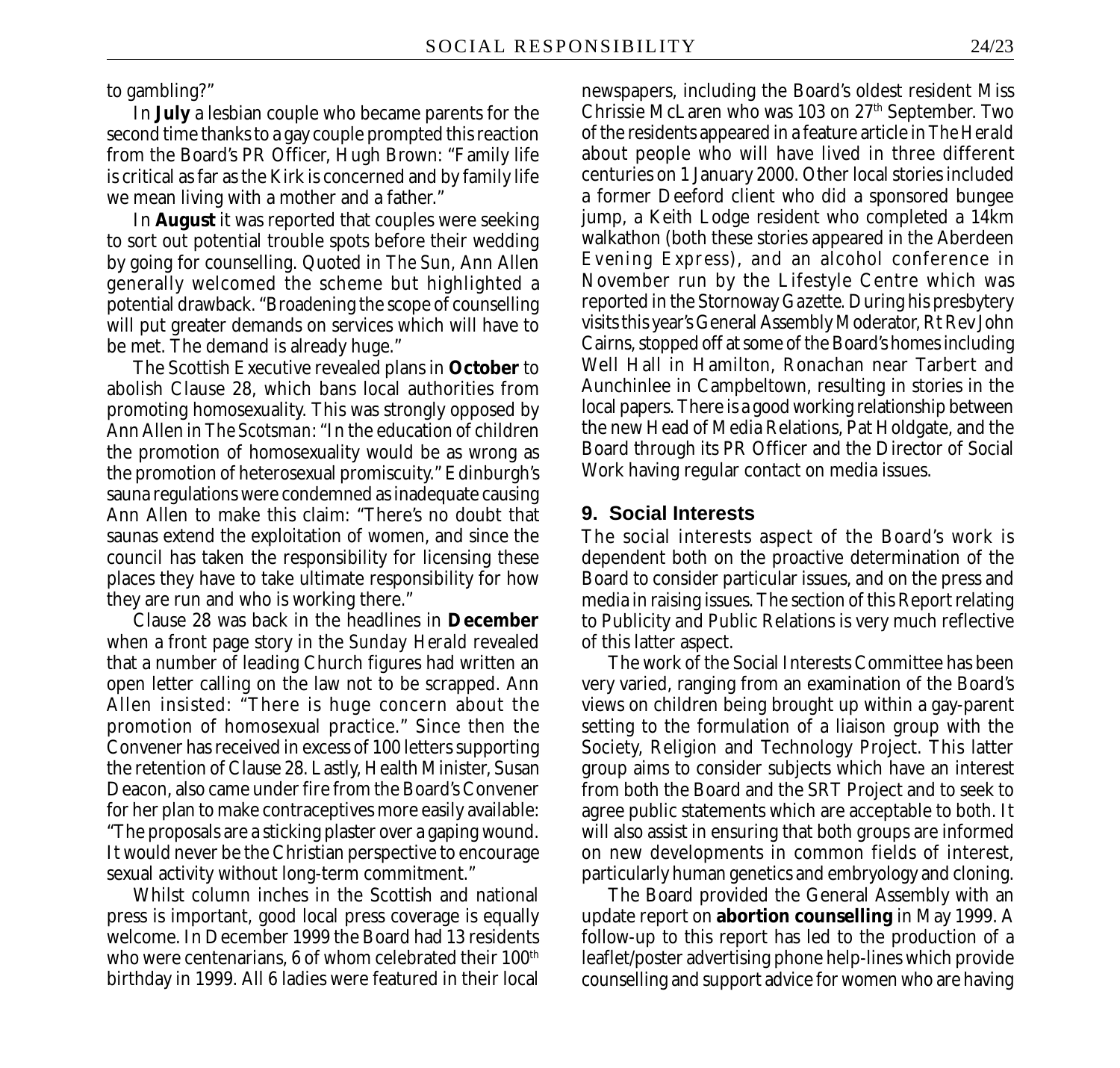personal problems as a result of pregnancy or postabortion. The leaflet is produced by the Board but advertises on behalf of the Board, CARE, and the British Victims of Abortion. These leaflets/posters will be offered to congregations throughout the country.

It is hoped that many Commissioners will be aware of the series of six public lectures arranged in conjunction with the Centre for Theology and Public Issues on "**The Law and Christian Ethics**". The first lecture was given by Lord Mackay of Clashfern in January 2000 and the last will be in June. The reason for arranging this series of lectures was articulated as follows:

In the attempt to formulate a Christian perspective on such issues, the Board has been aware of the tension between what scripture teaches and the law permits; between those perceptions that stem from a conscience informed by standards and values drawn from Scripture and Christian tradition, and the standpoint of secular legislation which is largely determined by the spirit of the age and between what the Christian sees as desirable and what in terms of legislation and politics is possible. There is a recognition that our laws and institutions appear to be less related to Judeo-Christian traditions than in the past.

Such a shift in emphasis raises questions about the role of the Church in a pluralistic society. In a society in which many do not share the Christian world view, and where legislation and public policy is at best hard won consensus, evolved from the competing world views and interests of different groups, it is not always possible to attain what we as Christians would regard as right and best for society. When the Church has to settle for the feasible rather than the ideal, some see this as compromising their Christian convictions. Equally, it could be argued that such acceptance arises from a desire to discover what common ground may exist between Christian and secular perceptions in order that, from that base, shifts may be achieved in the thinking and practice of those who do not share Christian convictions; thus legislation and government policy may come closer towards the Christian ideal.

It is against this background that the Board of Social Responsibility decided that there would be value in exploring the relationship between **Christian Ethics and the Law** in some specific social issues. The six topics considered are:

- *The Law and Christian Ethics: Yesterday and Today*
- *The Law and Theology in the Scots Tradition*
- *Human Rights Law*
- *The Law and Christian Ethics in Business*
- *Medical Dilemmas and the Law*
- *Christianity and Law Reform: A Living Tradition?*

It is hoped to produce a Board publication following the lectures. The Board also hope to publish this year the address given at the Conference in Aberdeen University on Human Genetics. Once again, our thanks are offered to Professor Iain Torrance for his work on editing this publication.

As in many other areas of the Board's work, the Scottish Parliament is making increasing demands on time and energies; in general this is positive in that the Board is being given an opportunity to influence the parliamentarians in a better and closer environment than Westminster offers to us. This can be evidenced by the manner in which the Board were able to be involved in making comment and giving evidence on the "**Adults with Incapacity (Scotland) Bill**".

As one of the largest providers of care for incapacitated people in Scotland outside the NHS the Board, clearly and appropriately, has a major interest in the legislation proposed in this Bill. The greater part of it is very acceptable. It significantly clarifies and improves the rights and legal position of incapacitated people with a clear emphasis on the encouragement and enabling of the individual to make the fullest use of their skills and capacity. There are some real misgivings, however, concerning Section 5, which relates to medical treatment, care and research and the conditions within which the withdrawal of food and fluid could be permitted. The Board has submitted written evidence and has been represented by a member of the Executive in giving direct evidence before the Justice and Home Affairs Committee and is making representation to the Scottish Executive and to MSPs in support of proposed amendments which would address our concerns. The Bill is moving towards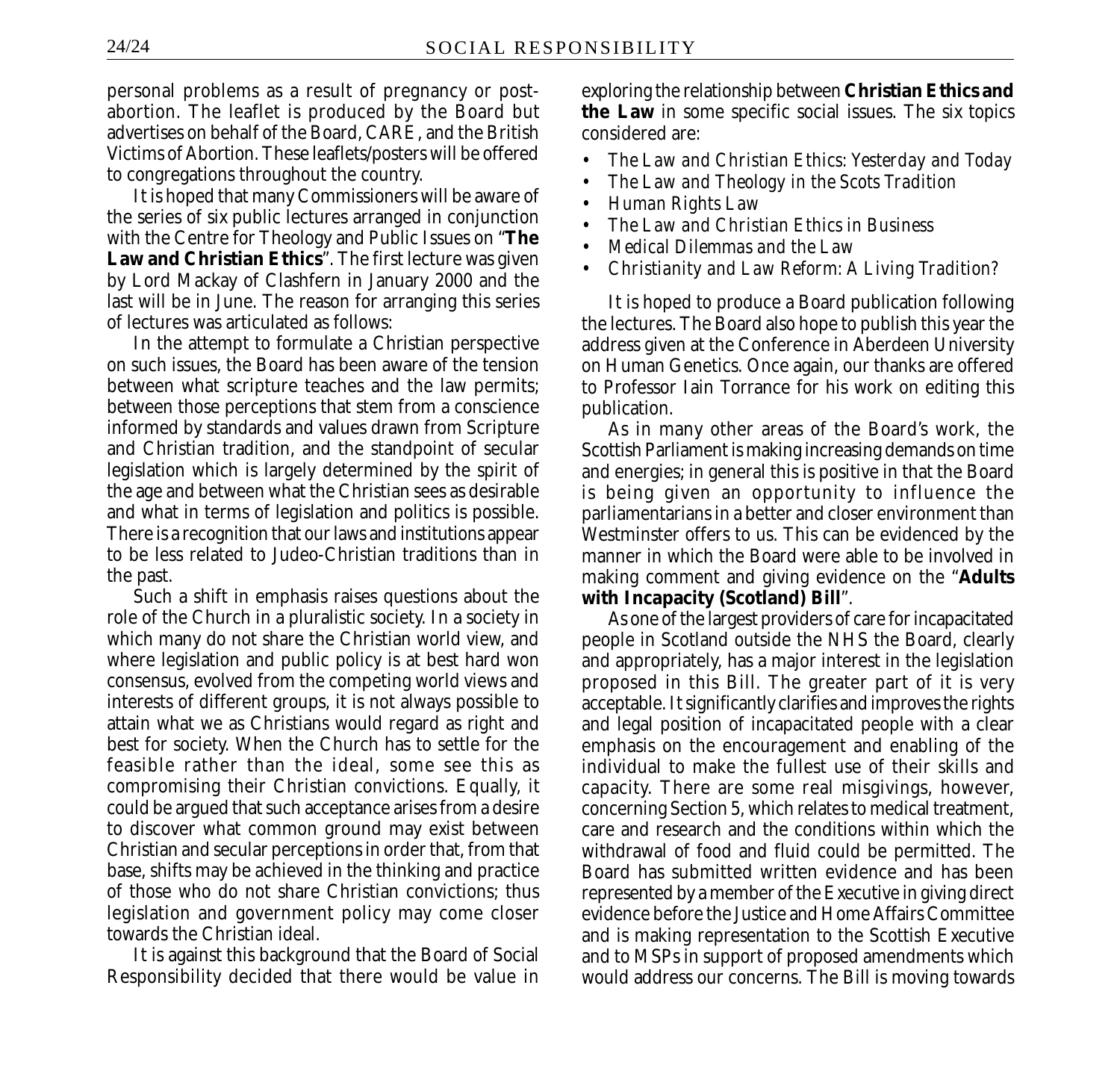stage 3 when amendments are to be tabled and debated by the Parliament.

In a similar way, but using a different approach, the Board is deeply involved in the debate around the Government's intention to repeal **Section 28 of the Local Government Act 1988** as it relates to Section 2 of the Local Government Act 1986; a similar repeal is planned through Westminster for the English and Welsh interests.

Section 28 of the Local Government Act 1988 amended the Local Government Act 1986 by inserting the following section after Section 2 (prohibition of political publicity):

" $2A - (1)$  A local authority shall not –

- (a) intentionally promote homosexuality or publish material with the intention of promoting homosexuality;
- (b) promote the teaching in any maintained school of the acceptability of homosexuality as a pretended family relationship."

The position of the Board on this issue has been determined by the past Deliverances and Reports of the Board on Human Sexuality and Family Matters. In reaffirming the Board's conviction that there is no moral equivalence between heterosexual commitment in marriage and homosexual lifestyle the Board, acknowledging differences in conviction in the Church on this issue:

- (1) are opposed to the blanket repeal of Section 2A, being unconvinced by the Scottish Executive's arguments for repeal;
- (2) welcome the strengthening of protective guidelines in regard to sex education for children; and
- (3) believe there needs to be primary legislation–
- (a) governing the action of local authorities in order to protect our children from a sexualised culture; and
- (b) to impact on how local Councils spend their budget in this area.

The Board has continued to monitor the development and impact of the **National Lottery**, particularly as it

moves towards the allocation of a new licence in October 2001. Although the present lottery operator, Camelot, has reported a minor drop in income from sales (£5.2 billion in 98/99 as opposed to £5.5 billion in 97/98), they were also able to report that independent research showed that 71% of households had bought tickets in the seven days prior to interview, and 82% of households had played the draw at some time since its launch in 1994. Camelot's research also indicates that individual household spending on the lottery "continues to be modest" being "highest in households with highest incomes". Other sources have quoted the number of households involved regularly in participation in the National Lottery to be as high as 90% and the press have regularly carried reports of individuals with little income spending an excessive proportion of it on the lottery.

The Board will continue to comment on aspects of the lottery which cause concern, such as under age participation, and the continuous development of new games in order to enhance profits. A major concern since the inception of the National Lottery has been the impact on charitable giving. Again, the statistics vary according to the research studied, but all of the research, whether scientific or by less stringent poll systems, confirm that giving to charities in general has decreased since the lottery began. While the Good Causes have received in excess of £6 billion over this time there is still a large percentage of the money paid for tickets which does not go directly to charities, whereas direct giving means that 100% of the donation should be used for the purposes of the chosen charity.

The Board are also concerned over the issue of "additionality" within which Government promised that statutory funding would not be replaced by lottery funding. Monitoring this aspect of the lottery is not easy as there are many factors which can influence whether or not real reduction has taken place.

The Board intend to pursue some of those issues with some vigour in the coming year.

The Board continues to consider new ways of approaching this area of its work using all the resources available to it. Work has begun on considering the Internet as a means of information gathering, and also to examine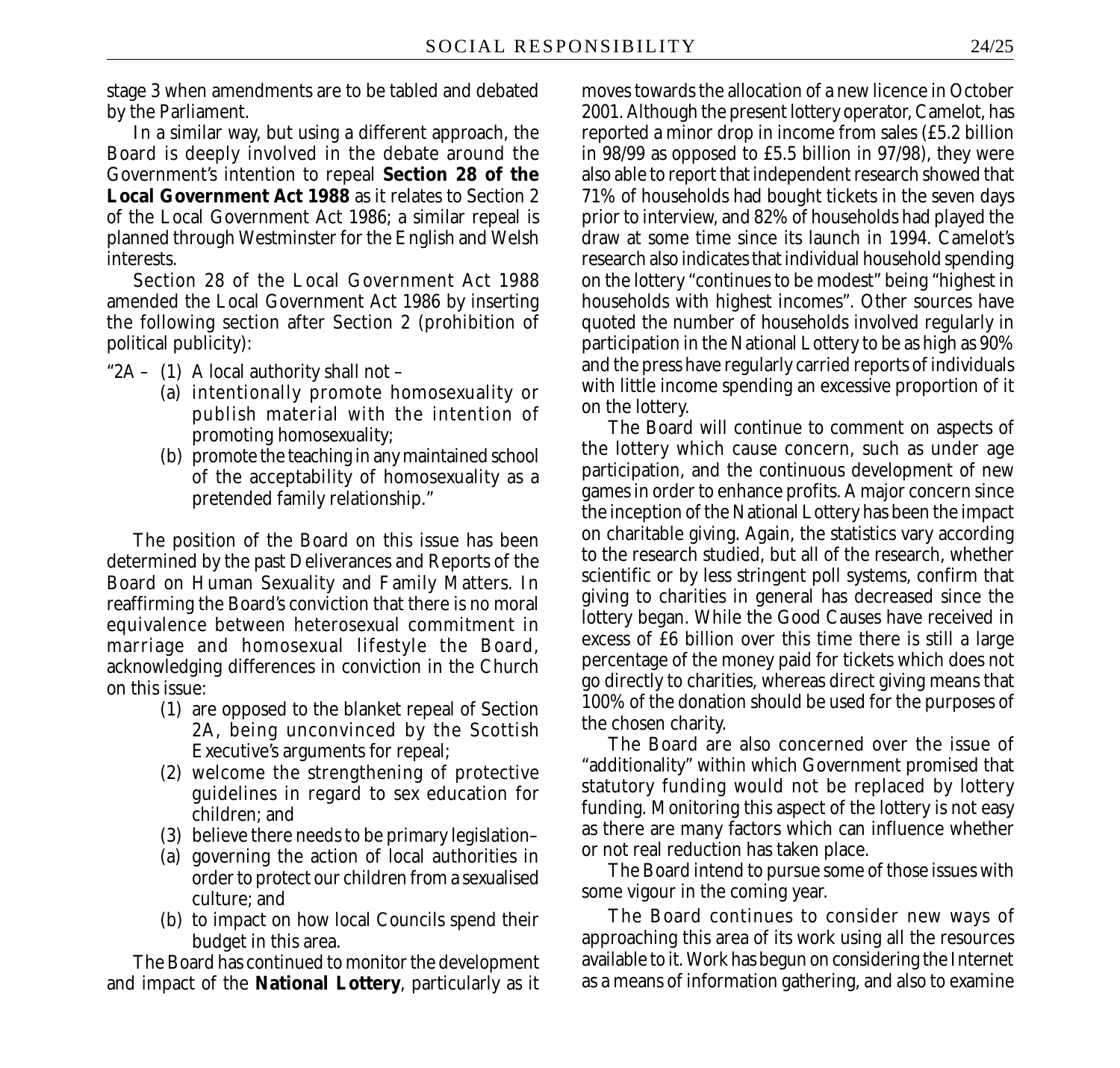ways in which users can bar reception of unwanted material such as pornography. The Board is also examining ways in which information can be more readily shared with individual Church members on issues relative to the Board's remit and responsibility.

#### **10. Millennium Celebrations**

The Board determined to share in the celebrations around the beginning of the year 2000 believing that as a Christian organisation any event in which the birth of Christ can be celebrated must be worthwhile. The theme adopted was "Light in the Darkness – Service to Others"; this theme is in line with the theme of the major churches but also reflects the Board's emphasis on bringing light into the darkness of individual lives through its service.

Since 1991 the Board has organised a worship service of Thanksgiving and Dedication each October for Board Members, staff and friends. In this service the Board gives thanks for the service of staff both in the immediate past year and as a celebration and recognition of long service; it is also an opportunity for senior staff throughout Scotland and all staff from Charis House to share in an act of re-dedication of themselves to the service of Christ and to serve others through the work of the Board. Last October our service fulfilled those objectives but also included an act of thanksgiving and celebration for the service to adults with learning disabilities in the Eskmills Project, and an act of dedication for a Millennium Banner designed and made by Mrs Heather Moir.

Each Home and Project managed by the Board was involved in the embroidering of its name in blue thread on blue silk; all the names were then sewn together to form the backdrop of sky. A rainbow stretches above the sky – a sign of hope. The lower part of the banner shows roofscapes of some of the Board's buildings around Scotland, signifying that the Board has room for people needing care and support. The banner is eight feet high and three feet wide and is now enclosed in a well-lit case hung in the reception area of Charis House. It completes the area to perfection and the Board would like to record its thanks and indebtedness to Mrs Moir for using her obvious talents to produce a lasting reminder of the Board's contribution to social caring across Scotland.

The Light in the Darkness theme was also demonstrated in the service with the lighting of a candle in the Board's Millennium Light; the candle was lit by a service user from the Eskmills Project. A light was given to each home and centre to use in their own service of celebration and to light at an appropriate time at the beginning of the year 2000. The Millennium Light also has been a very popular purchase from the Board's range of merchandise which reflects the work done by the Board.

Many years ago a former Convener of the Board, Rev. A W Bruce, prepared a Book of Prayers which was available in every home and project managed by the Board. It provided suggested readings from Scripture and prayers for each day of the year. It is still used in many centres. As an aid to daily devotions it was decided to produce a new book of readings, thoughts and prayers as part of our Millennium year celebrations; this project has been convened by our vice-Convener Rev. James Cowie and the first three months of material has now been made available.

The Board for some years has been considering bringing up-to-date the history of its work since 1969 when the Rev Dr Lewis L Cameron OBE published "*The Challenge of Need*" which recorded the first 100 years of the Board's service. As a result of discussions surrounding this theme the Board were successful in securing with the University of Stirling Department of Applied Social Science the award of a post-graduate research studentship through the Economic and Research Council. This studentship is now in its first year of operation and the Board looks forward to its outcome. The questions which will be addressed in this PhD study are:

- how has the position of the Board as a provider of welfare provision changed over time and what have been the major factors behind decisions about where and for whom its services should be developed;
- to what extent can the work of the Board be understood and theorised in terms of innovation, replication or complementarity, as meeting a residual demand or in partnership with the state;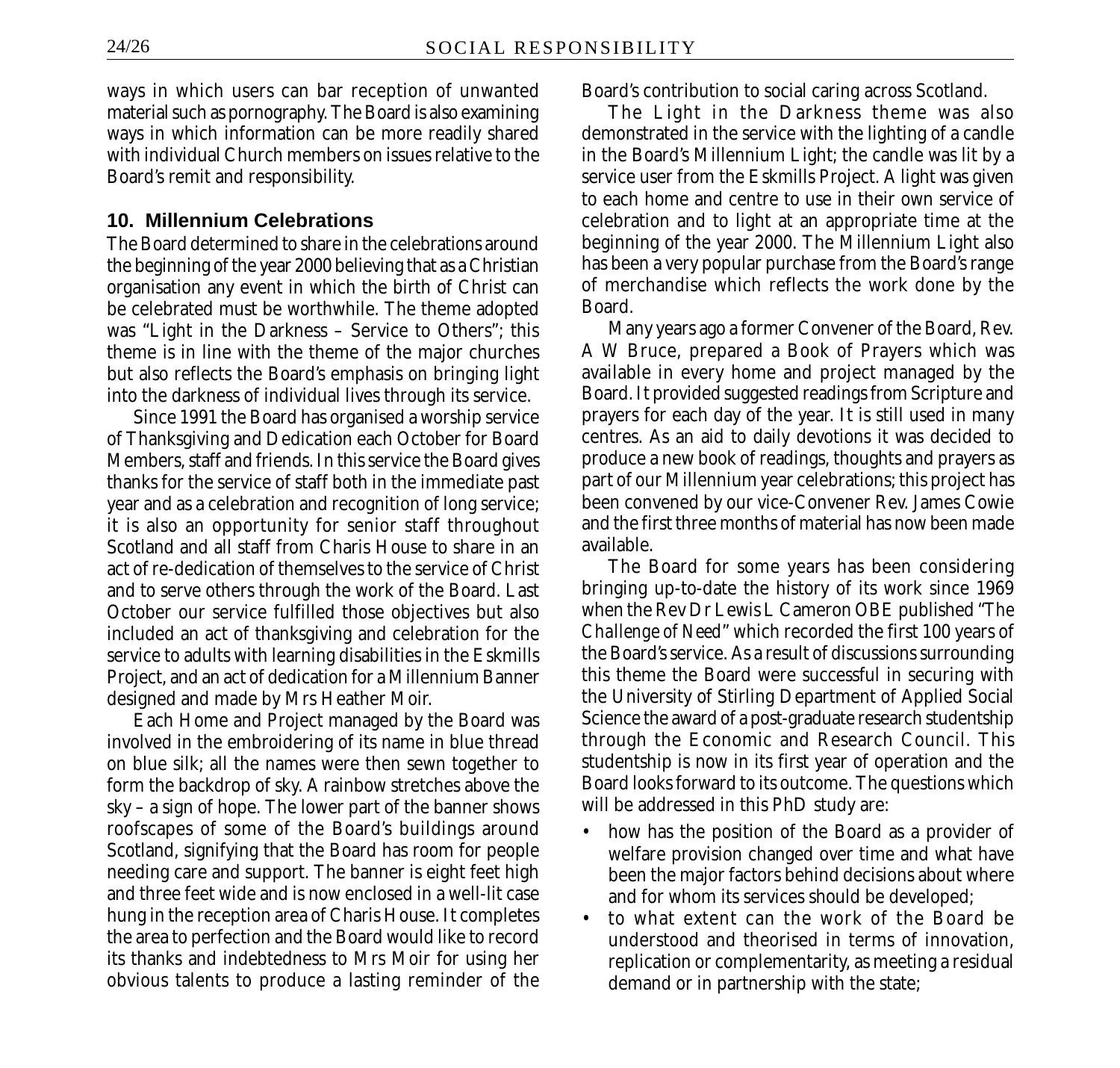- what has been the contribution of the Board to social policy development at national and local levels and to changes in the professional practice of social workers;
- how far have the activities of the Board been shaped by its religious ethos, by activity on its own initiative and by external forces such as changing social and economic conditions, demographic change and, latterly, the development of the social market, reform of local government and pending devolution.

The Board in partnership with James Cocker and Son, Aberdeen nurserymen, commissioned a special rose which will be a lasting memorial of the millennium, will include a "Church" rose in gardeners' catalogues, and will contribute to the funds of the Board. It will be on sale for the first time in August 2000 and will be known as "Caring for You" to reflect the caring content of the Board's work. The Board will receive £1.50 for every rose sold in the first three years of its sale.

Finally the Board's homes and projects have been asked to provide a service to others during the year; it is hoped that local communities will benefit from our efforts as we seek to put something back into communities which regularly support our work.

At the beginning of a year none of us can foretell what might happen during the year but at the least we can expect results from some of the planned events. We look forward to the year in anticipation that much more will happen as we work under God in His service. We can also begin the year by recording our grateful thanks to a former vice-convener of the Board, Mrs Maureen Stitt and the small committee who provided the first outline of plans for the year 2000.

#### **11. Staff**

#### **11.1 Thanks to Staff**

In responding to people in need, the Board is served by supportive and caring staff. The Board commends staff at all levels and in all areas of work, and gives thanks to God for their service and commitment.

#### **11.2 Staff Advisory Forum**

Members of the Staff Advisory Forum have made a major contribution to the work of the Board. The Forum, which allows two way discussion between management representatives and employee elected representatives enables the Board to determine the views of employees on a range of matters and provides management with a different perspective on future strategies and agreements.

In the past year the Advisory Forum has covered a range of topics such as Employee Benefits, Conditions of Service, Strategic Development Plan, Fundraising, Health and Safety Policies, Recruitment, Employment Legislation, and Training and Development.

There has been a balance between the issues placed on the agenda by management and employees alike and this has resulted in a number of key areas being clarified and employees' views being taken into account in the development of policy.

The Advisory Forum Newsletter continues to be a means whereby relevant issues are brought to the attention of employees and has proved to be an effective communication tool.

Recently Employee Liaison Persons have been established in the majority of the Units and Projects throughout the Board. This provides a network of employees with whom individual Forum Members can consult on issues where they are required to reflect the views of employees as a whole. This is a developing initiative and it is anticipated that it will become a vital part of the communications structure within the Board.

The Board acknowledges the significant contribution which Advisory Forum Members have made to the Staff Advisory Forum and for the enthusiasm and commitment with which they have carried out this responsibility.

#### **11.3 Employment of Ministers in Non-Parochial Work**

In accordance with the regulations adopted by the General Assembly in 1949, the Board declares that no minister of the Church of Scotland is employed in its service.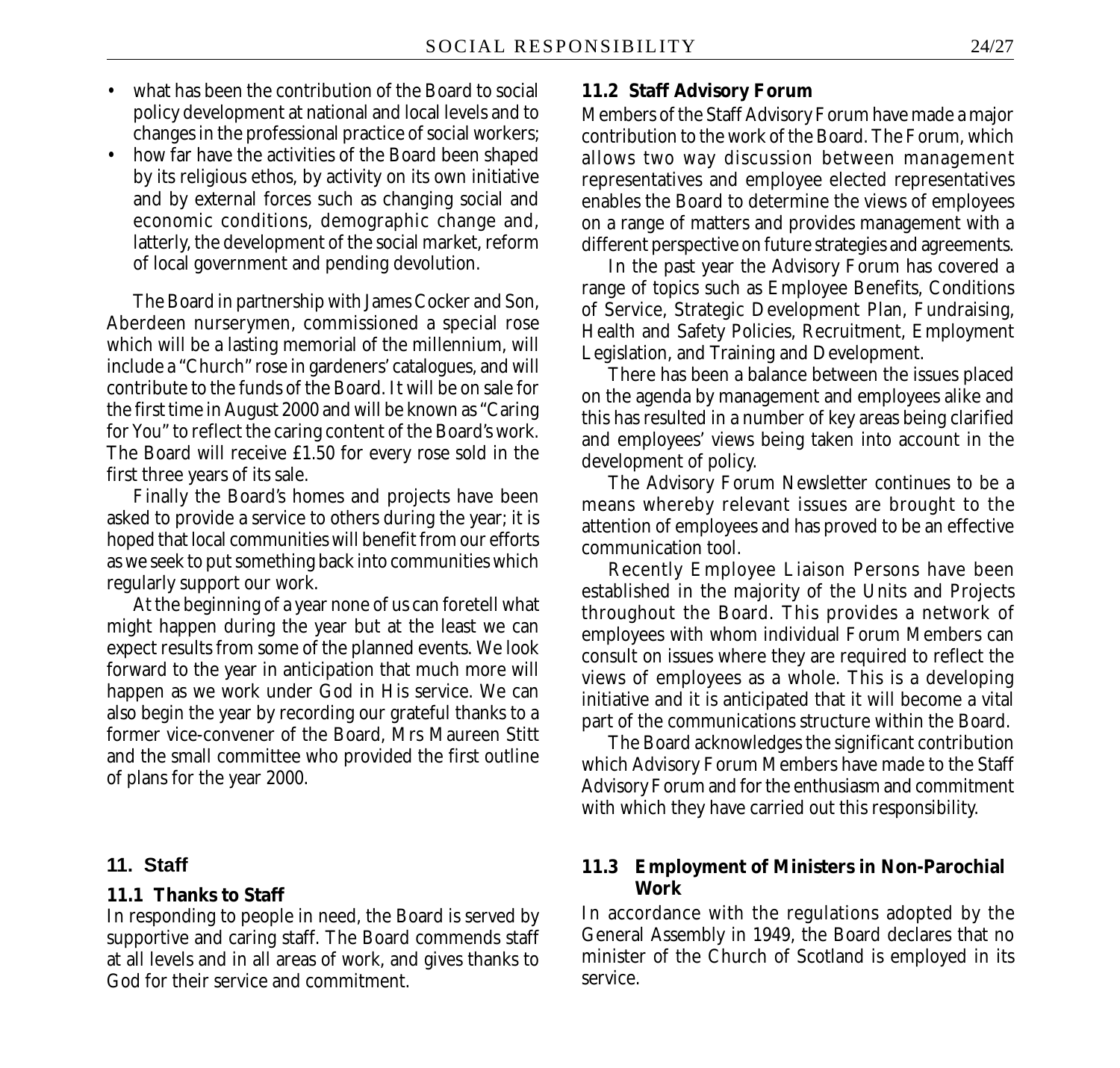#### **11.4 Staff in the Employ of the Board at 1st February 2000**

|                                            |      |                  |      |                  |              |      |                   | <b>Full-time</b> |
|--------------------------------------------|------|------------------|------|------------------|--------------|------|-------------------|------------------|
|                                            |      | <b>Full-time</b> |      | <b>Part-time</b> | <b>Total</b> |      | <b>Equivalent</b> |                  |
|                                            | 2000 | 1999             | 2000 | 1999             | 2000         | 1999 | 2000              | 1999             |
| <b>Operations Staff</b>                    | 783  | 877              | 798  | 692              | 1581         | 1569 | 1247.56           | 1260.05          |
| <b>Executive, Office and Support Staff</b> | 70   | 71               | 15   | 13               | 85           | 84   | 76.96             | 78.12            |
|                                            |      |                  |      |                  | *1666        | 1653 | 1324.52           | 1338.17          |

\*In addition there are an additional 596 people working in the Home Support service, and as relief and support workers their hours of employment depending on service requirements.

### **12. Retiral of Vice-Convener**

The General Assembly of 1997 approved the appointment of Rev D J Easton as Vice-Convener of the Board. His period of service concludes at the General Assembly. The Board would wish to record its sincere appreciation of the contribution Mr Easton has made to the work of the Board and to give thanks to God for Mr Easton's commitment and dedication to his duties.

*in the name of the Board,*

*ANN ALLEN,* Convener JAMES M COWIE, *Vice-Convener* DAVID J EASTON, *Vice-Convener* IAN D BAILLIE, *Director of Social Work*

# **APPENDIX 1 Member/Staff Group on Child Care "THE CHILD CARE CHALLENGE"**

### **Member/Staff Group on Child Care**

*Convener:* Mr. Ronald C. Lavalette

*Secretary:* Mr. Ranald Mair

*Board Members:* Rev. N. Galbraith, Mr. Peter J. Hinde, Mrs. Sheila Cormack, Mrs. Isabel C. Morrison, Mrs. Elspeth Wells

*Staff Members:* Mr. Kevin Brown, Mr. Jim Lawn, Miss Heather Lennox, Mrs. Evelyn Marquis, Mr. Sandy Russell

*Administrative Support:* Mrs. Annmarie Shannan

### **1. Introduction**

*"If a child lives with acceptance and friendship He learns to find love in the world"*. 1

**1.1**The General Assembly of 1999 received the Strategic Development Plan, which had been prepared by the Board, as their basis for work plans for the next three years.

**1.2** Aim 3 of the Plan, is to continue to review and develop, a portfolio of different styles of service delivery for current and new client groups, in order to meet present and emerging needs within a changing legal framework.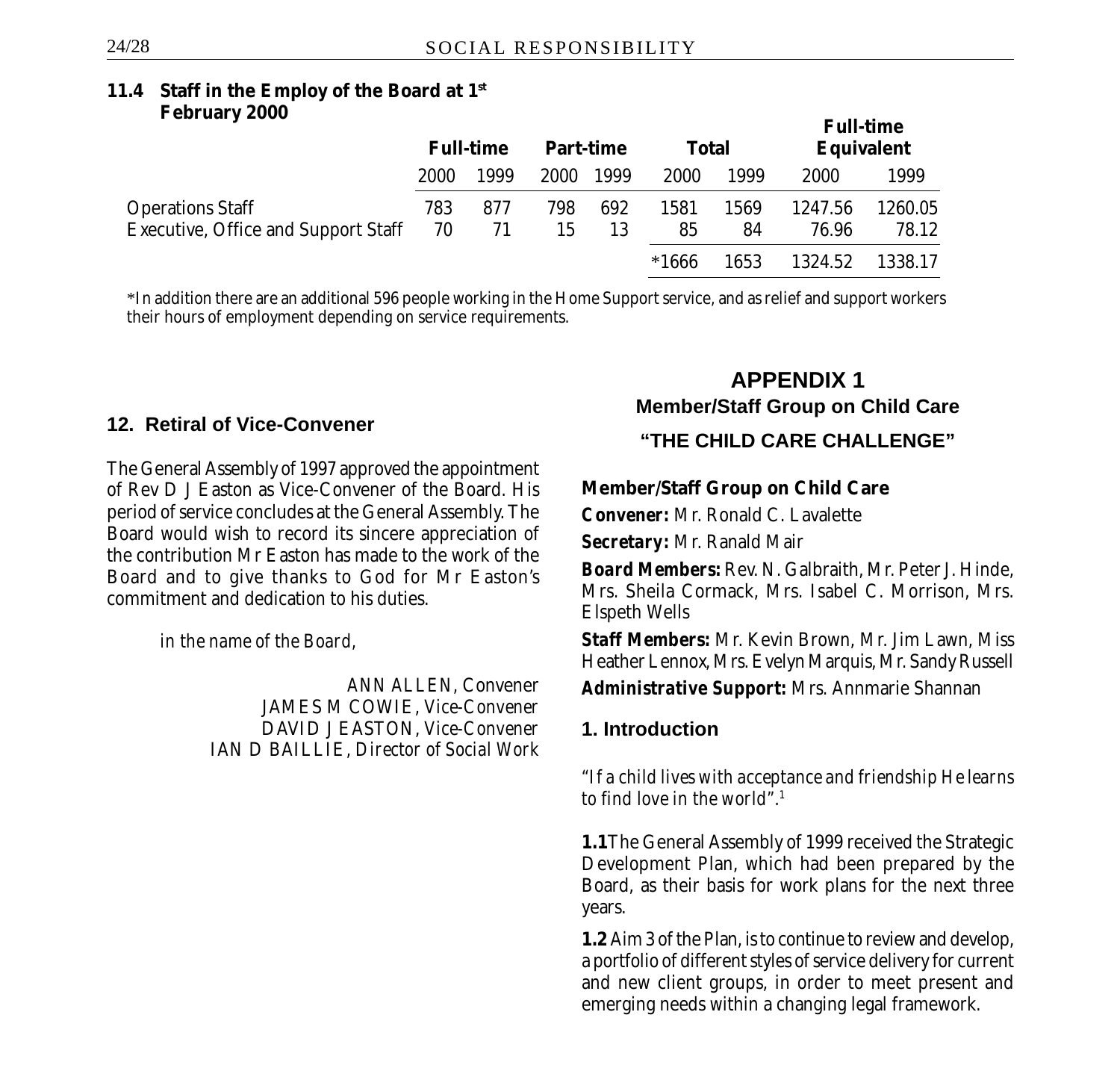**1.3**The associated Objective 3.9 in the Plan is 'to bring forward a paper identifying ways in which the Board can support children and families, in the light of the Children Act'.

**1.4**Towards the end of 1998 the Board established a Member/Staff Group *"To investigate the wide range of child care services in the United Kingdom, particularly those of a non-residential kind, in order to determine the nature of services that the Board might wish to consider developing in the future".*

**1.5** In addition to the above, the Board's strategic plan had identified specific priorities which included:

- to seek to work co-operatively with others at a local level; and
- to expand community based services. It is hoped that the report which follows takes into account all of the above factors.

# **2. Review of Board Provision**

### **A. A short history of the church's involvement in social work with children**

**2.1** The Church's residential care for children began in Edinburgh about 1868, when the Rev. Dr. William Robertson established a home for orphan girls at South Queensferry. In 1898, it was taken over by the Committee on Christians Life and Work. (In 1936 after the Union this Committee amalgamated with the Committee on Social Work which had been brought into being in 1904).

**2.2** From the outset, it had been made clear that the Church of Scotland's homes and agencies would serve the needs of all, irrespective of class, creed or colour, and principles established then still apply today.

*"The Church's social work, is founded on the Gospel of our Lord and Saviour Jesus Christ. She goes forth, in her Master's name, to seek, that she may save, that which is lost".*

**2.3** The founding principles clearly stated that the work was to be based on the Christian Gospel and to be done by Christian staff.<sup>2</sup>

**2.4** In 1905, the Committee on Social Work considered setting up a Day Nursery for children, several years before the statutory services were thinking along these lines. 'Care in the Community' was part of the thinking even in the early years.

**2.5** Although the Committee on Social Work and the successor Committees, managed a network of residential care homes for children until the demand for such services reduced, there was always a recognition, that children's needs are often best served, by helping them, whenever possible, to live with their families and within their own communities. This is not to deny the need for some specialist residential provision for children, whilst seeking always to support them in their own homes.

**2.6** The important part which Congregations can play has always been recognised, and in 1941 the General Assembly, in adopting a Moral Welfare Scheme, agreed that prevention was important and that 'Clubs organised by Churches will provide suitable contacts with girls and young women'.

**2.7** Following the coming into force of the Adoption Act 1950, the Committee decided that the Church should register as an Adoption Agency. This was in further recognition of the value the Church places on family life. The Board's main work in this area was with single mothers and their babies. The work continued until the 1970's, when a decision was taken to depart from it.

Church members have always been encouraged to consider offering themselves as prospective adoptive or foster-parents to children, especially those with special needs.

# **B. Current projects**

The Board's Directory of Services states that we care for, children with behaviour problems, and children with learning disabilities.

**2.8** Residential Care and Education is provided at **Ballikinrain** and **Geilsland** schools. In partnership with families and social workers, residents' problems are addressed, with the aim of returning them to the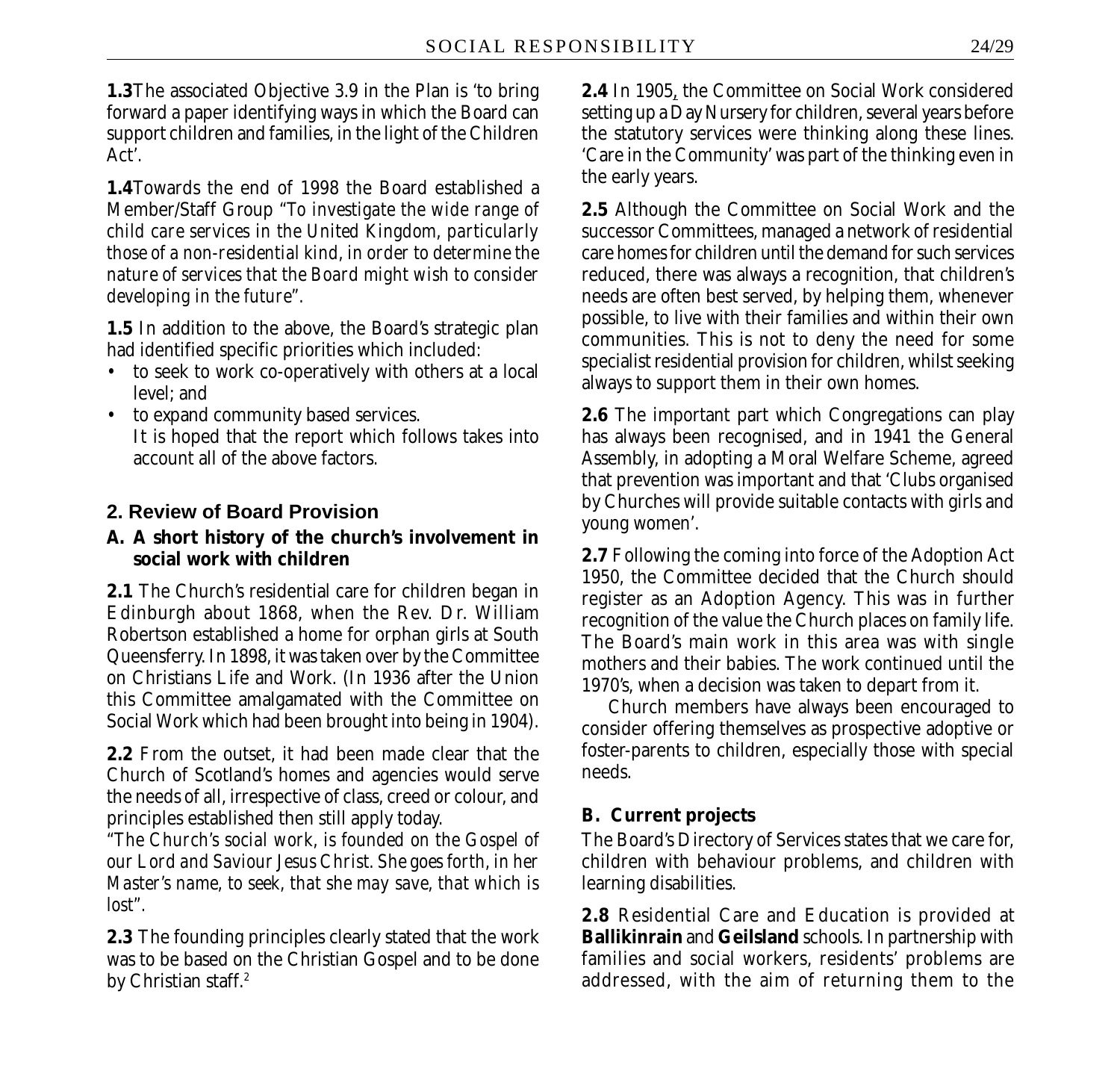community at the earliest time. The young people referred to the schools are some of the most challenging and needy in Local Authority Care.

We believe that everyone has potential for change, and both schools aim to help residents to make progress such that they can return to the community safely. Between them the schools cover the age range 8–18.

**2.9** Children and young people with a disability receive services from three units managed by the Board:

**Keith Lodge** in Stonehaven provides residential longterm accommodation for five children up to eighteen years of age and for four young adults. It also provides respite care to thirty-seven children.

**The Mallard** in Glasgow provides residential longterm accommodation for five children up to the age of eighteen years of age and respite care on a programmed basis to fifty families.

**Cairnhill Place** in Glasgow provides residential longterm accommodation to three young people.

The children are cared for within a homely, safe and stimulating environment. Staff support the children to enable them to reach their maximum potential. The staff work together with the children and others important to them to allow their individual needs to be met. Much emphasis is placed on preparing the children for their future.

**2.10** Other areas of the Board's services also involve work with families and children. The **Alcohol and Drug Dependency services**, eleven in all, from Beechwood House in Inverness to Whiteinch in Glasgow are much involved in work with extended families including children. Similarly, the Post Natal Project in Edinburgh is directly involved with children and families.

The **Dundee Women and Children Project** supports vulnerable women and children. They list as one of their aims:

• To assist mothers … to relate to their children … and to … observe how their children relate to their peers.

The **National Counselling Service** lists as one of its aims:

• To develop a Counselling Ministry for Children.

All of the Board's administrative Divisions acknowledge services for children and families as an important area for further development.

### **C. The board's base for development as a child care agency**

**2.11** The Board as part of the National Church, has the benefit of a link to every Parish in Scotland. The network of Congregational Contacts, helps to ensure that the work of the Board is known at local level, and provides an opportunity for Church members to highlight needs, and contribute to the development of needs led services.

**2.12** Every Presbytery in Scotland, and the Presbytery of England, is represented on the Board, which adds to the network of support. Increasingly the Board is seeking to develop partnerships with local Congregations.

**2.13** The Boards of National Mission and Parish Education and the Committee on Education are much involved in work with children and there is scope to develop partnerships with them in children's work.

**2.14** As a major provider of social work services in the voluntary sector in Scotland, the Board employs a range of staff, whose expertise and commitment gives a firm foundation, on which to build additional services. In terms of child and family care developments, this resource base is a significant asset.

**2.15** The recent restructuring into Divisions, promotes better use of resources at a local level, and facilitates partnerships with Presbyteries, Local Authority Social Work Departments and other agencies.

In addition, the Scottish Executive recognises the Board as a national provider of specialist Child Care Services, particularly through the work of the Residential Schools.

**2.16** The Board was involved in child care work to a greater extent in the past, but scaled down its involvement because of changed policies and practices in local authorities..

**2.17** Two factors which will be seen as positive by some,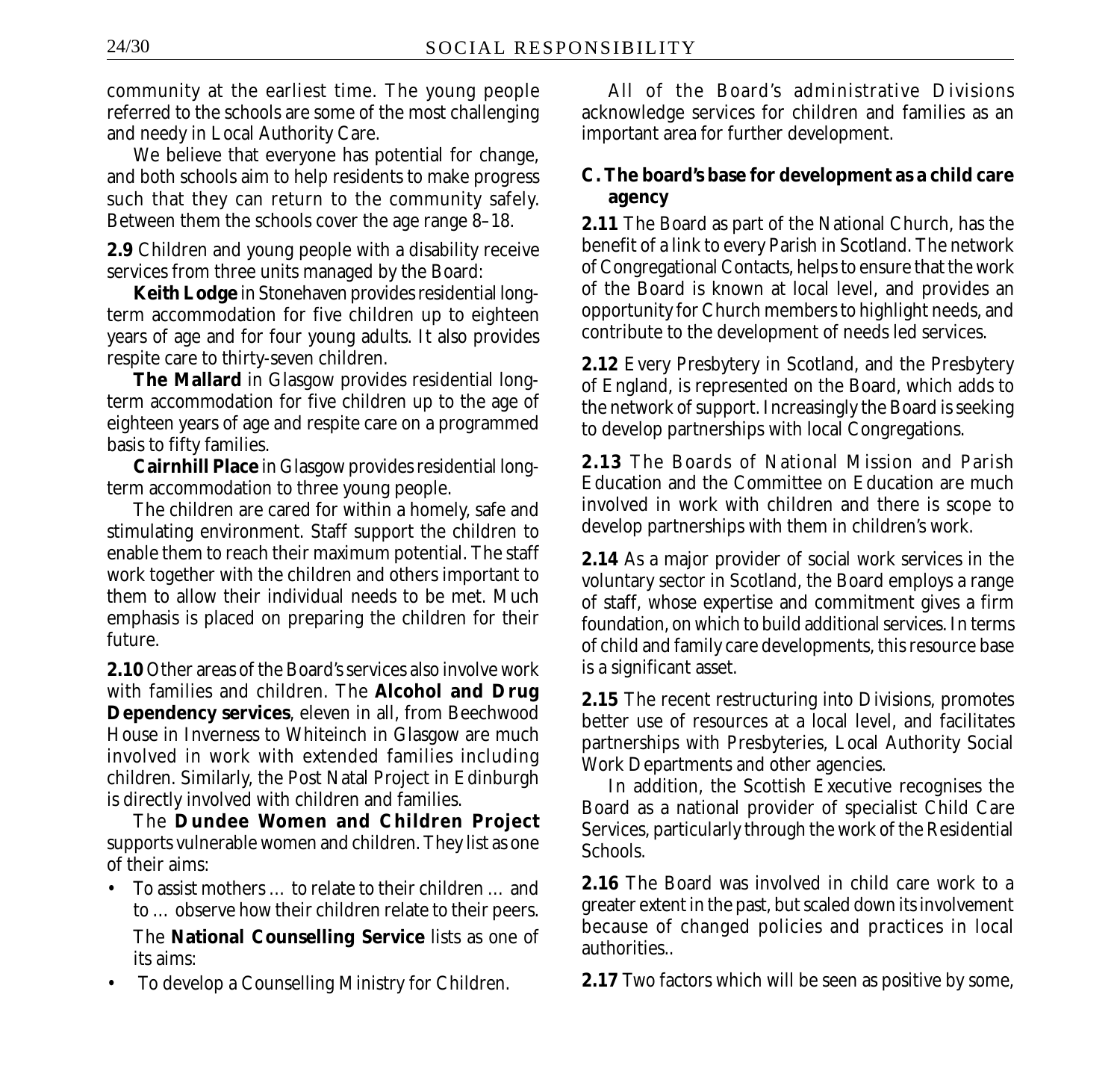but less helpful by others, are the Board's Christian employment policy, and the agreed policy in terms of not seeking, or accepting, financial support by application to the national lottery.

### **D. The board's approach/distinctive features**

**2.18** The Board of Social Responsibility manages a professional social work service serving the needs of the people of Scotland. Its distinctive feature is that it is a Christ centred organisation, focusing on the unique value of each individual, and ever mindful of Christ's injunction: *'whenever you did this for one of the least important of these brothers of mine, you did it for me'.*

**2.19** The Board re-affirmed this unique feature in its work when as part of the Strategic Plan it agreed that 'The Board of Social Responsibility will remain part of the Church of Scotland'. Increasingly much of the work is carried forward on an ecumenical basis, and in partnership with other voluntary and statutory agencies.

**2.20** The social work services of the Board are available to all in terms of assessed social need. The work of the Chaplains in the units underlines the importance of the Christian basis of the work.

The existence of Friends Groups attached to units is a further demonstration of the Church's commitment to the work and gives added support to staff and clients.

**2.21** The Board is in the unique position of being able to call on a whole range of volunteers and individuals in pursuing its remit to provide **in Christ's name** a service which aims to retain and regain the highest quality of life that each individual is capable of experiencing at any given time.

#### **3. Review of trends in service provision**

#### **A. National overview**

**3.1** The national context for children's services is underpinned by the Children (Scotland) Act 1995, and the endorsement of the principles of the UN Charter for Children that are subsumed within that legislation.

**3.2** The UK Government has developed a 'joined up thinking' approach to services for families and young people, in terms of a range of policies and funding which promotes welfare for families, educational opportunities, employment initiatives, integrated health and family centre services, and remedial provision for those affected by drugs/ alcohol problems.

**3.3** The Scottish Parliament is expected to have a budget of £14 billion. The UK Government's movement towards joint community care planning, new community schools, and the integrated provision of children and families services through education, social work and health will be implemented within Scotland.

**3.4** There is an economic and political climate which stresses 'best value'. Service provision must represent good value for money, and be subject to quality assurance.

**3.5** Demographic changes indicate that from 2000 to 2034 there will be 15% fewer children under 16 years and 15% more people over 65 years. The percentage of working age women in employment will continue to rise, reaching 27% in Scotland by 2011.3

**3.6** The incidence of divorce is expected to increase from 7% to 14% by 2020. This may have an impact on the level of demand for child care provision as well as support for children from families where divorce features, as well as support for children and step-parents.4

**3.7** Following Government re-organisation in 1996, the 12 Regional Councils were abolished and replaced with 32 unitary authorities.

**3.8** Each of the 32 local authorities has been obliged to produce Children's Services Plans, incorporating the views of service providers and service recipients. These plans will shortly be reviewed by each authority. The emphasis is on developing services corporately across council departments and in partnership with service providers.

### **B. Policy development**

**3.9** The Scottish Child Care strategy, as documented in 'Meeting the Child Care Challenge', identifies 3 steps: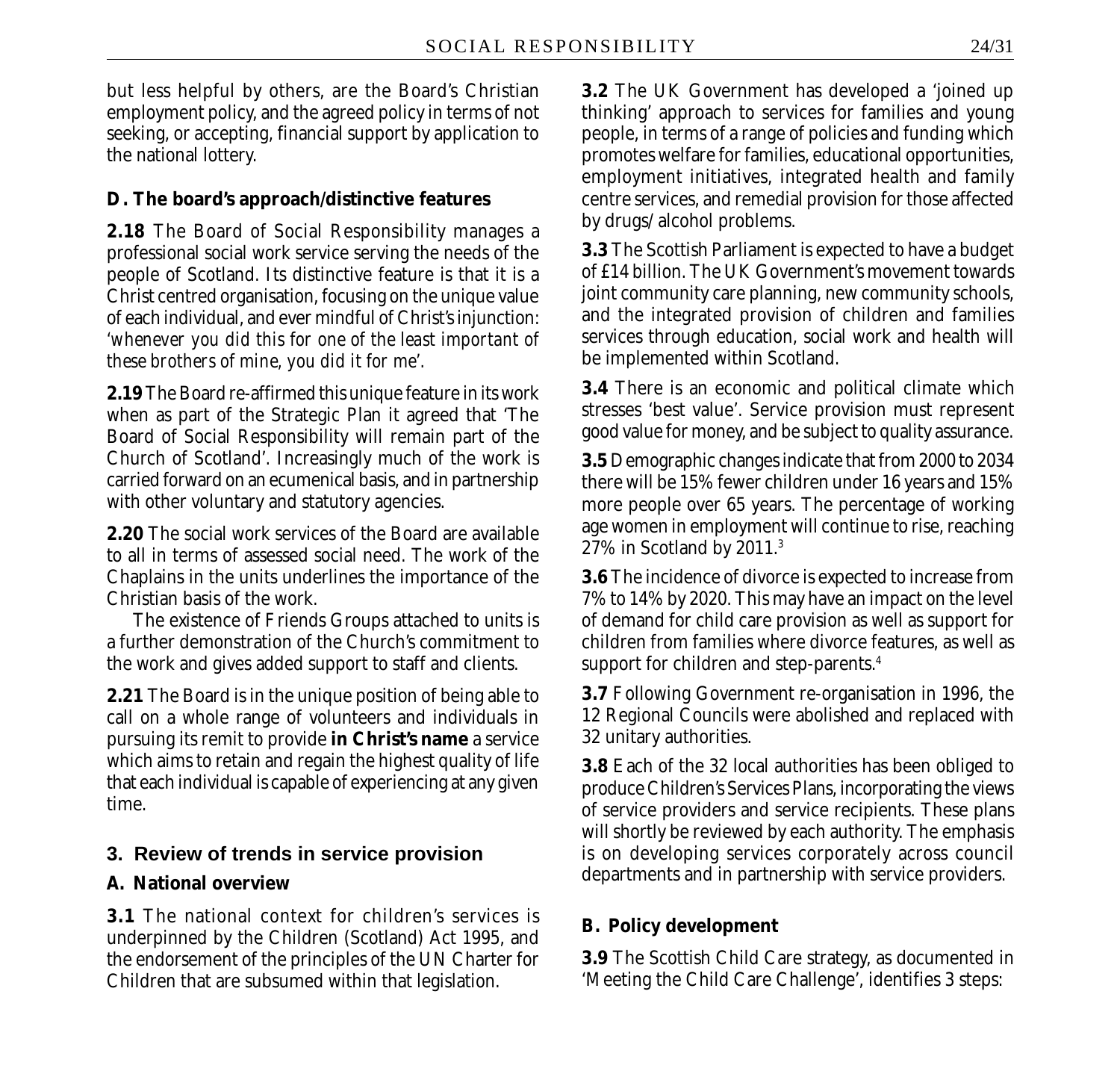- (a) raising the quality of care for children 0–14 years;
- (b) making child care more affordable and available;
- (c) making child care more accessible by increasing places and information about availability.

**3.10** The Mental Health Foundation's report 'Bright Futures' identifies the mental health needs of young people, including those who care for adults who have mental health problems, and recommends that every school has a support worker to address the mental health needs of children. It also focuses on the need for supports to be put in place for families.

**3.11** The Children (Scotland) Act 1995 places a new responsibility on Councils to identify and support the needs of young people who have to care for a disabled relative. Local Authority Children's Services Plans identify the fact that there are substantial numbers of young carers whose educational and developmental needs are not being met due to their caring role.

**3.12** The needs of children who are "looked after" by the local authority have been highlighted. Particular issues identified are the need for them to be cared for in safety (the Kent report) and the need for them to have a stable educational experience as there is a higher propensity for looked after children to fail at school or fall out of mainstream education.

**3.13** There is a major review of social work education and social work services being undertaken, which will lead to regulation of the profession. Child Care workers are likely to be amongst the first to be registered. Professional training requirements will also be revised. The review has reached the stage of the White Paper, '*Aiming for Excellence*'.

**3.14** Key national policy elements (with attendant funding) are: social inclusion; family support; opportunities for lifelong learning; New Deal and fuller employment opportunities; community-based services accountable and accessible to local people; flexible care packages; and diverse educational initiatives including study support, after-school care and early years provision. In particular New Community Schools will be the locus of inter-agency service provision – education, health and social work being the major partners – for children and families.

**3.15** There is a concern to reduce the population of young women offenders (16–21 years) who are imprisoned by making alternative provision.

**3.16** There is to be a national review of services to children affected by disabilities focusing on access to services, assessment, and transition from children's to adult provision.

### **C. Pattern of services – statutory and voluntary**

**3.17** The Scottish Compact endorses the principle that there is a partnership between statutory and voluntary service providers, and that service development should be undertaken within that framework.

**3.18** There is a purchaser/ provider split, and increasingly services are **purchased** by local authorities and **provided** by the voluntary and private sectors. There is less private provision except in the early years provision of child care. The voluntary sector now provides more than 50% of the residential child care provision in Scotland.

**3.19** There are several key specialist voluntary sector agencies who have infrastructures which support child care services. Contact has been made by the Child Care Working Group with the major voluntary sector providers in Scotland. Barnardos and NCH Action for Children each provide around 50 – 60 projects throughout Scotland covering a range of services; Quarriers, Aberlour Child Care Trust and Children First are more specifically located geographically, and each covers a smaller range of projects; SCF and Children in Scotland provide advocacy and training but no direct service provision. It is recognised that services are generally under-funded by purchasers, and that competition for tenders may not be the best way forward. There is concern nationally that competition for contracts by voluntary agencies will lead to under-cutting and reduced quality of provision.

**3.20** Charitable organisations report increased difficulties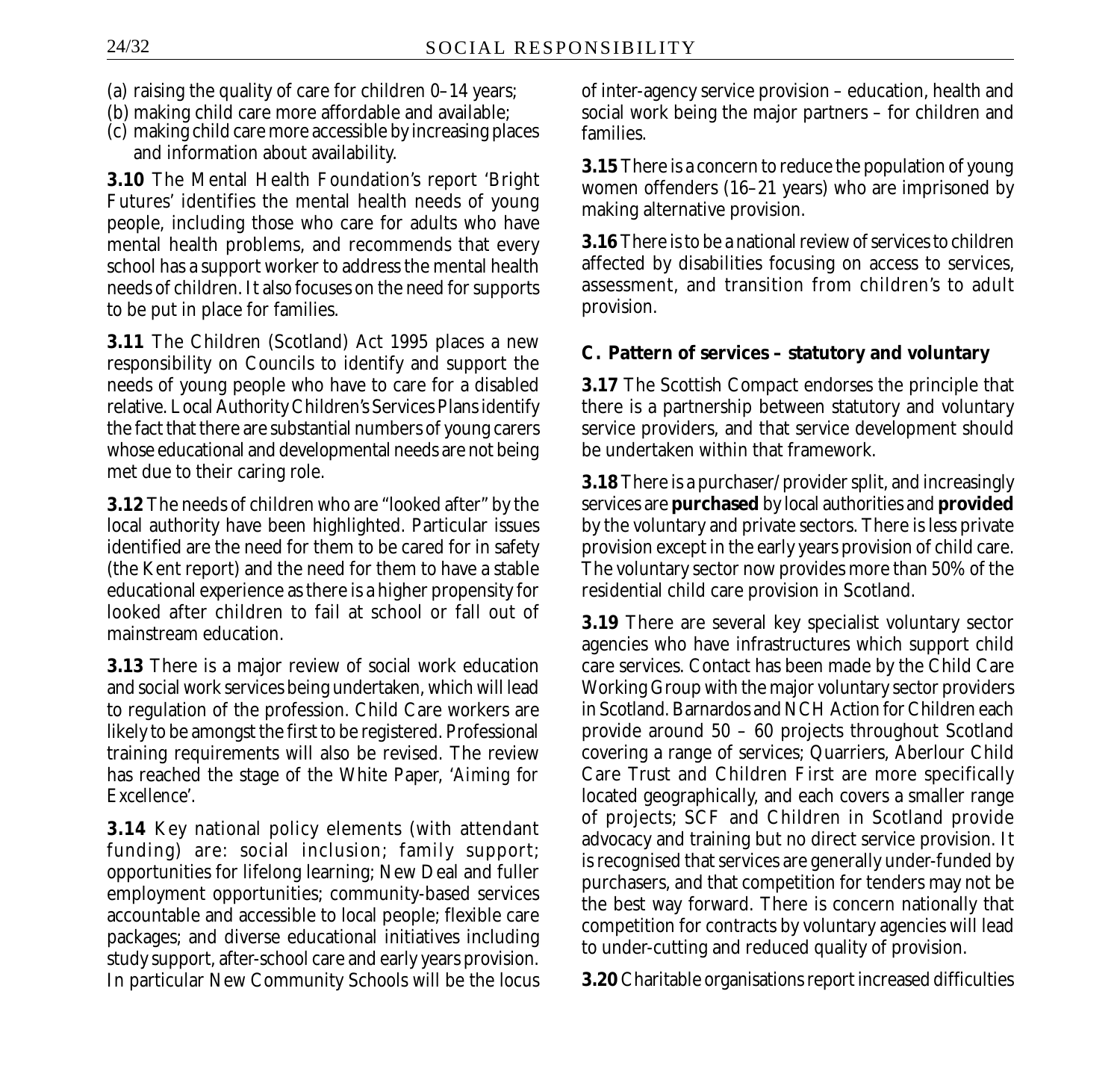in raising general funds since the introduction of the national lottery. However, Barnardos and NCH Action for Children have been identified as two of the future recipients of Children's Promise Millennium funding. This gives these agencies – and others who use lottery funding within Scotland – an increased foothold on potential service development and provision.

### **D. Range and models of service provision**

**3.21** It is perhaps useful to think in terms of a continuum of child care services covering the range of provision from informal support through to specialist intervention (See attached chart). This may allow us to locate the different sorts of service that the Board currently provides or might develop.

**3.22** Increasingly too, it is necessary to think in terms of integrated or "joined-up" services rather than of fragmented provision. There are parallels in this regard with the Board's development of services for older people with the integration of Home Support and Residential Care.

**3.23** Rightly the emphasis is on enhancing children and young people's experience of family life and the move has been away from long term institutional care. All services have to be committed to maintaining family and community links with a view to reintegration. It is also recognised that services for children and young people have to prepare them adequately for adult life and future parenthood.

#### **E. The continuum of child care services**

| "Preventive" provision |                                            | "Protective" provision    | "Promotive" provision                     |                                    |
|------------------------|--------------------------------------------|---------------------------|-------------------------------------------|------------------------------------|
| <b>Informal</b>        | Formal                                     | General                   | <b>Specialist</b>                         |                                    |
| Family support         | Parenting programmes                       | Children's homes          | Residential schools                       | Children's rights<br>Advocacy      |
| Community<br>resources | Consulting schemes                         | Fostering and<br>adoption | Disability and special<br>needs provision | Awareness raising                  |
|                        | Drop-in centres                            |                           |                                           | Lobbying                           |
|                        | Befriending or $-\omega$ Mentoring schemes | Children's panels         | Alternatives to<br>custody                | Consultancy and staff<br>training  |
|                        | Respite care                               |                           | Work with victims<br>of abuse             | Contributing to<br>national policy |

#### **F. Current priorities for national and local government**

**3.24** The Government is putting £84 million into children's mental health services within the UK over the next 3 years, mostly to Health Boards.

**3.25** Child prostitution is becoming an increasing concern. Barnardos has instituted a project in England, but no funding has been allocated specifically for developing this work yet. Research into "Looked After and Accommodated" children whose backgrounds have involved abuse and educational failure has suggested there is an increased likelihood that for both boys and girls prostitution may subsequently feature.

**3.26** Alternative provision for young women offenders who are currently imprisoned is seen as an important area for development within Scotland.

**3.27** Preventive and holistic family support is identified as a priority in Children's Services Plans, and ties in with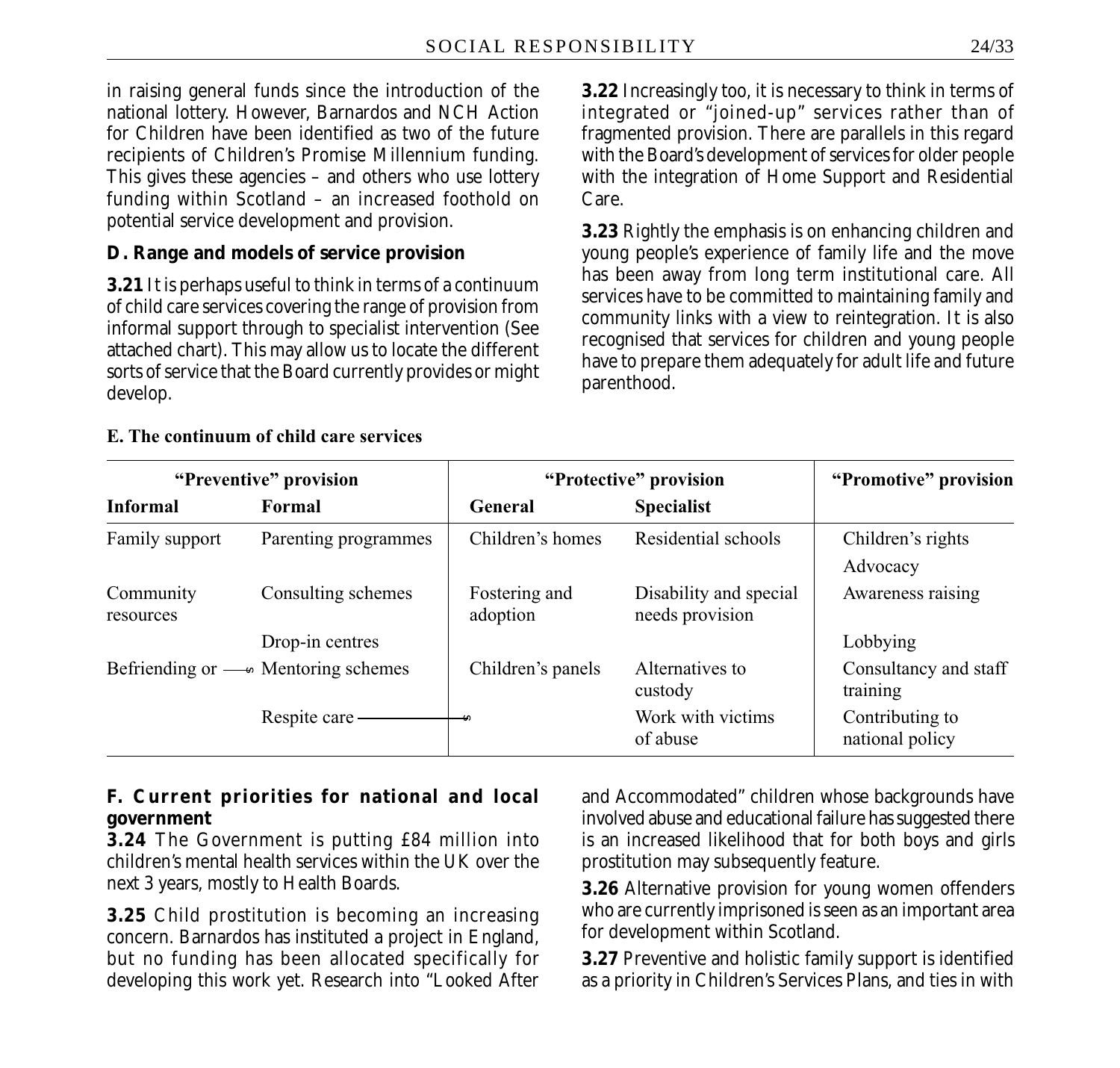Government policy of creating 'joined up' and locally accessible services, including specific reference to parenting programmes and child care support. However, generic budget headings, and preventive work generally, do not feature prominently in current central or local government funding programmes.

**3.28** There is concern about the impact of drugs and alcohol on young people, both as users of these substances as well as being children in families where misuse is an issue.

**3.29** Throughcare provision for children who have been looked after, to help them secure accommodation and employment, is a priority area for further service development.

**3.30** Community-based services to children and families affected by disabilities are recognised as requiring significant investment and a focus for development.

**3.31** Local authorities find it increasingly hard to locate community-based long-term carers for children, and adoption and fostering campaigns are currently unproductive. There is a need to increase the availability of family-based care for children who are unable to return to their families of origin.

**3.32** Services to help children and families affected by child abuse remains a priority area, and further government funding is being made available to develop services which support recovery.

**3.33** Education, health and social work services to children and families will be integrated within New Community Schools and in the early years service provision. Education-led initiatives have a central place within the Government's strategy to promote both social inclusion and life-long learning.

**3.34** Social inclusion policies and initiatives are unlikely to meet the needs of the most vulnerable families and children, and therefore specialist services will continue to be required.

### **G. Unmet needs**

**3.35 There are unmet needs in terms of geographical provision**. Few voluntary sector services are provided in rural and island communities. Both specialist and non-specialist provision is lacking.

**3.36 There are unmet needs in relation to general community provision**. Funding is often directed towards discrete or particular services, rather than to broad-based preventive child and family support services. Holistic, accessible and flexible support to families is a major gap. This could be either free-standing or linked to specialist provision.

#### **3.37 There are unmet needs in a number of specialist areas**. These include:

- community provision for children with disabilities;
- support and counselling for children with mental health problems, including within educational settings;
- help for children affected by drug and alcohol misuse;
- preventive education and support in relation to teenage pregnancy;
- support and appropriate packages of education and care for young carers;
- community-based alternatives to imprisonment, particularly for young women offenders;
- parenting programmes;
- services to support looked after children, including throughcare;
- expanded adoption and fostering resources, including another adoption and fostering agency;
- support services which help children and families recover from child abuse;
- lack of provision of respite care.

**3.38** The task is one of prioritising in conjunction with other voluntary and statutory agencies which areas of need the Board is best placed to meet.

# **4. Conclusions and Recommendations**

**4.1** The development of new child care services presents the Board with a significant challenge and opportunity. The existing spread of Board projects and links with the wider Church provides a unique base for responding to need in any part of the country.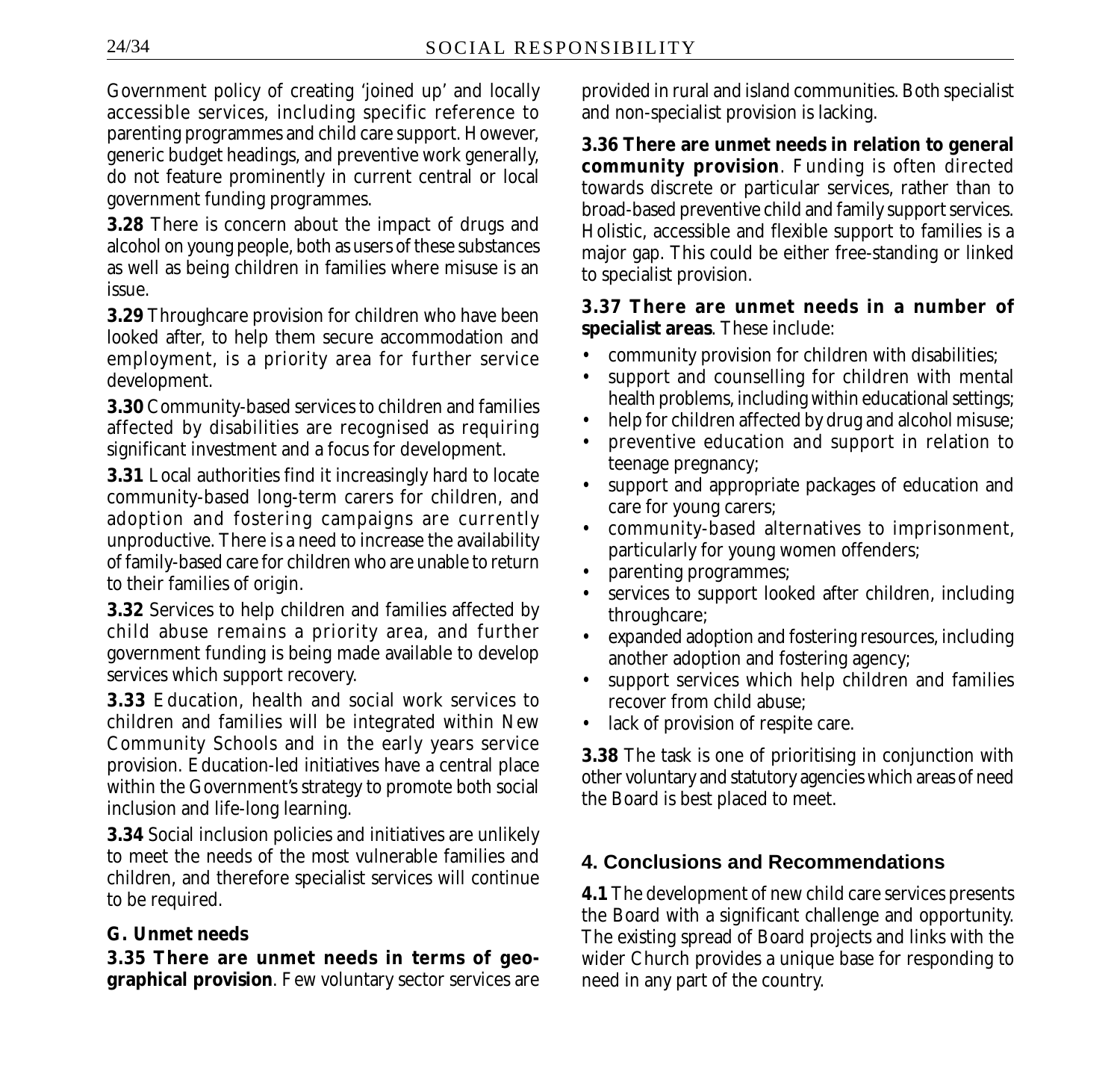**4.2** Developing new ways of delivering services to children and families also challenges us to innovate. The Board is already doing this in terms of the diversification of care for adults and older people into Home Support. This model could be developed further to provide respite care for children and family support. There would be scope for diversification in other service areas as well.

**4.3** Working corporately and developing service partnerships is very much to the fore and the Board is well placed to pursue this approach to new provision. The Buckie Drop-In Centre is a good example where the Board has worked with the local community and Churches to facilitate a new service. Partnerships, both inside the Church and with other voluntary or statutory agencies need to be actively pursued and the Board should be open to the challenge this presents.

**4.4** This is a challenging time also for family life with many children experiencing disruption and a lack of good parenting. Providing young people with positive experiences and sound role models is essential to their own future effectiveness as adults and as parents. This is a challenge we cannot afford to ignore.

**4.5** There has been the suggestion of a shift recently, away from residential care towards community-based provision with the emphasis on 'social inclusion'. However the need for high quality specialised residential provision for children and young people with complex needs and problems is still there and likely to continue for some time. The Board's expertise in this area is acknowledged and this provides a sound base for future development.

**4.6** All of the areas of **'unmet need'** identified earlier provide scope for service development. The question is how best to do this. The Board already has its strategic planning and development framework in place through the Divisions and it is important to link in with this.

**4.7** The Working Group strongly endorses the Board's existing commitment to Children and Family Services and would encourage the Board actively to pursue potential developments in this area.

# **ADDENDUM A**

### **Parties consulted**

Scottish Office Social Work Inspectorate Children and Families Team – 9th March 1999.

Board of Parish Education Child Protection Unit, Mrs. Gillian Scott – 29th January 1999.

Local Authority Social Work and Education Departments. Board Divisional Staff and Projects.

### **Conferences attended**

'Best for the Child' – Best Value in Child Care Services (Children in Scotland, COSLA) Edinburgh – 18th January 1999.

'From Rhetoric to Reality' – Childrens Services: Joined Up Working (ADSW) Dundee – 24th March 1999.

The Childcare Strategy in Rural Scotland (Children in Scotland) Perth – 25th August 1999.

# **ADDENDUM B**

# **Selected Bibliography**

- 1. Board Strategic Plan 1998.
- 2. United Nations Convention on the Rights of the Child.
- 3. The Skinner Report 'Another Kind of Home' 1993.
- 4. Childrens Services Plans (examples from 7 Councils) 1998–2001.
- 5. The Report of the National Planning Group for the Care and Education Services for Young People with Behavioural Problems which include Offending (Scottish Office SWSG) – 1999.
- 6. The Scottish Compact (Scottish Office) 1998
- 7. Modernising Social Work (Scottish Office) 1998
- 8. Aiming for Excellence (Scottish Office) 1999.
- 9. Childrens Safeguards Review (Scottish Office) 1997.
- 10. Social Work into the Millennium (ADSW)
- 11. "Women Offenders A Safer Way A Review of Community Disposals and the Use of Custody for Women Offenders in Scotland" (Scottish Office) – March 1999.

January 2000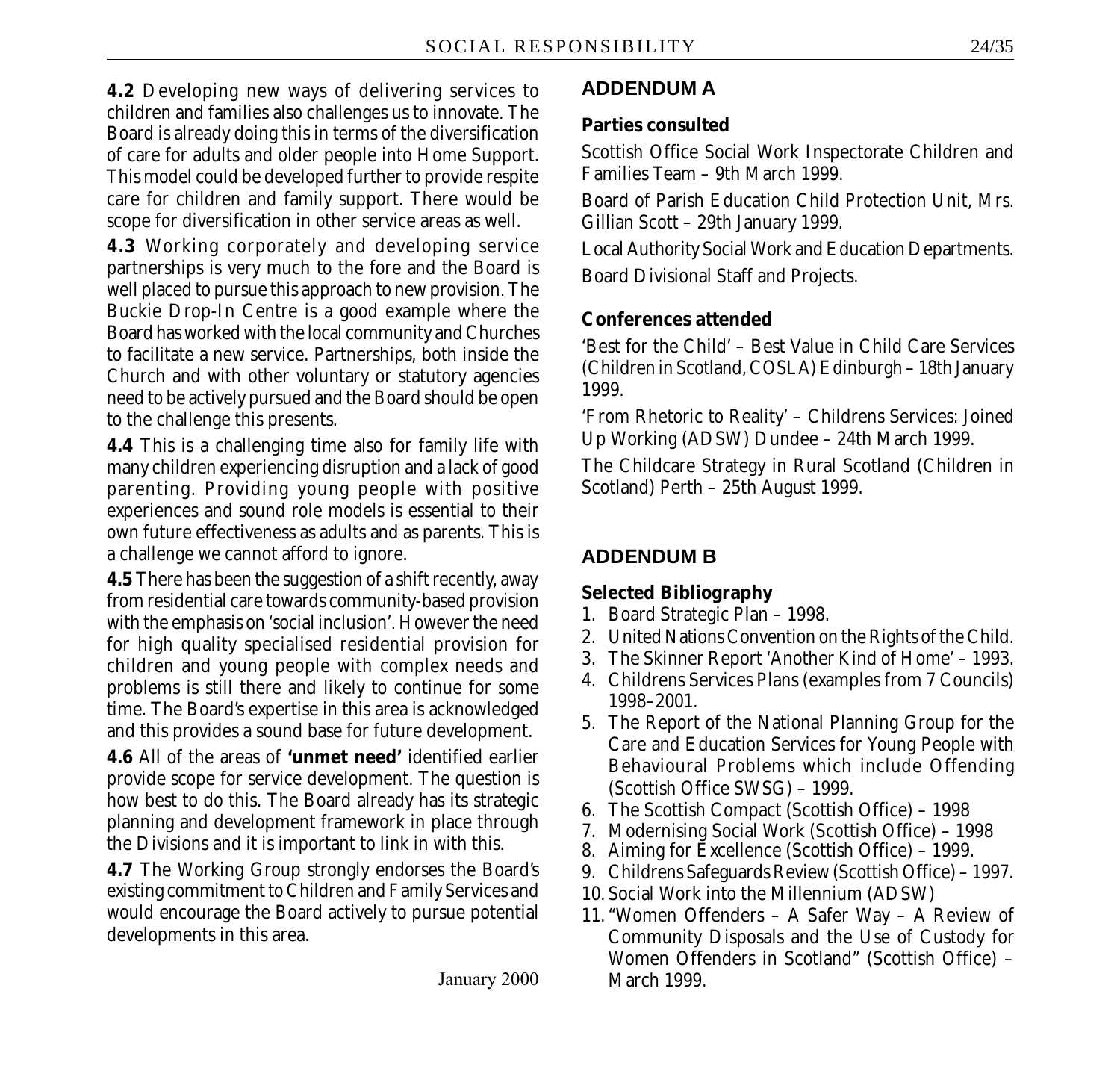# **ADDENDUM C**

### **"Children Learn What They Live"5**

| If a child lives with criticism,                                                              | she learns to condemn.     |
|-----------------------------------------------------------------------------------------------|----------------------------|
| If a child lives with hostility,                                                              | he learns to fight.        |
| If a child lives with ridicule,                                                               | she learns to be shy.      |
| If a child lives with shame,                                                                  | he learns to feel guilty.  |
| If a child lives with tolerance,                                                              | she learns to be patient.  |
| If a child lives with encouragement,                                                          | he learns confidence.      |
| If a child lives with praise,                                                                 | she learns to appreciate.  |
| If a child lives with fairness,                                                               | he learns justice.         |
| If a child lives with security,                                                               | she learns to have faith.  |
| If a child lives with approval,                                                               | he learns to like himself. |
| If a child lives with acceptance and friendship<br>he or she learns to find love in the world |                            |

# **APPENDIX 2**

**Member/Staff Group on Homelessness**

**"No Place to Call Home"**

### **Member/Staff Group on Homelessness**

*Convener:* Rev Graham T. Dickson

*Secretary:* Mr Graham Lumb

Board Members: Rev Ron C. Whyte, Mr Alexander Bennie, Mrs Marian Finlayson, Dr Jean Irvine, Mr Angus Cameron

*Staff Members:* Miss Victoria Espener, Miss Morag Hamilton, Mrs Jean Simpson, Mr Ronnie Smith, Mr John **Watt** 

# **Preface**

This report has been prepared by the Member/Staff Group on Homelessness, a short-life working party established by the Board of Social Responsibility and comprising of Board members and Staff members in equal numbers.

In working towards the preparation of this report the

Group sought to identify what homelessness is and who it is that is affected by the problem. We carried out some research into current provision for homeless people. This included carrying out an overview of the services provided by the Board as well as making contact with national organisations that have a significant role to play.

We sought to identify the significant gaps in provision and considered what should be the future role of the Church and the Board in tackling homelessness.

# **1. Introduction**

**1.1** As we move into the new Millennium we can reflect back on the old and, in particular, on a past century of unprecedented social and technological advancement, beyond the imaginings of those who were alive at the start of the 20<sup>th</sup> Century.

**1.2** The last twenty years in particular have seen the advent of the so-called 'Global Village', with technology bringing travel and communication on a global scale apparently within the reach of almost everyone. There are very few areas of the world which have been left untouched by this technological revolution, including our own nation of Scotland.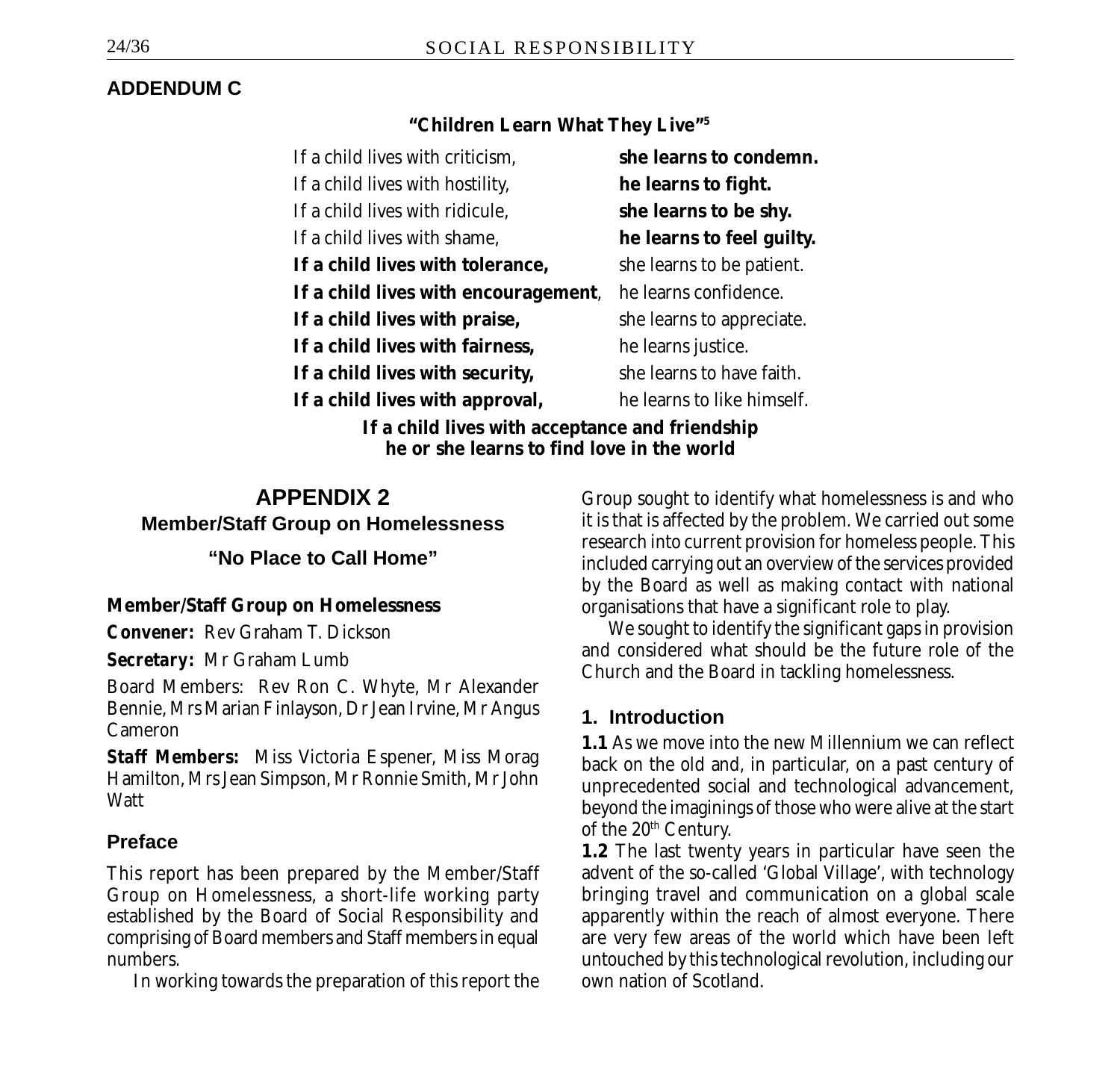**1.3** Whilst such advancement has brought undoubted benefits to our world the problems of social injustice, inequality and social exclusion remain. One of the most shocking manifestations of this is the problem of homelessness.

**1.4** It is a sad indictment of our society that we begin the Third Millennium having not only failed to solve the problem of homelessness here in Scotland but with the number of people affected each year being on the increase.

# **2. A Theological Perspective – Why should Christians be Concerned?**

**2.1** Before examining in more detail what homelessness is and what can and should be done about it we need to explore the biblical and theological context within which our thinking and actions should take place.

**2.2** The problems of social injustice, inequality and social exclusion must be the concern of any Christian church. The issues of land, home and hospitality are central to the prophetic tradition. Isaiah the prophet declares the Word of the Lord saying "*And he looked for justice, but saw bloodshed; for righteousness, but heard cries of distress. Woe to you who add house to house and join field to field till no space is left and you live alone in the land*. (Isaiah 5.7–8)".6

**2.3** The prophet Micah says much the same thing. In Micah the Plaintiff (God) calls his witnesses (the mountains), speaking through his messenger, the prophet Micah. The Defendant (Israel) stands accused of failing to reciprocate the Lord's love and is without defence. In the place of obedience to the covenant and concern for the poor, the land has become a refuge for greedy land grabbers who *"covet fields and seize them; houses and take them away"* (2.1–5) and oppressive leaders who *"abhor justice and pervert all equity"*.

**2.4** The Jubilee principle of Leviticus was intended to subvert the practise of unlimited accumulation of land, by returning it to its original owner every fifty years. God has provided plenty of land for all earth's inhabitants.

**2.5** However, throughout Israel's history, acquisitive landowners had sought to purchase houses in the cities and peasant holdings in the countryside – removing the means of sustenance from a growing throng of landless poor, and creating circumstances which forced peasants to sell themselves into slavery.

**2.6** God does not want shows of extravagant worship as compensation for such injustice – some of the most stinging passages of the whole Bible are reserved for empty religious performances. According to Micah, God does not long for destruction and vengeance either, but for repentance and restoration. In one of the most memorable passages of the Old Testament the prophet summarises God's requirements: " *He has showed you, O man, what is good. And what does the LORD require of you? To act justly and to love mercy and to walk humbly with your God"* (Micah 6.8).

**2.7** The prophets wanted to call the People of God back to the requirements of the Covenant as a way of life which was within reach. It did, however, demand a concern for the poor and a system of equitable land holding that went against the grain of their society. To take the prophetic message to heart is to embrace a discipleship where people matter and where such faith expresses itself in the fundamentals of our lives; our economics, social relationships, power and decision making.

**2.8** It therefore involves more than just providing finance or 'throwing money at a "problem"'. It involves building real relationships. 1 Corinthians 1.28 says that God, *"chose the lowly things of this world and the despised things – and the things that are not – to nullify the things that are*". The members of the early church were often excluded from mainstream society and held inferior social and economic status. They were unable, in conscience, to join the economically dominant pagan guilds, and often did not enjoy full rights of citizenship.

**2.9** New Testament churches had a varied social mix and were inclusive communities. Poor people, rich people, sojourners and citizens mingled together in fellowship, breaking down prevailing social, sexual and racial barriers.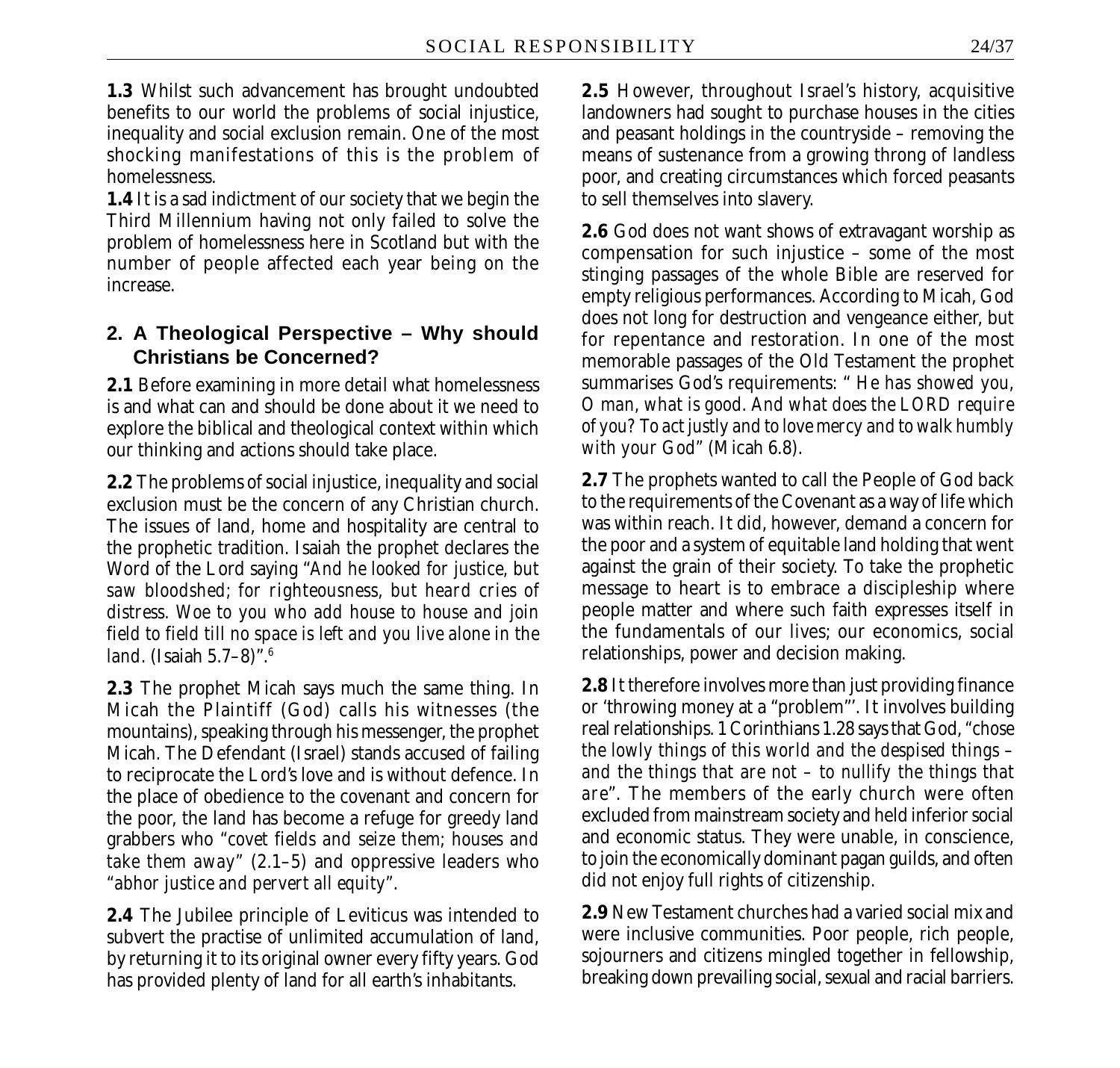God's choice of this varied community turned the normal world order on its head.

**2.10** This is something Christians must seek to practise in daily life. Making additional finance available is all very well. Setting up day centres, night-shelters, soup-runs and housing associations are all good things; and having a national campaigning role can be very important. But Christians are called to more. It would be easy to do all these things but still keep our homeless neighbour at a distance.

**2.11** The message of the Old and New Testament alike is that we cannot wish away our neighbours but must embrace them and make them part of one socially inclusive community. One 12 year old girl when asked about her experience of homelessness said "homeless is when you don't belong anywhere".<sup>7</sup> As Christians we must seek to create a society where no one, of any age, can say that.

**2.12** In a recent issue of *Our Homeless Neighbour,* the newsletter of the Scottish Churches Housing Agency (SCHA), Bishop Richard Holloway says:

"Churches have been around for a long time and they have long memories. We know that human nature, especially if it lives in comparative comfort, finds it easy to ignore the pain of the poor. That is why we try to speak for them, to be the nation's conscience.

It could be argued that prophecy is the sole task of the Church, that it should call the world to bring inside those who are on the outside, and to bind the wounds of those it has cruelly injured. But, as a matter of record, the Church has never confined itself to prophecy. The Church down the centuries has always been closely identified with the practical provision of help for those society has thrust to the margins…

We'll keep reminding people that homelessness is an outrage. We'll keep telling the nation that to send the most vulnerable and isolated of our young people out onto the streets, because we have not figured out how to shelter them, is an act of evil indifference that disfigures us as a nation."8

**2.13** The Christian message is one of justice and mercy.

The prevailing philosophy within our society at the end of the twentieth century would seem to run counter to this. It is often one that appears to legitimise the seeking of individual personal gain at the expense of others. There is an apparent acceptance that some people will succeed and that others will fail. It is in this social and theological context that the Member/Staff Group has pursued its remit.

### **3. What is Homelessness?**

**3.1** The Group gave consideration to trying to define homelessness and in so doing recognised the difficulty in finding one all-embracing definition. What is clear from reading the literature and discussing with those working in the field is that homelessness is not simply a matter of people without a roof over their heads.

**3.2** The Scottish Council For Single Homeless, in their information sheet, point out that people who are sleeping on a friend or relative's floor, or who are sharing overcrowded or slum-like conditions, who are in institutions or living in bed and breakfasts, are all homeless. They share in common the lack of "a permanent, secure, affordable and decent place to call home."

**3.3** Scottish Homes Report No 64, 'Homelessness and Children's Education' suggests that "homelessness is an extreme form of social exclusion which has a detrimental impact on all family members, especially children".9

**3.4** To be homeless then, is not simply to have no accommodation to call your own. It is to be excluded from participating in the social and economic life of society. Homeless people are typically unemployed, live on extremely low incomes, and struggle to maintain familial and social relationships.

# **4. What is the Extent of the Problem?**

**4.1** In 1997–98, 43,135 households applied as homeless to Scottish local authorities.<sup>10</sup> The number of people in those households is estimated at around 80,000. This represents an all time high and is almost four times the 1983 figure and is a 74% increase over the previous ten years.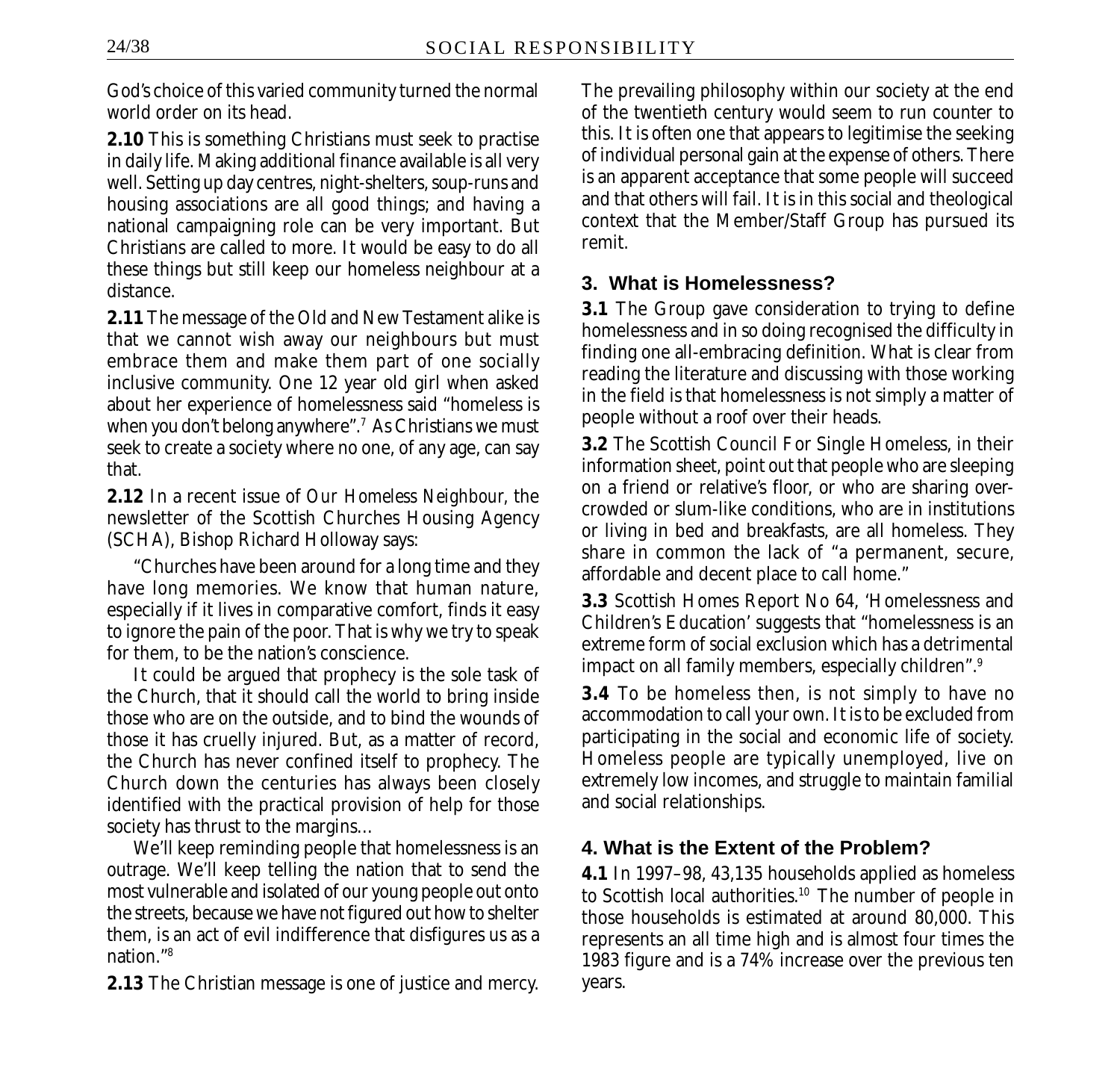**4.2** These families and individuals come from all sorts of backgrounds. For many, homelessness conjures up images of people sleeping on the street or 'rough sleeping', (and indeed between 500 and 1000 people sleep rough in Scotland every night). Recent figures suggest that anything up to 11,000 people slept rough on at least one occasion during 1997/98.11

**4.3** Most homeless people, however, do not have to sleep rough, at least not in the long term. More likely, as indicated at 3.2 above, homelessness will take the form of moving from house to house, sleeping on floors, sofas or spare beds. Or it might mean sharing a room in a Bed and Breakfast establishment, or living in temporary council accommodation.

### **5. Who is Homeless?**

**5.1** Around 60% of homeless applicants are single people. Families with children, usually with only one parent, account for around 45% of applicants, the remainder being couples without children.<sup>12</sup>

**5.2** All ages are represented within the homeless population, including older people. There is a small but significant number of older people who present as homeless. This group is harder to account for, as a subtle difference exists between 'older homeless people' and 'homeless older people'. The first group represents those who have been homeless and are defined as roofless, or those who have grown older whilst living in hostels. The second group represents nine-tenths of those older people presenting as homeless to Scottish Local Authorities. The following are reasons why these people present as "homeless older people":

- marital disputes in old age;
- action of private landlords;
- loss of tied housing;
- break of a shared living arrangement where an older person has been living in the house of one of their grown up children.<sup>13</sup>

Notwithstanding this point, the great majority of homeless people are aged between 25 and 60 years.

**5.3** The number of under 25's who are homeless has increased by 30 per cent over the past seven years.<sup>14</sup> A significant proportion of this group are young people over the age of sixteen who have previously been in care. It is estimated for example that one in four rough sleepers in Scotland fall into this category. The work of this Member/ Staff Group therefore has significant overlap with the other two groups working on Child Care and Social **Inclusion** 

# **6. The Causes of Homelessness**

**6.1** There is no overall consensus as to the cause of homelessness. On the one hand there is the belief that the issue is primarily a social structural problem, and on the other that the problem is caused by the inherent problems and inadequacies of the individuals affected.

**6.2** The structural view is that homelessness is the inevitable consequence of social policies and political decisions. In recent years, for example, social policies have placed great emphasis on home ownership at the expense of investment in new public housing, and have also introduced significant changes to the benefits regulations. Policies such as the 'right-to-buy', which allowed council tenants to purchase their homes at discount prices, have resulted in the best quality council houses being lost to the rented sector. Changes to benefit regulations, and, in particular, the withdrawal of benefits from the 16–17 year olds is perceived as having had a significant impact on the increase in youth homelessness.

**6.3** From this perspective the primary response to homelessness needs to be to campaign and lobby politicians for changes in social policy which will result in a significant investment in new housing and more favourable benefit regulations.

**6.4** The individualist view argues that people become homeless as the result of individual problems such as relationship breakdown, or drug or alcohol addiction, or mental health problems. Homelessness is seen as a problem of the individual and the appropriate response is to focus on the needs of the individual.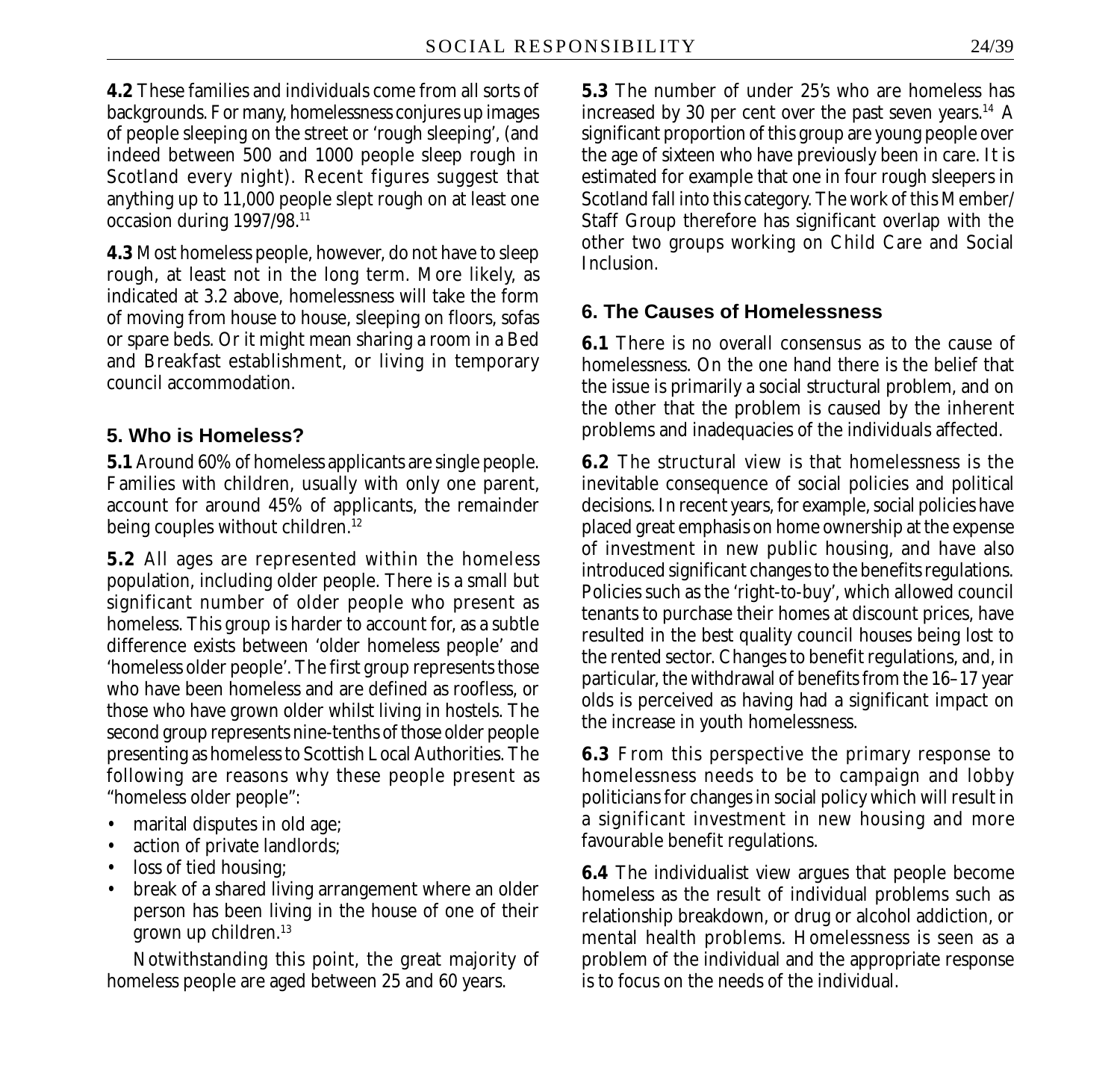**6.5** Most organisations working with homeless people, both local authorities and voluntary organisations, agree that homelessness is the result of a combination of the aforementioned view-points. The 1998 *Church and Nation* report to the General Assembly summed up the causes as follows.

"Frequently, people become homeless because friends or relatives are no longer willing or able to provide accommodation or because there has been a dispute, often violent, with the spouse or co-habitee. Homelessness can also occur when a new adult partner moves into a home. Tensions caused by this change can lead to the older children being discarded and sent out to fend for themselves. Older children can also be sent out to find their own accommodation when they are not able to pay for their keep, a situation that has been exacerbated by the 1991 changes to the benefit rules. Others become homeless because they have had their home repossessed and others again have come from some institutional background and have not been able to settle in the community. Unemployment and poverty will often be the underlying causes of the circumstances that lead to homelessness."15

**6.6** This statement is backed up by Scottish Office Statistics. 32% of applicant households in priority need in 1997–98 stated that the immediate reason for their loss of accommodation was that friends or relatives were no longer willing or able to accommodate them.<sup>216</sup> This increases to 80 per cent for one person households under the age of 18. A further 34 per cent of applications in priority need gave a dispute with a spouse or co-habitee as the immediate reason for homelessness. More than half of these involved violence.<sup>17</sup>

**6.7** As this statement indicates one of the difficulties relating to young people and homelessness since 1991 is the withdrawal of benefit from 16 and 17 year olds and the reduction of benefit to those under 25. All agencies in the housing field point to the congruence between these policies and youth homelessness.

**6.8** Another very sad fact in Scotland is the disproportionate number of young people previously in residential care who are homeless. It is particularly of concern that many young people who are vulnerable and have been looked after by society have neither the confidence nor the support to make and sustain a home for themselves.

**6.9** Even when housing is provided, young people are often overwhelmed by the task of making the property habitable and organising their affairs to cope with the responsibility. Often such young people, lacking in social skills and deprived of appropriate models when growing up, are confronted at the earliest age with tasks which would daunt secure and well resourced adults. Only the strongest personal support is of value in these circumstances. (The Scottish Executive is seeking to address this issue through its proposal, announced in September 1999, to transfer monies from the DSS to the local authorities to fund through-care and after-care support for young people leaving care).<sup>18</sup>

**6.10** The policy of selling council houses has also had an impact during the 1980's, especially in rural areas where housing stock reduced by 40 per cent compared with the national average of 14-20 per cent.<sup>19</sup> This, coupled with the drastic reduction in council house building in rural areas, has made far fewer homes available for rent and for purchase. Many young people leaving home and elderly people losing tenancy of tied houses upon retirement are unable to find suitable accommodation. The growth in "holiday homes" has also had an impact in rural communities pushing up the prices beyond the means of local people.

# **7. What is Being Done to Address the Problem?**

#### **Policy Context**

**7.1** The primary legislation governing homelessness is the Housing (Homeless Persons) Act 1977 as amended by Part II of the Housing (Scotland) Act 1987. This lays out the duties of local authorities with respect to homeless persons.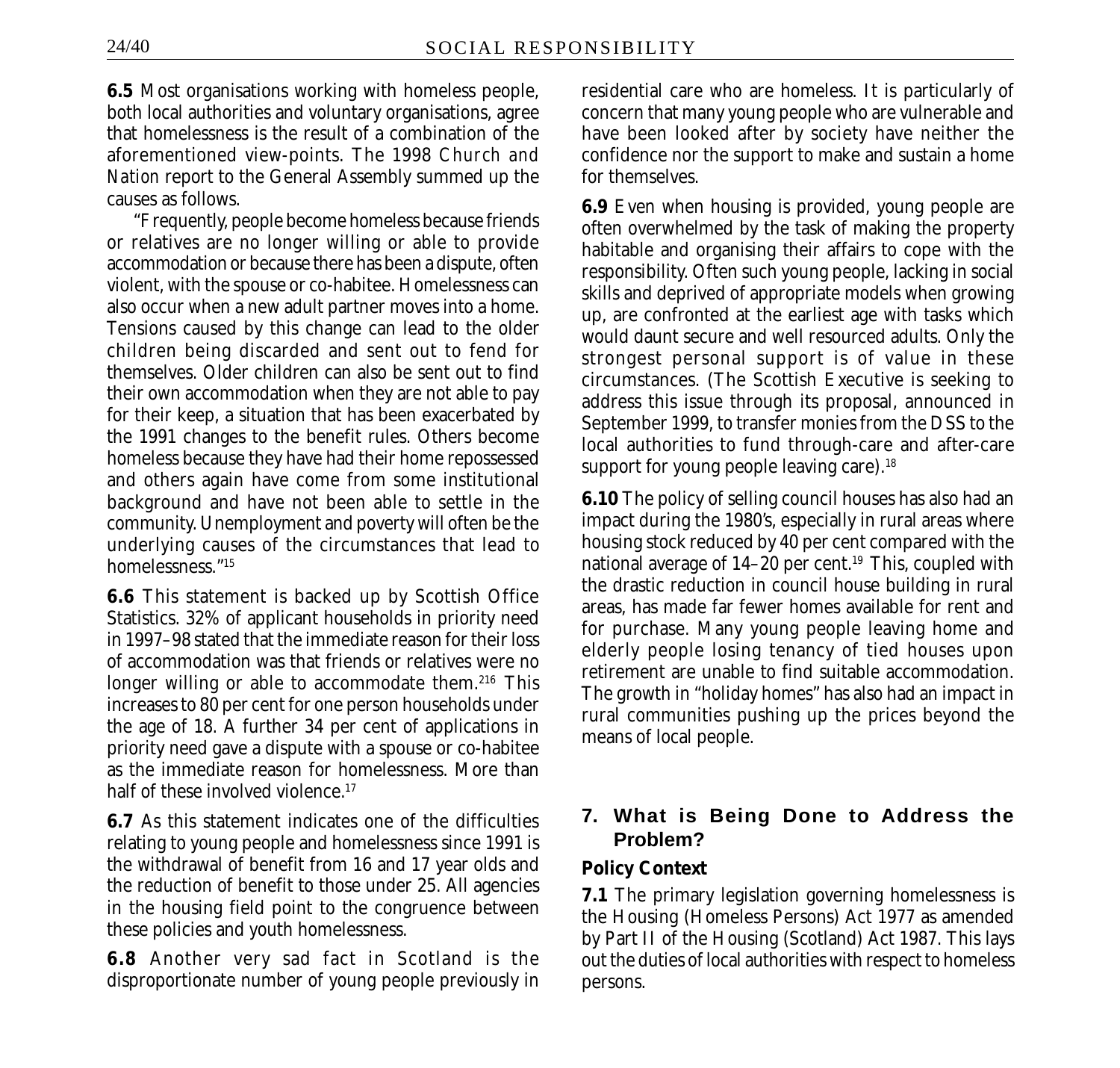**7.2** The Labour Government, elected to the Westminster Parliament in 1997, has made housing a priority since coming to power. New policy initiatives of particular relevance to homelessness have included an increase in the funding for the Rough Sleepers Initiative (RSI) (see 7.8. below) and the introduction of the Empty Homes Initiative– which aims to encourage local authorities to identify existing disused properties which could be reinstated as housing.

**7.3** In May 1999 the Government published its Green Paper "Investing in Modernisation: An Agenda for Scotland's Housing", the first housing Green Paper for over twenty years.

**7.4** The newly elected Scottish Executive has also made housing a priority and recent initiatives include additional funding for the RSI; the establishment of a Task Force on Homelessness; and proposals relating to young people leaving care (see 7.11 and 7.12 below). It is likely that a new Homeless Bill will be introduced in 2000.

#### **Local Authorities and the Scottish Parliament**

**7.5** Local authorities have a duty, in accordance with the Housing (Homeless Persons) Act 1997 to provide advice and guidance to all people who present to them as being homeless. In priority cases, as defined by statute, local authorities have a duty to provide accommodation for them. People are considered homeless if they actually have no accommodation or cannot use their accommodation, for example because of threats of violence. They are considered to be potentially homeless if it is likely that they will become homeless within 28 days.

**7.6** Homeless and potentially homeless households are likely to be offered accommodation only if they are considered to have priority status, that is: (a) the household contains children; (b) a member of the household is pregnant; (c) a member of the household is vulnerable because they are old, or have a mental or physical disability or there are other special reasons; (d) the household is homeless in an emergency. In other instances the responsibility of the local authority is to give advice and assistance.

**7.7** According to official statistics 62 per cent of households who applied under the legislation in 1997– 98 were assessed as homeless, and a further 13 per cent were assessed as being threatened with homelessness.<sup>20</sup> 41 per cent of all applicants were assessed as being in priority need. This obviously leaves the other 59 per cent as being regarded of lower priority. On the above criteria it must embrace young people aged 16–25, including those moving out of care. It must also include those leaving prison and other institutions as well as those with drug, alcohol and other related problems.

**7.8** The most significant recent Government programme targeted at homelessnessis the 'Rough Sleepers Initiative' (RSI). Since its inception in 1997, £30m has been made available across Scotland to tackle the problem of rooflessness. A further £6m was announced in September 1999 for RSI Phase two which will fund projects from April 2000 until March 2002.<sup>21</sup> The Scottish Executive's declared aim is to eradicate the need for anyone to sleep rough by the end of the new Parliament's first term in 2003.

**7.9** To date a wide range of projects has been funded. In areas where there was already much information about the extent of the problem, the Initiative has funded resettlement workers, direct access accommodation and specialist supported accommodation for those with particular needs. In other areas, the Initiative has funded outreach work and research to help gain a better knowledge of rough sleeping in the area.

**7.10** However, "rooflessness", at which the RSI is targeted, is only the sharp end of the spectrum of homelessness and as we have already suggested homelessness is not merely the problem of a lack of accommodation. There are other initiatives targeted elsewhere. It is estimated that there are about 100,000 empty homes in Scotland and the Scottish Office allocated £7m in 1998–99, through its Empty Homes Initiative, to help local authorities develop strategies and programmes to bring as many of these houses as possible back into use.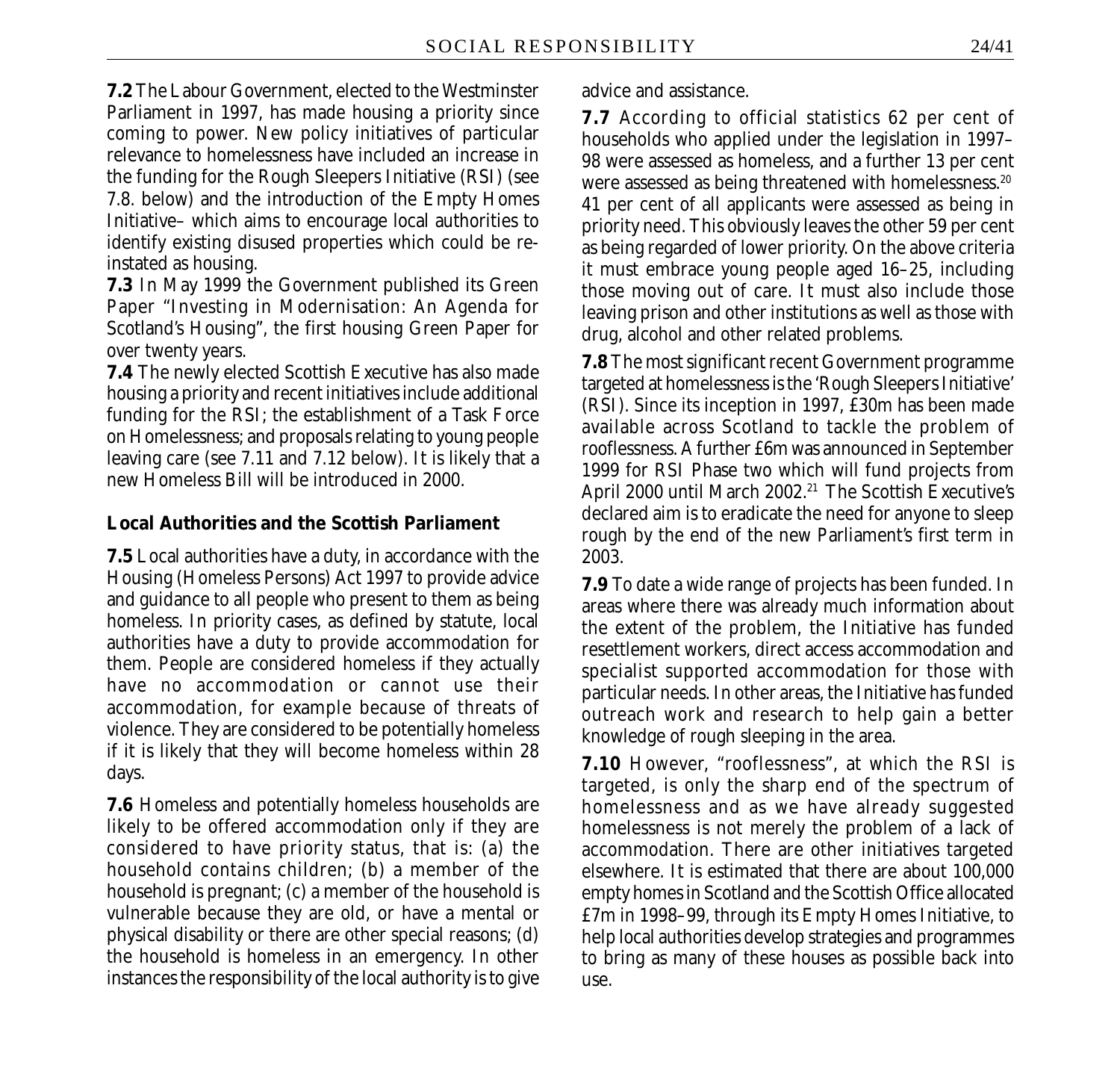**7.11** The Scottish Office in conjunction with Scottish Homes "HomePoint" also provides funding for The Scottish Housing Advisory Service (SHAS). SHAS is a joint project run by Citizen's Advice Scotland and Shelter. From 1 April 1998 the SHAS has been available nationwide. At its launch the then Scottish Housing Minister. Calum Macdonald, said "prevention is a key part of our homelessness policy and the provision of timely advice is crucial to achieving this. Readily available advice can often help avoid homelessness arising, for example by helping examine the tenancy rights of those faced with eviction or assisting with rent arrears difficulties. This service provides the right type of advice. It is accessible advice, provided through the widespread network of Citizen's Advice Bureaux, and it is expert advice, as Bureaux can draw on the knowledge and expertise of Shelter Scotland".

**7.12** Potentially even more significant was the announcement in September 1999 by Wendy Alexander, Minister for Communities in the new Scottish Parliament, relating to a major overhaul of the benefits system with the aim of solving the crisis of vulnerable young people sleeping rough in Scotland.

**7.13** The proposal is to transfer DSS funds into one pot for distribution by local authorities as part of a series of measures aimed at preventing people from falling through the social safety net. Local authorities will be required to develop personalised through-care and after-care plans for 16 and 17 year-olds leaving care to ensure they have access to follow-up services and are collecting their proper benefits. The intention is that benefit money (£50–£60 per week) should be combined with other money available for local authorities in order to provide much better care for this young vulnerable group. This proposal certainly appears worthy of support for its intent. The Group's view, however, is that the details of the proposal would need to be examined before unqualified support could be given.

**7.14** Ms Alexander also underlined the Scottish Executive's support for a new Homeless Bill next year. She said, "The current legislation is 20 years out of date and the law at the moment doesn't recognise the different categories and key causes of homelessness."22

### **Non Governmental Organisations (NGO's)**

**7.15** Whilst local authorities must provide the statutory response to homelessness, the bulk of work carried out directly with homeless people comes from nongovernmental organisations, mainly the voluntary sector.

**7.16** Some of these organisations, including the Board of Social Responsibility to whom we refer to later, are quite significant in size and influence and have a national perspective. These include:

• **The Scottish Council For Single Homeless:** this national umbrella organisation represents a membership of individuals and organisations. Its primary functions are to identify and promote appropriate ways of preventing and solving homelessness; to disseminate information on the causes, nature and extent of the problem and to work with its membership and homeless people to tackle the problem.

• **Shelter, Scotland:** this organisation is part of Shelter, the National Campaign for Homeless People which was launched over 30 years ago by five church housing association trusts. Shelter campaigns and lobbies on behalf of homeless people; provides housing advice centres around the country and offers direct services to homeless people.

• **Scottish Churches Housing Agency:** SCHA was formed in 1993. Its Board comprises of representatives from each of eleven Christian denominations in Scotland including the Church of Scotland. The Agency describes itself as having 'established itself as the organisation working through Scotland's churches to challenge the crisis of homelessness'. One aspect of its recent work has been the Churches Homeless Initiative Programme whereby the Agency has offered assistance and support to local church initiatives. This has included the establishment of 'Fresh Start' in Edinburgh – providing 'starter packs' of basic household items to new tenants; the promotion of similar schemes in Glasgow and Inverness; and working alongside a local organisation in Ayr to establish a rent-deposit guarantee scheme. The Agency also seeks to raise awareness of homelessness within the churches. An example of this has been the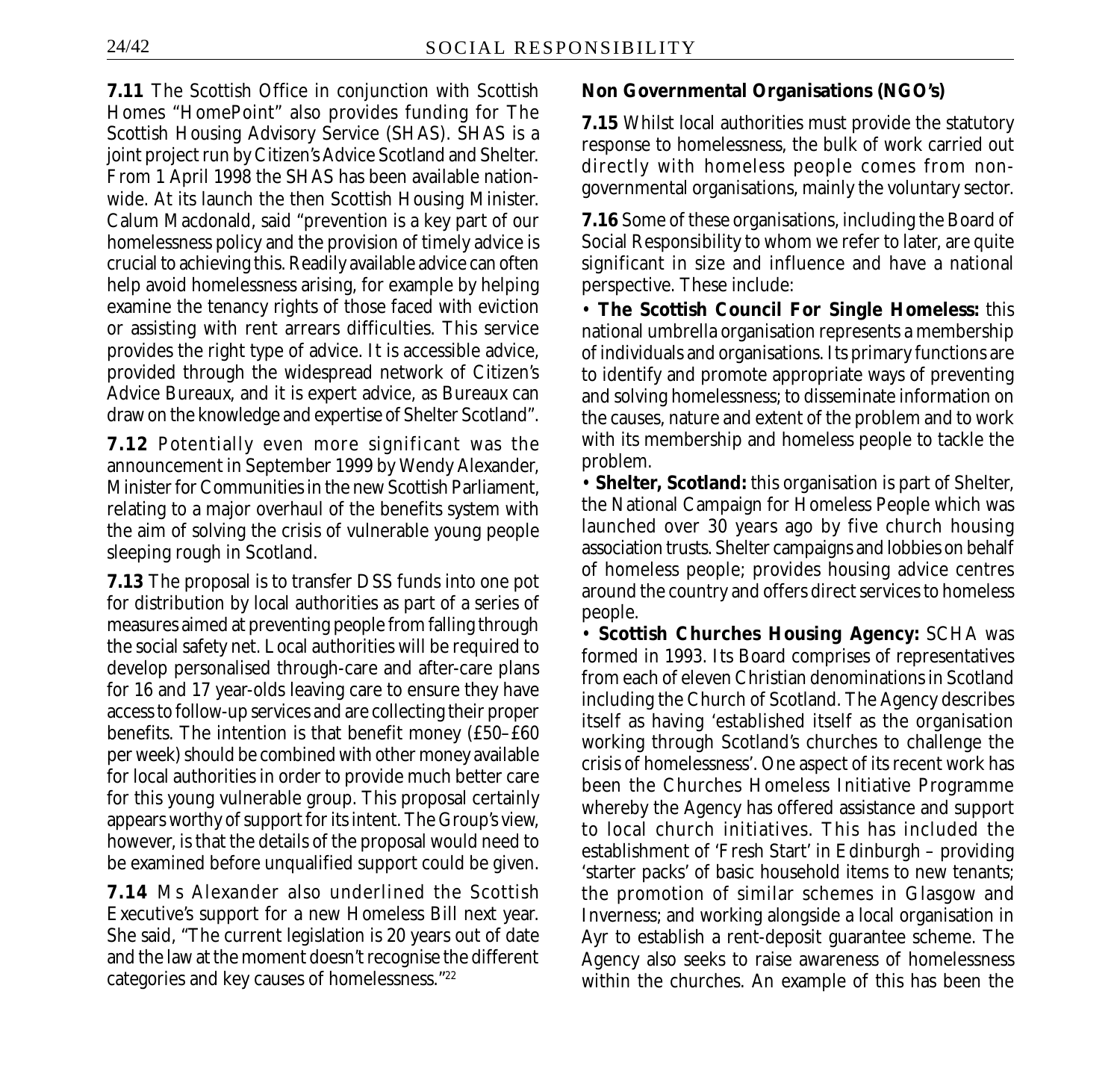promotion (jointly with other national agencies) of the annual Homelessness Sunday, for which promotional information and worship material is made available.

• **The Big Issue:** The Big Issue seeks to help homeless people help themselves by providing the means to make an income. This is through the selling of 'The Big Issue' magazine. The organisation seeks to raise the profile of homelessness; to make explicit the level of the problem; and, through having homeless people as street vendors, provides the opportunity for people to talk directly to homeless people.

• **The Salvation Army:** The Salvation Army is the largest single provider of accommodation for homeless people in Britain. Currently 50 centres provide beds for nearly 5000 men and women every night of the year. Whilst primarily a provider of services, including soup runs, hostel accommodation and resettlement services, the Army also campaigns on issues of relevance to the problem of homelessness.

**7.17** Most of the voluntary organisations, however, are fairly small and focus their activities on often quite locally defined geographical areas. This can be an area within a city or a rural area perhaps co-terminus with a small local authority boundary.

**7.18** Many such organisations have their roots in a local church or churches, where Christian people have sought to respond to the needs of homeless people in their community. In other instances 'secular' organisations are well supported by volunteers from the churches in their area. A significant characteristic of such local responses, whether initiated by church or community groups, is the sense of 'ownership' which prevails amongst the local people involved. There is evidence that people will become involved positively and effectively with projects which offer practical solutions to locally identified problems. (See Addendum A for examples)

**7.19** In 1997 the SCHA published *Tending the Mustard Seed,* a directory of services for homeless people provided by churches or church based agencies, available at that time. It presents a picture in terms of service type and geographical area. It does not claim to be exhaustive but is probably as comprehensive as any other available publication and is recommended as a very useful resource for the way in which it highlights the range and extent of church-based responses to homelessness around the country.

**7.20** Throughout the country there are a vast number of services provided for homeless people. These include hostels and supported accommodation; day and night centres (where people can 'drop-in' and receive food, company, health services, counselling and support); streetwork teams which make contact with homeless people on the streets; soup vans and soup kitchens; rent deposit guarantee schemes and resettlement support schemes.

**7.21** In spite of the vast range of existing responses, homelessness has continued to increase and there are a number of gaps in available provision. These will be focussed on in Section 8 below.

#### *The contribution of the Board of Social Responsibility*

### **Historically**

**7.22** The Board of Social Responsibility has provided social services since 1869. A Hostel for destitute men was opened in Edinburgh in 1889 and 'The People's Palace' as it was known continued to provide shelter for homeless people until 1995.

**7.23** In the early years of the twentieth century homes, or hostels, were opened in Glasgow, Dundee and Ayr, including a hostel for 100 women located at Glasgow Cross. Throughout the century the Board has continued to provide for homeless people with services evolving and changing as required.<sup>23</sup>

#### **Current Services**

**7.24** Almost all of the Board's present work with homeless people is carried out under contract with local authorities. Where the bulk of the funding comes from local authorities, with DSS payments accounting for the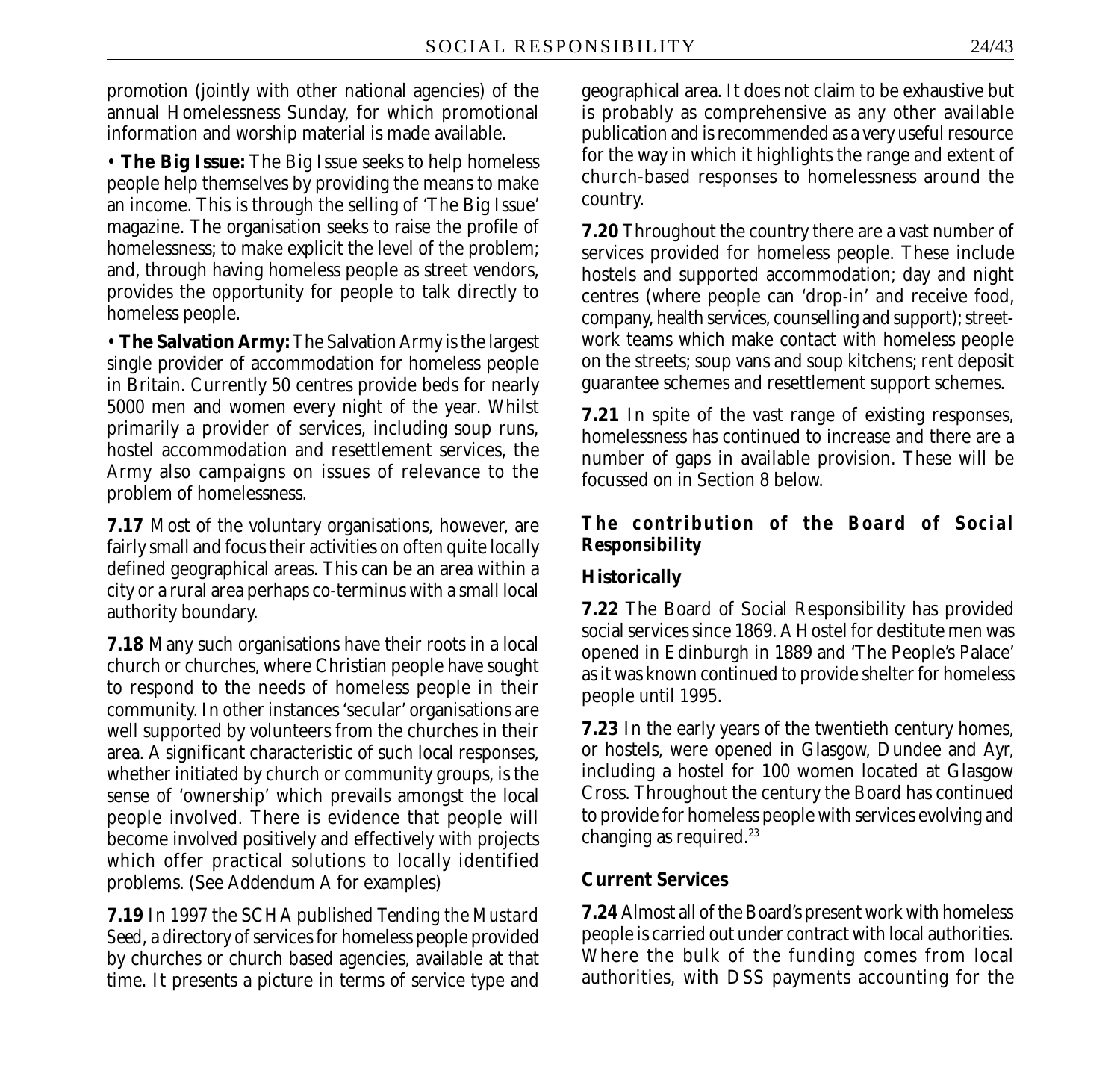remainder, the nature and type of service is determined by the requirements of the local authorities. (See Addendum B for financial information)

**7.25** Within this funding environment, the Board's current provision for homeless people reflects the need to keep abreast of policy and practice developments and, in keeping with this, two of the Board's longer-standing services have radically altered in the past few years.

**7.26 Cunningham House** in Edinburgh opened in 1995 and replaced the People's Palace Night Shelter. It provides modern hostel accommodation for 24 homeless men and women for up to three months, as well as overnight and emergency accommodation. **McGregor House** is a four person long-term supported accommodation unit run from Cunningham House.

**7.27 The Kirkhaven Project** in Glasgow is a residential facility for 14 people accommodated within flats in a dedicated Glasgow 'tenement close'. This service replaced the original hostel which was located within a converted church. Many of the clients at Kirkhaven have been excluded from other homeless facilities and an increasing number suffer from alcohol related brain damage.

**7.28** In Inverness, **Cale House** offers housing and support to 22 homeless people in self-contained flats.

**7.29** The aforementioned services all have homelessness as their primary focus. The Board provides a number of other services which also have an impact on homeless people.

**7.30** Seven residential rehabilitation services cater for people with drug and alcohol problems, many of whom have associated problems with homelessness. Within the programmes offered by these services is support to enable the individual concerned to manage life effectively in a tenancy or some form of supported housing.

**7.31 Simpson House** drug counselling service in Edinburgh offers a service to prisons. As a result, it is hoped that a number of prisoners have avoided homelessness through having addressed their drug misuse prior to discharge.

**7.32 The Rankeillor Initiative** in Edinburgh, which provides supported accommodation for those recovering from substance mis-use, has recently begun offering a home support service to homeless people taking up new tenancies.

**7.33** As well as the practical outworking of care in this way, Board staff engage with local interagency homelessness forums in the evolution of policy and practice to assist people's problems with homelessness.

### **8. Where are the Gaps in Provision?**

**8.1** In the life-span of a short-life working group such as this it is obviously not possible to produce a fully detailed and up-to-date survey of all service provision relating to homelessness. The Group, however, brought together the existing knowledge and experience of its members and also gathered information from a range of relevant documents. In addition, contact was made with representatives of a number of local authorities and voluntary organisations to seek their views. This gave the Group a reasonable over-view of the current position from which to draw some conclusions.

**8.2** From this research, it is clear that the current services provided are insufficient to meet the level of need that exists. Our research did indicate that all local authorities have in place a range of provision in order to meet their *statutory* responsibilities. However, the following general issues emerged from our enquiries and subsequent discussions:

**8.2.1** The great bulk of services for homeless people are, as might be expected, concentrated in urban areas, with the greatest range and number in Edinburgh and Glasgow.

**8.2.2** Some rural areas have virtually no provision at all e.g. The Borders, Dumfries and Galloway, Highland although needs have been identified through group members' local knowledge and contact with local authorities and other agencies.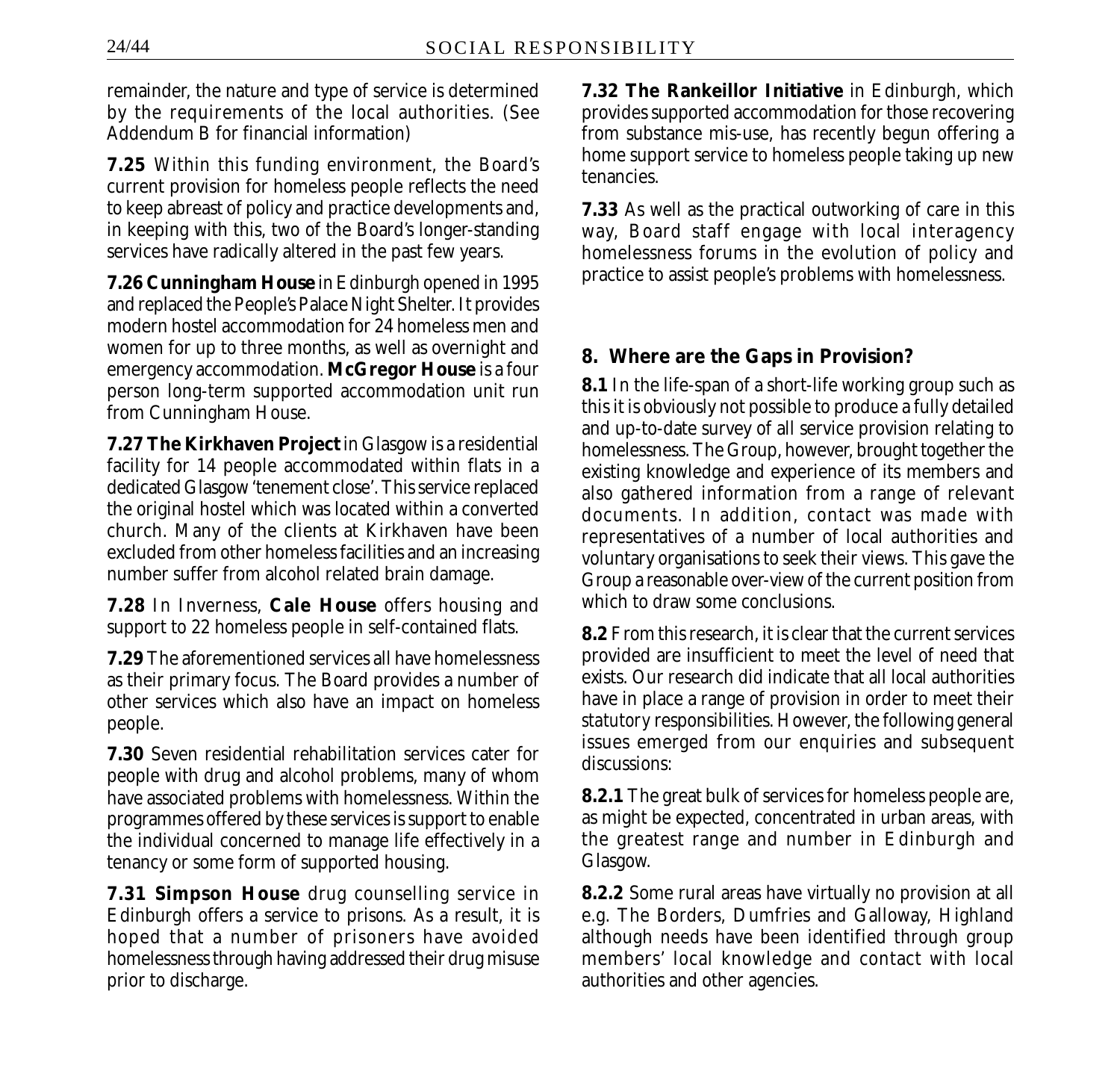**8.2.3** Even some large towns have very few services although there is a significant need.

**8.2.4** Service provision tends to cluster around emergency accommodation and supported accommodation although the latter is often limited to groups defined by other social needs (e.g. by age, alcohol/drug dependency etc.)

**8.2.5** No one agency offers a comprehensive national provision.

**8.2.6** Very few agencies are able to offer an integrated approach providing a range of services from emergency accommodation, through supported tenancies, to independent living.

**8.2.7** It is very difficult to provide accommodation in rural areas. Local authorities are reluctant to allocate from their low level of stock to homeless people when they need to retain stock for emergencies such as fire and flood. There is real gap in the level of adequate housing for rent.

**8.3** In addition to the findings above, the Group's research identified three particular and significant gaps in service provision –

- Lack of direct access emergency overnight accommodation;
- Lack of good quality affordable housing in desirable locations;
- Tenant support

# **Lack of Direct Access Emergency Overnight Accommodation**

**8.4** Changes in policy and practice in recent years have resulted in the closure of traditional night-shelters. Night shelters provided very basic accommodation – often no more than a space on a floor in a 'dormitory' which would sleep 40 or more people – would open at 9 or 10pm and close again at 9am having offered a basic breakfast. Homeless people would often queue from early evening to ensure they obtained a place. Night shelters often offered slum-like accommodation and were frequently characterised by abuse and violence. They offered no meaningful solution to the homelessness of those who used them.

**8.5** The Board of Social Responsibility has fully supported this move away from such provision towards higher quality accommodation and a greater emphasis on individualised care plans which seek to offer meaningful routes out of homelessness.

**8.6** Large-scale hostels do, however, continue to exist, and for many homeless people have become their longterm homes. These hostels also have their problems as illustrated in a feature in *The Scotsman* on Tuesday 30 November 1999. One article reported a call from Shelter for the closure of 'Victorian institutions' in Glasgow targeted by heroin dealers. The report suggests that, in many hostels 'drugs, alcohol abuse, violence and theft are rife'24 . Some homeless people, it is suggested, say they would rather spend the night outside than stay at a hostel where they are afraid of losing any possessions they have, or, if they are recovering addicts, of coming back into contact with drug dealers. Another article illustrates this through the experience of a thirty-two year old man. He is quoted as saying that he believes he is safer sleeping under bridges or park benches than in hostels. He spends most of his days sitting in shop doorways begging in order to feed himself.<sup>25</sup>

**8.7** In addition to those who will not use hostels for fear of their safety, there are also a significant group of homeless people whose personal circumstances are such that they are unable or unwilling to use the kind of hostel provision currently available. Years of short and/or long term rough sleeping, the psychological and physical damage resulting from substance abuse and a chaotic lifestyle has resulted in many people being unable to fit in with the requirements of many of the existing services.

**8.8** The Group believes that there remains a legitimate role for the provision of a service which will fill the gap left by the demise of the night shelter. This need not be a large institution and, indeed, it is preferable that such a model be avoided. The service should, however, provide clean, warm accommodation with individual bedrooms and direct access for those who simply want a bed for the night with no strings attached. This is what some of those who are homeless want, at least for certain periods in their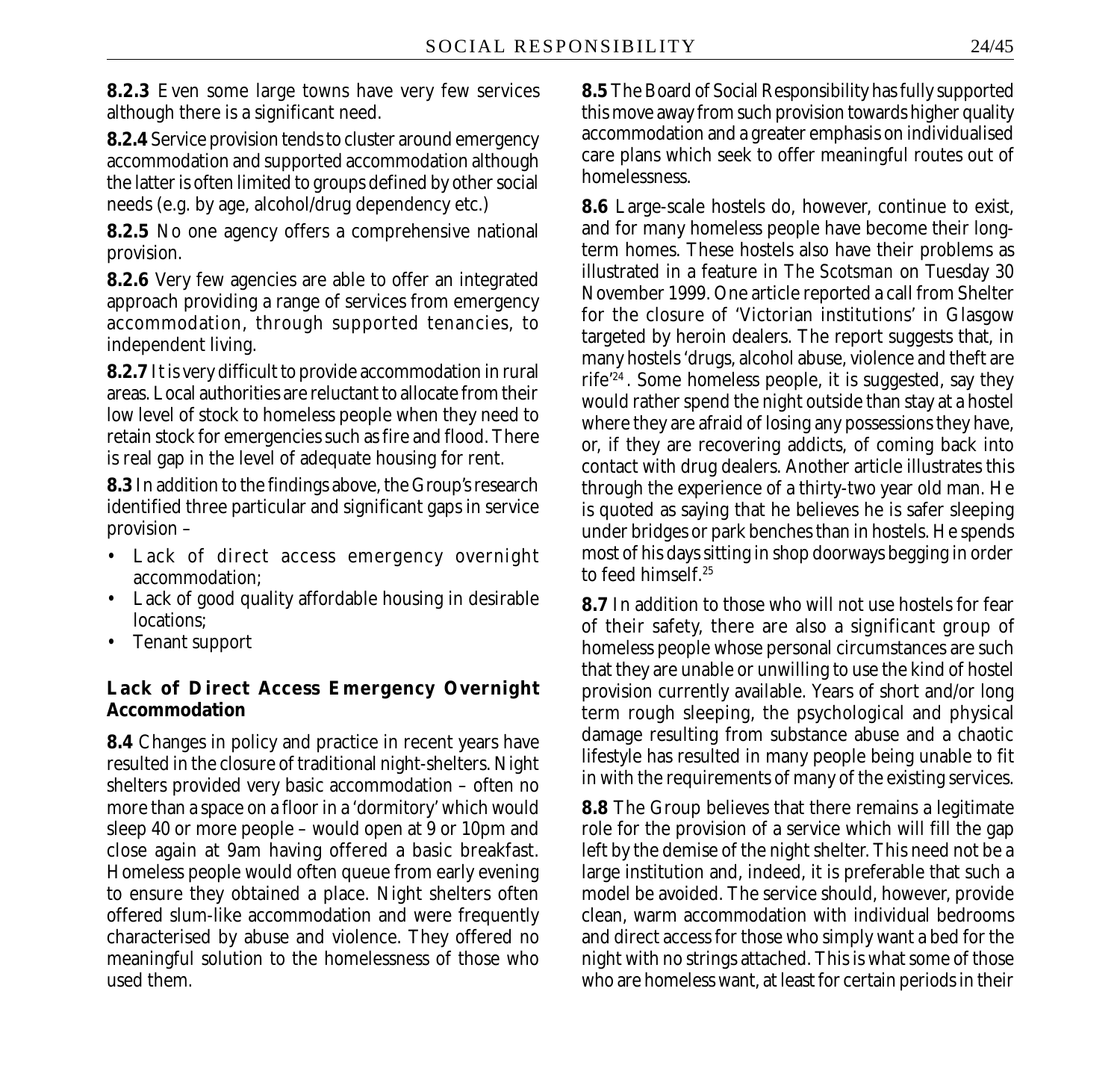lives. The Cowgate Day/Night Centre in Edinburgh, for example, reported that 90% of those using it want overnight accommodation in addition to the facilities on offer there.

**8.9** This need is beginning to be recognised more widely. In Edinburgh Bethany Christian Trust intended to open a 20 bed hostel in Candlemaker Row to offer emergency accommodation for single homeless men as well as eight units of supported accommodation for stays of around six months. This was to be financed by RSI money. However, objections at the planning stage mean that this has not come to fruition. Yet a temporary hostel opened in Leith had 400 users in 6 months. Our own local knowledge and research suggests a similar need exists in the other major Scottish Cities.

**8.10** Nobody working with homeless people wishes a return of the old night shelters and indeed, such are the connotations associated with the term, it is no longer appropriate to use the term to describe services. **There is**, **however, a need to offer an appropriate dignified service to those unable to benefit from existing resources and for whom the only alternative is to sleep rough. As already suggested, this need not be provided in a large institutional setting.**

### **Lack of Good Quality Affordable Housing in Desirable Locations**

**8.11** The *Herald* magazine of December 12th 1998 carried a feature on homelessness.26 It told the story of Hector Stewart whose life was ruined by alcohol and who has been homeless for 30 years. The council allocated Hector a house once in that time. It was in the Pilton area of Edinburgh and he found himself in the centre of the hard drugs scene. He was surrounded by dealers and addicts – "junkies willing to beat up anybody or rob any home to pay for their next fix". Hector could not stand it and left, opting to return to the streets as a more secure life. Hector's story is not uncommon.

**8.12** The story highlights the problems which have arisen in recent years. As previously mentioned, the sale of council housing has left local authorities with less stock available and a greater percentage of that stock being below decent standards of habitation. Many properties, designated as 'hard to let', are allocated to homeless people and these are, by definition, in less desirable areas with social problems akin to those experienced by Hector.

**8.13** It is also not uncommon for new tenants to be presented with a virtually empty flat and have no resources to buy even basic cooking utensils, cleaning materials, a bed or a pair of curtains or anything else most of us would take for granted.

#### **Tenant Support**

**8.14** The same issue of the *Herald* magazine also told the story of 42 year old Moe who, raped by her father as a child, ran away and became a prostitute. Moving around between English cities, Moe managed to get private tenancies from time to time. She admits struggling and explains "Ah grew up oan the streets, like. Ah didnae ken about keepin' hoose and naebody shows ye."

**8.15** Moe's life, like many of her peers, is a story of desperately trying to settle in a home, failing and returning to the homeless scene where she knows the rules and has survived – thus far.

**8.16** This "revolving door" syndrome is well known to local authorities. The average length of tenancy in North Edinburgh is six weeks. Since some tenancies last for many years this indicates many break down within the first few days, or even hours. This must be hugely expensive to all concerned.

**8.17** An informal telephone survey of some local authorities by the Group highlighted a general lack of tenant support provision. Many housing authorities indicated that they consider the responsibility for offering additional support to tenants to lie with social work departments. Some authorities have sought to address the issue. The City of Edinburgh Council has recently operated a pilot scheme to help teenagers become model council tenants. As a result four times fewer council homes have been abandoned by young tenants and rent arrears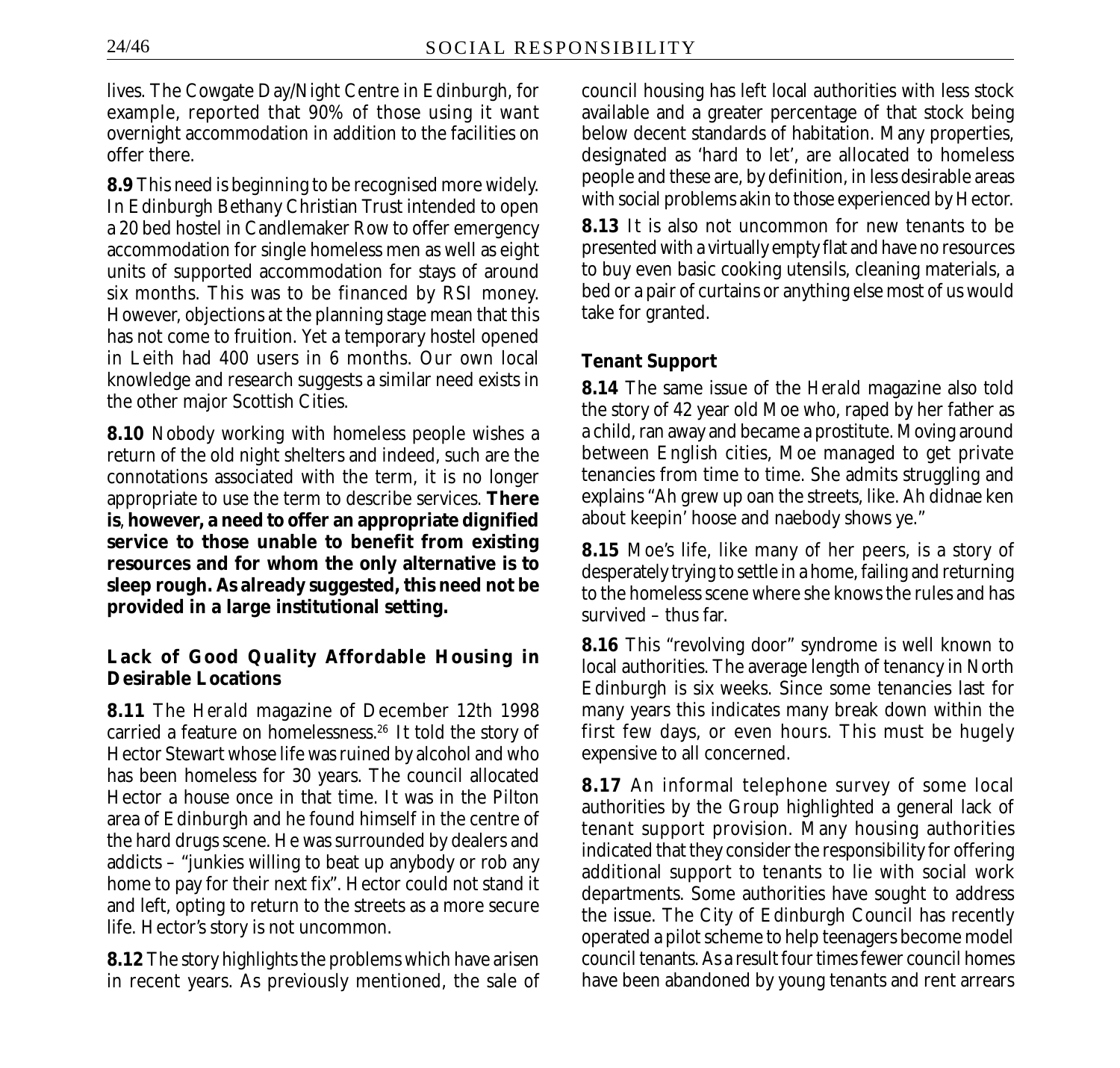and complaints from neighbours are down by threequarters. Based in Granton, Pilton and Drylaw, the scheme includes lessons on managing money, household skills, information packs and help from local agencies.

**8.18** The Scottish Churches Housing Agency has been responsible for initiating 'Starter Pack' schemes, of which The Edinburgh 'Fresh Start' Project, is the most well established. These schemes aim to make available to new tenants 'starter packs' of basic household items such as crockery, cutlery, pots, pans and cleaning materials. A unique feature of the schemes is the essential link with and involvement of local church congregations of all denominations. Churches are responsible for donating goods and supplying teams of volunteers to make up the packs. Plans are well advanced in Inverness and Glasgow for similar schemes, with the Board represented on the planning group for the Glasgow scheme.

**8.19** The issue of tenant support has been particularly highlighted as an area of need. With the Board's Strategic Plan placing emphasis on community based and home based services there would appear to be an opportunity to use the developing Home Support service as a means to engage with this particular need. This, however, would be dependent on important funding issues being resolved.

# **9. The Way Forward for the Board of Social Responsibility**

**9.1** In considering the future role of the Board with respect to homelessness the Group considered where its current strengths lie and the range of other factors affecting development.

**9.2** Strengths

- **Christian ethos** the Board carries out its work 'In Christ's Name'. By employing Christian people the Board brings a unique motivation to the services it provides.
- **Track record/expertise** the Board has been providing services for homeless people for almost 100 years.
- **Range of work** as well as services dedicated to homeless people the Board has expertise in providing services for those with drug and alcohol addiction and mental health problems. These are closely associated with the problems of homeless people.
- **A national yet local presence providing resources of people and premises** – as a national organisation the Board has resources in many local communities which can be utilised for local benefit. In addition, the Board has the opportunity to link with local church congregations and to use such links to facilitate and encourage local responses.
- **Ability to marry professional expertise with local projects** – the Board can increasingly offer its expertise to local initiatives bringing its professional experience to support local concern.
- **Willingness to work with those 'at the bottom of the pile' who suffer most from social exclusion** – for example, the Kirkhaven Project.
- **Good at 'niche' work**.
- **The Strategic Plan** drawn together in early 1999, the Strategic Plan provides the framework within which the work of the Board is now being taken forward. The Plan sets the strategic direction and priorities for the work of the Board over the next three years.

**9.3** Factors Impinging on work in this field:

- **Dependence on external funding** the source of funding determines the nature of the service and the priority given to aspects of service provision.
- **Relatively small player in the homeless field** the number of places which the Board provides for homeless people is relatively small compared to other providers.
- **Practitioners, not lobbyists** the Board's primary function is to provide services. There are times, however, when the Board could be lending a stronger voice to those who campaign on a wider front for appropriate policies and finance in tackling homelessness.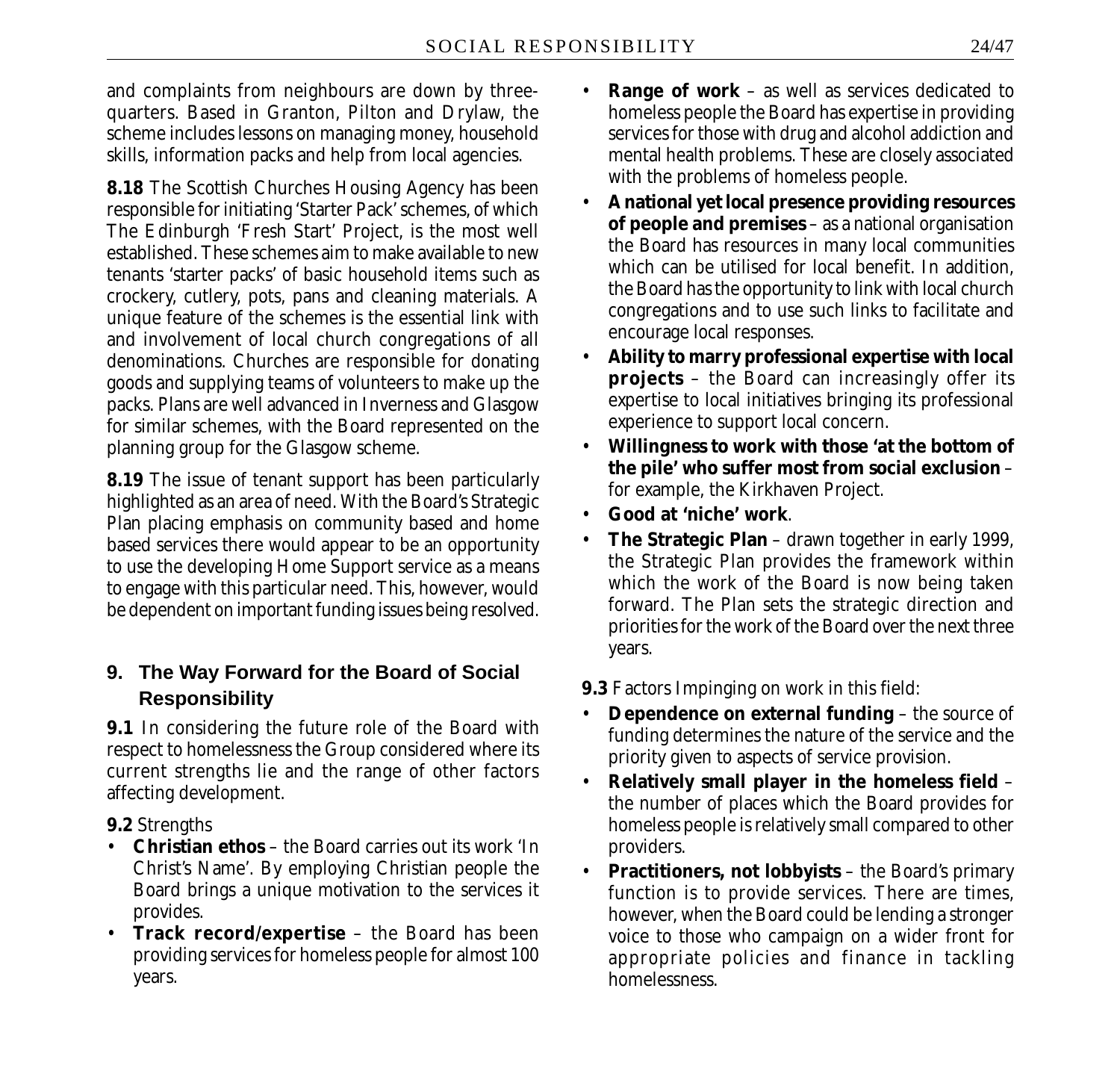• **Publicity/marketing promotion** – many people, both within church congregations and in the public at large, remain generally unaware of the work of the Board with homeless people.

### **10. Conclusion and Recommendations**

**10.1** Homeless people are amongst the most vulnerable in our society. Homelessness affects people of all ages and from all social backgrounds. It is more likely, however, to affect those already disadvantaged by poverty, unemployment and poor housing.

**10.2** The Board has many years of experience in responding to the problems of homelessness and is well placed to continue to do so.

**10.3** There are three primary functions for the Board to perform in the future in relation to homelessness. These are:

- To continue as a direct service provider (these are services in which the Board employs the staff and independently manages the service). The Group believes that the potential is there for the Board to play a more significant role as a direct service provider. Group members did, however, share concern about the danger of creating a 'homelessness' industry, whereby organisations become dependant on homelessness continuing for their existence. It should clearly be the ultimate aim of any organisation working with homeless people to 'work themselves out of a job'. The reality is that there will be people needing support as a result of their (experience of) homelessness, for many years to come. The Board, as it moves forward, must remain focused on meeting those continued needs and not on maintaining services and institutions for their own sake.
- To enable and facilitate service developments at a local level. The Group believes that some of the most effective responses to the needs of homeless people are those schemes which have a local base, a local perspective and involve local people. Such initiatives

are increasingly attractive to funders both from the statutory sector and from Trust funds and other private funding sources.

• To continue to use the political **process to remove the causes and results of homelessness.**

### **ADDENDUM A**

There are several examples of successful initiatives by churches to combat homelessness which have resulted from people at a local level being concerned enough about the problem to want to take practical action. A significant feature of the three examples given below is that they have all involved inter-denominational partnerships between churches.

#### **West End Churches Keyfund (WECK)**

This project was an initiative of the Action of Churches Together in Scotland (ACTS) group in the west end of Glasgow. This inter-denominational group has had a concern for homeless people for a number of years and, prior to establishing the Keyfund, the main expression of this concern had been through the running a soup kitchen.

A steering group was established to develop the project and, in time, a Management Committee was formed. Five of the Directors on the Committee are from the ACTS group, two Directors are representatives of other voluntary organisations engaged in responding to homelessness and two of the Directors are individual members.

The staffing for the project comprises a full-time paid Co-ordinator, a voluntary support worker (provided through the CSV organisation) and a volunteer administrative assistant. More recently the project has begun to seek volunteers from within the local churches to befriend and support recipients of the service.

The objective of the project is to enable homeless people to access private rented accommodation. This is generally very difficult for homeless people as most private landlords require one month's rent in advance as a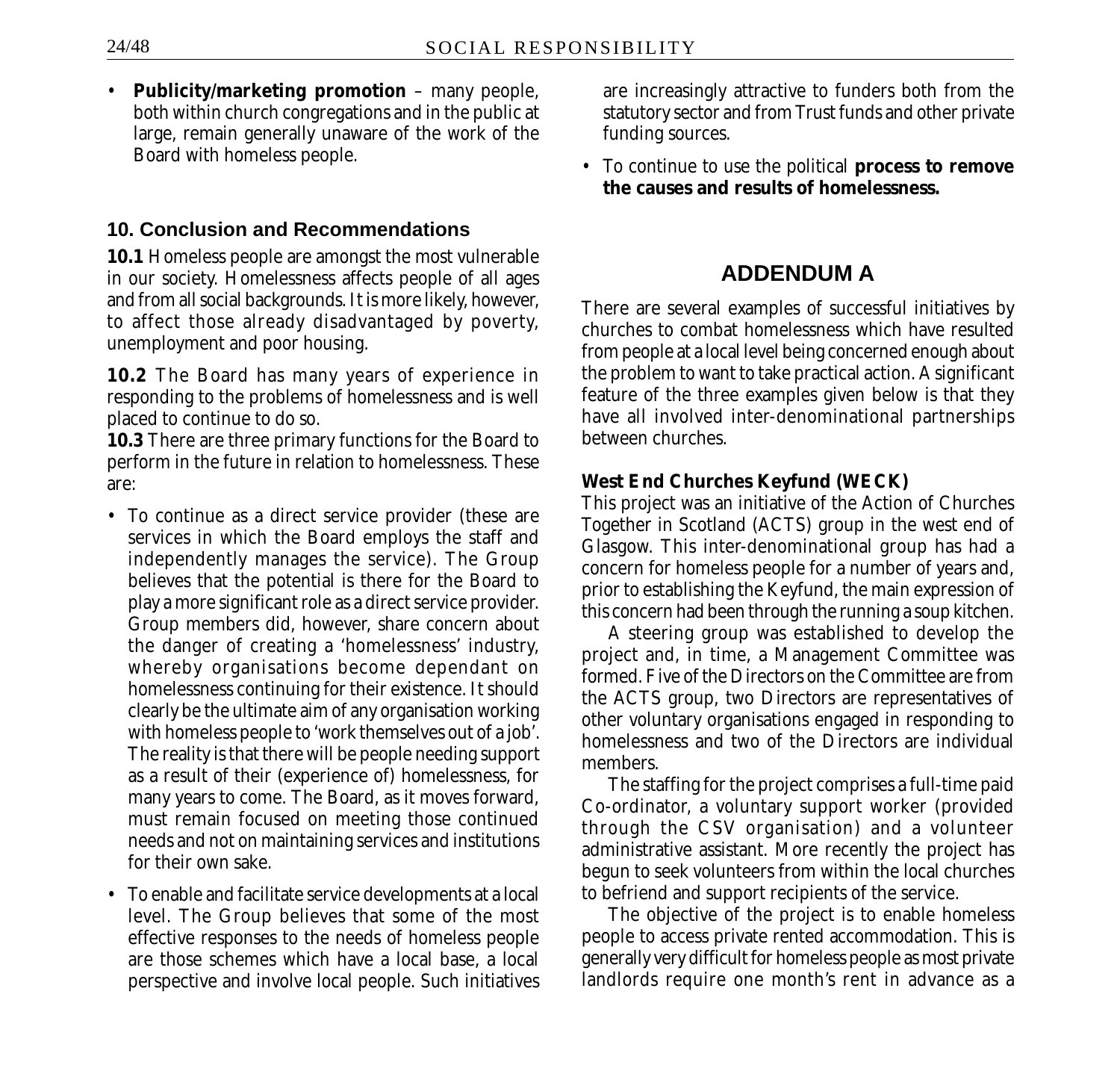guarantee against damage to property or non-payment of rental. The sums involved are often around £300–400 which is, of course, prohibitive to homeless people whose main source of income is likely to be welfare benefits. The project seeks to develop a working relationship with a number of private landlords and, by acting as a guarantor, enables homeless people to access accommodation from which they would otherwise be debarred.

WECK is funded by a combination of monies from various sources. This includes a significant contribution donated by local congregations, grants from certain Trust Funds, together with some seed-corn funding from the Priority Areas Fund of the Church of Scotland and SCHA.

This project provides a local focus for Christian people to give a practical response to the needs of those less fortunate than themselves through the giving of their time, talents and money.

#### **The Lomonds Trust**

The Lomonds Trust came into existence following an initiative of Kirkcaldy Presbytery in1992. As a direct response to an address to Presbytery by the local Homeless Person's Officer, a number of individuals formed a steering committee. This committee sought representation from all the local denominations and set about establishing a new church-based organisation with the aim of developing a variety of responses to homelessness. Within a year The Lomonds Trust was formed, establishing itself as a company limited by guarantee, with a Management Committee of representatives of a number of Christian denominations.

One of the first initiatives of the organisation was to set up a Keyfund – a rent-deposit guarantee scheme. The funding for this came directly from donations from local churches. The level of fundraising in the first year of The Lomonds Trust's existence was testimony to the way in which people will support local initiatives. Something over £12,000 was raised, mainly though coffee mornings and retiral offerings within Kirkcaldy Presbytery.

In parallel with establishing the Keyfund, the organisation made a successful application, supported by the Local Authority, for funding from the Government's Urban Programme Fund. This was in order to set up a short-stay hostel for young homeless people which opened for business in 1996.

#### **Fresh Start, Edinburgh**

Fresh Start was an initiative of the Edinburgh Churches Millennium Project in conjunction with the Scottish Churches Housing Agency (SCHA). The project was initially formed in order to provide 'starter packs' of basic household items for homeless people newly allocated tenancies. Research has shown that many homeless people fortunate enough to be allocated a tenancy have little or no possessions and that DSS Community Care grants will often barely be sufficient to buy basic items of furniture. As a result many people end up giving up their tenancy almost before it starts because they have no resources to make the house into a home.

Fresh Start began originally with the involvement of seven churches from where donations of household items were received. A small basement room was used to store and prepare the packs with a small band of volunteers carrying out the task. In the three years of its existence the number of congregations involved, of all denominations, has risen to nearly 60. Between 5,500 and 7,500 church members are estimated to be taking part, many on a regular basis. The organisation now operates out of old supermarket premises, sharing its accommodation with a furniture distribution project.

Fresh Start launched itself as an independent organisation in July 1999 and its work has expanded to include:

- the provision of 'Hit-Squads' teams of volunteers who assist new tenants with tasks such as cleaning, painting and decorating their new tenancies;
- Empty Homes Initiative in partnership with the City of Edinburgh and the City Training Initiative, teams of volunteers experienced in trades, such as painting and decorating, joinery and plastering, help to restore empty homes to bring them back into use.

The organisation is hoping to develop services for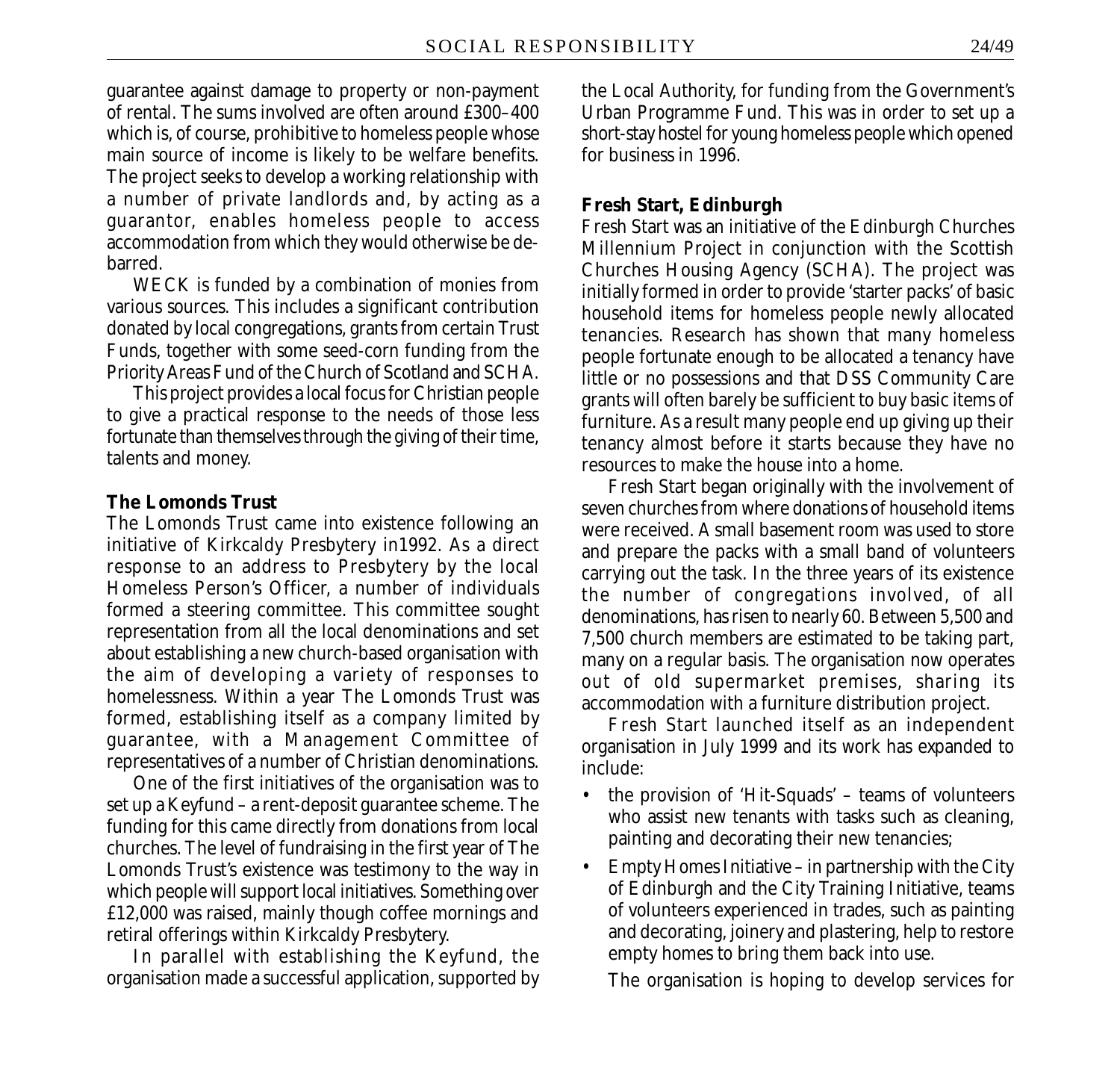homeless people geared toward helping with household skills, budgeting and befriending.

This project has been a fine illustration of the potential which exists within the churches at a local level to respond in very practical ways to the needs of homeless people.

# **ADDENDUM B**

### **Funding Issues for Homeless People**

### **1. When entering residential care:**

Prior to the 1st April 1993 many residents in private and voluntary registered residential care and nursing homes had their fees met through Income Support. Major changes occurred to these arrangements as a result of the implementation of the National Health Service and Community Care Act 1990.

Individuals who need financial assistance from public funds to pay for a place in residential care or nursing home must now contact their local authority social work department. That department carries out an assessment of the individual's needs to determine the most suitable type of care. If appropriate, the individual is helped to choose or find a place in a residential establishment. The department should meet the fees of the establishment but also assess how much the resident should contribute towards the cost on the basis of a means test.

People entering such homes can claim income support on the same basis as they could in their own homes.

# *(A) Conditions of entitlement – Income Support*

- You are at least 16 (although 16/17 year olds can qualify in only very limited circumstances).
- You fit into one of certain specific groups of people, e.g. aged 60 or over, incapable of work because of illness or disability; you are caring for a sick or disabled person.
- Your income is less than your "applicable" amount which is the amount of income which the law states you require to live on in your own particular circumstances.
- Your savings and other capital are worth £8,000 or less (higher capital limits may apply if residential care/ nursing home or residential accommodation).
- You are not in full-time education. You must claim for yourself and your family unit.

In addition they also qualify for an income support residential allowance. This is to help towards the housing element of the home's fees. People entitled to an income support residential allowance are not entitled to housing benefit. Most residents of private or voluntary care or nursing homes have been excluded from housing benefit entitlement since 14th January 1991. Prior to that date residents not on income support e.g. those with capital over £8,000 but under £16,000 could claim housing benefit on the accommodation element of the home's fee.

# **2. Living in Hostel accommodation:**

When living in hostel accommodation, payment is found through housing benefit whether for a long term tenant or for someone entering emergency accommodation.

### *Housing Benefit*

- Housing benefit is a means tested benefit which helps people to pay their rent.
- It is payable to people who have a low income and who pay rent.
- It may be paid in addition to other social security benefits or just by itself.

*(B) Conditions of entitlement – Housing Benefit* You can claim Housing benefit if the following conditions are satisfied:

- Your income is low enough. How low it has to be depends on your circumstances.
- Your capital does not exceed £16,000.
- You or your partner are treated as liable to pay rent for accommodation.
- You normally occupy that accommodation as your home or are only temporarily absent from it.
- You are not excluded under certain rules, e.g. you pay rent to someone you live with and that person is a close relative of you or your partner.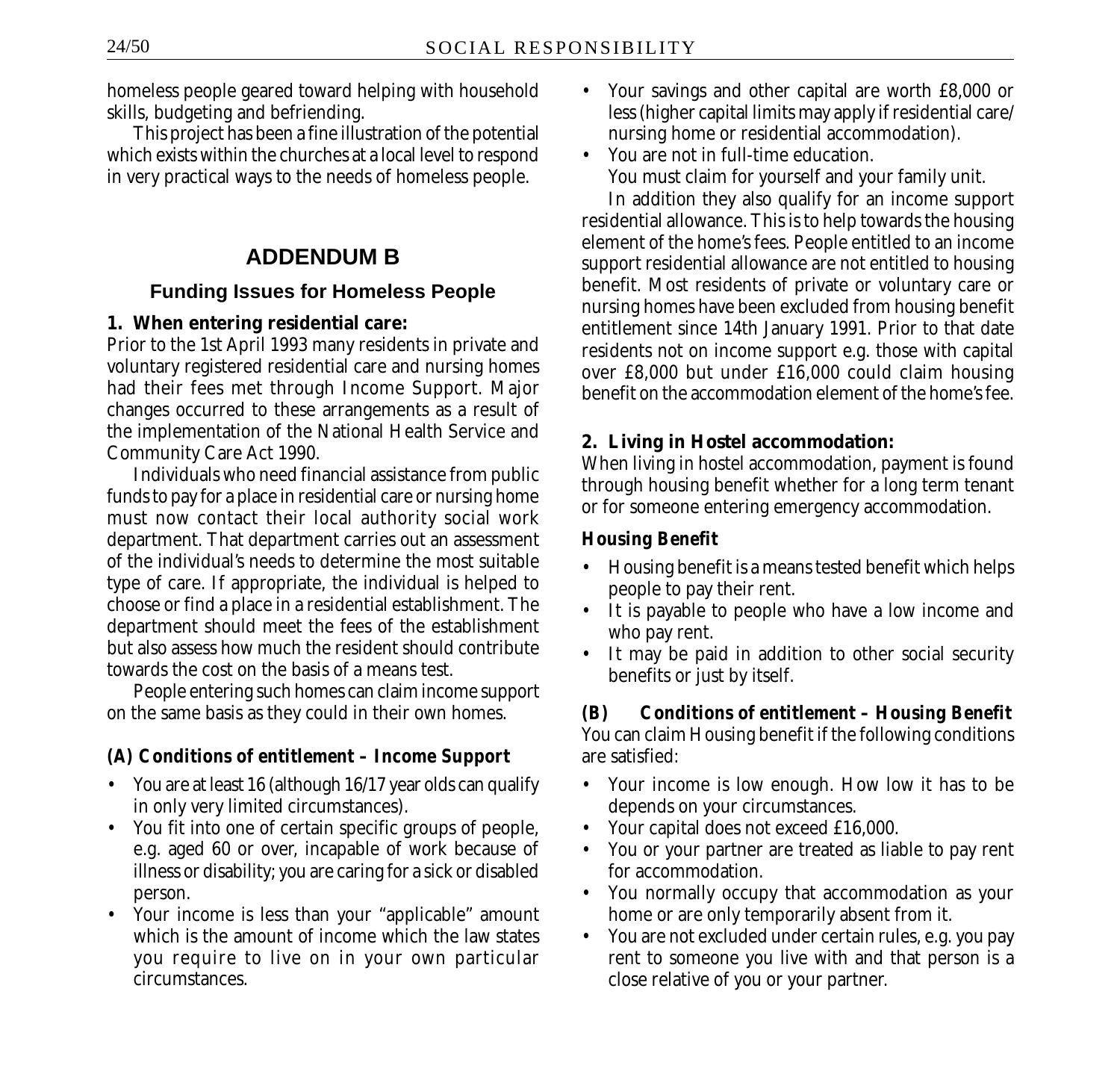#### **3. Additional Information on Other Benefits**

#### *(C) Job Seekers Allowance:*

J.S.A. is not paid for the first 3 days of unemployment – these are known as 'waiting days'. The exceptions to this are – claimant has been entitled to income support (I.S.), incapacity benefit (I.B.) or invalid care allowance (I.C.A.) within the 12 weeks before claimant became entitled to J.S.A. To claim J.S.A. the claimant must not only be available for work but also actively seeking work.

**Note:** It is very rare indeed that a 16/17 year old will have the contributions necessary to receive contribution based J.S.A.

#### *(D) Incapacity Benefit:*

Incapacity Benefit (I.C.B.) is a contributory benefit for people who are unfit for work and not entitled to SSP.

It is paid at 3 different rates: Short-term lower rate; Short-term higher rate; Long-term rate.

Long-term rate is payable after 28 weeks if in receipt of D.L.A. highest rate care component and/or terminally ill.

National Insurance contributions are required and there are two conditions:

• Claimants must have paid, in any one tax year in the past an adequate amount of Class I or II national insurance contributions

AND

• Must have either paid or been credited with adequate contributions in each of the two complete tax years before the year in which sickness commenced.

January 2000

# **APPENDIX 3 Member/Staff Group on Social Inclusion**

**"Jesus the Man for Others"**

**Member/Staff Group on Social Inclusion**

*Convener:* Rev Alexander Glass

*Secretary:* Mr Paul Robinson

*Board Members:* Rev Graham Henderson, Mr Stuart Lynch, Rev Douglas Alexander, Mr. Sandy Russell

*Staff Members:* Mr William Campbell, Mr Alan Carmichael, Mr Stuart McCarter, Mrs Marlene Smith, Mr Jonathan Wood

*Administrative Support:* Mrs Rena Broadfoot

### **1. Introduction**

**1.1** There is no doubt that "**Social Inclusion**" is more than a flavour of the month. Sometimes explicitly, but more often implicitly on the agenda of the Church, it has been given a new impetus by the Government's programme of action to eliminate (or at least to reduce) poverty, homelessness and unemployment. The Church has welcomed this programme of action, because ultimately the only solutions which will make a radical impact on these issues, and these include some redistribution of wealth, will require the political process. The creation by the Government of a **Social Exclusion Unit**, and in Scotland of a **Social Inclusion Network** and **Social Inclusion Partnerships**, has been a highly positive step forward, reinforced by other policy initiatives such as the New Deal approach to unemployment, revised benefit payments to encourage employment opportunity, and initiatives in schools to improve standards and address their exclusion policies. The Scottish Office publication – "**Social Inclusion – opening the door to a better Scotland**", together with the most recent **"Social Justice – a Scotland where everyone matters"** (Scottish Executive) clearly explains the thinking behind the Government's "**Social Inclusion Strategy"**. The appointment of a Minister of Communities (Wendy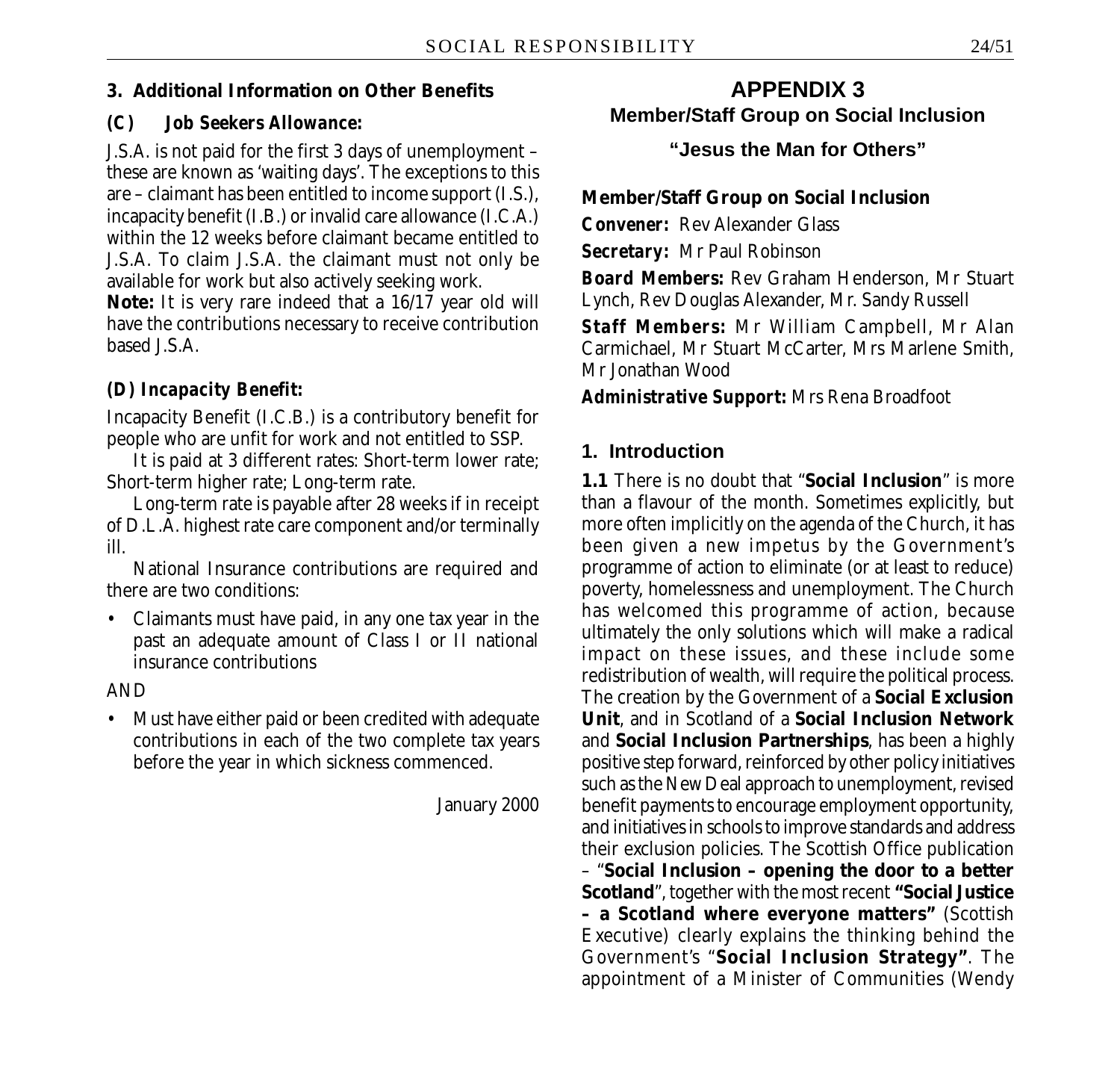Alexander) would seem to confirm the Government's serious intent. Implicit in Government policies is an acceptance that "Poverty is a violation of human rights". At the same time, there is scepticism about this political commitment. Kirsty Milne of "The Scotsman" (19th May 1999) commented "Social Inclusion is turning into the Blairite equivalent of motherhood and apple pie… The phrase, intentionally vague from the start, is becoming as deep as Mary Poppins' bottomless carpet bag. It now applies to everything from rural bus routes to feudalism." Despite such scepticism the Government's initiative has been generally welcomed by the Church.

**1.2** This Report will examine **Social Inclusion** and clarify what is understood by it as far as it relates to the Board's work.

**1.3** The whole issue of **Social Inclusion** is, of course, what the gospel is about. "Love your neighbour as yourself" surely sums it up, and this is why the Church of Scotland, especially through its Board of Social Responsibility and its Church and Nation Committee, has welcomed **Social Inclusion** as a top priority issue for the Government. Both the Board of Social Responsibility and the Church and Nation Committee are represented on the Scottish Churches **Social Inclusion Network**, established in May 1999 by the Rev. Graham K Blount, Scottish Churches Parliamentary Officer. The Scottish Churches have a special responsibility in responding to and commenting on Scottish Executive policy statements and documents on **Social Inclusion,** which no doubt will be forthcoming in both the immediate and long term futures.

**1.4** The Board of Social Responsibility appointed three Member/Staff Groups in October 1998 to examine **Social Inclusion**, Child Care and Homelessness. The remit of the **Social Inclusion** Group was to highlight the implications of and make recommendations on **Social Inclusion** for the Church of Scotland in general, and for the Board of Social Responsibility in particular. The Group used scriptural teaching, especially that in the New Testament and the Epistles, to underpin its approach to

**Social Inclusion**; it was acknowledged that there is ample evidence to show that people behave in unhelpful ways towards others. This behaviour shapes, and is shaped by, attitudes which lead to the practice of treating people differently, including or excluding; this process needs to be fully understood if the problem is to be overcome. Most of us in our lives are participants and recipients in some form or other of prejudice. It is important to be aware of such prejudices and for this reason the Group submits a Questionnaire on Prejudice for self-evaluation by individuals.

**1.5** There is a basic paradox for the Church, which is at one and the same time both inclusive and exclusive. A person can be truly 'included' in the Church, only through faith in the Lord Jesus Christ and through full commitment. People may, however, 'exclude' themselves, but the Church must be ready to 'include' all and be a welcoming, open Church, prepared to promote, in love, the physical and spiritual well-being of all, with the hope that all will come to see Jesus Christ as Lord and Saviour. Ultimately it will be God who will judge the individual.

**1.6** While recognising that it may be unwise to categorise people and so incur the risk of labelling them, the Group found it helpful to reflect on how wide ranging is the spectrum of people who might suffer **Social Exclusion**, and how far it extends beyond the Government's current concern with poverty, homelessness, unemployment etc., although these conditions may exacerbate the difficulties of those affected. Samples are listed below of the individuals who may often be considered when discussing **Social Inclusion** (because they are excluded).

**1.7** People whom society has described as:

- 
- 
- 
- Disenfranchised Older People
- Lonely Those with Chronic Illness
- Mentally Ill
- Those with Learning Difficulties
- Those who are Educationally Disadvantaged
- Poor Offenders in Prison
	-
- Poorly Housed Socially Deprived People

- Unemployed Homeless
	-
	-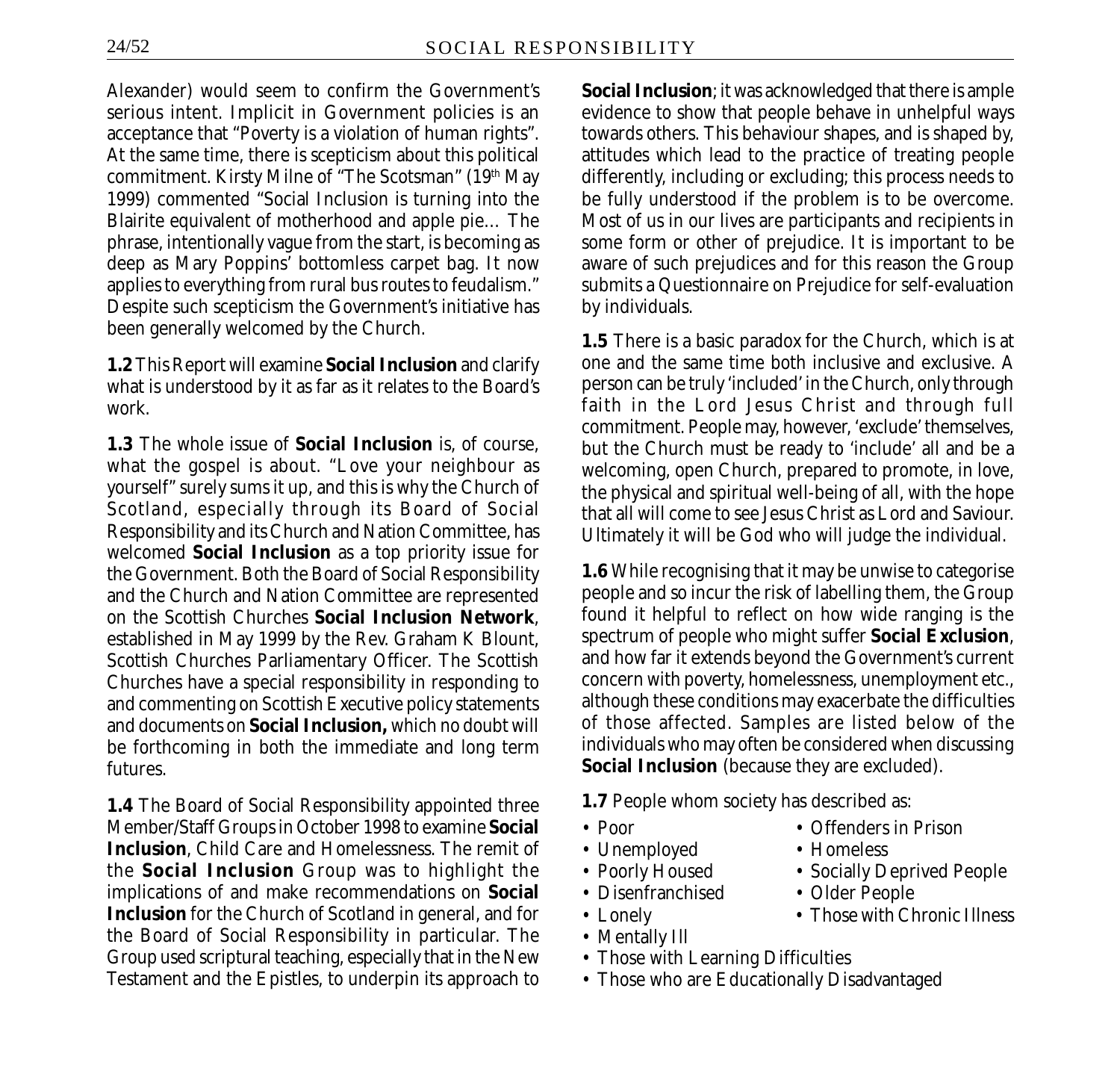- Those with Sensory Impairment
- 
- Those with Physical Disability<br>• Children in Need Lone Parents • Children in Need
- Minority Ethnic Groups Young People in Care
- Those racially discriminated against
- Prostitutes
- Those whose first language is not English<br>• Those with Dementia Drug/Substan
- Drug/Substance Abusers
- Sex Offenders
- Victims of Domestic Violence
- Those who are discriminated against on the basis of sexual orientation

The list is not exhaustive and could, of course, be extended.

**1.8** The task confronting the State and the Church is, therefore, immense, and even if **Social Exclusion** may at first sight appear to many to be a minority problem, it is not. It has been estimated that up to one third of the population in the country is affected. How to increase people's awareness of the scale of the problem is at the heart of the matter for the Church. One observer stated, "It is amazing how often I have been involved in the prosperous City of Edinburgh with well-meaning, affluent and intelligent people who have never appreciated the scale of poverty in their neighbourhoods", and has spoken of "the ignorance of the affluent majority".

**1.9** The Group believed that it was vital to involve some of those who are socially excluded people in its discussion, however difficult this might be to realise in practice, and even if this entailed the use of intermediaries or advocates. It was considered important to make earnest efforts to appreciate really what it feels like to be excluded and what the mountains are that some of the socially excluded people have to climb each day. The group sought to substantiate their reading through this exercise.

**1.10** The Group believe that although the objective of total **Social Inclusion** is difficult, and can present extreme situations of conflict, it is correct that the issues be identified and then addressed.

# **2. The Word of God**

# **– Social Inclusion as discovered in the Scriptures –**

For the Church, the Bible is the supreme rule of Faith and Life. It is the Bible which provides the vision, the challenge, and the basis for Christian action. What follows is an outline of the way that **Social Inclusion** is part of the very fabric of the Faith, as learned in Scripture. The Scriptures give the warrant for what Christians believe and how they must act. For the Church, the Word of God is to be found and traced in the pages of the Bible and in the lives of people. It is always an active Word. Always dynamic. And by the Scriptures, to those who listen in humility and trust, God speaks. This, the Church believes, and on this basis the Church speaks.

### **2.1 Introduction**

**2.1.1** The Old Testament is the revealed record of God's saving purpose for humankind in history. This record traces this purpose from Creation, through the Fall and its consequences, God's remedy through judgement, covenant love, the giving of the law, the choice of a people special to Himself and the blessing of everyone who believes in Him, thereby becoming rightly related to Him through faith and the call to be obedient in loving and forgiving. This culminates in the coming of the Messiah/ Saviour – Jesus Christ.

**2.1.2** It is in the Gospels that we find the clearest expression of inclusion in the whole of the Scriptures. Jesus' teaching is very clear and unambiguous.

**2.1.3** The tendency to exclusivism manifest in Israel throughout its history, forms the background to Christ's advent and ministry. This is what faced the early Church. It is this situation that is addressed by the apostolic writers in the letters of the New Testament.

**2.1.4** The aim of this brief comment is to show that in His dealings with humanity God's purposes are inclusive. By that is meant that His will is to embrace the whole of human kind within the covenant of His grace.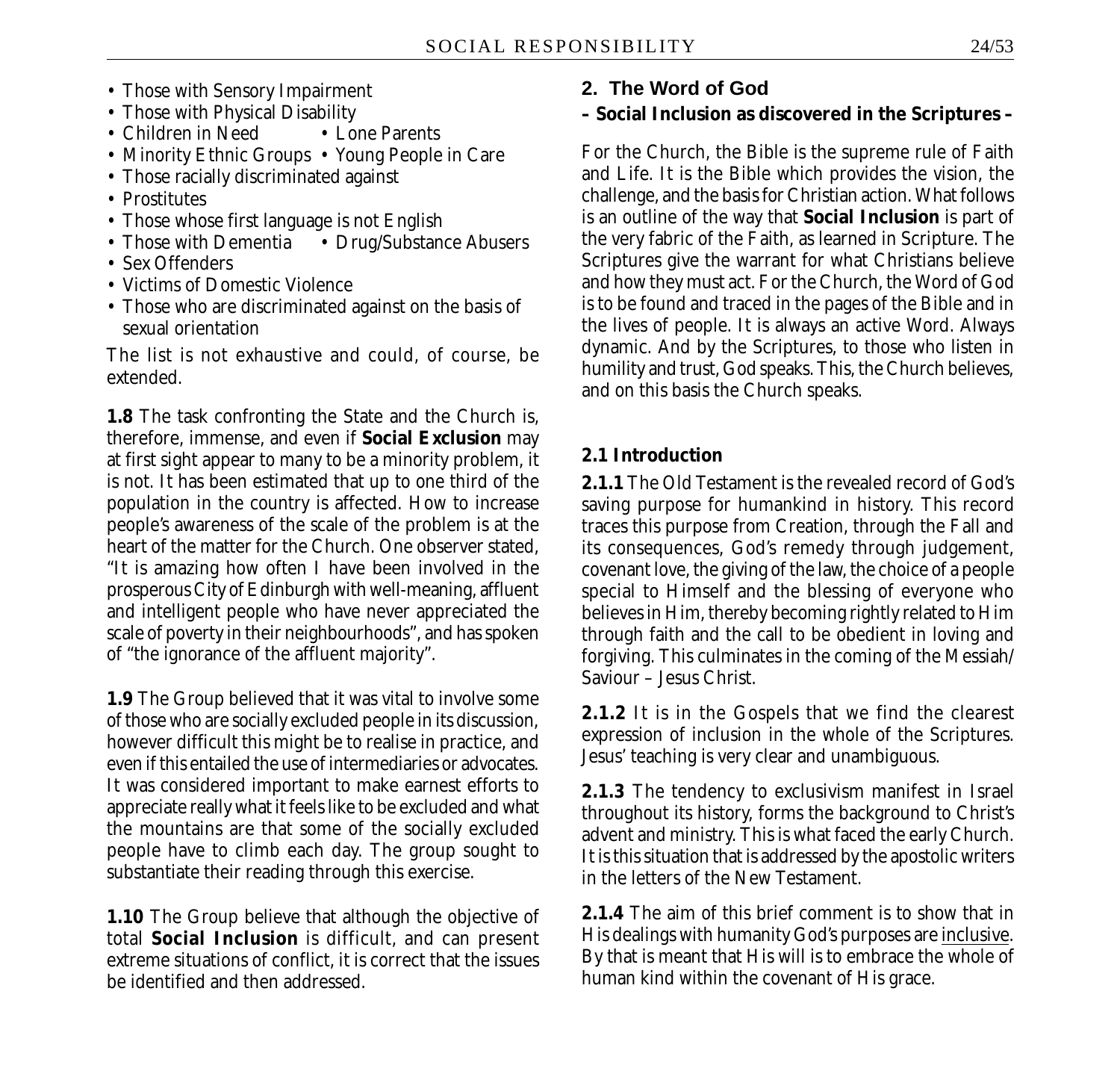### **2.2 Old Testament**

**2.2.1 Creation**: The creative work of God provides for humanity to be given a position of pre-eminence as the highest order. Humanity was given authority to 'subdue the earth,' by which is understood the ability to harness its resources to work together for the benefit of all. There was, pre the Fall, a perfectly inclusive relationship between man and God. Had the generations of humanity continued in this perfect relationship with God, then each would have found its place within this inclusive harmony.

**2.2.2 The Fall**: Understandably, all this harmony was broken by the Fall. The harmony between God and man, between God and nature, between man and man, between man and nature, was disrupted. Essentially, what had been a perfectly **inclusive** relationship man/God and man/man became **exclusive** in both respects.

**2.2.3 Redemption**: From the time of the Fall, God's purpose of grace was focused on redemption. This was fulfilled completely in Christ, and the history of the Old Testament era was directed to that end:

(i) With each successive generation enmity and exclusion became more noticeably the norm – e.g. Cain and Abel, Tower of Babel, Sodom & Gomorrah.

(ii) Over and against these trends, God made provision to reverse them by the unfolding of his Covenant of Grace – e.g. Grace to Noah and his posterity, through judgement; The Covenant of Grace to Abraham ("Through you and your seed **all the nations of the earth will be blessed**" – Genesis 12:3/22:18). The giving of the Law through Moses ("Blessing to thousands of those who love Me and keep My commandments – Exodus 20:6). God causing the Egyptians to show favour to the Israelites, both through Joseph, and also at the time of the Exodus; Israel achieving virtually its full potential in the time of David and Solomon, (Queen of Sheba etc.); and many more.

(iii) Two examples among others address this issue of **Inclusion** more directly, viz., The Covenant with Abraham (re-affirmed with Isaac and Jacob), envisages the development of a nation from his descendants, which would become the means of witnessing to the Sovereignty and Grace of God to all the nations of the earth. At the times when the Children of Israel, and ultimately the nation, were fulfilling this role more faithfully, most notably through David and Solomon, they were more effective in including more and more from the nations near and far, both in their national life, and, more importantly, commending faith in God (being included by Him).

(iv) Jesus Christ came as the fulfilment of the Law and the Prophets. Thus He much more effectively released the inclusive purposes of God to the whole world progressively through the Gospel.

# **2.3 New Testament**

# *The Gospels*

**2.3.1** Perhaps the most inclusive statement is found in the Great Invitation, "Come to Me, all who labour and are heavy laden, and I will give you rest!" (St Matthew 11:28), or similarly St John 7:37ff. In these statements, no distinction is made along traditionally social lines – only those who are weary and burdened, or are thirsty, because these are the ones who will appreciate what Jesus has to offer. Furthermore, the unconditional invitation is extended to all humankind, irrespective of their ethnic, religious or social background. In Jesus' encounter with the Samaritan woman in St John 4, His readiness to associate with, and even grant eternal life to one who was a social outcast demonstrates an important inclusive principle. Similarly, in Jesus' parable of the Great Banquet in St Luke 14, the invitation is extended ultimately to anyone who may be interested in coming to enjoy the 'fare', although it is acknowledged that some will require to be compelled to come in. In His teaching, designed to reinforce the Law, Jesus makes a further statement, which emphasises the unconditional nature of God's and His LOVE – "You shall love your neighbour as yourself" (St Matthew 19:19 & 22:39). When asked, "And who is my neighbour?" Jesus shared a story of compassion and care for someone from a very different, unacceptable grouping.. This is the GOSPEL – Good News by which believers may communicate God's unconditional love to all.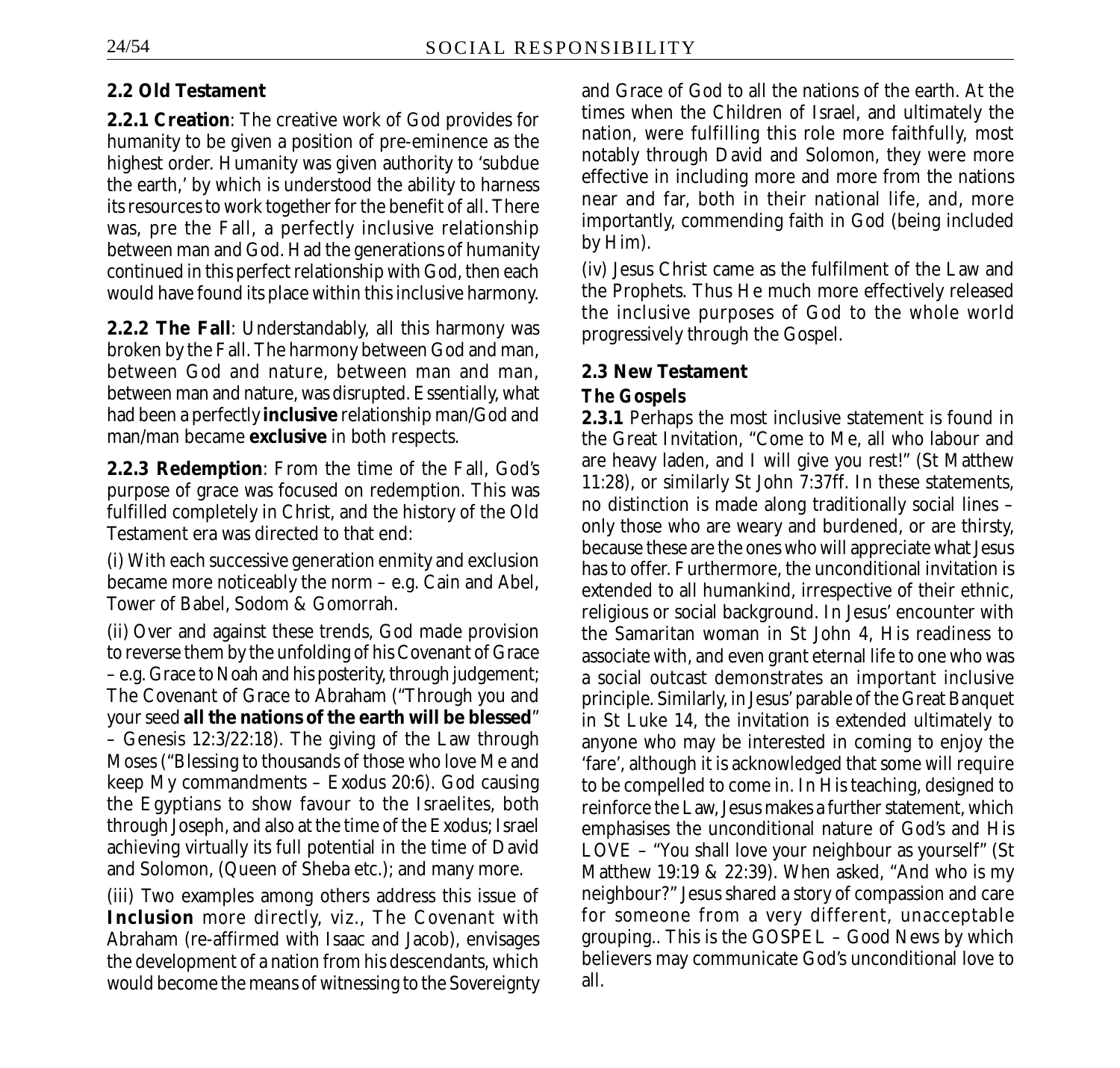**2.3.2** However, nowhere in Jesus' teaching do we find that the inclusion is universal. In most of the parables of the Kingdom, where Jesus reveals the true nature of the Kingdom, especially its constituency, He makes it clear that those who ultimately find themselves not to be included, are those who have excluded themselves by their own choice through their unbelief or disobedience. In parables such as the wise and foolish virgins (St Matthew 25) and Dives and Lazarus (St Luke 16:19ff) those who find that they have excluded themselves, are so because they failed to value the Kingdom and its Eternal Life more highly than their own. Indeed, Jesus also makes clear that those who reckon that they have earned a place in His Kingdom will, in fact, end up finding that they have missed out.

**2.3.3** How many times in the Gospels do we find the phrase, "The last shall be first, and the first last"? or "Whoever saves his life will lose it, and whoever is prepared to lose his life, (so far as this world is concerned) will find it"? In this way, Jesus turns the tables on traditional and conventional 'wisdom' so far as gaining acceptance with God is concerned. Even in the wellknown parable of the sheep and the goats (St Matthew 25:31ff) there is surprise expressed on both sides when the ultimate judgement is given. Those who expected to be on the right side considered that they had done sufficient in their lives, or been fortunate enough to have been born into the right environment were surprised to find that their efforts were not the way into the Kingdom. Those who served others purely out of a love for Jesus and their fellows without looking for reward will find themselves in the Kingdom.

**2.3.4** These are a few of the many passages which could be instanced to show that Jesus regards the Kingdom, and entry into it, to be inclusive to anyone who responds to the call to follow Him, renounces the right to his/her own life, and becomes one of the Lord's disciples – i.e. is prepared to accept the hardship that goes along with discipleship. Anyone who is prepared to obey His commands out of love and devotion to Him will, irrespective of his/her background, culture or social

standing, find him/herself included amongst the people of God. Conversely, anyone who thinks and acts as though, because of his/her standing or 'good connections', he/she has a right to be in the Kingdom of God and who fails to humble him/herself to become as innocent as a little child, will find that he/she has excluded him/herself from the Kingdom. Although some of these issues are not clear to us from our human, fallen perspective, Jesus also says that it is the day of the Lord's coming that will reveal all. (St Matthew 10:26). Thus, there is no room for human judging or speculation as to who will be there and who will not. Those who are faithful to their Lord will inevitably bear the distinguishing marks of discipleship, although only God knows ultimately who are His.

#### *Acts*

**2.3.5** The early Church was fundamentally outward looking, open and welcoming – evangelistic – seeking to spread the Gospel and to see society bettered by its influence and power. This is clear from Acts 2:42–47.

**2.3.6** In Acts 10, Peter underwent a significant change of heart and attitude following the vision that he received on the rooftop. He was challenged at the point of his Jewish cultural prejudice. This cleared the way for the Apostles' acceptance that the Gospel could have an impact on Gentiles as well as Jews. The reluctance of the traditionally minded Church based in Jerusalem to accept this fact resulted in the significant transfer of the centre of operations from Jerusalem to Antioch (a Gentile centre).

**2.3.7** These developments illustrate the inclusive influence when the Church is being the true Church, i.e. the Body of Christ, at its best, and also conversely, when tradition and prejudice play a disproportionate role, exclusiveness becomes the more noticeable feature.

#### *The Letters*

**2.3.8** In the New Testament letters, we have two principal passages where both the Apostles Paul and James recognised the dangers of the Church fellowship being restricted by tradition, which in turn harbours prejudice.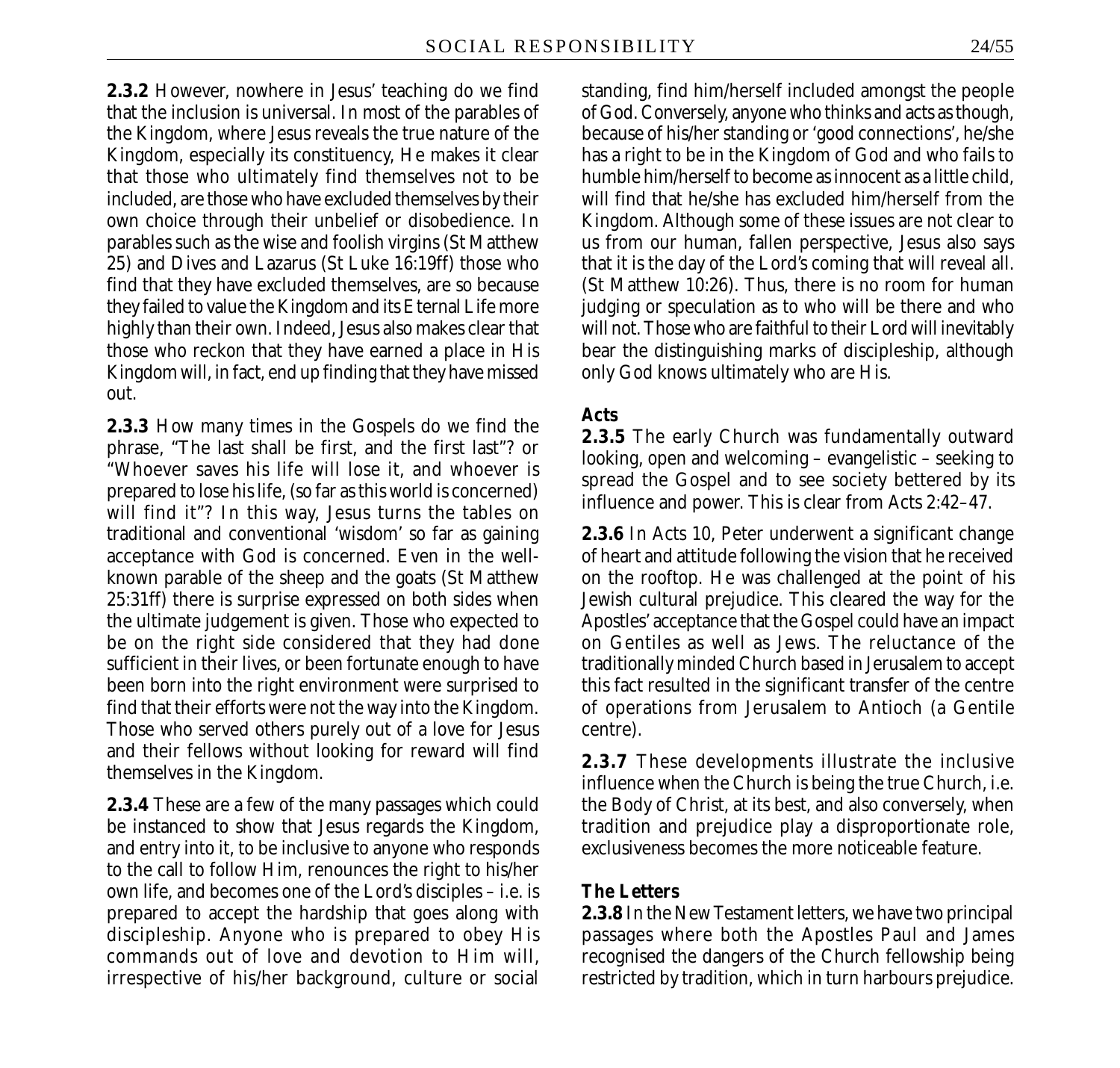**2.3.9** In 1 Corinthians 1:10–3:22, Paul deals with this problem, which was apparent in the Church in Corinth. Not only were exclusive attitudes manifest, but it also led to a divisive spirit and partisanship. These often go hand in hand. James attacks the fairly blatant prejudice in the churches that he addressed – James 2:1–13.

**2.3.10** It is important to remember at this point that there is also inclusiveness indicated in our common identity with humanity in its fallen state – Romans 3:23.

**2.3.11** In Galatians 3:26–29, Paul reminds believers that from whatever different ethnic, religious or social background they have come, through their faith in, and relationship to Christ, they are all one. Christ unites them all.

**2.3.12** In Ephesians 2.14 the apostle makes clear that the work of Jesus is to break down the dividing wall of hostility between Jew and Gentile "for He Himself is our peace".

**2.3.13** At the last times, however, there will be both **Inclusion** and **Exclusion** – **Inclusion** in that the whole human race will bow the knee before the Sovereign Lordship of Christ Jesus – Philippians 2:6–11. The acknowledging of Jesus as both Lord and Saviour will in a sense, be exclusive – 1 Thessalonians 4:13–18. The crucial factor in all this will be the inclusive purpose of grace providing the opportunity in these days of grace for anyone who believes to be saved! – 2 Corinthians 6:2.

**2.3.14** In the well-known passage, 1 Corinthians 13:4–7, Paul reminds us that God's Love underpins our inclusion within his Covenant of Grace, while confirming and illustrating just how we must love others.

# **3. Social Inclusion Defined**

**3.1** The Group was anxious to find any useful definitions of **Social Inclusion**. It began an exhaustive search of the literature on the topic and came upon a large selection of definitions. Moreover there was a great deal more literature on the topic than had been realised and covering a wider area of social concern than that for which it had initially been prepared.

**3.2** It has to be said that many of the essays and papers, which were read, were worthy but dull. Some of the material had the marks of one professional in the social work field writing earnestly for other professionals in the field. The sheer bulk of material at times threatened to overwhelm, and the Group sometimes felt itself to be adrift on a sea of lengthy erudite definitions and explanations – some of which served to conceal as much as they revealed.

**3.3** However, some Public Information material issued by the Government provided a concise and valuable clarification of the definition of the term **Social Inclusion** offered by the Prime Minister. It also reflected the dichotomy of defining **Social Exclusion** in order to identify **Social Inclusion**.

**3.4** The definition offered by the Prime Minister helped considerably in making sense of so much that had already been studied and by its simplicity gave a new confidence in continuing to wrestle with the issue. Herewith is the definition which was found to be so useful:

"A shorthand label for what can happen when individuals or areas suffer from a combination of linked problems such as unemployment, poor skills, low incomes, poor housing, high crime environments, bad health and family breakdown.

**Social Exclusion** is complex; its causes are connected, and its effects themselves become causes of further exclusion; for example, poverty is both a key cause of Social Exclusion and a key effect. Action to promote **Social Inclusion** therefore needs to be both comprehensive and co-ordinated: it must address the full range of issues facing an individual, a family or a community."

**3.5** Following-on from this defining statement, in the same Government publication "**Social Inclusion Strategy; opening the door to a better Scotland"***.* (Scottish Office) there was provided a further explanatory statement of what **Social Inclusion** looks like in practice. This was found to be of real help and is reproduced here: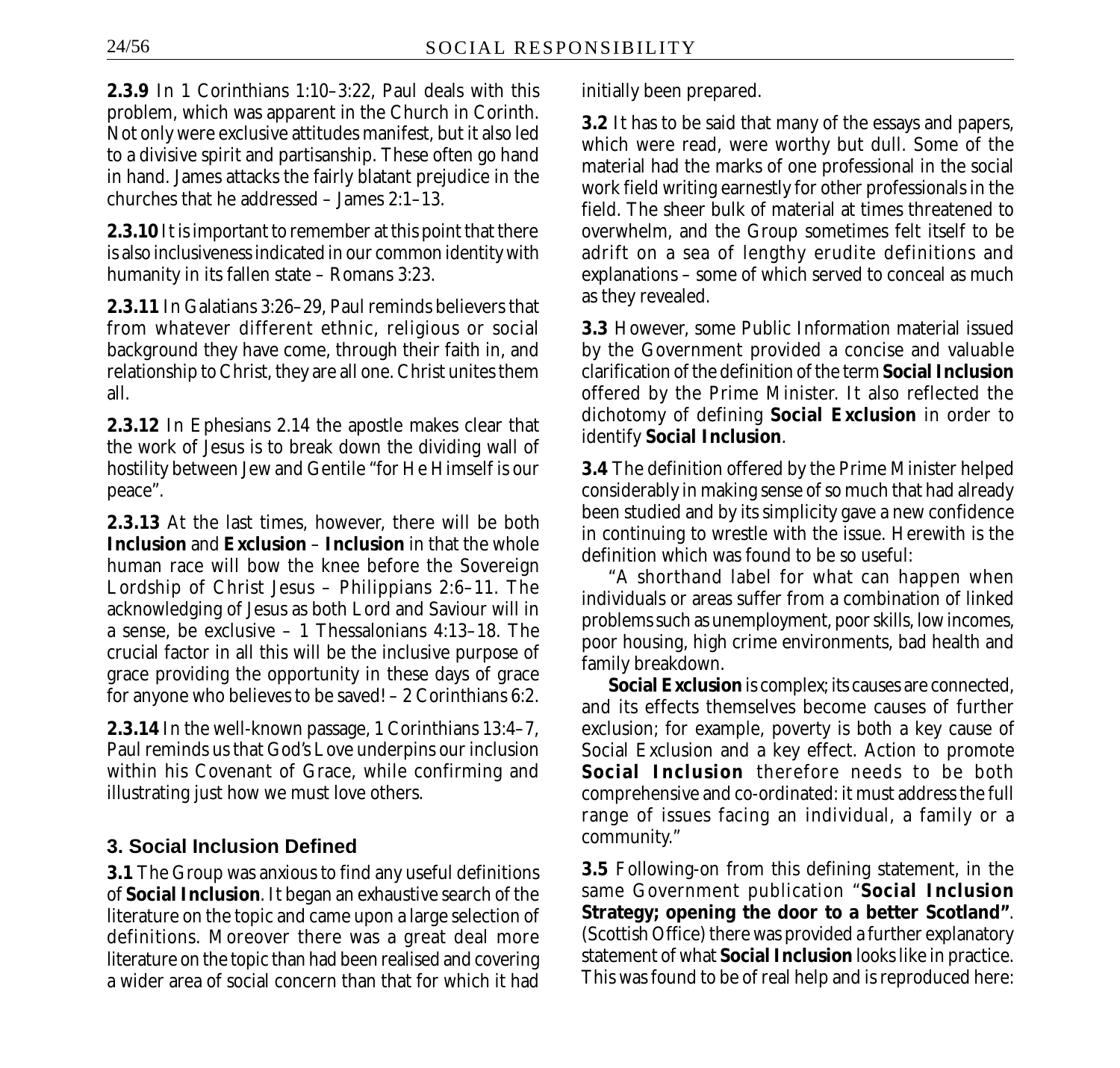"Many people across Scotland are engaged in action to promote **Social Inclusion**, working with individuals, families and communities to identify routes out of exclusion and pathways into inclusion through employment, education, housing, or healthcare. So, for example the Personal Adviser who is working with people on the New Deal to secure employment; the volunteer street-worker who is supporting homeless young people to find secure housing; a health visitor working with teenage mothers; the social worker who is making sure the needs of a vulnerable child are addressed; or the teacher who is giving extra attention to a pupil who is struggling to pick up basic literary skills; all are making a contribution to the chances people in Scotland will have to be included in society. Sometimes this action will have an immediate effect; sometimes long-term but it is all part of the one concerted contribution."

**3.6** This concerted, linked, comprehensive approach which acknowledges the complexity and inter-relatedness of so many of the problems which beset people and which shut people out – this is what **Social Inclusion** looks like in practice.

**3.7** So, to conclude, **Social Inclusion** is not a contemporary, trendy term. It is part of a vocabulary which is becoming ever more important for those who are serious about tackling the problems of society. The Church has much to learn from the current studies – and it has some crucial insights to contribute. So much of what is involved in **Social lnclusion** chimes in so well with the witness of the Christian Faith – the totality of approach; the subtlety of sinfulness, not just in the individual but in families and communities; the way the hand of God reaches out in love through the hands of all who care for their neighbour and serve their neighbour irrespective of condition or creed; the care for the bodies of people as well as their souls – and the care for the body politic.

**3.8 Social Inclusion** is not just a term which the Church should learn to live with. It is an attitude and an involvement which the Church should recognise as being of its own heritage of faith. It is a challenge, now, to continue in the world to love our neighbour with the gentleness of doves and the wisdom of serpents and a compelling compassion for the excluded.

### **4. Review of Publications on social Inclusion/ Exclusion**

**4.1** The publications reviewed are to be found in Addendum B. This addendum contains summaries of materials that are relevant to the subject of **Social Inclusion** and relate to Social Care and the work of the Church.

**4.2** What follows, by way of an addition to the summaries are thoughts on **Social Inclusion**, mainly inspired by the materials. There is an assessment of the significance of **Social Inclusion** to the Church as a whole and a follow up review of the publications **"God in Our Place***"* and **"Good News For a Change***"* and of the 'socially inclusive' activities undertaken by congregations and Church organisations throughout Scotland.

**4.3** Social Inclusion – The Importance of the Concept to the Church

**4.3.1** Although the term **Social Inclusion** is relatively new, the conditions which bring it about have been with us for many, many years. There is no doubt that in recent years politicians and academics have been working hard to draw our attention to this and at the same time develop ways of coping with it. Some commentators and academics have been critical of this, and especially of the emergence of the UK Government's **Social Exclusion Unit**. Barry (1998) describes it as "A politically attractive concept but one which diverts attention away from the need for radical change and encourages compliance with the status quo."

**4.3.2** The Church should bear this sort of comment in mind when assessing any new concept, but it would be wrong to dismiss the concept of **Social Inclusion** as merely a trendy notion. After all much of the thinking surrounding the concept has been traditionally embodied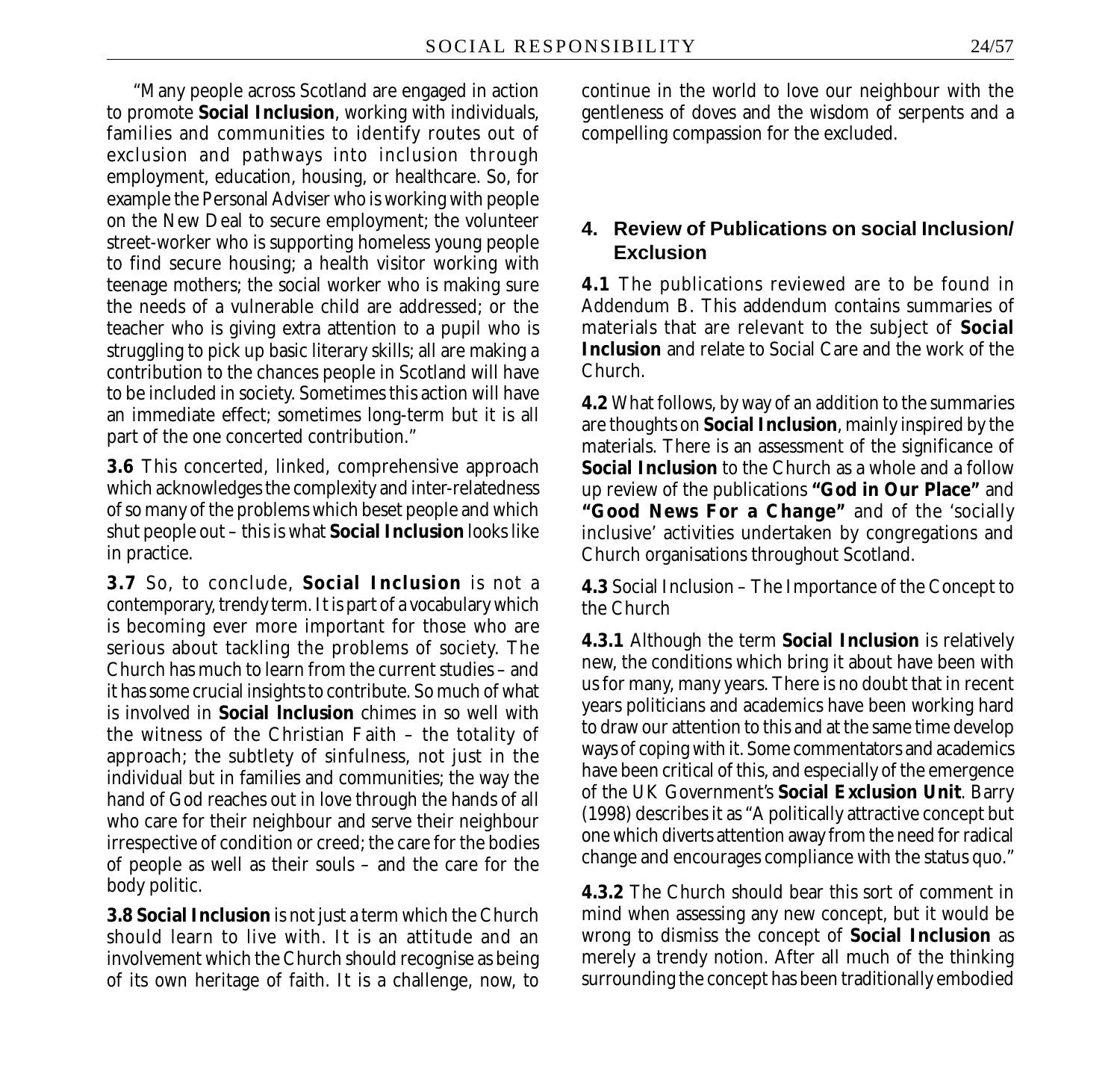in the Christian ethic. The Church as a whole needs to become more aware of **Social Inclusion** and to alert itself to the important changes which are taking place in society.

**4.3.3** There appears to be an authentic attempt to move away from the 'Individualism' of the 1980s and 90s. There is a positive attempt to rediscover the concept of 'Community' and 'Neighbourliness'. There is a definite move away from rigid political ideologies towards a form of government and management of society based on practical idealism. The Church should be encouraging politicians and academics in their efforts to pursue policies and practices which encourage **Social Inclusion** and whenever possible be taking an active part itself. Faith is not only about the 'Church' as such. It is about people, and recognising God's love for all humanity to the extent that He is in us. Therefore whenever we embrace His people as a Church, we embrace Him.

**4.3.4** Today the church needs to be aware of the emergence of the so called 'underclass' who are trapped by the socio-economic factors inherent in working against **Social Inclusion**. Society has developed into a definite 'them and us' environment with a perceived decline in moral standards and all the dark and threatening consequences which accompany such a decline.

**4.3.5 Social Inclusion** is the very essence of the Christian faith. Jesus himself implores us

"Anything you did for one of my brothers here, however humble, you did for me" ( *Matthew 25:40)*

For the Church the consequences of not doing anything are immense and fearful.

### **5. Current Initiatives in the Church**

**5.1Work of The Board of Social Responsibility:** At present the Board provides services to a range of client groups and in a variety of settings.

Residential work involves service users who are older, have dementia, mental health problems, learning disabilities, challenging behaviour, drug and alcohol problems, offending behaviour, children with special

needs and those who are homeless. There are counselling services in Edinburgh, Dunfermline, Dundee and Glasgow, which help individuals with a range of difficulties, and four day centres for those with mental illness. There is a specialist service for drug users in Edinburgh. A project in Dundee pays particular attention to women and children's special needs. There are three supported accommodation projects for adults with various difficulties, and two day resource centres for adults with a learning disability. Respite care is offered in residential units, if a permanent place is not being used. The Home Support Service provides care and support to individuals in their own homes and in the wider community as and when they require it.

**5.2Work of the Wider Church:** A great deal of work is being done by local churches in response to the local need for individuals and larger groups of people. Much of this work is going on quietly and routinely, without the particular initiative being publicised, but this should be acknowledged along with the concern of many congregations to include any who are marginalised. A most recent example has been the development of a new charity "Glasgow the Caring City" developed by Rev Neil Galbraith and his Church. Involving a range of volunteers including those from other denominations and faiths, they offered acceptance and practical care to Kosovo refugees. From this work grew the charity.

#### **5.2.1 Examples of good practice initiatives are**:

**Ruchill Tea Room, Glasgow** — Run by the local Minister and Priest, it is operational five days per week and used by local people, e.g. drug addicts, people with complex mental and emotional needs. The tea room is run by people from the congregations, but the groups like AA, NA, Al-anon, Al-a-teen are run by specialists. The volunteers are all Christians as the aim is to change people spiritually. Other services offered include outreach, summer mission and a nearly new shop.

Membership of the congregation is dropping, which possibly allows the Minister to allocate his time differently and in less conventional tasks. His approach is to use the analogy of golf – playing the ball where it lies. In other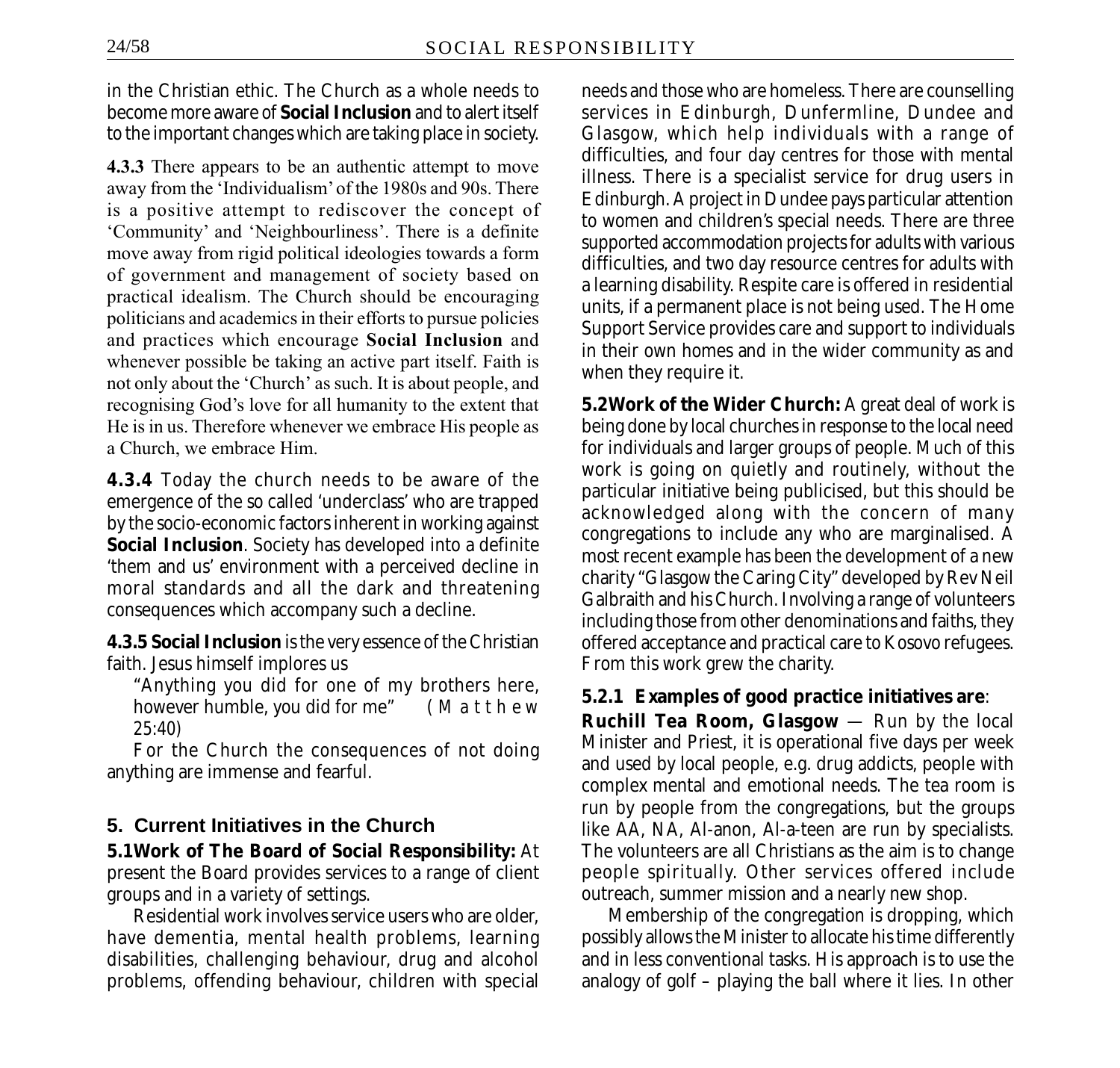words, the Church should go to where the people are and be the place where God's power is seen to help.

The greatest problem encountered is how to move people on a spiritual basis.

**The Wynd Centre, Paisley –** This is operated by several local congregations. It is run mainly by volunteers, with a small nucleus of selected staff. They start each day with a time of prayer and worship. The Centre is used to offer counselling. Rooms are available for self-help groups and the Centre also runs a youth club. The people involved at the Centre find it provides an ideal opportunity and venue, both to reflect on spiritual matters and provide a service to others.

**Ripple Project – Edinburgh** – This was established three years ago by St Margaret's Church to make **Social Inclusion** a reality in the local area. It provides an after school club, parent and toddler group; youth volunteer scheme and, in partnership with Capability Scotland, a lunch club. There is also time given to listen to people and several of the volunteers have trained in listening skills. Should there be a requirement individuals may then be referred for specific counselling. Local GPs and social workers refer individuals to the project for advice and support.

### **5.2.2 Other Examples Currently Operated by Local Churches**

**Street Level, Carluke –** This is a service, which is in partnership with South Lanarkshire Council and aims to work amongst young people.

**Birsay, Harray and Sandwick, Orkney –** This is a project involving the three churches, where the children have taken the lead to unite the congregations.

**St Andrew's Church, Blantyre –** There is a lunch club, a tea room and a pastoral care group. The pastoral care group has been trained in bereavement counselling and facilitates Christian education programmes, including seminars, home groups and study groups. They also have a regular parish magazine, which spreads the good news throughout the whole parish, not just to the Church members.

**Church and Community Projects, Bearsden** – This project gives a service to carers of sufferers from Alzheimer's disease and also stroke victims. The Community also initiated a talking newspaper in the district and this is now made available by local services and the Royal National Institute for the Blind.

**The Tryst, Pitlochry –** This works in partnership with Chequers, one of the local Social Responsibility Homes, and provides day facilities for older people. There is also a family centre, which has a children's nursery. It also provides after school and holiday childcare for parents working within the Pitlochry community.

**Colston Milton Children's Project, Glasgow –** This is a project, which is run on artistic lines and develops artistic talent in young people in the Church and community.

**Whitfield Church, Dundee –** A day centre for elderly people and also specialist day care run by Alzheimer's Scotland is provided. There is also a community mediation scheme funded by the former urban programme. There is a breakfast club for children.

**The Tuesday Club, Bo'ness –**This is providing support for people who have dementia.

**Parish Care, Comrie –** This is a joint initiative between the Church of Scotland, the Roman Catholic and Scottish Episcopal Churches. It is run by volunteers from these Churches and provides a day club and home visiting service for older people.

**The Abigail Project, Possilpark, Glasgow –** This is a run by a group of women and is a safe café for drug users and also a support group for their families.

**St Andrew's Church, Bellsmyre, Dumbarton –** This Church works closely with the neighbouring Roman Catholic Church in the local scheme of St Peters. They share services at Easter. They share outings and activities together. One person says, "Our Church is a humble wee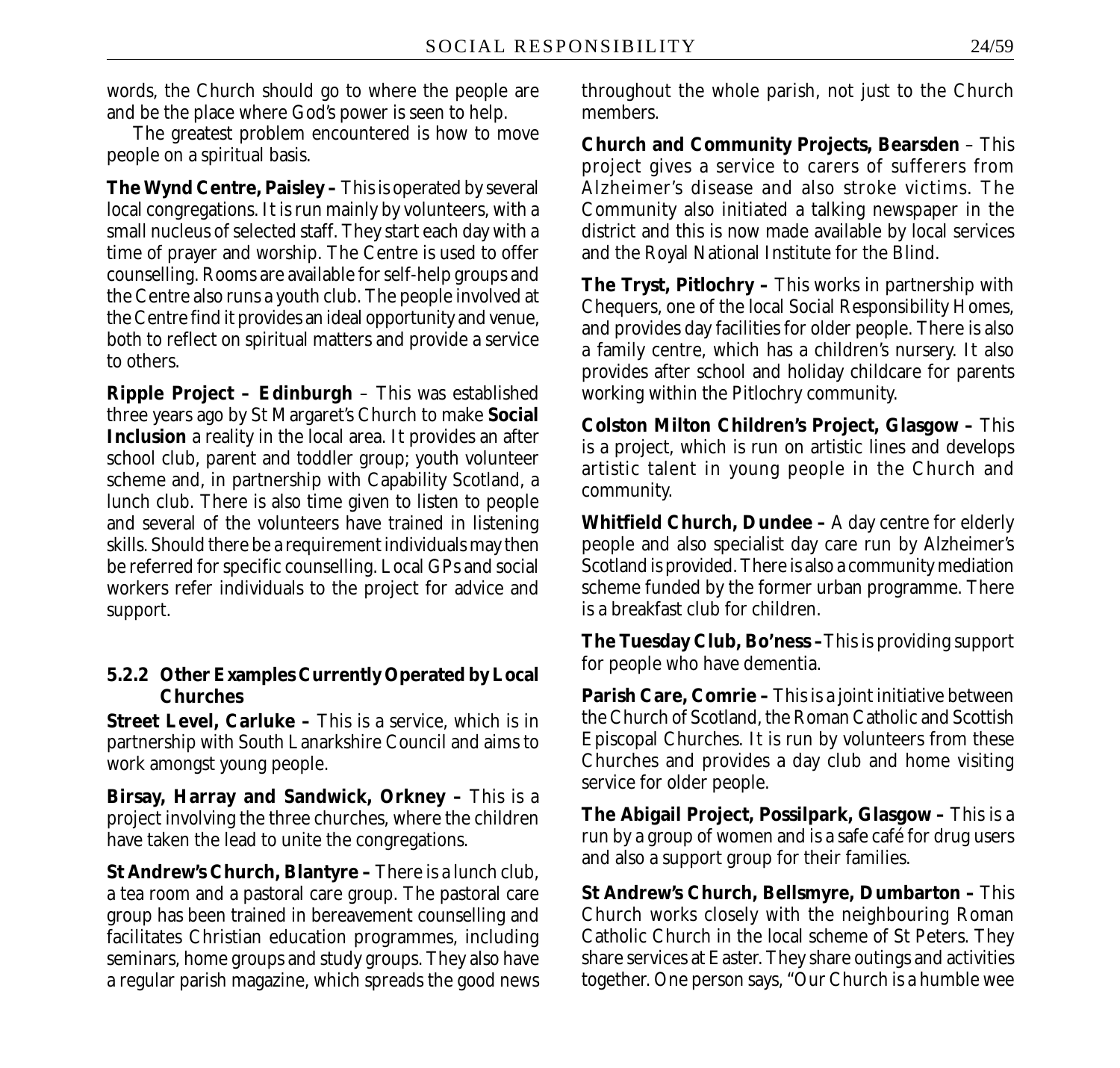building, but we love it and all it stands for. It is well used by the community and God is always there."

**5.3** From these examples it is evident that the Church is active within the community in a variety of projects and initiatives. The work includes a broad range of people, many of whom could be experiencing **Social Exclusion**. Perhaps the way forward in developing further such work is for a greater degree of communication between the initiatives and the wider Church. In this way projects can learn from each other and new initiatives can avoid the pitfall of 'reinventing the wheel'. The two publications **"God in Our Place"** and **"Good News for a Change"** are good examples of this type of communication, as is the **database** information held by the Board of Social Responsibility or Congregational Liaison. This records initiatives undertaken by individual congregations and acts as an information exchange to promote and support the Church's socially based activities.

#### **6. Questionnaire and Responses**

**6.1** Questionnaire: The Board of Social Responsibility is preparing a report on **SOCIAL INCLUSION** with implications for the Board and possibly for the wider Church. We would welcome your co-operation with this brief survey questionnaire.

What does social inclusion mean to you? (Responses incorporated in other questions)

In what ways have you experienced social exclusion?

| In your background or circumstances?                                                                                                                                                                                                |
|-------------------------------------------------------------------------------------------------------------------------------------------------------------------------------------------------------------------------------------|
|                                                                                                                                                                                                                                     |
| 2 $\sim$                                                                                                                                                                                                                            |
| 3                                                                                                                                                                                                                                   |
| By something which happened?                                                                                                                                                                                                        |
| $1$ <u>and the contract of the contract of the contract of the contract of the contract of the contract of the contract of the contract of the contract of the contract of the contract of the contract of the contract of the </u> |
|                                                                                                                                                                                                                                     |
| 3<br><u> 1989 - Andrea State Barbara, amerikan bahasa ing kabupatèn Barbara di Barbara di Barbara di Barbara di Barbara</u>                                                                                                         |
| How did each circumstance or event leave you feeling?                                                                                                                                                                               |
|                                                                                                                                                                                                                                     |
| $\overline{2}$<br><u> Alexandria de la contrada de la contrada de la contrada de la contrada de la contrada de la contrada de la c</u>                                                                                              |
| 3                                                                                                                                                                                                                                   |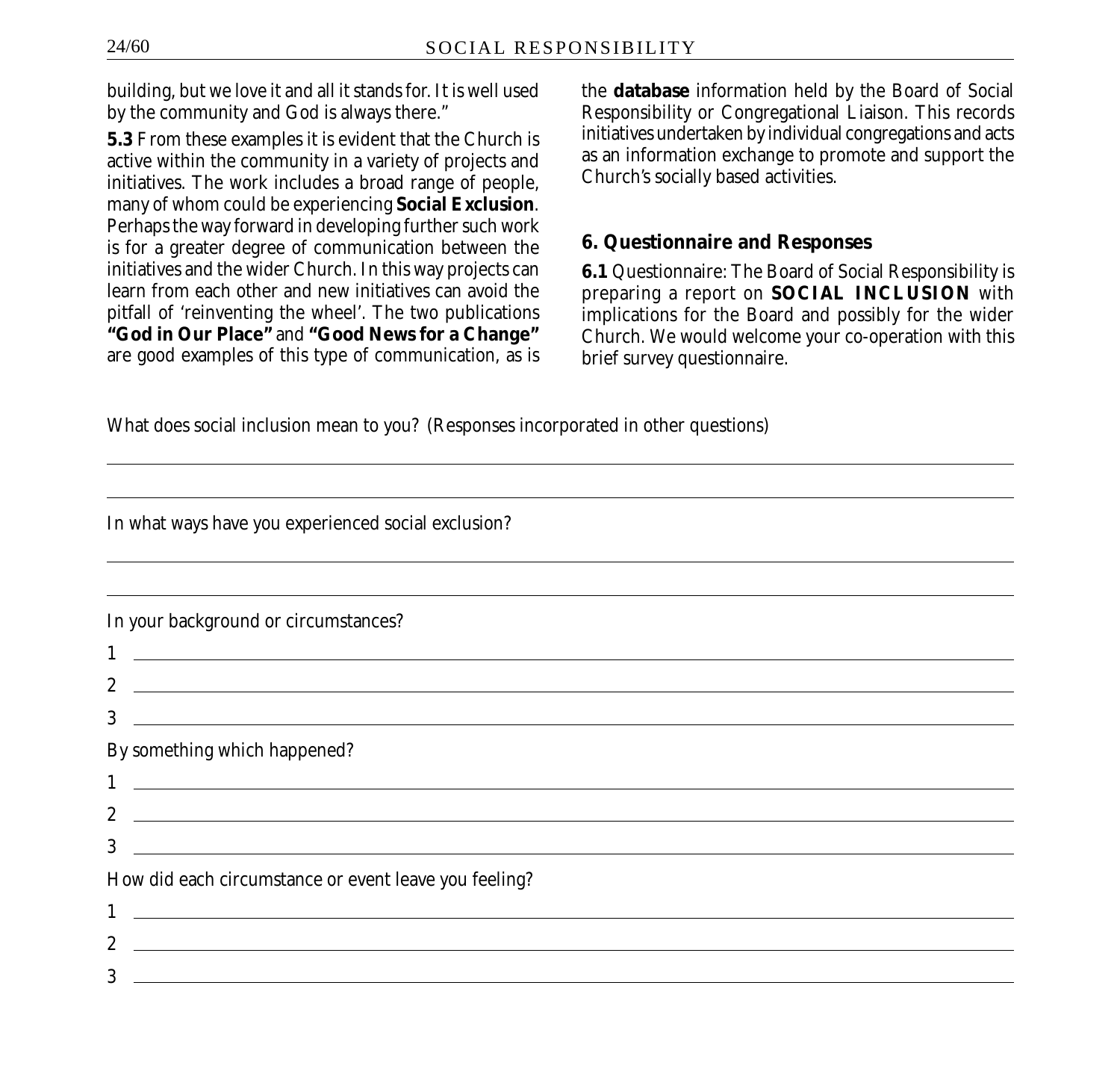$1 \overline{\phantom{a}}$ 2 3

What for you would make a big difference?

How could this be achieved?

The Group considered that it would be very important to ask questions of those with an experience of exclusion.

**6.2** A questionnaire was designed (**6.1**), which was circulated to a number of the Board's service units. There was also a meeting at a prison with some prisoners and the Prison Chaplains.

**6.3** The following are comments made by those responding. Comments are from individual and groups, who have experienced **Social Exclusion**. Their particular situations reflect all the issues.

*Question: In what ways have you experienced Social Exclusion?*

#### **In your Background and Circumstances?**

- Brought myself up, no one wanted me.
- Left out, especially Christmas and birthdays.
- Too little money: choice: freedom.
- Bad school
- Dad was nasty.
- No help to do jobs properly.
- Limited choice: work: social life.
- Primary school discrimination for not writing and reading properly.
- Secondary school picked on by teachers.
- Prison loss of family: unemployment.
- In hospital mental illness.
- At work attitudes.
- At Church attitudes
- Bullied at school other children.
- Teenage friends.
- When mentally ill.
- Anywhere socially.

### **By something which happened?**

- Attitude of people to me, even professionals.
- People calling me names.
- Name-calling about appearance.
- Addiction to drugs.
- Housing application refused.
- Prison, and consequent stigmatisation/bar to employment
- Addiction to drugs and alcohol.
- Being unable to mix with other staff at work.
- Seen as strange by people I didn't know.
- When I didn't dress right.
- On school trips seen as different.
- At parties no one would speak to me.
- Treatment by 'friends'
- Terms people used when I went into hospital.
- Feeling different on buses or trains.
- Staff abuse, List D schools.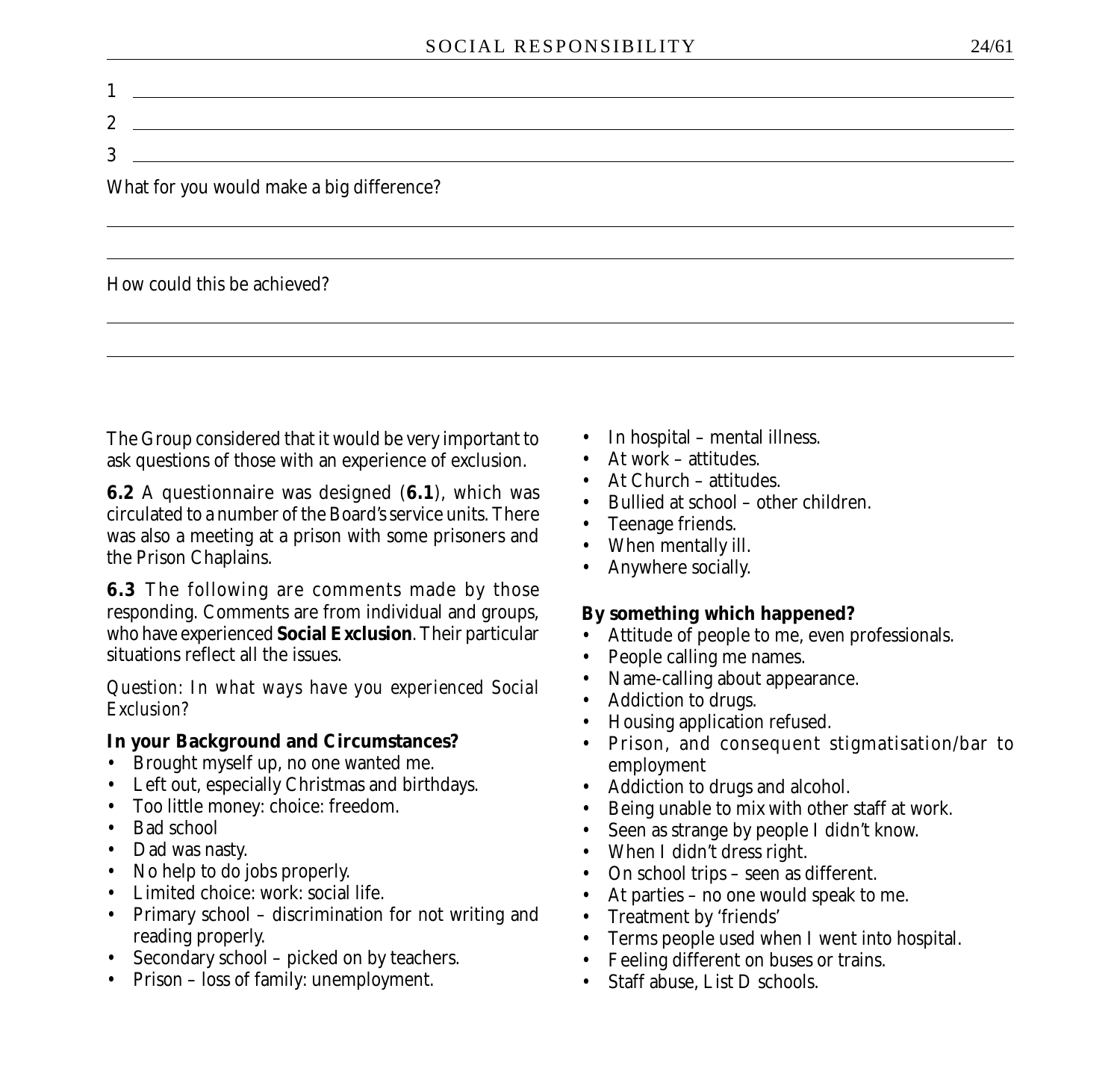*Question: How did each circumstance or event leave you feeling?*

- **•** Good, when I can do things independently.
- Accept not being wanted.
- Just another day but it hurts.
- Annoyed and sad.
- Feel like 'crap', angry.
- Ashamed and sorry for other people.
- Terrible.
- Hurt.
- Sad and angry.
- Bitter.
- Feeling 'less than' other people at school.
- Hostile to the Church
- Numb when 'using': remorseful and worthless when not.
- Angry.
- Feel better when able to communicate with people.
- Lost.
- Depressed.
- Shattered.
- Alone.
- Scary.
- Frustrated.
- Embarrassed.
- Angry at treatment by people.
- Lonely.
- Not Loved.
- Lots of fear.
- That people are better than me.
- People are looking at me.
- Better after alcohol.
- Frightened.
- Loss of confidence.

### *Question: What for you would make a big difference?*

- To be taken seriously.
- More money.
- More involvement.
- Power-driven people not allowed to teach children.
- Education.
- Understanding addictions as more disease than a disgrace.
- Prayer.
- Schemes to support ex-addicts to discourage youngsters.
- Work.
- Money.
- Housing.
- Family!
- Support.
- People to have more awareness.
- More awareness in TV programmes and advertising in papers.
- Christianity.
- Learn values at school and in assembly.
- Teaching on mental illness at school.
- If people were not so ignorant about mental illness.
- Better understanding at a younger age.
- Reaching out to people who are cruel: they need help.
- Improved staff attitudes in institutional care.
- Ministers and Priests not abusing kids.
- Respecting privacy of others.
- Church should not be involved in List D school.

# **6.4** Comments

**6.4.1** It seems clear that many people have experienced being excluded all their lives. Some experienced it in their families and local community before they were at school. They and others then experienced the same thing within schools – from teachers and from other children. This ranged from feeling left out and not being accepted to being picked on and/or victimised as different.

**6.4.2** Unemployment, drug and alcohol concerns, mental health, offending and learning disability all contribute in different ways to individuals feeling unworthy, unacceptable, powerless, frustrated and with a general lack of confidence. Being unable to change or influence things around them and not being listened to usually made matters worse. Individuals focused upon improved education, public awareness, acceptance, involvement, faith and finance.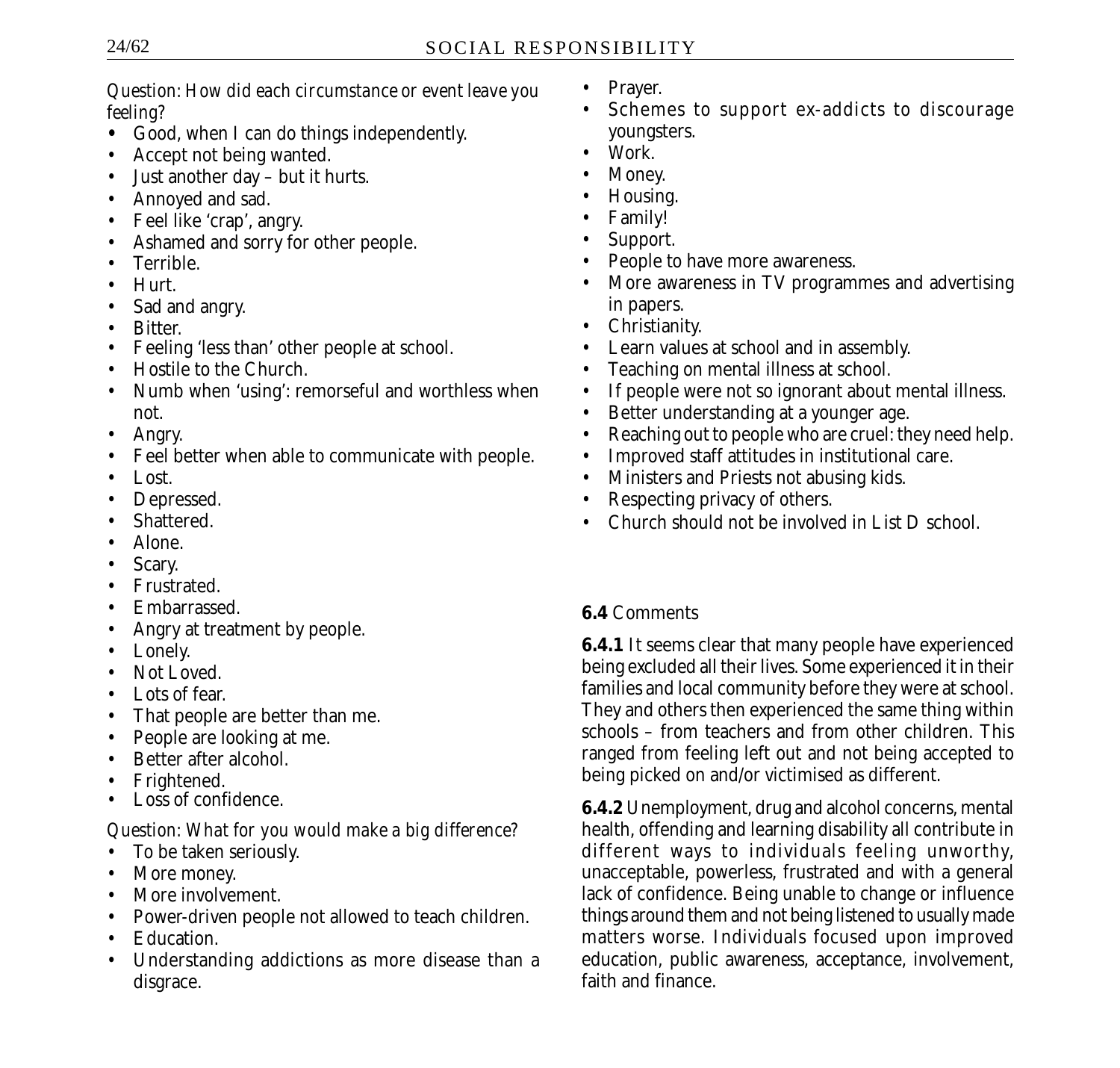#### **7. Attitudes and Behaviour**

**7.1** We are all prejudiced in some way or another. For some of us, these prejudices are rarely brought up to the surface. We might not come into contact with individuals or groups who provoke those feelings in us. We might though have strong feelings against prostitution or homosexual practices or drug users or immigrants or unemployed people without even having met an individual from those groups. We may think that our feelings have a reasonable ethical base. We may think that our opinions are simply 'normal'.

**7.2** Were we to meet someone though from one of our 'pet hate' groups, without knowing his/her background, it is quite likely we would find something about him/her we could relate to. We might find him/her reasonable, friendly, even interesting. Until, that is, our particular button was pressed. Consider these other statements from the questionnaire and interviews, and see if any of them would cause, in you, even a slight stepping-back from the person who said it.

'I am a Catholic'. 'I am a Rangers' supporter'.

'I think the army has a lot to offer the youth of today'.

'I believe in voluntary euthanasia'.

'I had an abortion a few years ago'.

**7.3** It is shockingly easy to make snap judgements about another person and then stay forever on our guard in relation to him/her. What is doubly shocking is that it is often only a single word which triggers our response. Some of the above statements can be modified by other key words, which might allow us to keep relating to that person, long enough to get to know him/her.

'I had an abortion a few years ago, because I was raped'.

'I think cannabis should be legalised for the use of sufferers of multiple sclerosis'.

'I believe in voluntary euthanasia for the terminally ill, who are fully aware of what they are doing'.

But often this is not the case. How someone looks, how someone speaks, how someone dresses, where someone comes from – we are judging all the time, often running to the head of the queue to cast the first stone.

Why? There are all sorts of debates about why we have prejudices and how they work.

**7.4** One line of thinking says that if we are told by someone we trust in authority what is right and what is wrong, we will simply accept it. A famous psychological experiment in 1960's America showed that if a school teacher told her class that those with blue eyes were brighter and more able than those with brown eyes, the children in both groups began to act accordingly. The blue-eyed children started to treat the brown-eyed children as second class in every way. The next day, she reversed it. She had been wrong. Brown-eyed children were brighter. This time the blue-eyed children started to make mistakes, achieve less, and be badly treated by the brown-eyed children.

**7.5** Another line of thinking is that we hold strong prejudices about particular issues because of unhappy experiences in our own past, with which we have not come to terms. For example; suppose that our early childhood had been dominated by an authoritarian, punishing father, that there had been no kindness or encouragement there, where all aspiration was squashed. Suppose that later in life we became aware of a group who appeared to have everything we did not have – strong supportive family networks, encouragement to their children to aspire and do well, financially successful and good at business. And suppose also that this was in part or historically an immigrant group. Our inner resentments, held in check for so long, might easily attach themselves to this group. We might find all sorts of criticisms to make of them. We might feel that we did not like them at all, that they should not be in our country…

**7.6** Hitler's background was something like the one described. He, like many Germans at that time, found a convenient scapegoat to carry his buried resentments – the entire Jewish race. But even this was not enough for the amount of inner rage and hatred he carried. Eventually any group who differed from the Aryan norm was attacked – travelling people, homosexuals, mentally ill, disabled and black people. The groups Nazi Germany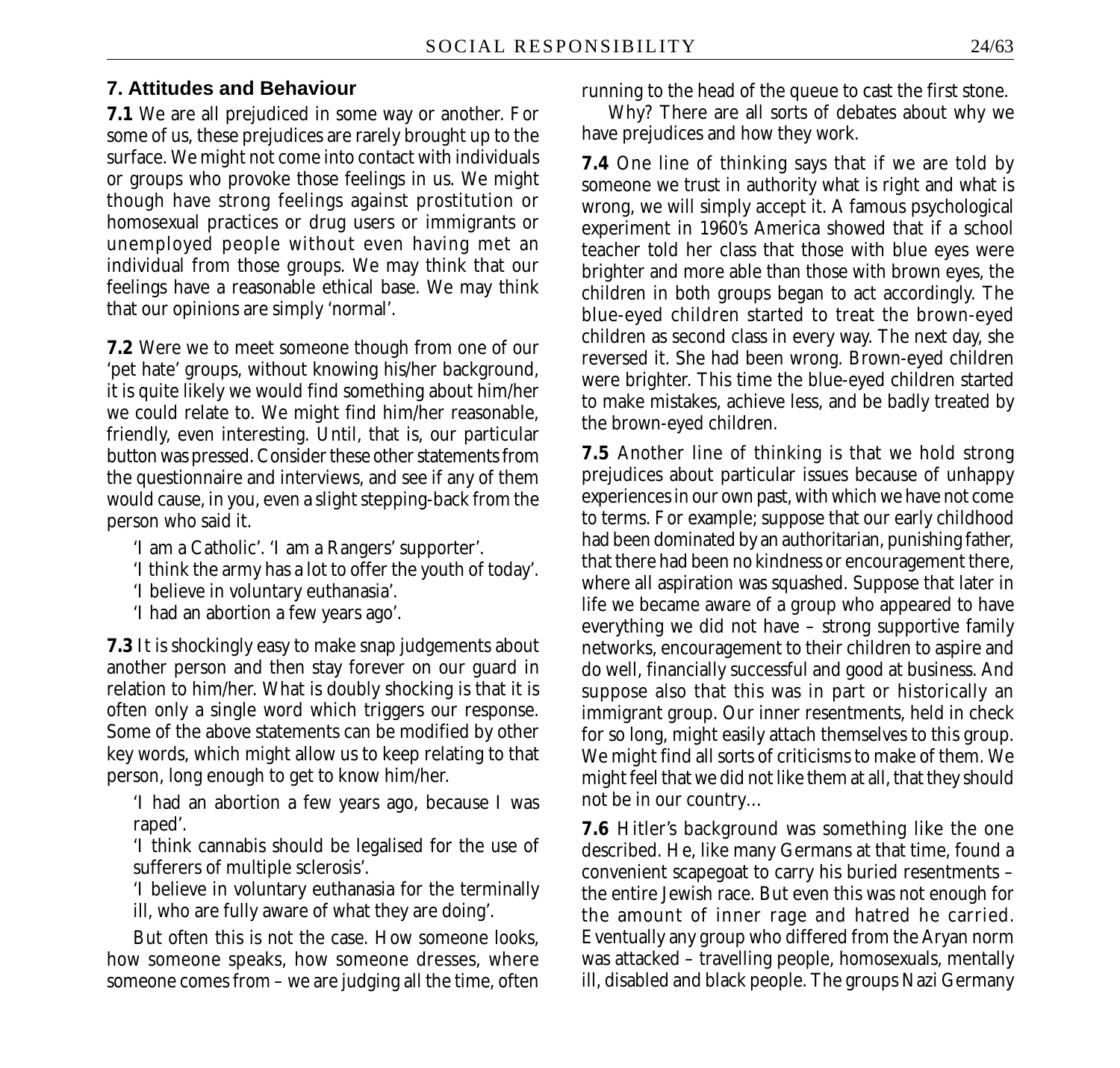set itself against read like a checklist of the socially excluded.

**7.7** Hitler's Germany is a convenient and terrible example of the end result of prejudice, but it is not as remote as we might think! Every country has its secret, or not-sosecret history of how it has dealt with minority and vulnerable groups of people. Every individual will have his own experience of rejecting or excluding or oppressing another person, for no very good reason other than he could get away with it, and it fitted with a prejudice he had at the time. The history of all religions is littered with atrocities committed against non-believers or heretics – those who held different views from ours. Christianity does not have a good record in this respect.

**7.8 Social Inclusion** has always been difficult because so many people are continually excluded. Much of our comment so far has been about individuals; let us now consider groups of people from a sociological base.

**7.9** As we grow up, we each learn a pattern of expectations which influences the way we behave. Norms and rules affect our responses and contribute to our roles in social groups – in family, among friends, in work and leisure situations. Employment offers an example. Those of us fortunate enough to have paid employment belong to a majority grouping; we are included. There are no particular rules which attach to this membership other than remaining in paid employment. Those who are unemployed are excluded where a variety of rules (or requirements) apply to them. Children and older people form groupings, which we all understand, while each group is viewed and treated differently. Mental illness is an example which is less easily defined and while not a clear grouping, often becomes labelled as one through a lack of understanding or apprehension. It is also an example, as with offenders, where our understanding is heavily influenced by media information. Single parents, those with no home, those with problems of alcohol or drug abuse, those who are physically disabled, those with learning disability, can each be defined, and each can experience its particular version of exclusion.

**7.10** There are other groupings where we make more of a choice, or do we? We may support a football team or other sports club, but what led to us making those choices? Church membership could be viewed as another social grouping. Here the rules would have come from the teaching of the Gospels and the wisdom of the Old Testament. Membership will be according to a recognised process (or ritual) and meeting certain criteria. But if we look more closely, we would recognise that for some the allegiance to a particular church or denomination can be controlled by traditional family and cultural expectations and by continuing loyalty. This loyalty may have little or nothing to do with the truth of Jesus.

**7.11** In church terms included people meet the agreed criteria of each Church. In Jesus' terms those who are included are those who have made the decision to follow Him.

**7.12** Some differences in social groupings are confirmed by events and conflicts from hundreds of years ago. Some differences are confirmed from assorted information; the accuracy or otherwise of our information is then crucial to our understanding. In some situations, passions and commitment are often fuelled by the conviction of correctness and right in the one group and the fear and apprehension of the other. It is also recognised that larger, or majority, groupings will seek to dominate, if not to control, the smaller minority.

**7.13** Social stratification describes other social groupings with different levels. But class is a divisive and exclusive concept defining us by category. More recently there have been examples of movement. Support for the Conservative Party from 1979 was confirmed and developed by previously 'working class' people becoming included as more 'middle class' by a combination of property and share ownership. New Labour support was developed by rearranging the traditional boundaries of support and seeking to include and represent the needs of a broader, if not all, segment(s) of the population. Through such a time of change, some redefining is helpful. If class is divisive, then inclusion as a concept has the potential to unify. Clearly there are those who are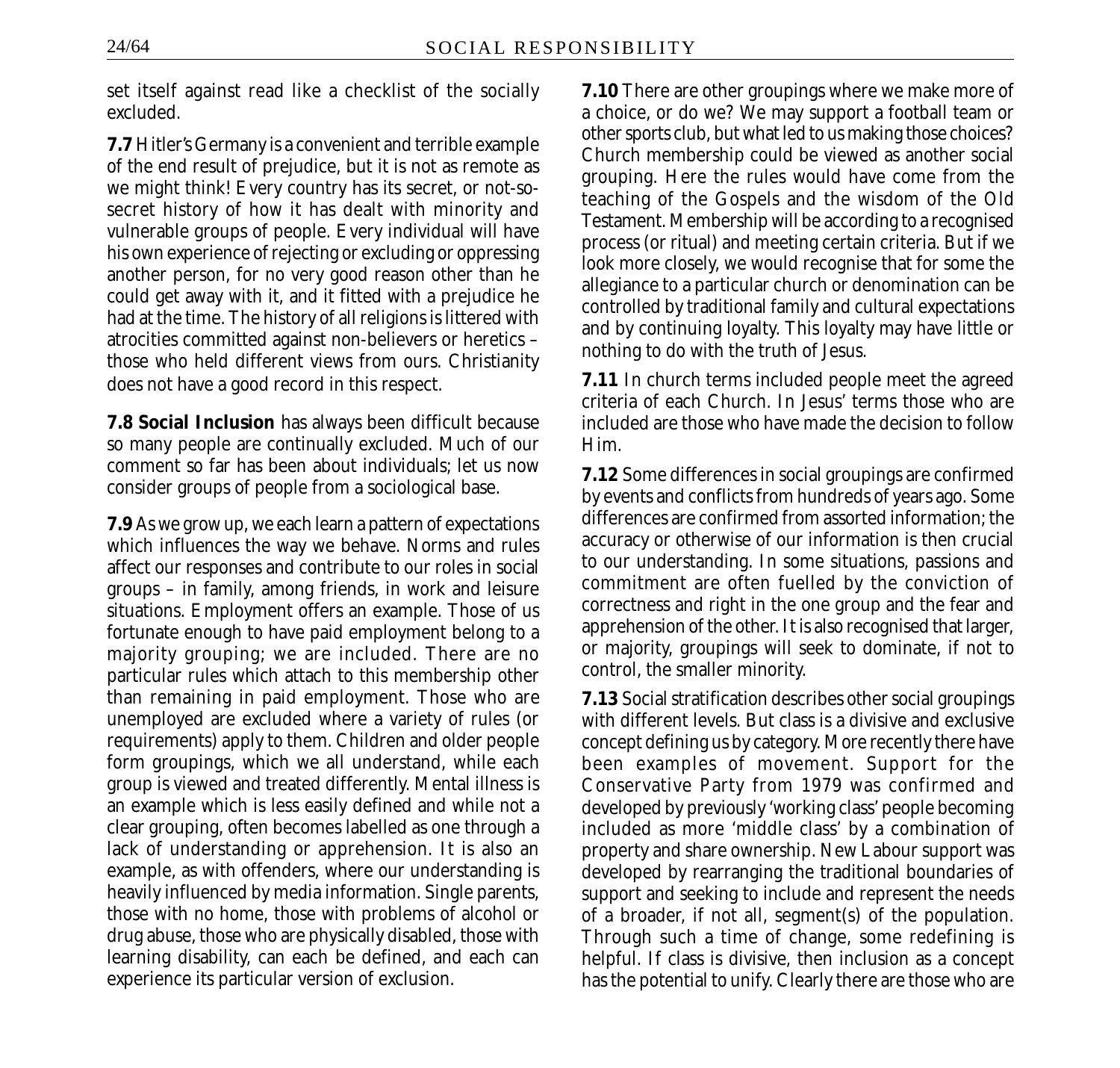excluded, who are socially disadvantaged by poor housing, poor education, unemployment and poor prospects. There are large groupings in our cities, who do not feel part of our society. Those growing up there will quickly recognise that they are likely to experience exclusion from school and employment. Others are excluded across all previously defined 'class' groupings, by age, appearance, attitude and actions.

**7.14** There has been an identified trend away from the passing on of traditional values. With family and community more segmented traditional expectations and controls have been challenged. More individual choice has brought innovation and opportunity but less community accountability, more individualism and less collectivism. But a new collectivism may be evolving as people recognise once again that co-operation underpinned by honesty, reciprocity and responsibility is a better way.

**7.15** The hope of inclusion is for the future. We can all aspire to be included and to include others as a concept for our whole population where everyone could come to feel involved and be a part of a total society. We can each experience a form of exclusion in some part of our lives.

**7.16** The practice and policy of exclusion separates, isolates and confirms difference. The implications are powerful and yet it is still easy for a caring person to be complacently unaware of the impact. It is equally easy for excluded persons to consider that they deserve the way in which other groups behave towards them. Some, of course, become angry, while others become depressed.

**7.17** At this point this Report requires to move from the conceptual to the more active progression of action through the Board. A Self-Awareness Questionnaire to stimulate personal thinking, and the outline of a possible basis for a Code of Practice will be shared with the Board; both will require further development before wider use.

# **8. Conclusion**

**8.1** This Report has sought to open up the whole question

of **Social Inclusion** and show the extent to which **Social Inclusion** is relevant only when it is integrated into out attitudes and behaviour.

**8.2** Although the Church, at all levels of participation, has been for long committed to Social Justice, and although there may be more understanding among Church people than non-church people about **Social Inclusion**, there still remains a major need for increased awareness, which must be addressed by Ministers, Kirk Sessions and Congregations.

**8.3** It is recommended that the Board determine how this Report can be used to develop, and where appropriate change, the attitudes and practices in the Board and in the wider Church.

# **ADDENDUM A**

Triumph House/Forward Press are publishers of Christian poetry and over the past few years have published a number of Anthologies which reflect the thoughts and ideas of contemporary poets on the state of our society today. The following is an example of this work:

# **The State of the Nation**

There is no God forsaken place Even in this careless land where violence does not strike Randomly, frequently With no apparent plan

God has not forsaken us Even in our fearful place Forgive the man his violence Lord For violence has a human face.

God has not forsaken us in our madness to succeed And this selfish society, based on human greed Where fat cats stalk, randomly, frequently To steal the bread of homeless folk, and watch them fall and bleed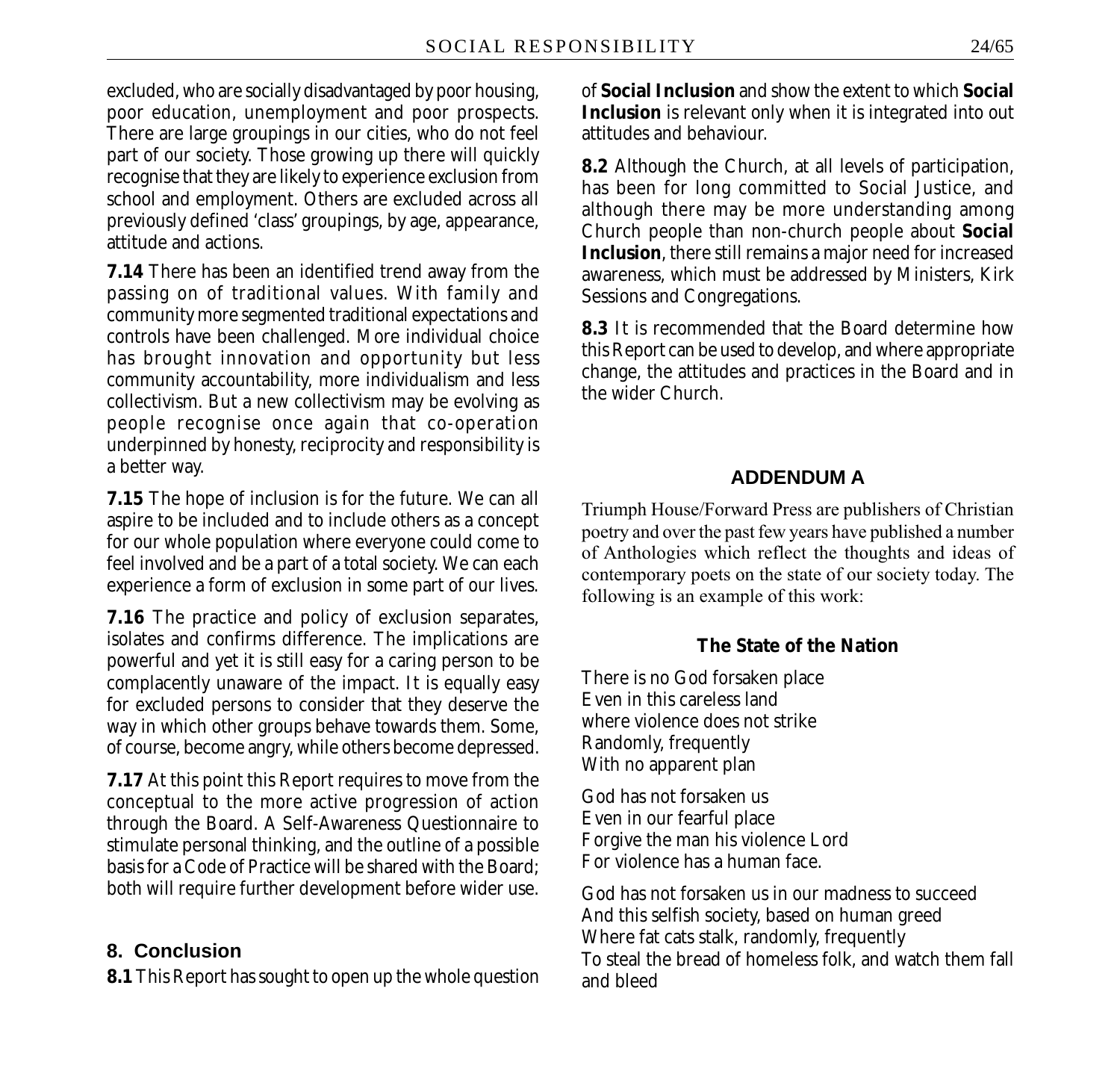The have's and have nots divided by design Forgive the man his gluttony Lord For it is a human crime.

God has not forsaken this age of the individual With its poison pushers preying on the addictions of the vulnerable.

Where naked power menaces, randomly, frequently, Malignant violence, rape and death become almost fashionable.

> God speaks but we do not hear his voice Morality has been replaced by choice In the midst of all this sorry lot 'tis God Himself that's been forgot.

> > (Bill Campbell 1996 – *Faith in Society* Published by Forward Press)

#### **A Father Knows No Sadness**

A father knows no sadness, No deeper-searching pain, than children who have taken, But will not give again. What profit from his loving, If love is never shared, what insult to his giving, If nothing can be spared?

They wait for our remembrance, The ones who live in need, The ones our father trusts us To shelter and to feed. And if you truly love him, Then they are precious too, And if they are a burden, That burden is for you.

And one day when he asks us, To say what we have done, Our answers will go flying Towards the setting sun. And how we shall remember The truth that we were told, As every word that leaves us Is burned, or turned to gold.

> (Adrian Plass – *Clearing Away the Rubbish*)

I dreamed death came the other night And heaven's gate swung wide: An angel with a halo bright Ushered me inside And there, to my astonishment Stood folk I'd judged and labelled As 'quite unfit', 'of little worth' And 'spiritually disabled'. Indignant words rose to my lips. But never were set free. For every face showed stunned surprise. No one expected me!

#### **A Loner's Prayer**

Why don't you look beneath our clothes And see what's underneath? Why do you take what we show As what we will be? Don't we all have feelings No matter how we look? Should you really think That the cover makes the book? Look into the depths Of the hole that is our hearts. Think of how we feel When you tear our hopes apart.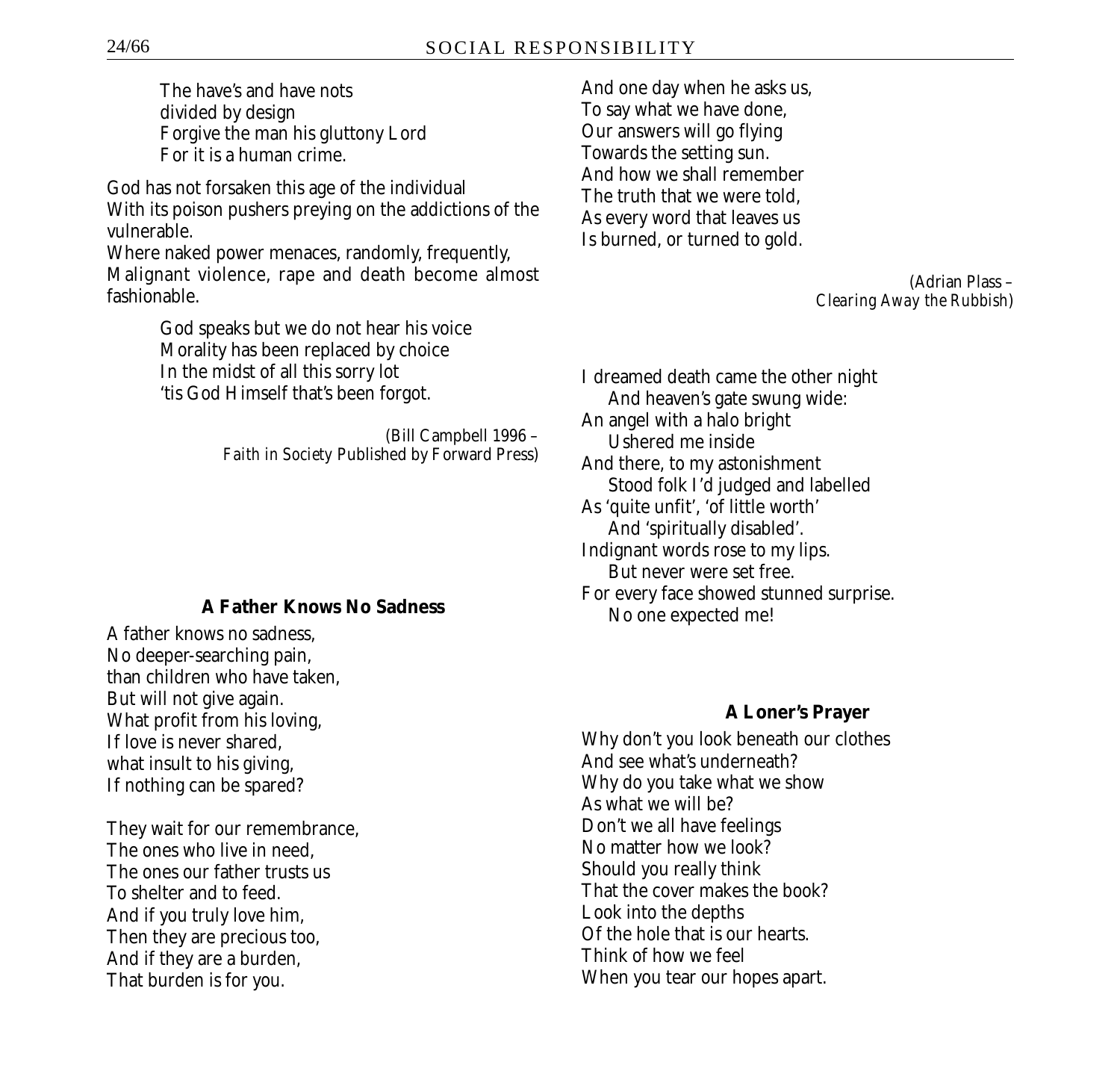Think of how it hurts us When you point and laugh. Think how when we see you We take another path. Each time that you hurt us Another candle dies, The candles being dreams That make us glad to be alive. Look inside yourself Then take a look at me, If you're really better What difference do you see?

> (Linzi Phillimore *– Big Issue* 11–17 November 1999)

### **ADDENDUM B**

#### **Literature Review**

- 1. Social Exclusion and Social Work (*Barry & Halbert 1998)*
- 2. Social Exclusion, Poverty and Unemployment (*Tony Atkinson*)
- 3. Employment & Social Cohesion (*Andrew Britton )*
- 4. Childhood Disadvantage and Intergenerational Transmission of Economic Status (*Stephen Machin*)
- 5. Labour Market Flexibility and Skills Acquisition: Is there a Trade-off?" *(Wiji Arulampalum* And *Alison L Booth)*
- 6. Are British Workers Getting More Skilled? (Francis Green, David Ashton, Brendan Burchill, Bryn Davies and *Alan Felstead)*
- 7. NCH Action for Children
- 8. Intergenerational and Life-course Transmission of Social Inclusion (Researched by *John Hobcroft)*
- 9. Thatcherism New Labour and the Welfare State
- 10. The Legacy of Parental Divorce: Social, Economic

and Demographic Experiences in Adulthood

- 11. Tackling Social Exclusion British and European **Perspectives**
- 12. Sustaining Community Inclusion for People with Profound Disabilities: Opportunities and Barriers
- 13. Scottish Office/Scottish Executive Reports *"Social Exclusion in Scotland"*, A Consultation Paper (The Scottish Office)

*"Social Inclusion – opening the door to a better Scotland"* (The Scottish Office)

*"Social Inclusion – opening the door to a better Scotland"* – Summary (The Scottish Office)

*"Social Inclusion – opening the door to a better Scotland"* – Strategy (The Scottish Office)

*"Social Justice – a Scotland where everyone matters"* (The Scottish Executive)

*"Making it Happen"* (The Scottish Executive) *"All Together: Local Action to Tackle Poverty"* (The Scottish Executive)

*"Inclusive Communities"* (The Scottish Executive) *"Excluded Young People"* (The Scottish Executive)

**N.B.** A summary of the material listed in 1–12 is available on request to the Board of Social Responsibility, Charis House, 47 Milton Road East, Edinburgh EH15 2SR

#### **Footnotes**

- 1 From Poem "*Children Learn what they Live*"
- 2 From '*Challenge of Need*" .
- 3 Office for National Statistics
- 4 General Registers Office (Scotland)
- <sup>5</sup> *Parents Anonymous Inc, USA*
- $^{\rm 6}$  All biblical quotations are taken from the New International Version.
- 7 Report by Ayr Housing Aid Centre and Barnardos Homeless Service 1999.